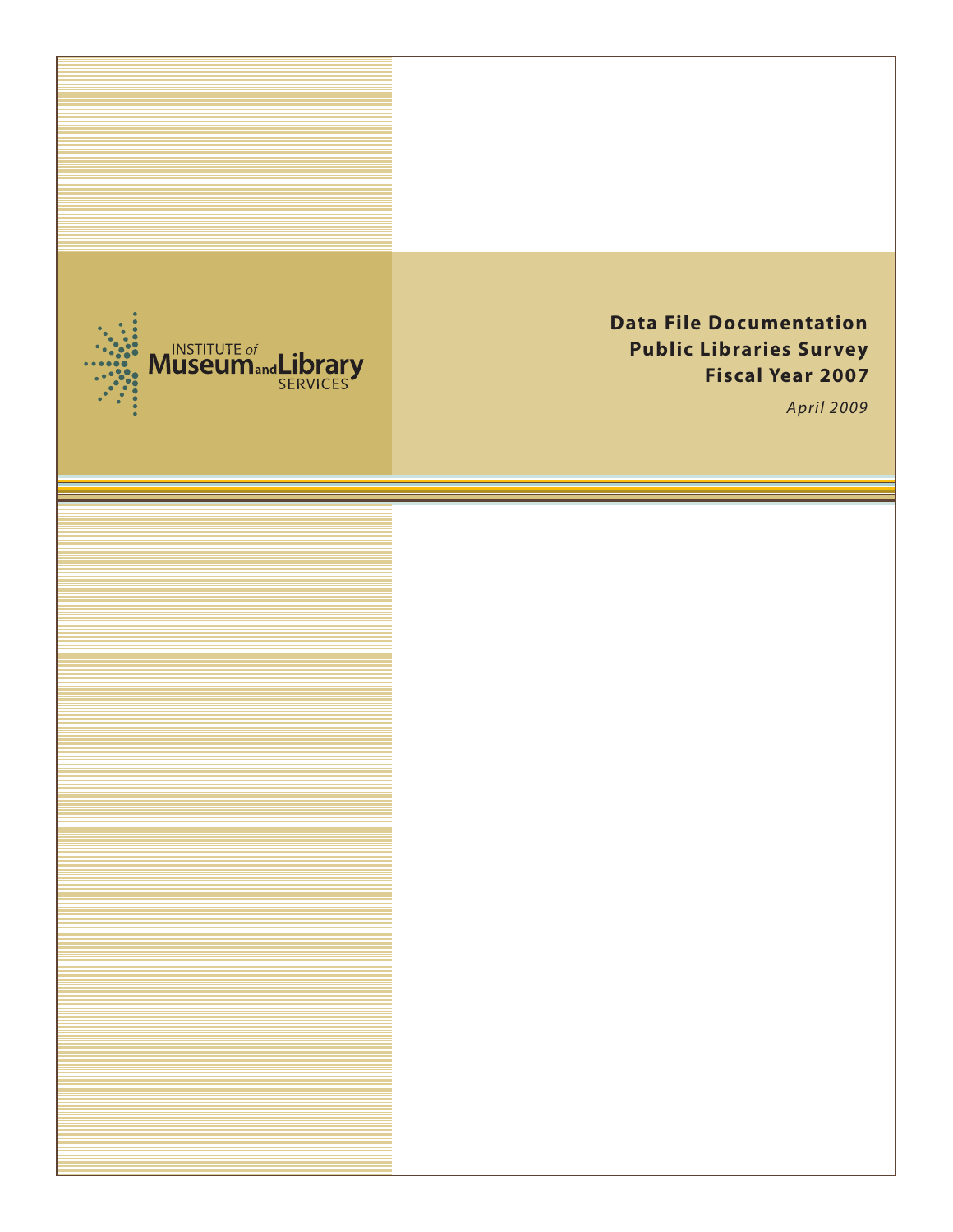#### **Project Teams**

**Institute of Museum and Library Services (IMLS), Office of Policy, Planning, Research, and Communication**  Mamie Bittner C. Arturo Manjarrez Everett Henderson Kim A. Miller

#### **U.S. Census Bureau**

Terri Craig Suzanne Dorinski Michael Freeman Natasha Isaac Jennifer Keng Loretta McKenzie Patricia O'Shea Cynthia Ramsey Cindy Sheckells

# **Institute of Museum and Library Services**

Dr. Anne-Imelda M. Radice, Director

The Institute of Museum and Library Services is the primary source of federal support for the nation's 123,000 libraries and 17,500 museums. The Institute's mission is to create strong libraries and museums that connect people to information and ideas. The Institute works at the national level and in coordination with state and local organizations to sustain heritage, culture, and knowledge; enhance learning and innovation; and support professional development. To learn more about the Institute, please visit [www.imls.gov](http://www.imls.gov/).

#### **Contact Information**

Institute of Museum and Library Services 1800 M Street NW, 9th Floor Washington, DC 20036-5802 202-653-IMLS (4657) [www.imls.gov](http://www.imls.gov/)

Please direct questions about library statistics to [LibraryStats@imls.gov](mailto:LibraryStats@imls.gov).

Published: April 2009

This publication is only available online at<www.imls.gov/statistics>.

#### **Suggested Citation**

Miller, K., Henderson, E., Craig, T., Dorinski, S., Freeman M., Isaac, N., Keng, J., McKenzie, L., O'Shea, P., Ramsey, C., Sheckells, C. (2009). *Data File Documentation: Public Libraries Survey: Fiscal Year 2007*  (IMLS-2009–PLS-01). Institute of Museum and Library Services. Washington, DC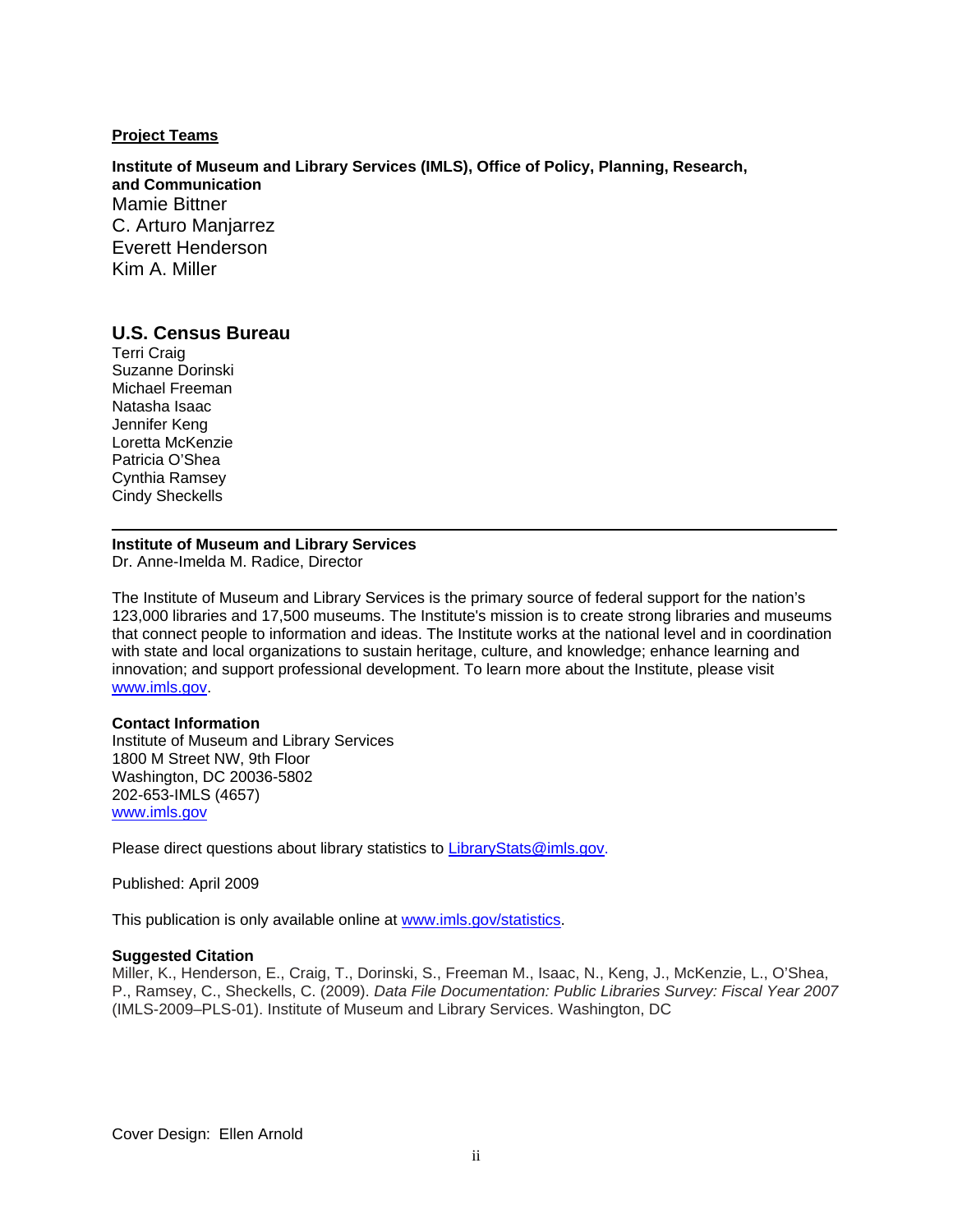## **Table of Contents**

| Page                                                                                                                                                                                                                                                                                                                                                                           |  |
|--------------------------------------------------------------------------------------------------------------------------------------------------------------------------------------------------------------------------------------------------------------------------------------------------------------------------------------------------------------------------------|--|
|                                                                                                                                                                                                                                                                                                                                                                                |  |
|                                                                                                                                                                                                                                                                                                                                                                                |  |
| II. User's Guide                                                                                                                                                                                                                                                                                                                                                               |  |
|                                                                                                                                                                                                                                                                                                                                                                                |  |
| Appendixes<br>B—Record Layout for Public Library State Summary/State Characteristics Data File, FY 2007  35<br>I-Imputation Flags, Definitions, and Frequencies for Public Library State Summary/                                                                                                                                                                              |  |
| J-Imputation Flags, Definitions, and Frequencies for Public Library Outlet Data File 106<br>K—Frequencies and Distributions of Selected Variables on Public Library Data File 107<br>L—Frequencies of Selected Variables on State Summary/State Characteristics Data File 119<br>M-Frequencies and Distributions of Selected Variables on Public Library Outlet Data File  121 |  |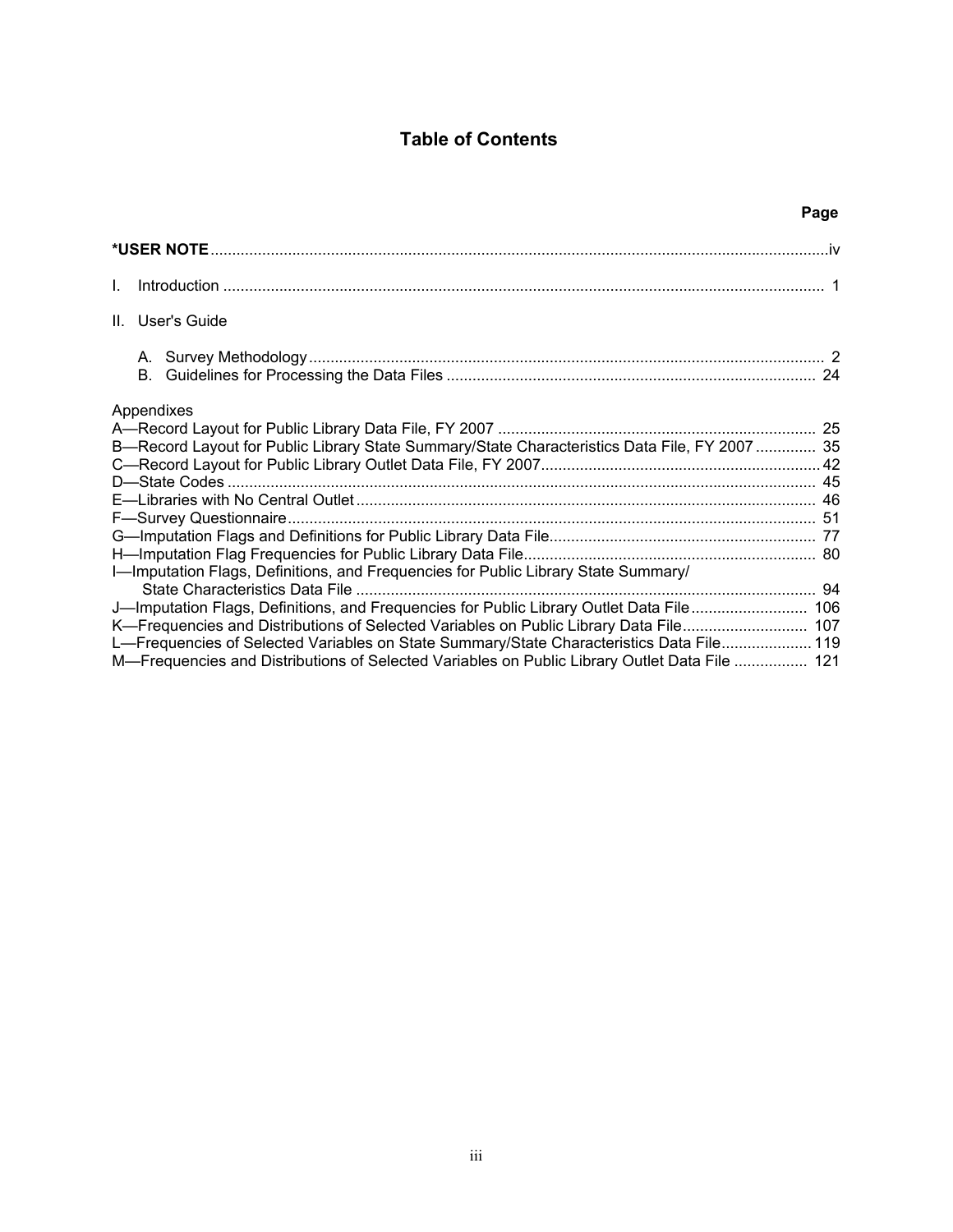#### **USER NOTE**

The Institute of Museum and Library Services program report "Public Libraries Survey Fiscal Year 2007" contains corrections for errors in the state of Ohio. The Ohio errors related to Local Government Revenue and State Government Revenue. Revenue that actually came from local sources was incorrectly reported as coming from state sources; revenue that actually came from the state was incorrectly reported as coming from local sources. Notification was received after the report was posted on the web and printing was underway. The report and data files are now corrected. These corrections affect Tables 16, 16A, 17, 17A, 18, 18A, A8, and A9. Ohio's corrected total state operating revenues are \$457.3 million and its corrected total local operating revenues are \$202.8 million.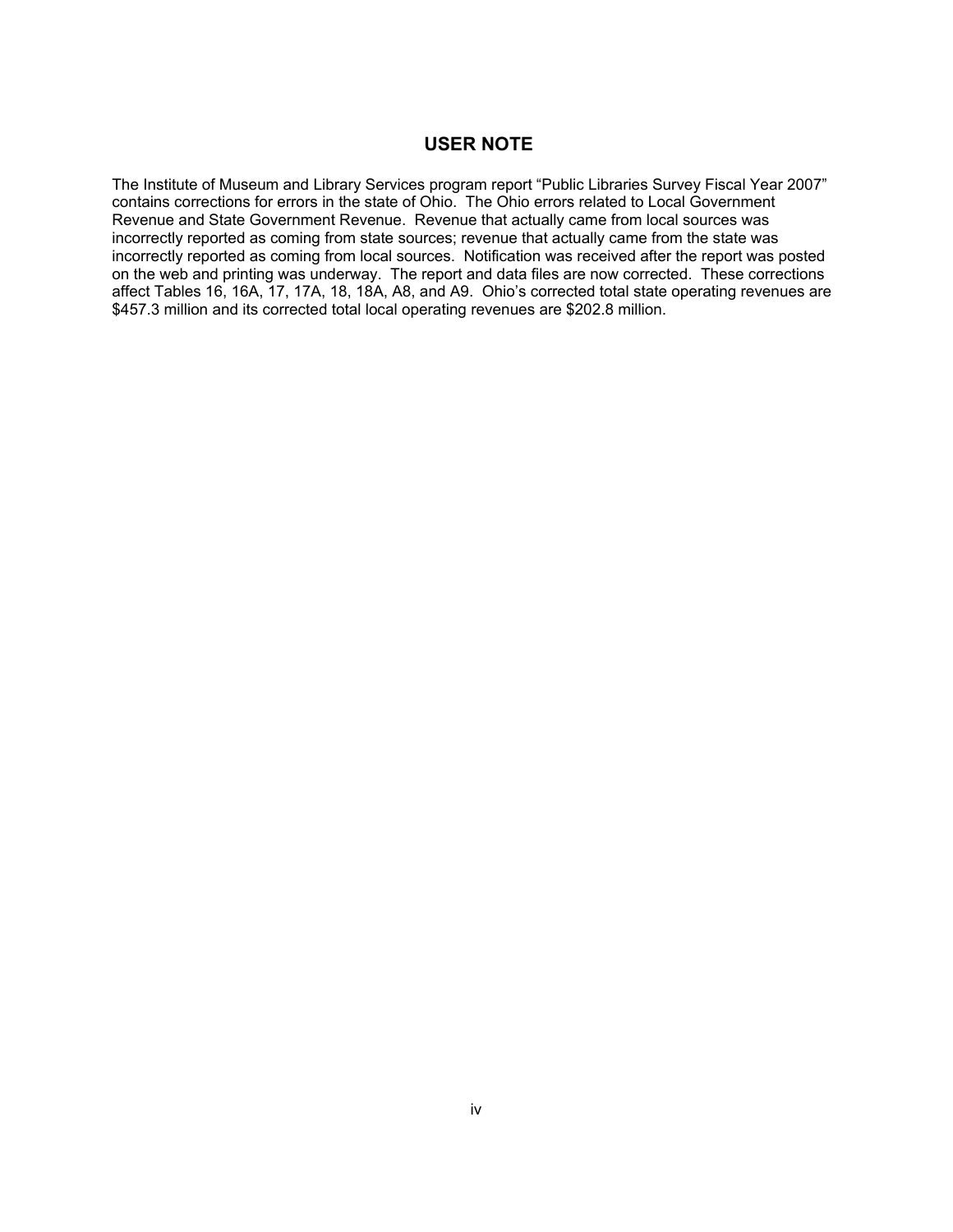#### **I. Introduction**

 $\overline{a}$ 

The Public Libraries Survey (PLS) is a voluntary survey conducted annually by the Institute of Museum and Library Services (IMLS). IMLS collects these data under the mandate in the Museum and Library Services Act of 2003 as stated in SEC. 210. The Census Bureau is the data collection agent for IMLS. The Fiscal Year (FY) 2007 survey is the  $20<sup>th</sup>$  in the series.

The data file includes all public libraries identified by state library agencies in the 50 States, the District of Columbia, and the outlying areas of Guam, the Northern Mariana Islands, and the U.S. Virgin Islands. The reporting unit for the survey is the *administrative entity*, defined as the agency that is legally established under local or state law to provide public library service to the population of a local jurisdiction. In this survey, the term public library means an administrative entity. The administrative entity may have a single outlet or multiple outlets (single- and multipleoutlet libraries that do not have a central outlet are listed in appendix E). The data for a multipleoutlet library are combined. The survey questionnaire is in appendix F--see item 203 in the Administrative Entity Data Element Definitions for the definition of a FSCS Public Library.

The FY 2007 PLS collected the following information:

- State characteristics data, including the reporting period starting and ending dates, the official state total population estimate, and the total unduplicated population of legal service areas for the state (see the survey questionnaire in appendix F, items 100-103). Each state library agency reported these data on the "State Characteristics" record since they are not library-level data.
- Data on each public library, such as its name and address, population of legal service area, service outlets, collections, full-time-equivalent staff, and operating revenue and expenditures (see appendix F, items 150-651). These data were reported on the "Administrative Entity" record.
- Data on each public library service outlet, such as its name and address, type, county location, metropolitan status, and square footage (see appendix F, items 700-712). These data were reported on the "Outlet" record.

Note: The Public Library Data File is available in two versions: a public-use data file (available to all users with some data suppressed) and a restricted-use data file. Data users should contact IMLS about obtaining access to the restricted-use data files. This document is the documentation for the public-use data file. See *Confidentiality* and *Public- and Restricted-Use Data Files* in the next section for more information.

Three public-use data files (see below) were generated from the FY 2007 PLS, in Microsoft Access and ASCII format $^1$  $^1$ . These are the final data files.

1. Public Library Data File (pupld07a.mdb and pupld07a.txt). This file (also known as the Administrative Entity file) includes data for 9,217 public libraries (9,214 public libraries in the 50 states, the District of Columbia, and 3 public libraries in the outlying areas of Guam, the Northern Mariana Islands, and the U.S. Virgin Islands). Each library's data consist of one record. Appendix A contains the record layout.

<span id="page-4-0"></span><sup>&</sup>lt;sup>1</sup>The Microsoft Access data file has the .mdb extension, and the ASCII data file has the .txt extension.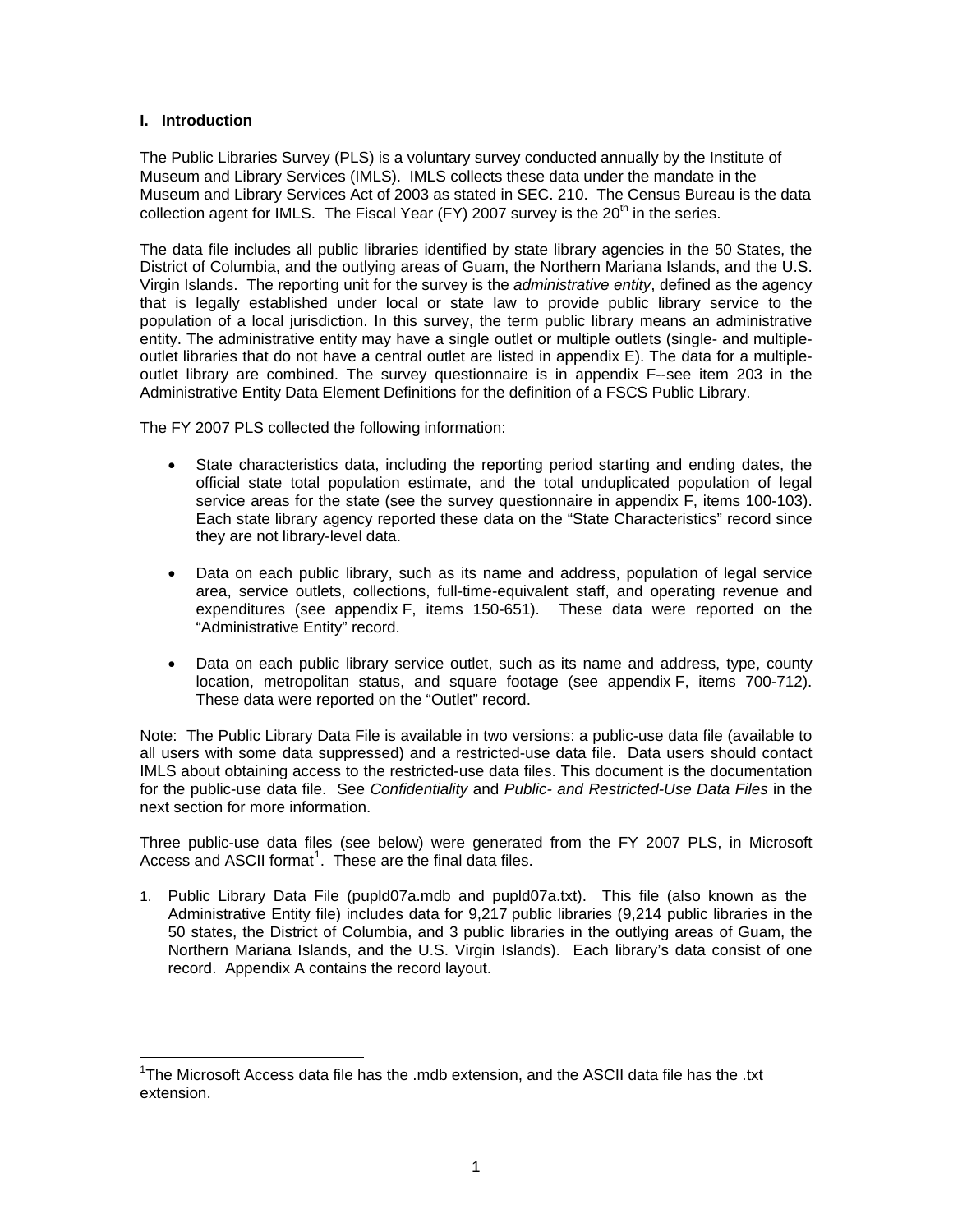- 2. Public Library State Summary/State Characteristics Data File (pusum07a.mdb and pusum07a.txt). The data for each state or outlying area consist of one record (a total of 54 records are on the data file). Appendix B contains the record layout. No data are suppressed. The file includes:
	- a. State summary data. These are state (and outlying area) totals of the numeric data on the restricted-use Public Library Data File.
	- b. State characteristics data. These data consist of four items reported by each state (and outlying area) on a "state characteristics" record: the earliest reporting period starting date and the latest reporting period ending date for their public libraries, the state population estimate, and the total unduplicated population of legal service areas in the state.
- 3. Public Library Outlet Data File (puout07a.mdb and puout07a.txt). This file includes identifying information and a few basic data items for 17,346 public library service outlets (central, branch, bookmobile, and books-by-mail-only outlets) (17,331 outlets in the 50 states and the District of Columbia and 15 outlets in the outlying areas). The data for each outlet consist of one record. Appendix C contains the record layout. No data are suppressed.

#### **II. User's Guide**

#### **II. A. Survey Methodology**

#### **Survey Universe**

The PLS is designed as a universe survey. The survey frame consists of 9,217 public libraries (9,214 public libraries in the 50 states and the District of Columbia and 3 public libraries in the outlying areas of Guam, the Northern Mariana Islands, and the Virgin Islands), as identified by state library agencies. (Public libraries in two outlying areas, American Samoa and Puerto Rico, are not included in the survey frame because their state library agencies have never responded to the request for participation in the survey. Because their public libraries have not been identified, they are not included in the response rate calculations.) The survey frame (and the survey response rates in the next section) includes 293 public libraries that do not meet all the criteria in the FSCS Public Library Definition (see appendix F, item 203 of the Administrative Entity definitions for the criteria). These libraries are included because they qualify as public libraries under state law. Military libraries that provide public library service and libraries that serve residents of institutions are not included. Data were not systematically collected from public libraries on Native American reservations, although 45 such libraries were reported.

#### **Survey Response**

**Unit response**. A total of 8,994 of the 9,217 public libraries in the survey frame responded to the FY 2007 PLS (with no outlying areas responding), for a unit response rate of 97.6 percent. Respondents to the survey are defined as public libraries for which the following data were reported: population of the legal service area and at least three of the five following items: total paid employees, total operating revenue, total operating expenditures, print materials, and total circulation. (Note: Some individual survey items, such as population of legal service area, service outlets, and type of legal basis have a 100.0 percent response rate for their state because the state library agency provided this data for all public libraries in their state).

**Total response**. The base for calculating response rates to individual survey items is the total number of libraries in the survey frame, including unit nonrespondents.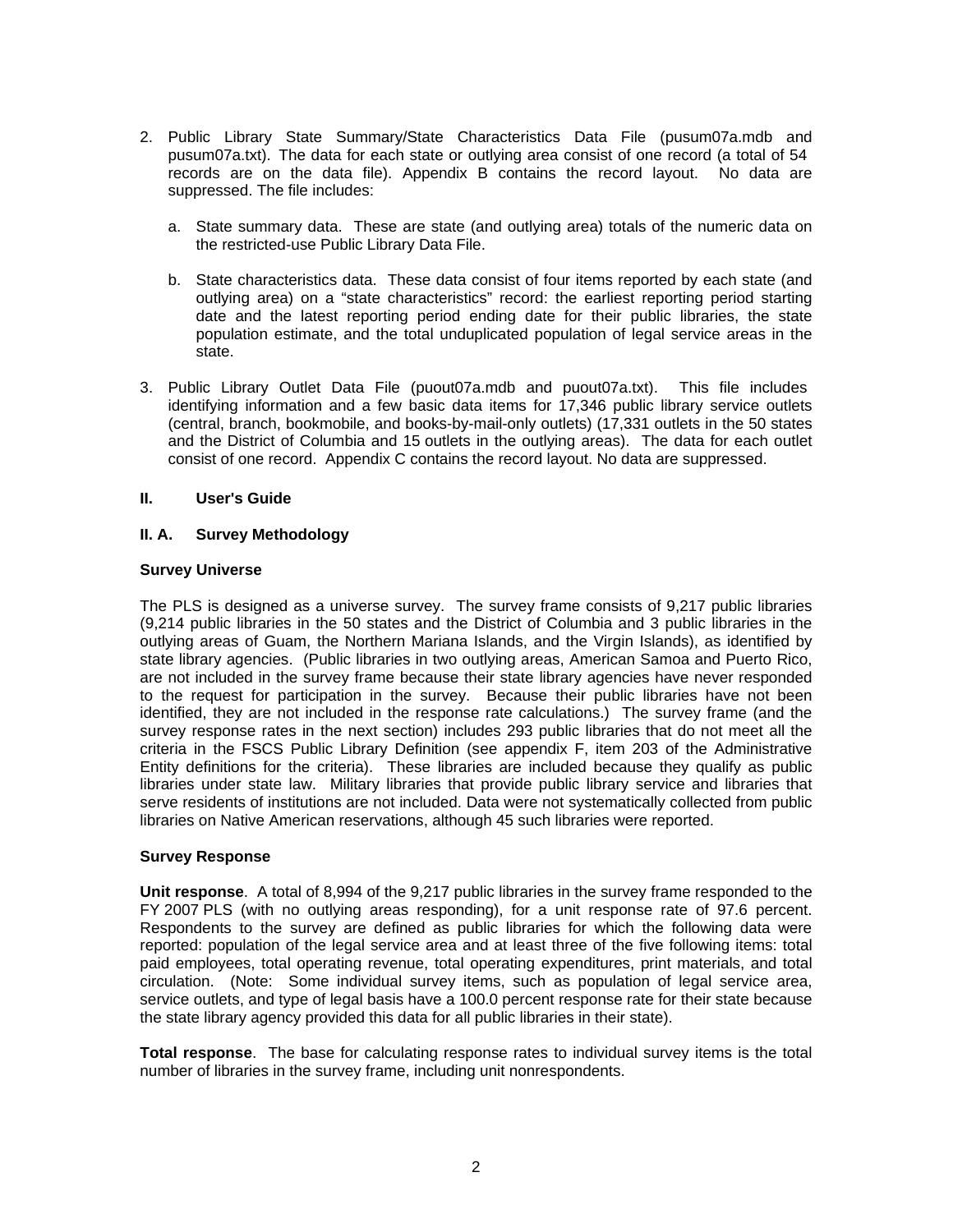**Data File and Publication Response Rates**. The total response rates on the data file differ from the total response rates in the published report because the outlying areas of Guam, the Northern Mariana Islands, and the Virgin Islands are included on the data file. However, since the outlying areas were nonrespondents, they are not included in the published reports.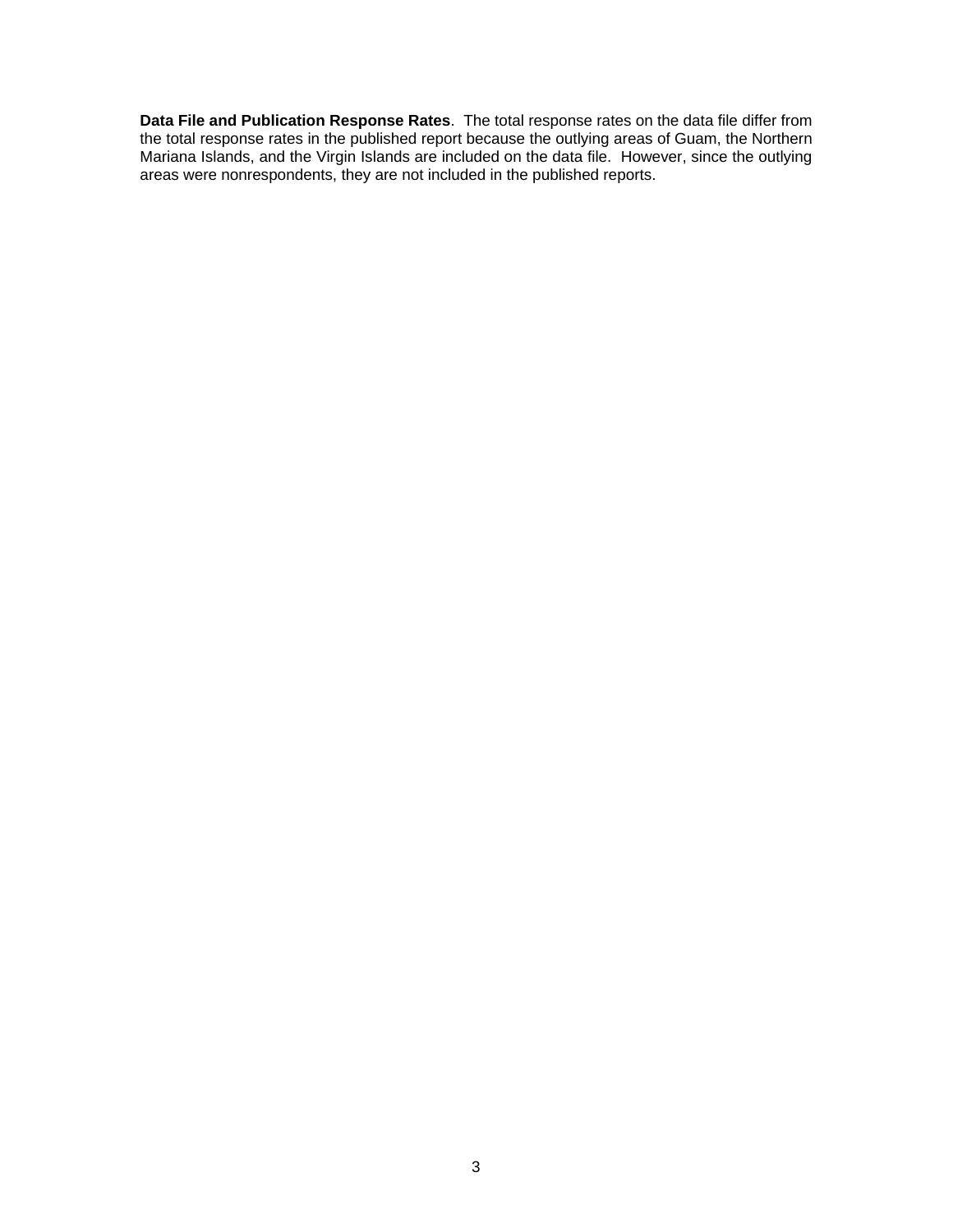At the state level, item response rates fell below 85.0 percent for one or more items in 20 states, the District of Columbia, and the outlying areas (the outlying areas were total nonrespondents) (see below). The state abbreviations are provided in appendix D.

STATE ABBREVIATION=AK

|          |                                      | <b>RESPONSE</b> |
|----------|--------------------------------------|-----------------|
| VARIABLE | <b>DESCRIPTION</b>                   | RATE            |
| KIDCIRCL | <b>CIRCULATION OF KIDS MATERIALS</b> | 74.7            |

#### STATE ABBREVIATION=CT

|                 |                                         | <b>RESPONSE</b> |
|-----------------|-----------------------------------------|-----------------|
| VARIABLE        | <b>DESCRIPTION</b>                      | RATE            |
| <b>SALARIES</b> | SALARIES & WAGES EXP                    | 82.6            |
| <b>BENEEIT</b>  | EMPLOYEE BENEFITS                       | 82.6            |
| <b>PITUSR</b>   | PUBLIC INTERNET COMPUTER USERS PER YEAR | 81.5            |

### STATE ABBREVIATION=DC

| <b>VARIABLE</b> | <b>DESCRIPTION</b>                             | <b>RESPONSE</b><br><b>RATE</b> |
|-----------------|------------------------------------------------|--------------------------------|
| <b>BKVOL</b>    | <b>PRINT MATERIALS</b>                         | 0.0                            |
| <b>EBOOK</b>    | ELECTRONIC BOOKS                               | 0.0                            |
| <b>AUDIO</b>    | <b>AUDIO</b>                                   | 0.0                            |
| <b>VIDEO</b>    | <b>VIDEO</b>                                   | 0.0                            |
| DB LOC          | LOCAL LICENSED DATABASES                       | 0.0                            |
| DB ST           | STATE LICENSED DATABASES                       | 0.0                            |
| DB OTH          | OTHER LICENSED DATABASES                       | 0.0                            |
| <b>DATABASE</b> | <b>TOTAL LICENSED DATABASES</b>                | 0.0                            |
| <b>ESUBSCRP</b> | <b>CURRENT ELECTRONIC SERIAL SUBSCRIPTIONS</b> | 0.0                            |
| <b>REFERENC</b> | REFERENCE TRANS                                | 0.0                            |
| <b>REGBOR</b>   | <b>REGISTERED BORROWERS</b>                    | 0.0                            |
| <b>KIDCIRCL</b> | CIRCULATION OF KIDS MATERIALS                  | 0.0                            |
|                 |                                                |                                |

### STATE ABBREVIATION=DE

|                                                | <b>RESPONSE</b> |
|------------------------------------------------|-----------------|
| <b>DESCRIPTION</b>                             | <b>RATE</b>     |
| ALA-MLS                                        | 81.0            |
| ELECTRONIC BOOKS                               | 0.0             |
| <b>LOCAL LICENSED DATABASES</b>                | 0.0             |
| STATE LICENSED DATABASES                       | 0.0             |
| OTHER LICENSED DATABASES                       | 0.0             |
| TOTAL LICENSED DATABASES                       | 0.0             |
| <b>CURRENT ELECTRONIC SERIAL SUBSCRIPTIONS</b> | 0.0             |
| PUBLIC INTERNET COMPUTER USERS PER YEAR        | 76.2            |
|                                                |                 |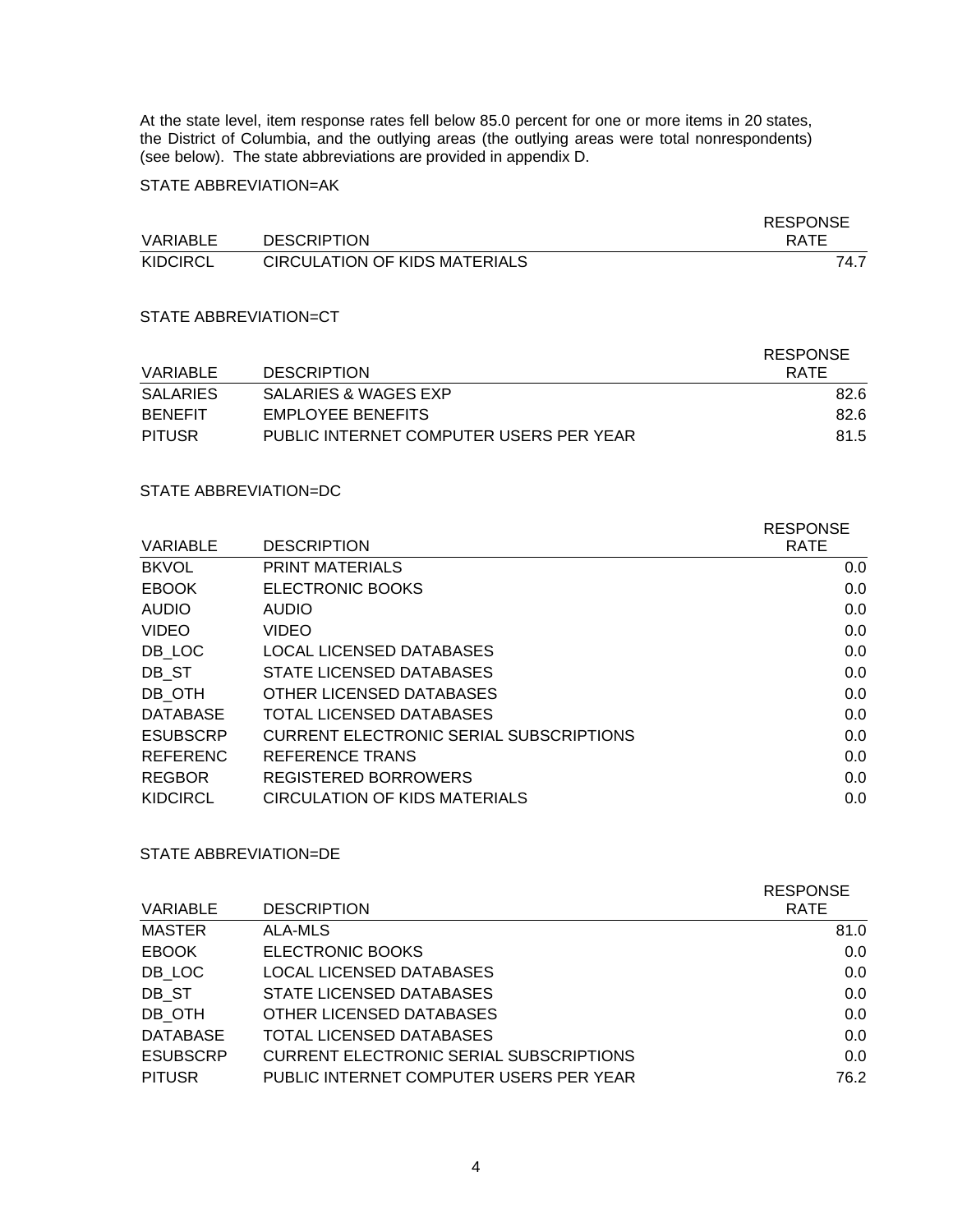### STATE ABBREVIATION=GU

|                 |                                                | <b>RESPONSE</b> |
|-----------------|------------------------------------------------|-----------------|
| <b>VARIABLE</b> | <b>DESCRIPTION</b>                             | <b>RATE</b>     |
| <b>STARTDAT</b> | REPORTING PERIOD START DATE                    | 0.0             |
| <b>ENDDATE</b>  | REPORTING PERIOD END DATE                      | 0.0             |
| POPU LSA        | POPULATION OF LSA                              | 0.0             |
| POPU UND        | UNDUPLICATED POP OF LSA                        | 0.0             |
| <b>CENTLIB</b>  | # OF CENTRAL LIBRARIES                         | 0.0             |
| <b>BRANLIB</b>  | # OF BRANCH LIBRARIES                          | 0.0             |
| <b>BKMOB</b>    | # OF BOOKMOBILES                               | 0.0             |
| <b>MASTER</b>   | ALA-MLS                                        | 0.0             |
| <b>LIBRARIA</b> | <b>TOTAL LIBRARIANS</b>                        | 0.0             |
| <b>OTHPAID</b>  | ALL OTHER PAID STAFF                           | 0.0             |
| <b>TOTSTAFF</b> | <b>TOTAL PAID EMPLOYEES</b>                    | 0.0             |
| <b>LOCGVT</b>   | <b>LOCAL GOVERNMENT REVENUE</b>                | 0.0             |
| <b>STGVT</b>    | STATE GOVERNMENT REVENUE                       | 0.0             |
| <b>FEDGVT</b>   | FEDERAL GOVERNMENT REVENUE                     | 0.0             |
| <b>OTHINCM</b>  | OTHER OPERATING REVENUE                        | 0.0             |
| <b>TOTINCM</b>  | <b>TOTAL OPERATING REVENUE</b>                 | 0.0             |
| <b>SALARIES</b> | <b>SALARIES &amp; WAGES EXP</b>                | 0.0             |
| <b>BENEFIT</b>  | <b>EMPLOYEE BENEFITS</b>                       | 0.0             |
| <b>STAFFEXP</b> | <b>TOTAL STAFF EXP</b>                         | 0.0             |
| <b>PRMATEXP</b> | OP EXP FOR PRINT MAT                           | 0.0             |
| <b>ELMATEXP</b> | OP EXP FOR ELECTRONIC MAT                      | 0.0             |
| <b>OTHMATEX</b> | OP EXP FOR OTHER MAT                           | 0.0             |
| <b>TOTEXPCO</b> | <b>TOTAL COLLLECTION EXP</b>                   | 0.0             |
| <b>OTHOPEXP</b> | <b>OTHER OPERATING EXP</b>                     | 0.0             |
| <b>TOTOPEXP</b> | <b>TOTAL OPERATING EXP</b>                     | 0.0             |
| LCAP REV        | LOCAL GOVT CAPITAL REVENUE                     | 0.0             |
| SCAP REV        | STATE GOVT CAPITAL REVENUE                     | 0.0             |
| FCAP REV        | FEDERAL GOVT CAPITAL REVENUE                   | 0.0             |
| OCAP_REV        | OTHER CAPITAL REVENUE                          | 0.0             |
| CAP REV         | TOTAL CAPITAL REVENUE                          | 0.0             |
| <b>CAPITAL</b>  | <b>TOTAL CAPITAL EXPENDITURES</b>              | 0.0             |
| <b>BKVOL</b>    | PRINT MATERIALS                                | 0.0             |
| <b>EBOOK</b>    | <b>ELECTRONIC BOOKS</b>                        | 0.0             |
| <b>AUDIO</b>    | <b>AUDIO</b>                                   | 0.0             |
| <b>VIDEO</b>    | <b>VIDEO</b>                                   | 0.0             |
| DB LOC          | <b>LOCAL LICENSED DATABASES</b>                | 0.0             |
| DB_ST           | STATE LICENSED DATABASES                       | 0.0             |
| DB_OTH          | OTHER LICENSED DATABASES                       | 0.0             |
| <b>DATABASE</b> | TOTAL LICENSED DATABASES                       | 0.0             |
| <b>SUBSCRIP</b> | <b>CURRENT PRINT SERIAL SUBSCRIPTIONS</b>      | 0.0             |
| <b>ESUBSCRP</b> | <b>CURRENT ELECTRONIC SERIAL SUBSCRIPTIONS</b> | 0.0             |
| HRS_OPEN        | PUBLIC SERV HRS/YR                             | 0.0             |
| <b>VISITS</b>   | <b>LIBRARY VISITS</b>                          | 0.0             |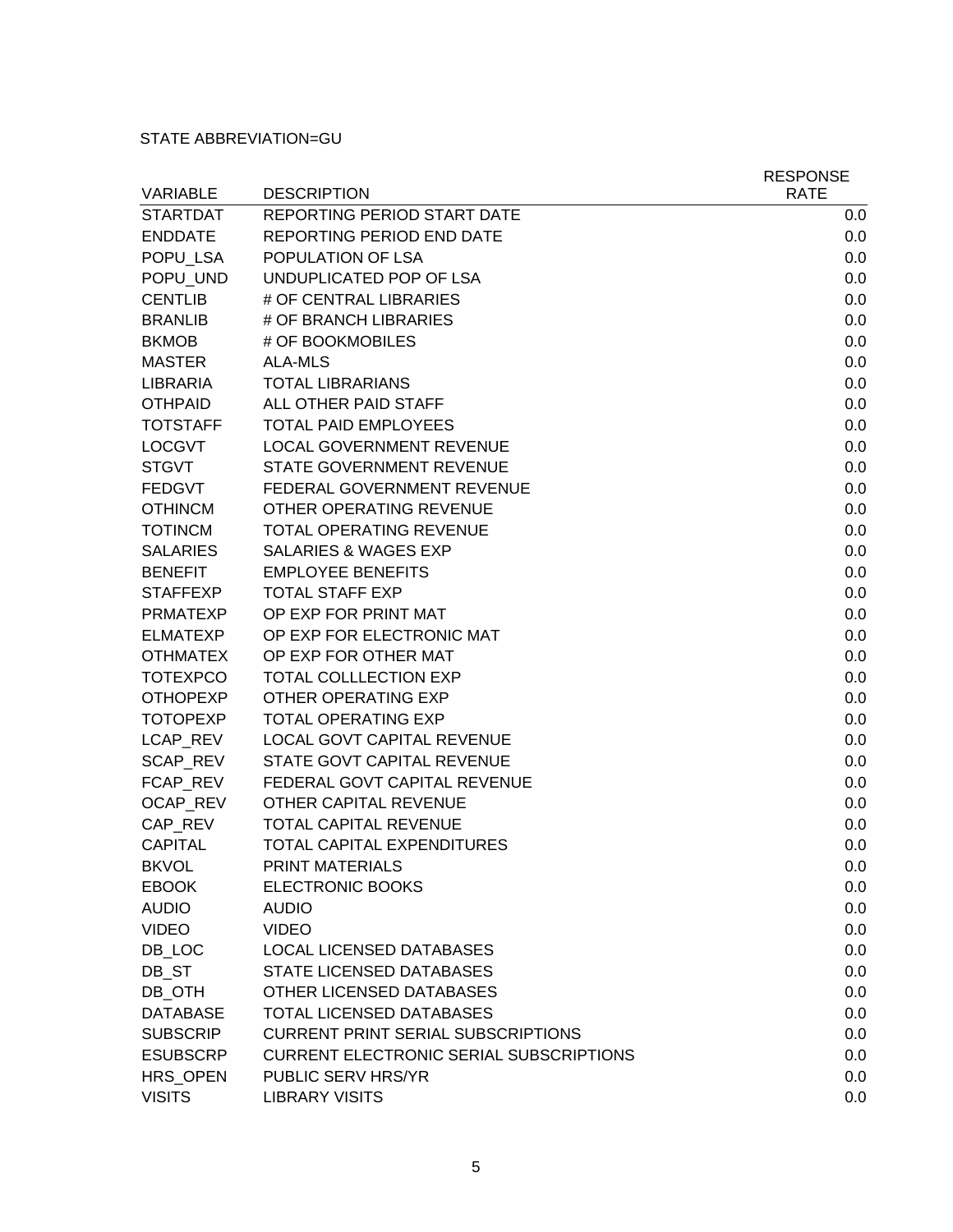|                 |                                         | <b>RESPONSE</b> |
|-----------------|-----------------------------------------|-----------------|
| VARIABLE        | <b>DESCRIPTION</b>                      | <b>RATE</b>     |
| <b>REFERENC</b> | REFERENCE TRANS                         | 0.0             |
| <b>REGBOR</b>   | <b>REGISTERED BORROWERS</b>             | 0.0             |
| <b>TOTCIR</b>   | TOTAL CIRCULATION                       | 0.0             |
| <b>KIDCIRCL</b> | CIRCULATION OF KIDS MATERIALS           | 0.0             |
| LOANTO          | LOAN TO                                 | 0.0             |
| LOANFM          | <b>LOAN FROM</b>                        | 0.0             |
| <b>TOTPRO</b>   | TOTAL LIBRARY PROGRAMS                  | 0.0             |
| <b>KIDPRO</b>   | TOTAL KIDS PROGRAMS                     | 0.0             |
| <b>TOTATTEN</b> | TOTAL PROGRAM ATTENDANCE                | 0.0             |
| KIDATTEN        | KIDS PROGRAM ATTENDANCE                 | 0.0             |
| <b>GPTERMS</b>  | INTERNET COMPUTERS USED BY GEN PUBLIC   | 0.0             |
| <b>PITUSR</b>   | PUBLIC INTERNET COMPUTER USERS PER YEAR | 0.0             |

### STATE ABBREVIATION=ID

|                 |                        | <b>RESPONSE</b> |
|-----------------|------------------------|-----------------|
| <b>VARIABLE</b> | <b>DESCRIPTION</b>     | <b>RATE</b>     |
| <b>REFERENC</b> | <b>REFERENCE TRANS</b> | 83.7            |

#### STATE ABBREVIATION=MA

|               |                      | RESPONSE    |
|---------------|----------------------|-------------|
| VARIABLE      | <b>DESCRIPTION</b>   | <b>RATE</b> |
| <b>VISITS</b> | LIBRARY VISITS       | 68.1        |
| REFERENC      | REFERENCE TRANS      | 78.4        |
| REGBOR        | REGISTERED BORROWERS | 76.2        |

### STATE ABBREVIATION=ME

|                 |                                         | <b>RESPONSE</b> |
|-----------------|-----------------------------------------|-----------------|
| VARIABLE        | <b>DESCRIPTION</b>                      | <b>RATE</b>     |
| <b>SALARIES</b> | SALARIES & WAGES EXP                    | 81.6            |
| <b>BENEFIT</b>  | <b>EMPLOYEE BENEFITS</b>                | 81.6            |
| <b>PRMATEXP</b> | OP EXP FOR PRINT MAT                    | 65.8            |
| <b>ELMATEXP</b> | OP EXP FOR ELECTRONIC MAT               | 65.8            |
| <b>OTHMATEX</b> | OP EXP FOR OTHER MAT                    | 65.8            |
| <b>TOTEXPCO</b> | TOTAL COLLLECTION EXP                   | 68.4            |
| <b>BKVOL</b>    | <b>PRINT MATERIALS</b>                  | 84.9            |
| DB OTH          | OTHER LICENSED DATABASES                | 77.6            |
| <b>DATABASE</b> | TOTAL LICENSED DATABASES                | 77.6            |
| <b>VISITS</b>   | LIBRARY VISITS                          | 81.6            |
| <b>REFERENC</b> | <b>REFERENCE TRANS</b>                  | 70.6            |
| <b>TOTCIR</b>   | TOTAL CIRCULATION                       | 84.9            |
| <b>KIDCIRCL</b> | <b>CIRCULATION OF KIDS MATERIALS</b>    | 73.5            |
| <b>PITUSR</b>   | PUBLIC INTERNET COMPUTER USERS PER YEAR | 82.0            |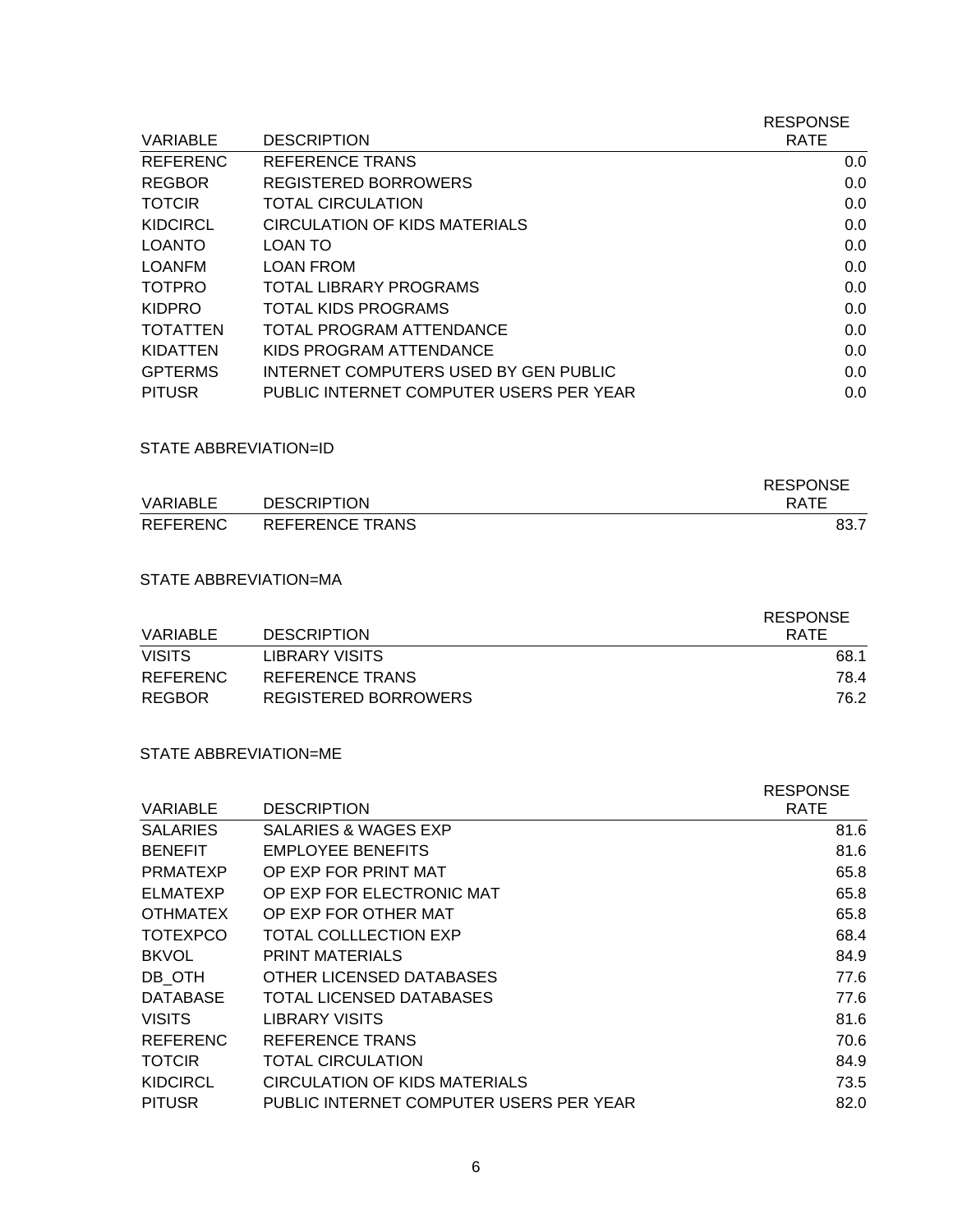STATE ABBREVIATION=MN

| <b>VARIABLE</b> | <b>DESCRIPTION</b>          | <b>RESPONSE</b><br><b>RATE</b> |
|-----------------|-----------------------------|--------------------------------|
| <b>REGBOR</b>   | <b>REGISTERED BORROWERS</b> | 83.5                           |

STATE ABBREVIATION=MO

|                 |                    | <b>RESPONSE</b> |
|-----------------|--------------------|-----------------|
| <b>VARIABLE</b> | <b>DESCRIPTION</b> | <b>RATE</b>     |
| <b>VISITS</b>   | LIBRARY VISITS     | 84.2            |
| <b>REFERENC</b> | REFERENCE TRANS    | 75.7            |

#### STATE ABBREVIATION=MP

|                 |                                    | <b>RESPONSE</b> |
|-----------------|------------------------------------|-----------------|
| <b>VARIABLE</b> | <b>DESCRIPTION</b>                 | <b>RATE</b>     |
| <b>STARTDAT</b> | <b>REPORTING PERIOD START DATE</b> | 0.0             |
| <b>ENDDATE</b>  | <b>REPORTING PERIOD END DATE</b>   | 0.0             |
| POPU LSA        | POPULATION OF LSA                  | 0.0             |
| POPU UND        | UNDUPLICATED POP OF LSA            | 0.0             |
| <b>CENTLIB</b>  | # OF CENTRAL LIBRARIES             | 0.0             |
| <b>BRANLIB</b>  | # OF BRANCH LIBRARIES              | 0.0             |
| <b>BKMOB</b>    | # OF BOOKMOBILES                   | 0.0             |
| <b>MASTER</b>   | <b>ALA-MLS</b>                     | 0.0             |
| <b>LIBRARIA</b> | <b>TOTAL LIBRARIANS</b>            | 0.0             |
| <b>OTHPAID</b>  | ALL OTHER PAID STAFF               | 0.0             |
| <b>TOTSTAFF</b> | <b>TOTAL PAID EMPLOYEES</b>        | 0.0             |
| <b>LOCGVT</b>   | <b>LOCAL GOVERNMENT REVENUE</b>    | 0.0             |
| <b>STGVT</b>    | <b>STATE GOVERNMENT REVENUE</b>    | 0.0             |
| <b>FEDGVT</b>   | FEDERAL GOVERNMENT REVENUE         | 0.0             |
| <b>OTHINCM</b>  | OTHER OPERATING REVENUE            | 0.0             |
| <b>TOTINCM</b>  | TOTAL OPERATING REVENUE            | 0.0             |
| <b>SALARIES</b> | <b>SALARIES &amp; WAGES EXP</b>    | 0.0             |
| <b>BENEFIT</b>  | <b>EMPLOYEE BENEFITS</b>           | 0.0             |
| <b>STAFFEXP</b> | <b>TOTAL STAFF EXP</b>             | 0.0             |
| <b>PRMATEXP</b> | OP EXP FOR PRINT MAT               | 0.0             |
| <b>ELMATEXP</b> | OP EXP FOR ELECTRONIC MAT          | 0.0             |
| <b>OTHMATEX</b> | OP EXP FOR OTHER MAT               | 0.0             |
| <b>TOTEXPCO</b> | <b>TOTAL COLLLECTION EXP</b>       | 0.0             |
| <b>OTHOPEXP</b> | OTHER OPERATING EXP                | 0.0             |
| <b>TOTOPEXP</b> | <b>TOTAL OPERATING EXP</b>         | 0.0             |
| LCAP REV        | <b>LOCAL GOVT CAPITAL REVENUE</b>  | 0.0             |
| SCAP REV        | STATE GOVT CAPITAL REVENUE         | 0.0             |
| FCAP REV        | FEDERAL GOVT CAPITAL REVENUE       | 0.0             |
| OCAP REV        | OTHER CAPITAL REVENUE              | 0.0             |
|                 |                                    |                 |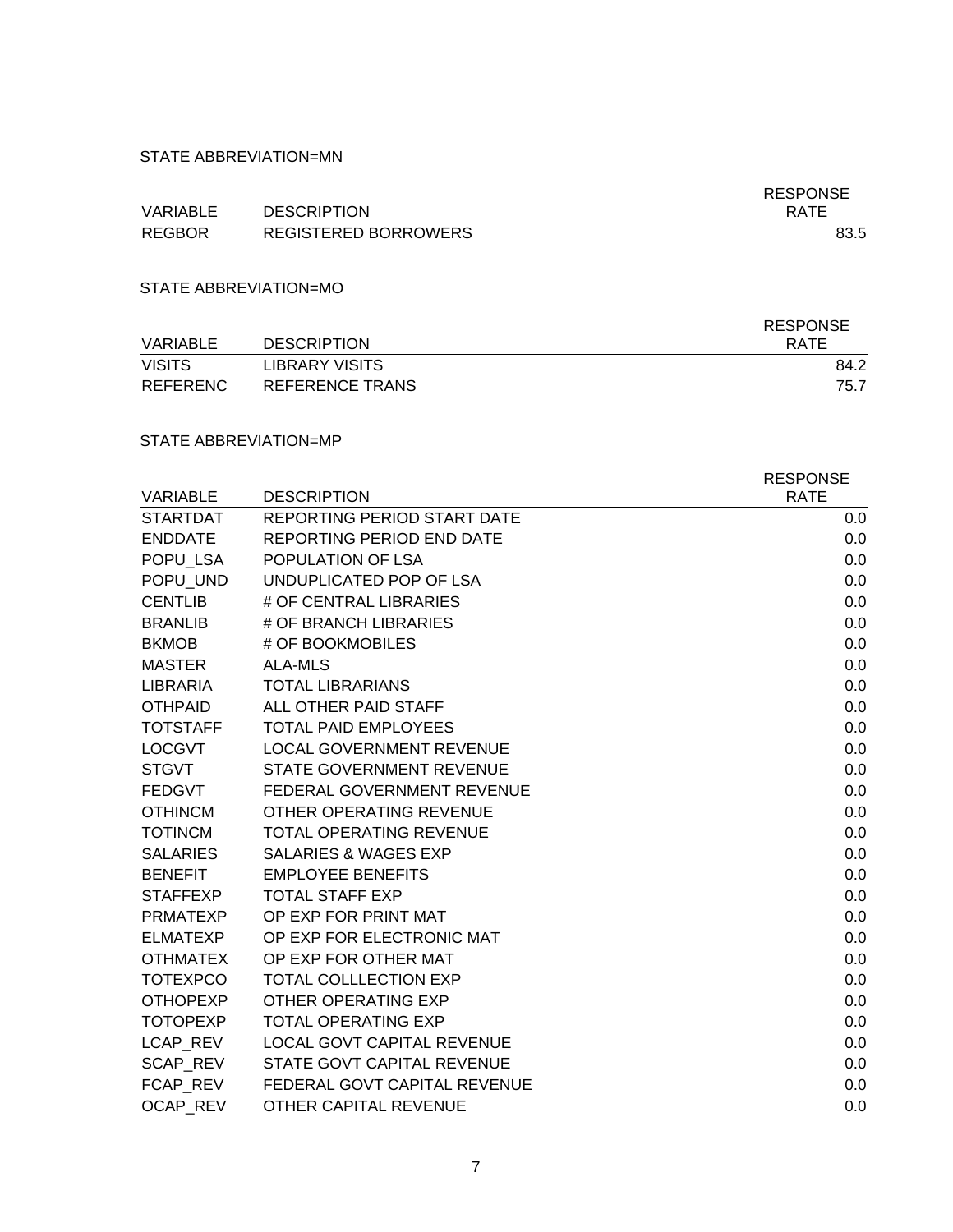| <b>VARIABLE</b> | <b>DESCRIPTION</b>                             | <b>RESPONSE</b><br><b>RATE</b> |
|-----------------|------------------------------------------------|--------------------------------|
| CAP REV         | <b>TOTAL CAPITAL REVENUE</b>                   | 0.0                            |
| CAPITAL         | <b>TOTAL CAPITAL EXPENDITURES</b>              | 0.0                            |
| <b>BKVOL</b>    | <b>PRINT MATERIALS</b>                         | 0.0                            |
| <b>EBOOK</b>    | <b>ELECTRONIC BOOKS</b>                        | 0.0                            |
| <b>AUDIO</b>    | <b>AUDIO</b>                                   | 0.0                            |
| <b>VIDEO</b>    | <b>VIDEO</b>                                   | 0.0                            |
| DB LOC          | <b>LOCAL LICENSED DATABASES</b>                | 0.0                            |
| DB ST           | STATE LICENSED DATABASES                       | 0.0                            |
| DB OTH          | OTHER LICENSED DATABASES                       | 0.0                            |
| <b>DATABASE</b> | <b>TOTAL LICENSED DATABASES</b>                | 0.0                            |
| <b>SUBSCRIP</b> | <b>CURRENT PRINT SERIAL SUBSCRIPTIONS</b>      | 0.0                            |
| <b>ESUBSCRP</b> | <b>CURRENT ELECTRONIC SERIAL SUBSCRIPTIONS</b> | 0.0                            |
| HRS OPEN        | PUBLIC SERV HRS/YR                             | 0.0                            |
| <b>VISITS</b>   | <b>LIBRARY VISITS</b>                          | 0.0                            |
| <b>REFERENC</b> | <b>REFERENCE TRANS</b>                         | 0.0                            |
| <b>REGBOR</b>   | <b>REGISTERED BORROWERS</b>                    | 0.0                            |
| <b>TOTCIR</b>   | <b>TOTAL CIRCULATION</b>                       | 0.0                            |
| <b>KIDCIRCL</b> | <b>CIRCULATION OF KIDS MATERIALS</b>           | 0.0                            |
| <b>LOANTO</b>   | <b>LOAN TO</b>                                 | 0.0                            |
| <b>LOANFM</b>   | <b>LOAN FROM</b>                               | 0.0                            |
| <b>TOTPRO</b>   | <b>TOTAL LIBRARY PROGRAMS</b>                  | 0.0                            |
| <b>KIDPRO</b>   | <b>TOTAL KIDS PROGRAMS</b>                     | 0.0                            |
| <b>TOTATTEN</b> | <b>TOTAL PROGRAM ATTENDANCE</b>                | 0.0                            |
| <b>KIDATTEN</b> | KIDS PROGRAM ATTENDANCE                        | 0.0                            |
| <b>GPTERMS</b>  | <b>INTERNET COMPUTERS USED BY GEN PUBLIC</b>   | 0.0                            |
| <b>PITUSR</b>   | PUBLIC INTERNET COMPUTER USERS PER YEAR        | 0.0                            |

#### STATE ABBREVIATION=ND

|                 |                      | <b>RESPONSE</b> |
|-----------------|----------------------|-----------------|
| VARIABLE        | <b>DESCRIPTION</b>   | <b>RATE</b>     |
| <b>SALARIES</b> | SALARIES & WAGES EXP | 75.0            |
| <b>BENEFIT</b>  | EMPLOYEE BENEFITS    | 75.0            |
| <b>REGBOR</b>   | REGISTERED BORROWERS | 83.8            |

### STATE ABBREVIATION=NE

|                 |                                 | <b>RESPONSE</b> |
|-----------------|---------------------------------|-----------------|
| <b>VARIABLE</b> | <b>DESCRIPTION</b>              | <b>RATE</b>     |
| <b>MASTER</b>   | ALA-MLS                         | 80.8            |
| LIBRARIA        | <b>TOTAL LIBRARIANS</b>         | 80.8            |
| <b>OTHPAID</b>  | ALL OTHER PAID STAFF            | 80.8            |
| <b>TOTSTAFF</b> | <b>TOTAL PAID EMPLOYEES</b>     | 80.8            |
| <b>LOCGVT</b>   | <b>LOCAL GOVERNMENT REVENUE</b> | 79.3            |
| <b>STGVT</b>    | STATE GOVERNMENT REVENUE        | 79.3            |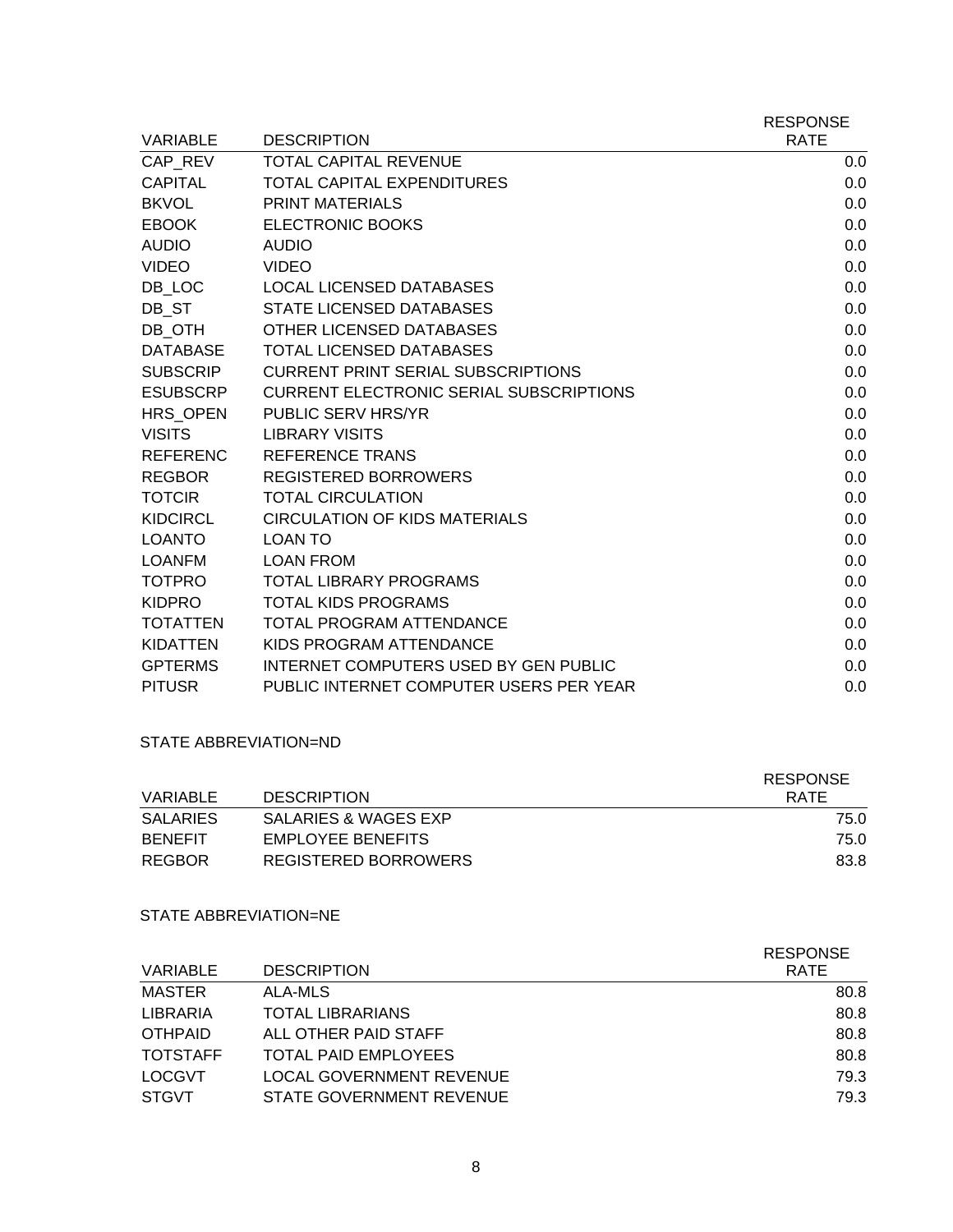| <b>VARIABLE</b> | <b>DESCRIPTION</b>                             | <b>RESPONSE</b><br><b>RATE</b> |
|-----------------|------------------------------------------------|--------------------------------|
| <b>FEDGVT</b>   | FEDERAL GOVERNMENT REVENUE                     | 79.3                           |
| <b>OTHINCM</b>  | OTHER OPERATING REVENUE                        | 79.3                           |
| <b>TOTINCM</b>  | <b>TOTAL OPERATING REVENUE</b>                 | 79.3                           |
| <b>SALARIES</b> | <b>SALARIES &amp; WAGES EXP</b>                | 55.4                           |
| <b>BENEFIT</b>  | <b>EMPLOYEE BENEFITS</b>                       | 55.4                           |
| <b>STAFFEXP</b> | <b>TOTAL STAFF EXP</b>                         | 78.6                           |
| <b>PRMATEXP</b> | OP EXP FOR PRINT MAT                           | 80.4                           |
| <b>ELMATEXP</b> | OP EXP FOR ELECTRONIC MAT                      | 80.4                           |
| <b>OTHMATEX</b> | OP EXP FOR OTHER MAT                           | 80.4                           |
| <b>TOTEXPCO</b> | <b>TOTAL COLLLECTION EXP</b>                   | 80.4                           |
| <b>OTHOPEXP</b> | <b>OTHER OPERATING EXP</b>                     | 80.4                           |
| <b>TOTOPEXP</b> | <b>TOTAL OPERATING EXP</b>                     | 80.4                           |
| LCAP REV        | <b>LOCAL GOVT CAPITAL REVENUE</b>              | 80.4                           |
| SCAP_REV        | STATE GOVT CAPITAL REVENUE                     | 80.4                           |
| FCAP REV        | FEDERAL GOVT CAPITAL REVENUE                   | 80.4                           |
| OCAP_REV        | OTHER CAPITAL REVENUE                          | 80.4                           |
| CAP REV         | <b>TOTAL CAPITAL REVENUE</b>                   | 80.4                           |
| <b>CAPITAL</b>  | <b>TOTAL CAPITAL EXPENDITURES</b>              | 81.2                           |
| <b>BKVOL</b>    | <b>PRINT MATERIALS</b>                         | 81.2                           |
| <b>EBOOK</b>    | <b>ELECTRONIC BOOKS</b>                        | 80.4                           |
| <b>AUDIO</b>    | <b>AUDIO</b>                                   | 80.8                           |
| <b>VIDEO</b>    | <b>VIDEO</b>                                   | 80.8                           |
| DB_LOC          | <b>LOCAL LICENSED DATABASES</b>                | 80.4                           |
| DB_ST           | STATE LICENSED DATABASES                       | 80.4                           |
| DB_OTH          | OTHER LICENSED DATABASES                       | 80.4                           |
| <b>DATABASE</b> | <b>TOTAL LICENSED DATABASES</b>                | 80.4                           |
| <b>SUBSCRIP</b> | <b>CURRENT PRINT SERIAL SUBSCRIPTIONS</b>      | 80.4                           |
| <b>ESUBSCRP</b> | <b>CURRENT ELECTRONIC SERIAL SUBSCRIPTIONS</b> | 80.4                           |
| <b>VISITS</b>   | <b>LIBRARY VISITS</b>                          | 79.0                           |
| <b>REFERENC</b> | <b>REFERENCE TRANS</b>                         | 77.9                           |
| <b>REGBOR</b>   | <b>REGISTERED BORROWERS</b>                    | 76.8                           |
| <b>TOTCIR</b>   | <b>TOTAL CIRCULATION</b>                       | 80.1                           |
| <b>KIDCIRCL</b> | <b>CIRCULATION OF KIDS MATERIALS</b>           | 80.1                           |
| <b>LOANTO</b>   | <b>LOAN TO</b>                                 | 80.4                           |
| <b>LOANFM</b>   | <b>LOAN FROM</b>                               | 80.8                           |
| <b>TOTPRO</b>   | <b>TOTAL LIBRARY PROGRAMS</b>                  | 80.4                           |
| <b>KIDPRO</b>   | <b>TOTAL KIDS PROGRAMS</b>                     | 80.4                           |
| <b>TOTATTEN</b> | <b>TOTAL PROGRAM ATTENDANCE</b>                | 80.4                           |
| <b>KIDATTEN</b> | KIDS PROGRAM ATTENDANCE                        | 80.4                           |
| <b>GPTERMS</b>  | <b>INTERNET COMPUTERS USED BY GEN PUBLIC</b>   | 80.4                           |
| <b>PITUSR</b>   | PUBLIC INTERNET COMPUTER USERS PER YEAR        | 80.4                           |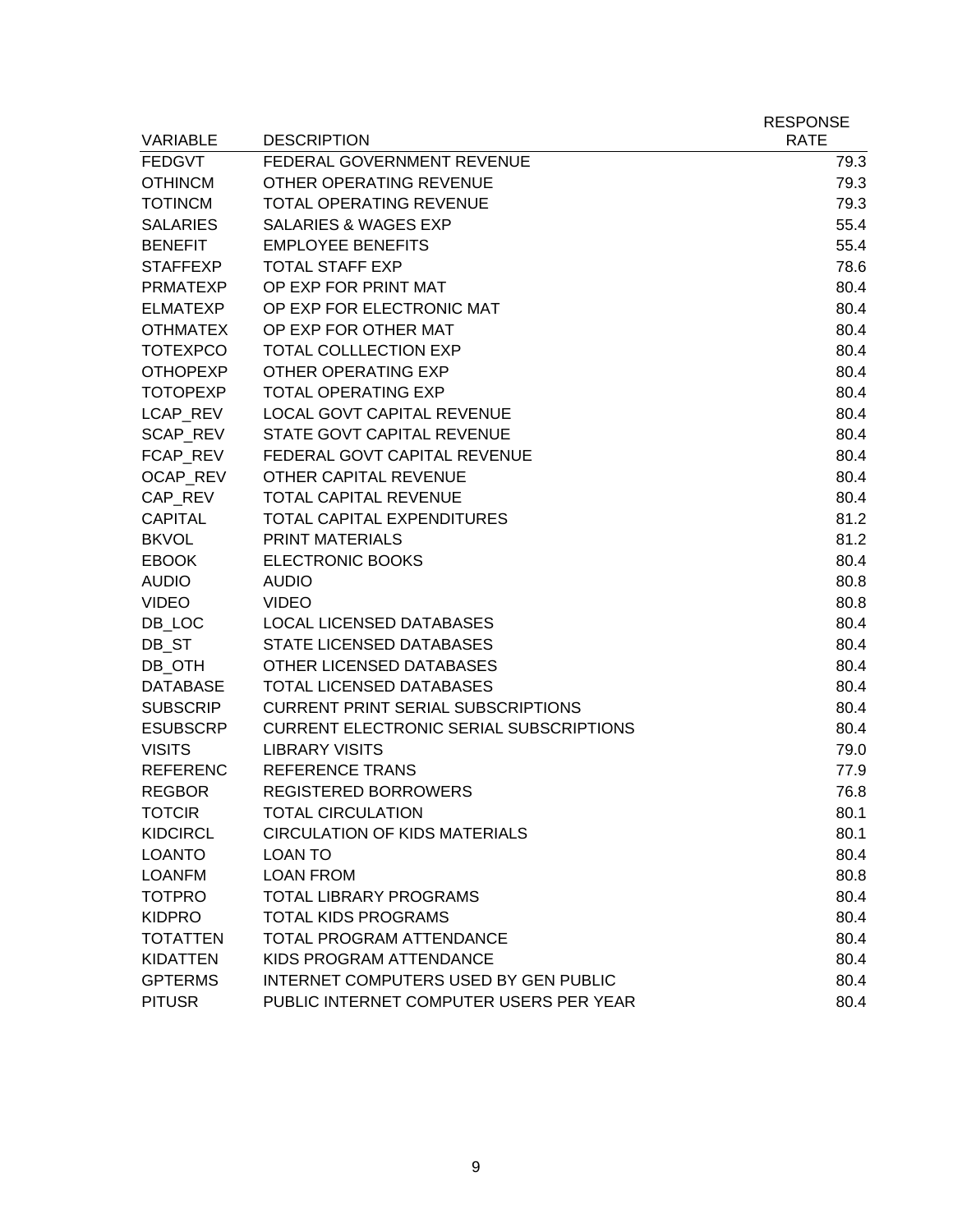#### STATE ABBREVIATION=NH

| VARIABLE        | <b>DESCRIPTION</b>                      | <b>RESPONSE</b><br><b>RATE</b> |
|-----------------|-----------------------------------------|--------------------------------|
| <b>EBOOK</b>    | ELECTRONIC BOOKS                        | 84.3                           |
| <b>VISITS</b>   | LIBRARY VISITS                          | 82.6                           |
| <b>REFERENC</b> | REFERENCE TRANS                         | 76.5                           |
| <b>PITUSR</b>   | PUBLIC INTERNET COMPUTER USERS PER YEAR | 80.0                           |

#### STATE ABBREVIATION=OR

|                 |                                      | <b>RESPONSE</b> |
|-----------------|--------------------------------------|-----------------|
| VARIABLE        | <b>DESCRIPTION</b>                   | <b>RATE</b>     |
| <b>KIDCIRCL</b> | <b>CIRCULATION OF KIDS MATERIALS</b> | 77.3            |

### STATE ABBREVIATION=SD

| <b>VARIABLE</b> | <b>DESCRIPTION</b>                | <b>RESPONSE</b><br><b>RATE</b> |
|-----------------|-----------------------------------|--------------------------------|
| <b>MASTER</b>   | ALA-MLS                           | 81.3                           |
| LIBRARIA        | <b>TOTAL LIBRARIANS</b>           | 81.3                           |
| <b>OTHPAID</b>  | ALL OTHER PAID STAFF              | 81.3                           |
| <b>TOTSTAFF</b> | <b>TOTAL PAID EMPLOYEES</b>       | 81.3                           |
| <b>LOCGVT</b>   | <b>LOCAL GOVERNMENT REVENUE</b>   | 82.1                           |
| <b>STGVT</b>    | STATE GOVERNMENT REVENUE          | 82.1                           |
| <b>FEDGVT</b>   | FEDERAL GOVERNMENT REVENUE        | 82.1                           |
| <b>OTHINCM</b>  | OTHER OPERATING REVENUE           | 82.1                           |
| <b>TOTINCM</b>  | <b>TOTAL OPERATING REVENUE</b>    | 82.1                           |
| <b>SALARIES</b> | <b>SALARIES &amp; WAGES EXP</b>   | 81.3                           |
| <b>BENEFIT</b>  | <b>EMPLOYEE BENEFITS</b>          | 81.3                           |
| <b>STAFFEXP</b> | <b>TOTAL STAFF EXP</b>            | 81.3                           |
| <b>PRMATEXP</b> |                                   |                                |
|                 | OP EXP FOR PRINT MAT              | 81.3                           |
| <b>ELMATEXP</b> | OP EXP FOR ELECTRONIC MAT         | 81.3                           |
| <b>OTHMATEX</b> | OP EXP FOR OTHER MAT              | 81.3                           |
| <b>TOTEXPCO</b> | <b>TOTAL COLLLECTION EXP</b>      | 82.1                           |
| <b>OTHOPEXP</b> | OTHER OPERATING EXP               | 82.1                           |
| <b>TOTOPEXP</b> | <b>TOTAL OPERATING EXP</b>        | 81.3                           |
| LCAP REV        | <b>LOCAL GOVT CAPITAL REVENUE</b> | 82.1                           |
| <b>SCAP REV</b> | STATE GOVT CAPITAL REVENUE        | 82.1                           |
| <b>FCAP REV</b> | FEDERAL GOVT CAPITAL REVENUE      | 82.1                           |
| <b>OCAP REV</b> | OTHER CAPITAL REVENUE             | 82.1                           |
| CAP REV         | <b>TOTAL CAPITAL REVENUE</b>      | 82.1                           |
| <b>CAPITAL</b>  | <b>TOTAL CAPITAL EXPENDITURES</b> | 82.1                           |
| <b>BKVOL</b>    | <b>PRINT MATERIALS</b>            | 81.3                           |
| <b>EBOOK</b>    | <b>ELECTRONIC BOOKS</b>           | 82.1                           |
| <b>AUDIO</b>    | <b>AUDIO</b>                      | 81.3                           |
| <b>VIDEO</b>    | <b>VIDEO</b>                      | 81.3                           |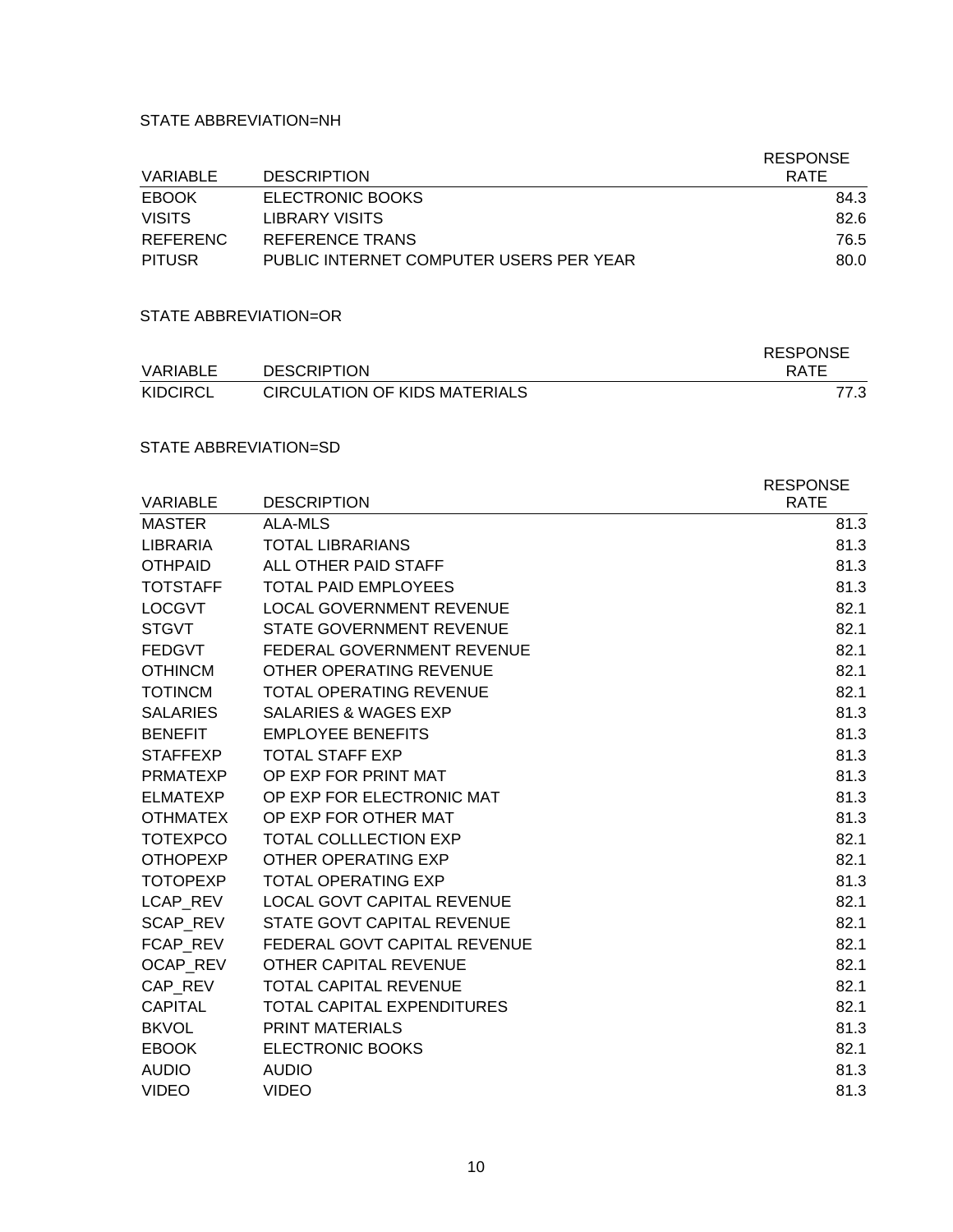| <b>VARIABLE</b> | <b>DESCRIPTION</b>                             | <b>RESPONSE</b><br><b>RATE</b> |
|-----------------|------------------------------------------------|--------------------------------|
| DB LOC          | LOCAL LICENSED DATABASES                       | 82.1                           |
| DB ST           | STATE LICENSED DATABASES                       | 82.1                           |
| DB OTH          | OTHER LICENSED DATABASES                       | 82.1                           |
| <b>DATABASE</b> | <b>TOTAL LICENSED DATABASES</b>                | 82.1                           |
| <b>SUBSCRIP</b> | <b>CURRENT PRINT SERIAL SUBSCRIPTIONS</b>      | 81.3                           |
| <b>ESUBSCRP</b> | <b>CURRENT ELECTRONIC SERIAL SUBSCRIPTIONS</b> | 82.1                           |
| HRS OPEN        | PUBLIC SERV HRS/YR                             | 82.1                           |
| <b>VISITS</b>   | <b>LIBRARY VISITS</b>                          | 81.3                           |
| <b>REFERENC</b> | REFERENCE TRANS                                | 77.2                           |
| <b>REGBOR</b>   | <b>REGISTERED BORROWERS</b>                    | 68.3                           |
| <b>TOTCIR</b>   | <b>TOTAL CIRCULATION</b>                       | 82.1                           |
| <b>KIDCIRCL</b> | <b>CIRCULATION OF KIDS MATERIALS</b>           | 80.5                           |
| <b>LOANTO</b>   | LOAN TO                                        | 82.1                           |
| <b>LOANFM</b>   | <b>LOAN FROM</b>                               | 82.1                           |
| <b>TOTPRO</b>   | <b>TOTAL LIBRARY PROGRAMS</b>                  | 82.1                           |
| <b>KIDPRO</b>   | <b>TOTAL KIDS PROGRAMS</b>                     | 82.1                           |
| <b>TOTATTEN</b> | TOTAL PROGRAM ATTENDANCE                       | 81.3                           |
| <b>KIDATTEN</b> | KIDS PROGRAM ATTENDANCE                        | 81.3                           |
| <b>GPTERMS</b>  | INTERNET COMPUTERS USED BY GEN PUBLIC          | 82.1                           |
| <b>PITUSR</b>   | PUBLIC INTERNET COMPUTER USERS PER YEAR        | 79.7                           |

### STATE ABBREVIATION=UT

| VARIABLE | <b>DESCRIPTION</b>   | <b>RESPONSE</b><br><b>RATE</b> |
|----------|----------------------|--------------------------------|
| PRMATFXP | OP EXP FOR PRINT MAT | 75.7                           |
| OTHMATEX | OP EXP FOR OTHER MAT | 75.7                           |
| REFERENC | REFERENCE TRANS      | 81.4                           |

### STATE ABBREVIATION=VI

| <b>VARIABLE</b> | <b>DESCRIPTION</b>              | <b>RESPONSE</b><br><b>RATE</b> |
|-----------------|---------------------------------|--------------------------------|
| <b>STARTDAT</b> | REPORTING PERIOD START DATE     | $0.0\,$                        |
| <b>ENDDATE</b>  | REPORTING PERIOD END DATE       | 0.0                            |
| POPU LSA        | POPULATION OF LSA               | 0.0                            |
| POPU UND        | UNDUPLICATED POP OF LSA         | 0.0                            |
| <b>CENTLIB</b>  | # OF CENTRAL LIBRARIES          | 0.0                            |
| <b>BRANLIB</b>  | # OF BRANCH LIBRARIES           | 0.0                            |
| <b>BKMOB</b>    | # OF BOOKMOBILES                | 0.0                            |
| <b>MASTER</b>   | ALA-MLS                         | 0.0                            |
| LIBRARIA        | <b>TOTAL LIBRARIANS</b>         | 0.0                            |
| <b>OTHPAID</b>  | ALL OTHER PAID STAFF            | 0.0                            |
| <b>TOTSTAFF</b> | <b>TOTAL PAID EMPLOYEES</b>     | 0.0                            |
| <b>LOCGVT</b>   | <b>LOCAL GOVERNMENT REVENUE</b> | 0.0                            |
|                 |                                 |                                |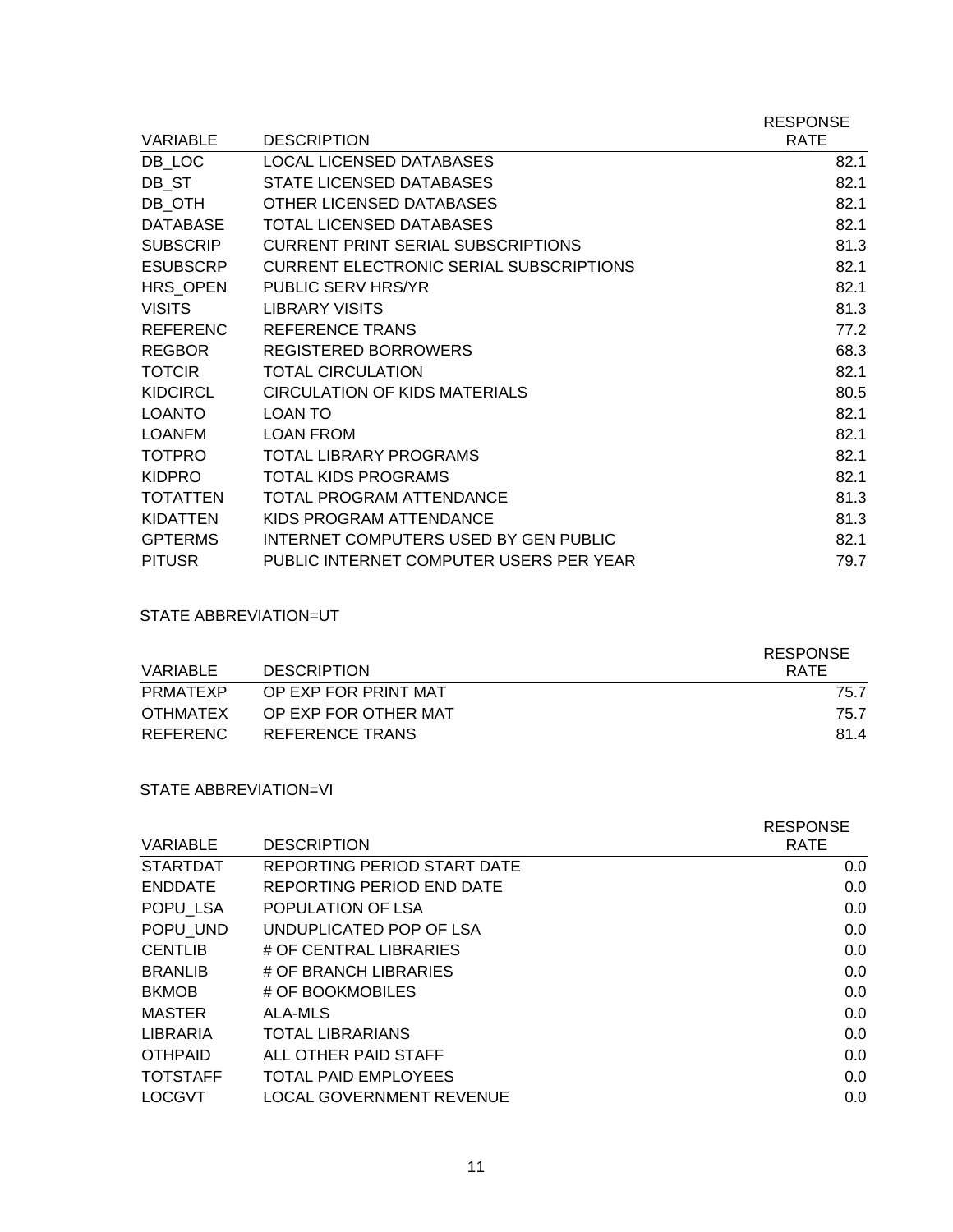|                 |                                                | <b>RESPONSE</b> |
|-----------------|------------------------------------------------|-----------------|
| <b>VARIABLE</b> | <b>DESCRIPTION</b>                             | <b>RATE</b>     |
| <b>STGVT</b>    | STATE GOVERNMENT REVENUE                       | 0.0             |
| <b>FEDGVT</b>   | FEDERAL GOVERNMENT REVENUE                     | 0.0             |
| <b>OTHINCM</b>  | OTHER OPERATING REVENUE                        | 0.0             |
| <b>TOTINCM</b>  | <b>TOTAL OPERATING REVENUE</b>                 | 0.0             |
| <b>SALARIES</b> | <b>SALARIES &amp; WAGES EXP</b>                | 0.0             |
| <b>BENEFIT</b>  | <b>EMPLOYEE BENEFITS</b>                       | 0.0             |
| <b>STAFFEXP</b> | <b>TOTAL STAFF EXP</b>                         | 0.0             |
| <b>PRMATEXP</b> | OP EXP FOR PRINT MAT                           | 0.0             |
| <b>ELMATEXP</b> | OP EXP FOR ELECTRONIC MAT                      | 0.0             |
| <b>OTHMATEX</b> | OP EXP FOR OTHER MAT                           | 0.0             |
| <b>TOTEXPCO</b> | <b>TOTAL COLLLECTION EXP</b>                   | 0.0             |
| <b>OTHOPEXP</b> | <b>OTHER OPERATING EXP</b>                     | 0.0             |
| <b>TOTOPEXP</b> | <b>TOTAL OPERATING EXP</b>                     | 0.0             |
| LCAP_REV        | LOCAL GOVT CAPITAL REVENUE                     | 0.0             |
| SCAP_REV        | STATE GOVT CAPITAL REVENUE                     | 0.0             |
| FCAP_REV        | FEDERAL GOVT CAPITAL REVENUE                   | 0.0             |
| OCAP_REV        | OTHER CAPITAL REVENUE                          | 0.0             |
| CAP_REV         | <b>TOTAL CAPITAL REVENUE</b>                   | 0.0             |
| <b>CAPITAL</b>  | <b>TOTAL CAPITAL EXPENDITURES</b>              | 0.0             |
| <b>BKVOL</b>    | <b>PRINT MATERIALS</b>                         | 0.0             |
| <b>EBOOK</b>    | <b>ELECTRONIC BOOKS</b>                        | 0.0             |
| <b>AUDIO</b>    | <b>AUDIO</b>                                   | 0.0             |
| <b>VIDEO</b>    | <b>VIDEO</b>                                   | 0.0             |
| DB LOC          | <b>LOCAL LICENSED DATABASES</b>                | 0.0             |
| DB_ST           | <b>STATE LICENSED DATABASES</b>                | 0.0             |
| DB_OTH          | OTHER LICENSED DATABASES                       | 0.0             |
| <b>DATABASE</b> | <b>TOTAL LICENSED DATABASES</b>                | 0.0             |
| <b>SUBSCRIP</b> | <b>CURRENT PRINT SERIAL SUBSCRIPTIONS</b>      | 0.0             |
| <b>ESUBSCRP</b> | <b>CURRENT ELECTRONIC SERIAL SUBSCRIPTIONS</b> | 0.0             |
| HRS OPEN        | PUBLIC SERV HRS/YR                             | 0.0             |
| <b>VISITS</b>   | <b>LIBRARY VISITS</b>                          | 0.0             |
| <b>REFERENC</b> | REFERENCE TRANS                                | 0.0             |
| <b>REGBOR</b>   | <b>REGISTERED BORROWERS</b>                    | 0.0             |
| <b>TOTCIR</b>   | <b>TOTAL CIRCULATION</b>                       | 0.0             |
| <b>KIDCIRCL</b> | <b>CIRCULATION OF KIDS MATERIALS</b>           | 0.0             |
| <b>LOANTO</b>   | <b>LOAN TO</b>                                 | 0.0             |
| <b>LOANFM</b>   | <b>LOAN FROM</b>                               | 0.0             |
| <b>TOTPRO</b>   | <b>TOTAL LIBRARY PROGRAMS</b>                  | 0.0             |
| <b>KIDPRO</b>   | <b>TOTAL KIDS PROGRAMS</b>                     | 0.0             |
| <b>TOTATTEN</b> | TOTAL PROGRAM ATTENDANCE                       | 0.0             |
| <b>KIDATTEN</b> | KIDS PROGRAM ATTENDANCE                        | 0.0             |
| <b>GPTERMS</b>  | <b>INTERNET COMPUTERS USED BY GEN PUBLIC</b>   | 0.0             |
| <b>PITUSR</b>   | PUBLIC INTERNET COMPUTER USERS PER YEAR        | 0.0             |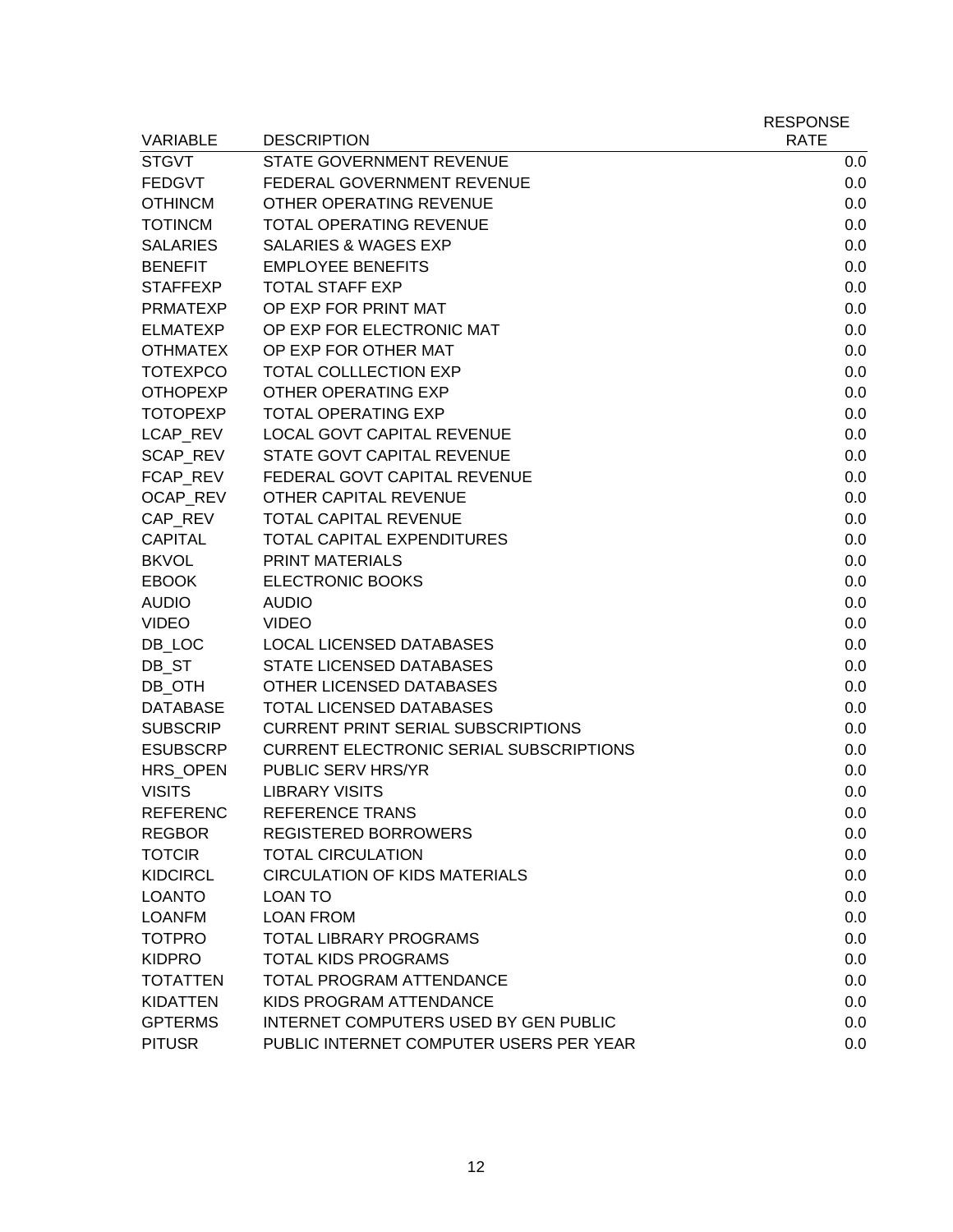#### STATE ABBREVIATION=VT

|                 |                                 | <b>RESPONSE</b> |
|-----------------|---------------------------------|-----------------|
| <b>VARIABLE</b> | <b>DESCRIPTION</b>              | <b>RATE</b>     |
| <b>SALARIES</b> | <b>SALARIES &amp; WAGES EXP</b> | 82.5            |
| <b>BENEFIT</b>  | <b>EMPLOYEE BENEFITS</b>        | 82.5            |
| <b>PRMATEXP</b> | OP EXP FOR PRINT MAT            | 78.1            |
| <b>OTHMATEX</b> | OP EXP FOR OTHER MAT            | 74.3            |
| <b>EBOOK</b>    | ELECTRONIC BOOKS                | 48.6            |
| DB LOC          | LOCAL LICENSED DATABASES        | 76.5            |
| DB ST           | STATE LICENSED DATABASES        | 76.5            |
| DB OTH          | OTHER LICENSED DATABASES        | 77.0            |
| <b>DATABASE</b> | TOTAL LICENSED DATABASES        | 76.5            |
| <b>REFERENC</b> | REFERENCE TRANS                 | 79.8            |
| <b>REGBOR</b>   | REGISTERED BORROWERS            | 68.3            |
| <b>KIDCIRCL</b> | CIRCULATION OF KIDS MATERIALS   | 80.3            |
| <b>LOANTO</b>   | LOAN TO                         | 80.3            |
| LOANFM          | <b>LOAN FROM</b>                | 84.2            |

#### STATE ABBREVIATION=WA

| <b>VARIABLE</b> | <b>DESCRIPTION</b>                      | <b>RESPONSE</b><br><b>RATE</b> |
|-----------------|-----------------------------------------|--------------------------------|
| <b>PRMATEXP</b> | OP EXP FOR PRINT MAT                    | 84.8                           |
| <b>ELMATEXP</b> | OP EXP FOR ELECTRONIC MAT               | 84.8                           |
| <b>OTHMATEX</b> | OP EXP FOR OTHER MAT                    | 84.8                           |
| <b>EBOOK</b>    | ELECTRONIC BOOKS                        | 84.8                           |
| <b>ESUBSCRP</b> | CURRENT ELECTRONIC SERIAL SUBSCRIPTIONS | 84.8                           |
| <b>REFERENC</b> | REFERENCE TRANS                         | 77.3                           |
| <b>KIDCIRCL</b> | CIRCULATION OF KIDS MATERIALS           | 72.7                           |
| <b>LOANFM</b>   | <b>LOAN FROM</b>                        | 84.8                           |
| <b>PITUSR</b>   | PUBLIC INTERNET COMPUTER USERS PER YEAR | 69.7                           |

#### **Caveats for Using these Data**

The data include imputations, at the unit and item levels, for nonresponding libraries. See the *Imputation* section for a discussion of the imputation methodology. Comparisons to data prior to FY 92 should be made with caution, as earlier data do not include imputations for nonresponse, and the percentage of libraries responding to a given item varied widely among the states.

State data comparisons should be made with caution because of differences in reporting periods (see Table A–1) and adherence to survey definitions. The definitions used by some states in collecting data from their public libraries may not be consistent with the PLS definitions. The 1994 NCES *Report on Coverage Evaluations of the Public Library Statistics Program* (NCES 94-430) and the 1995 NCES *Report on Evaluation of Definitions Used in the Public Library Statistics Program* (NCES 95-430) address issues of consistency in definitions among states. For information on these reports, visit the NCES web site at: <http://nces.ed.gov/pubsearch/getpubcats.asp?sid=041#052>.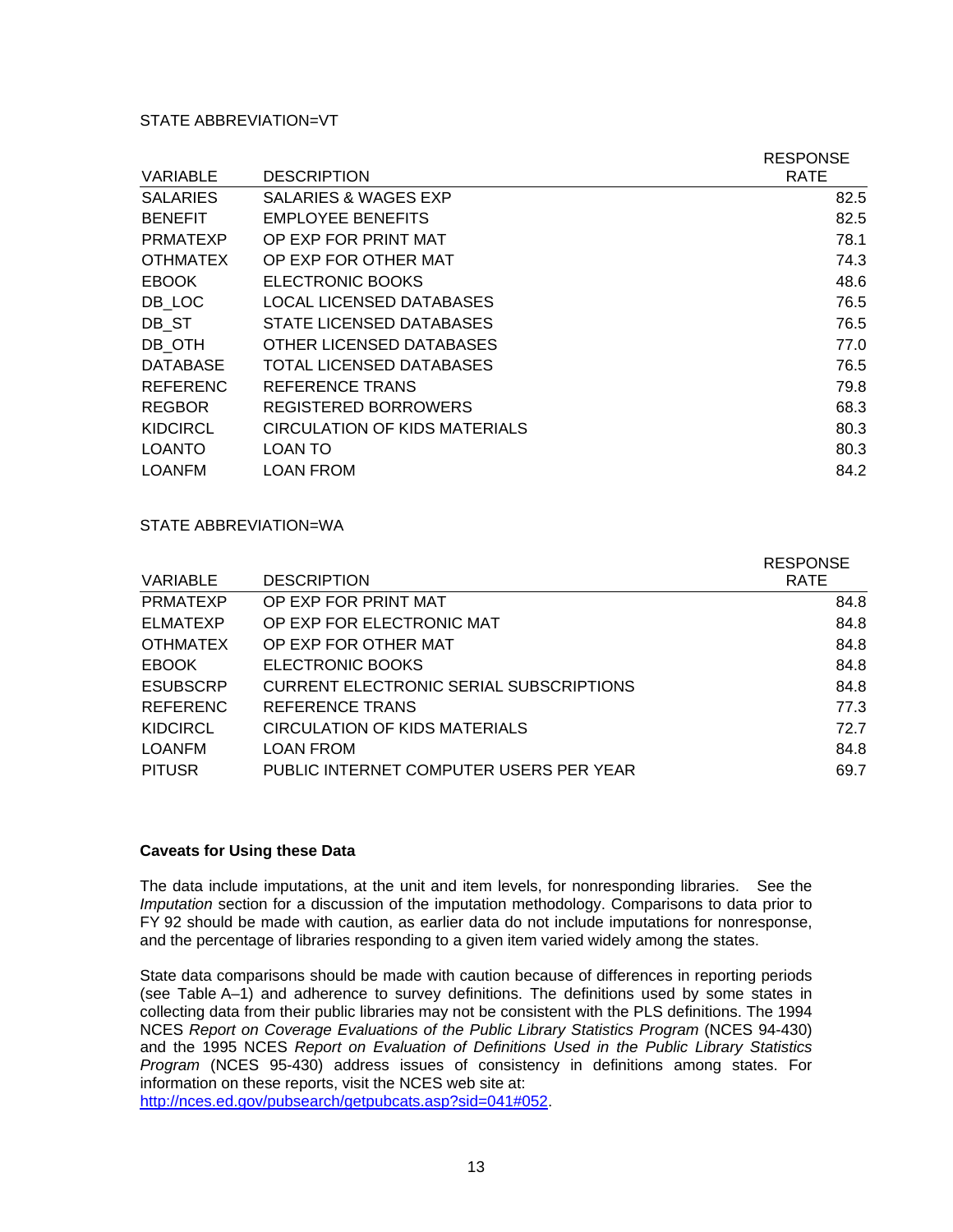The District of Columbia, while not a state, is included in this report. Special care should be used in comparing data for a city to state data. Caution should also be used in comparing Hawaii's data to other states as all public library data are reported under one entity, the Hawaii State Public Library System.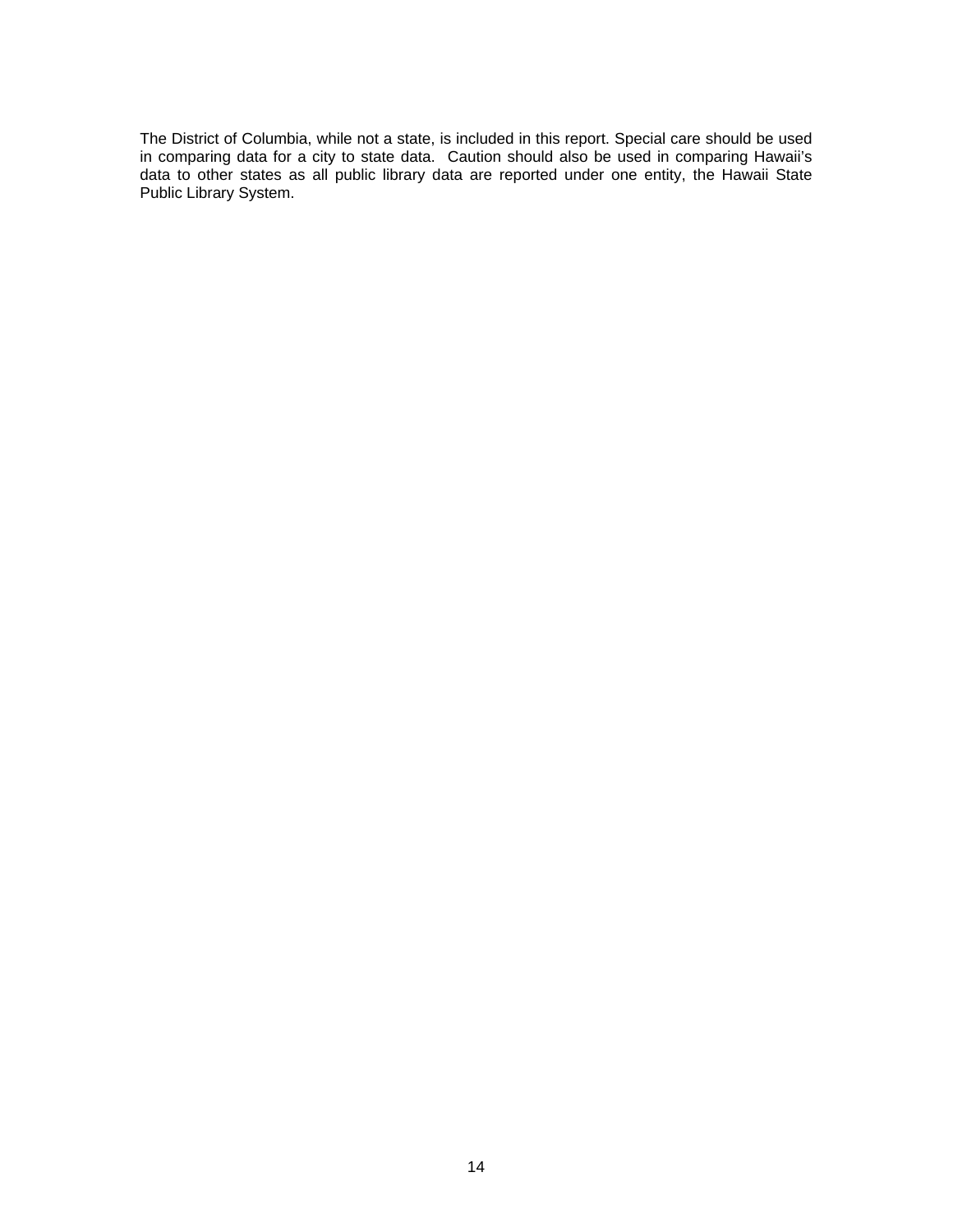**Reporting period.** The FY 2007 PLS requested data for state fiscal year 2007. In some states, the FY reporting period varies among local jurisdictions (these states are listed in the *Other* column in Table A**–**1 below). However, each public library provided data for a 12-month period. Note: The FY starting date and ending date of *each* public library are included on the data file.

| <b>July 2006</b> | January 2007  |                                   |  |
|------------------|---------------|-----------------------------------|--|
| through          | through       |                                   |  |
| <b>June 2007</b> | December 2007 | Other <sup>1</sup>                |  |
| Arizona          | Arkansas      | Alabama <sup>2</sup>              |  |
| California       | Colorado      | Alaska $3$                        |  |
| Connecticut      | Indiana       | District of Columbia <sup>2</sup> |  |
| Delaware         | Kansas        | Florida <sup>2</sup>              |  |
| Georgia          | Louisiana     | $\text{Idaho}^2$                  |  |
| Hawaii           | Minnesota     | Illinois <sup>12</sup>            |  |
| lowa             | North Dakota  | Maine <sup>5</sup>                |  |
| Kentucky         | New Jersey    | Michigan <sup>6</sup>             |  |
| Maryland         | Ohio          | Mississippi <sup>2</sup>          |  |
| Massachusetts    | South Dakota  | Missouri <sup>7</sup>             |  |
| Montana          | Washington    | Nebraska <sup>4</sup>             |  |
| Nevada           | Wisconsin     | New Hampshire <sup>8</sup>        |  |
| New Mexico       |               | New York <sup>9</sup>             |  |
| North Carolina   |               | Pennsylvania <sup>8</sup>         |  |
| Oklahoma         |               | $T$ exas $^{10}$                  |  |
| Oregon           |               | Utah $8$                          |  |
| Rhode Island     |               | Vermont <sup>11</sup>             |  |
| South Carolina   |               |                                   |  |
| Tennessee        |               |                                   |  |
| Virginia         |               |                                   |  |
| West Virginia    |               |                                   |  |
| Wyoming          |               |                                   |  |

**Table A–1. Reporting periods of public libraries: Fiscal Year 2007** 

<sup>2</sup>October 2006 to September 2007.

 $3$ January 2006 to June 2007.

4 January 2006 to December 2007.

5 April 2006 to December 2007.

6 December 2005 to September 2007.

7 October 2005 to December 2007.

 ${}^{8}$ July 2006 to December 2007.

9 March 2006 to December 2007.

10February 2006 to December 2007.

11January 2006 to September 2007.

12October 2005 to June 2007.

SOURCE: Institute of Museum and Library Services, Survey of Public Libraries in the United States, Fiscal Year 2007.

<sup>&</sup>lt;sup>1</sup>The reporting period varies among localities for the states in this column; however, each public library provided data for a 12-month period.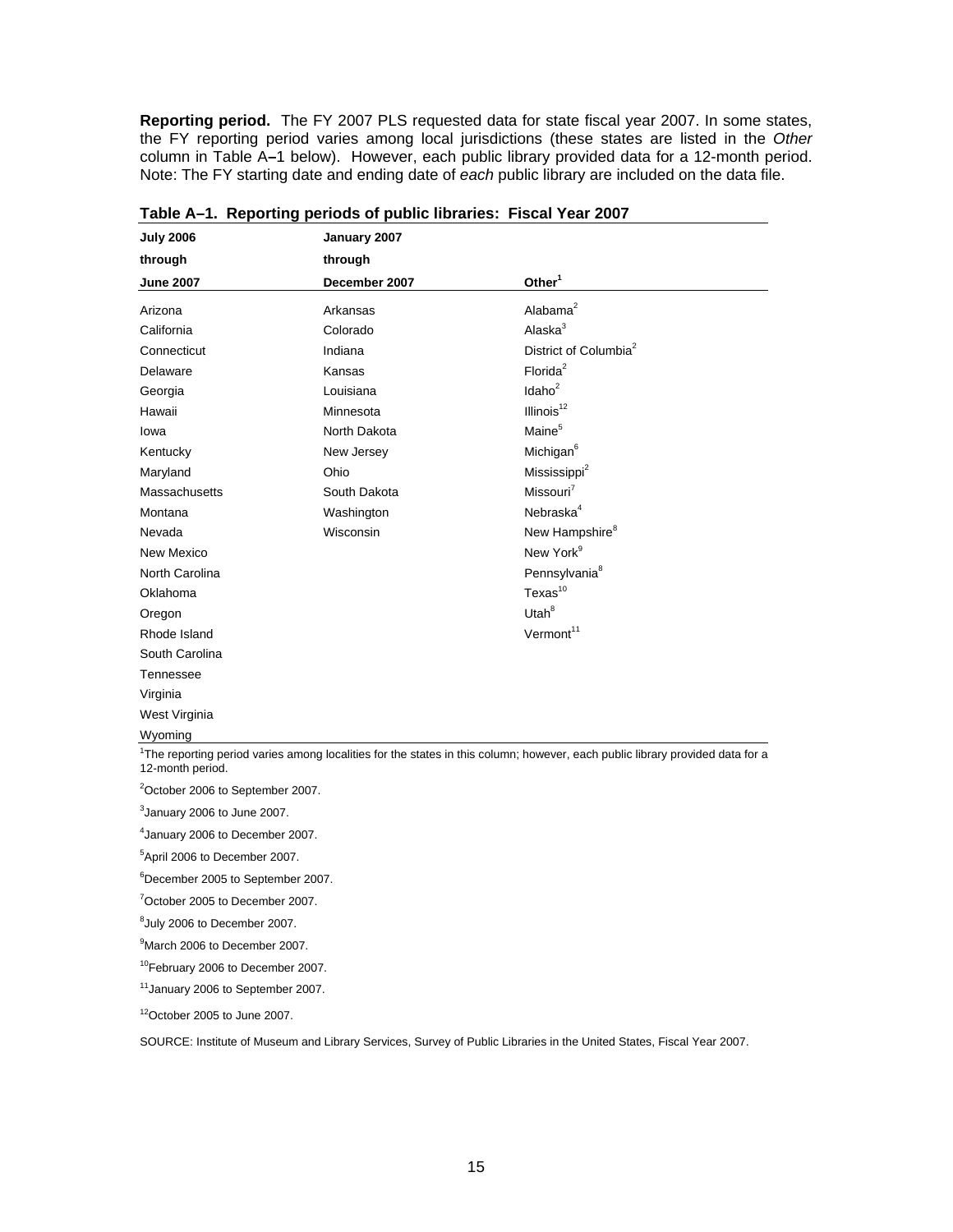#### **Survey Population Items**

The PLS has three population items: (1) Population of Legal Service Area for each public library, (2) Total Unduplicated Population of Legal Service Areas for each state, and (3) State Total Population Estimate. The population data are provided by the state library agency. The methods of calculation of the first two items vary significantly among states, and the state reporting periods also vary. The Total Unduplicated Population of Legal Service Areas does not include unserved areas and may vary from data provided by sources using standard methodology (e.g., the Census Bureau).

The total Population of Legal Service Area for all public libraries in a state may exceed the state's Total Unduplicated Population of Legal Service Areas or the Official State Total Population Estimate. This happens in states where there are overlaps in population of legal service areas served by individual libraries, resulting in the same population being counted twice. Twenty-six states had such overlapping service areas in FY 2007. (See following table.)

#### **Table A–2. States with public libraries with overlapping Table B–2. service areas: Fiscal Year 2007**

| Arkansas      | Mississippi    |
|---------------|----------------|
| Colorado      | Nebraska       |
| Connecticut   | New Hampshire  |
| Delaware      | New Jersey     |
| Florida       | New York       |
| Idaho         | North Dakota   |
| Indiana       | Ohio           |
| Kansas        | Pennsylvania   |
| Louisiana     | Rhode Island   |
| Maine         | South Carolina |
| Massachusetts | South Dakota   |
| Michigan      | Tennessee      |
| Minnesota     | Vermont        |

SOURCE: Institute of Museum and Library Services, Survey of Public Libraries in the United States, Fiscal Year 2007.

To enable meaningful state comparisons using total Population of Legal Service Area data (for example, the number of print materials per capita), the Population of Legal Service Area data were adjusted to eliminate duplicative reporting due to overlapping service areas. The Public Library Data File includes a derived unduplicated population of legal service area figure for *each library* for this purpose (the variable is called POPU UND). This value was prorated for each library by calculating the ratio of a library's Population of Legal Service Area to the state's total Population of Legal Service Area and applying the ratio to the state's Total Unduplicated Population of Legal Service Areas. (The latter item is a single, state-reported figure found on the Public Library State Summary/State Characteristics Data File; the variable is called POPU\_UND on this file also.)

#### **Confidentiality**

Two separate laws cover the protection of the confidentiality of individually identifiable information collected by the Institute of Museum and Library Services - the Privacy Act of 1974 and the E-Government Act of 2002. The Guidelines for Ensuring and Maximizing the Quality, Objectivity, Utility, and Integrity of Information Disseminated by the Institute of Museum and Library Services are prepared under the Treasury and General Government Appropriations Act for Fiscal Year 2001, Section 515(b). IMLS releases data to the public to use for statistical purposes only.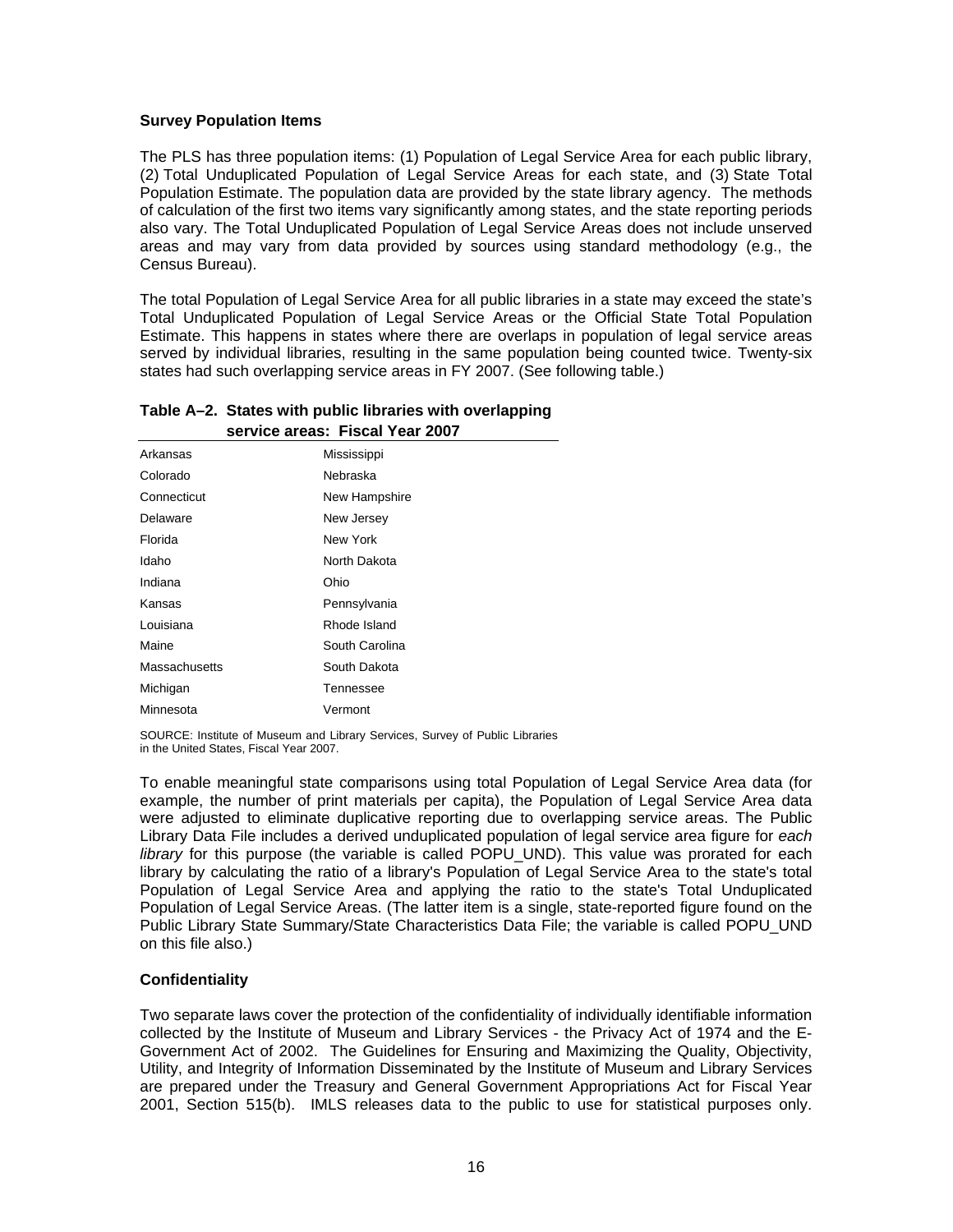Record matching or deductive disclosure by any user is prohibited. Procedures for disclosure avoidance were used in preparing public-use data files and tables of salary information for release.

#### **Public- and Restricted-Use Data Files**

The Public Library data file is available in two versions: public-use data (available to all data users with some data suppressed) and restricted-use data. Data users should contact IMLS about obtaining access to the restricted-use data files.

**Public-use data.** On the public-use Public Library data file, selected expenditures data (i.e., Salaries, Employee Benefits, Total Staff Expenditures, and Other Operating Expenditures) of public libraries have been removed (i.e., the field is blank) when their total full-time equivalent (FTE) staff is less than or equal to 2.00, to protect the confidentiality of respondents. These data may also be suppressed for other libraries to ensure that all states that have suppressed data have a minimum of 3 suppressed records. The library's Total Operating Expenditures and Other Expenditures Data are not affected by the suppression of these data. No data are suppressed on the public-use versions of the Public Library State Summary/State Characteristics Data File or Public Library Outlet Data File.

**Restricted-use data.** No data are suppressed on the restricted-use versions of the Public Library data file, Public Library State Summary/State Characteristics data file, or Public Library Outlet data file. The inclusion of all expenditures data irrespective of the number of FTE staff enables the identification of individual salary data for some libraries. Researchers requiring access to the restricted-use data must contact IMLS to obtain use of the data.

#### **Data Collection**

The FY 2007 PLS was released to the states over the Internet on December 12, 2007. States were placed into one of three reporting groups (with survey due dates of April 16, July 30, or August 27, 2008), based on their fiscal cycles or claim of extraordinary reporting hardship. States reported their data over the Internet via a web-based reporting system called WebPLUS (Web Public Library Universe System). WebPLUS was developed by the Census Bureau (the data collection agent). Edit follow-up was completed in December of 2008. The editing process is described below.

#### **Editing**

**State level.** The respondent generates an Edit Report following direct data entry or import of their data into WebPLUS. The Edit Report, which can be viewed on-screen or printed, is used to identify and correct any errors, and to confirm the accuracy of data that generated edit warnings but required no change, before submitting the final file to the Census Bureau. In the FY 2007 PLS, four types of edit checks were performed:

- 1. *Relational edit checks.* This is a data consistency check between related data elements. For example, an edit message is generated if the number of "ALA-MLS" Librarians (librarians with master's degrees from programs of library and information studies accredited by the American Library Association) is greater than "Total Librarians".
- 2. *Out-of-range edit checks.* This is a range check that compares the data reported for an item to the "acceptable range" of numeric values for the item. For example, an edit message is generated if average Public Service Hours per outlet per week is less than 11.16 or greater than 129.67, or if the current year/past year change in Children's Circulation is less than 0.30 or greater than 3.44.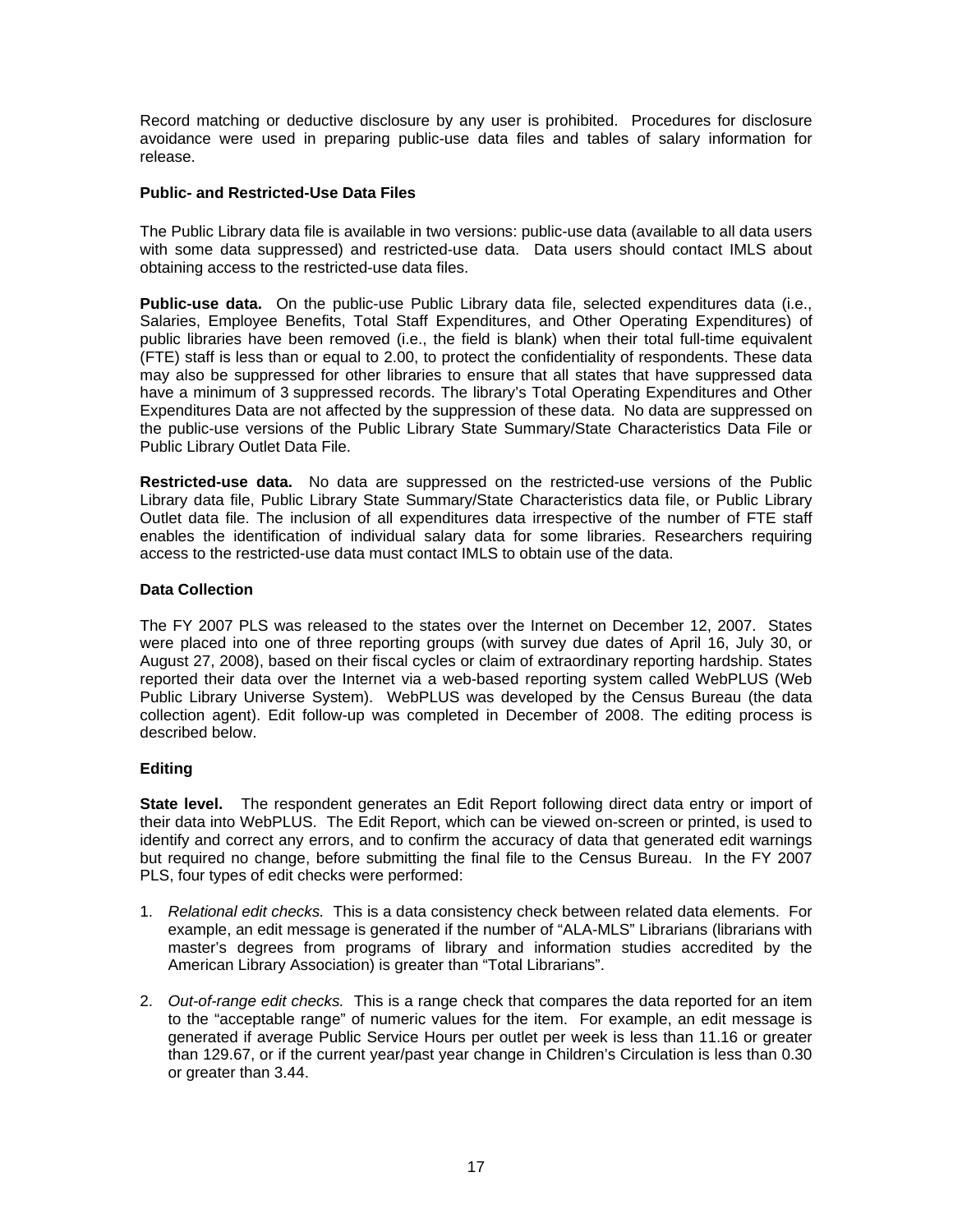- 3. *Arithmetic edit checks.* This is an arithmetical accuracy check of a reported total and its parts to the generated total. For example, an edit message is generated if Total Operating Revenue is not equal to the sum of its parts (Local Government Revenue, State Government Revenue, Federal Government Revenue, and Other Revenue).
- 4. *Blank, zero, or invalid data edit checks.* This is a check of reported data against acceptable values. For example, an edit message is generated if the Reporting Period Start Date is missing, or Print Materials is 0, or the Legal Basis Code is not a valid code.

The WebPLUS application generates state summary tables (showing state totals for all numeric data items) and single-library tables (showing data for individual public libraries in a state). Respondents were encouraged to review the tables for data quality issues before submitting their data to IMLS. State data submissions also included a signed form from the Chief Officer of the State Library Agency certifying the accuracy of the data.

**National level**. The Census Bureau and IMLS reviewed and edited the state data submissions, working closely with the PLS State Data Coordinators.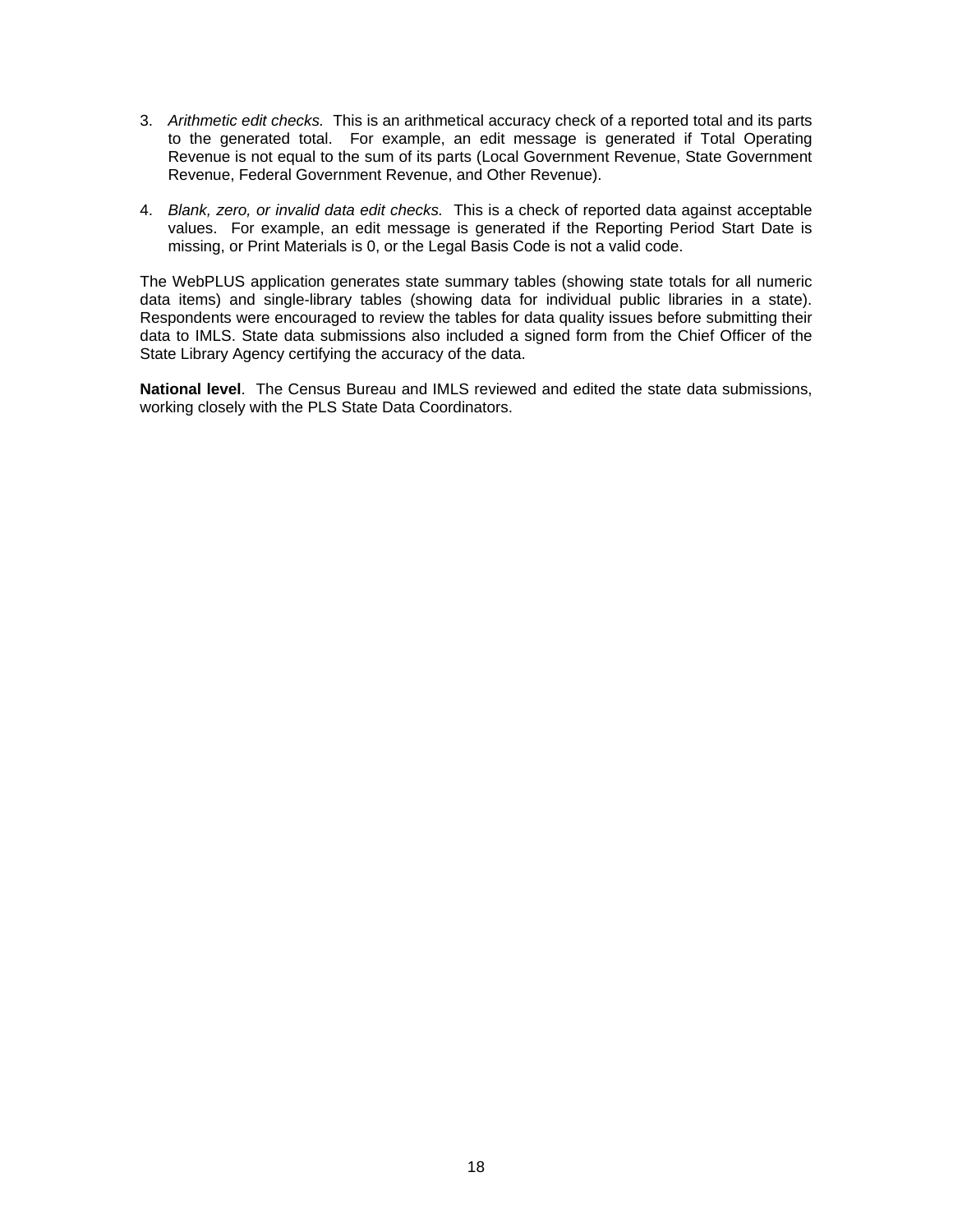#### **Imputation**

When responses to questionnaires are sent to the Census Bureau for processing, sometimes answers are not given for every data item on the form. In order to make complete datasets for constructing estimates of totals, we need to impute for the missing data items. This section describes the imputation methods that were used to fill in for the missing data.

All libraries, including nonresponding libraries, were sorted into imputation cells based on the region and size of population served. Imputations for nonresponding libraries were performed using the data calculated from respondents in their imputation cells. Item imputation was performed on each record with nonresponse variables. The data are identified as either imputed or reported on the survey data file through the use of imputation codes. The following imputation rules were applied:

#### **A. For libraries that responded in 2006 but not 2007 (or in 2005 but not in 2006 or 2007):**

- A1. The mean growth rates (Method 1) were calculated for institutions that reported in both 2006 and 2007 (or in both 2005 and 2007). The mean (average) growth rate was calculated for each imputation cell.
- A2. The average changes computed in step A1 were applied to the 2006 data (or 2005 data) of 2007 nonresponding libraries to obtain an imputation for 2007.

Method 1 (mean growth rate) was used for imputing centrals, branches, bookmobiles, ALA-MLS librarians, total librarians, other paid employees, print materials, current print serial subscriptions, audio, public service hours, library visits, reference transactions, capital revenue, databases, electronic books, current electronic serial subscriptions, total circulation, total staff expenditures, total collection expenditures, total operating expenditures, total library programs, children's library programs, total program attendance and total expenditures.

- A3. Other operating expenditures were derived by subtracting total operating expenditures from the sum of total collection expenditures and total staff expenditures imputed in step A2.
- A4. The hot-deck growth rate (Method 2) was used for imputing revenue variables (i.e., other revenue and revenue from federal, state, and local government sources). Both responding and nonresponding libraries in an imputation cell were arranged in decreasing order of size of population served. A nonresponding library's 2006 (or 2005) data were pulled forward, and a growth rate was determined by calculating the growth of the next smallest library to the nonresponding library that had data for both 2007 and 2006 (or 2007 and 2005). This hot-deck growth rate method was applied to the nonresponding library's 2006 (or 2005) data to obtain an estimate for 2007. If no prior year growth rate was available for the next smallest library, the growth rate was assumed to be 1.00.
- A5. Total operating revenue was derived by adding revenue from federal, state, and local sources and other revenue. Total paid employees was derived by adding librarians and other paid employees.
- A6. Children's program attendance was imputed by multiplying the current-year total library visits by the prior-year ratio of children's program attendance to total library visits.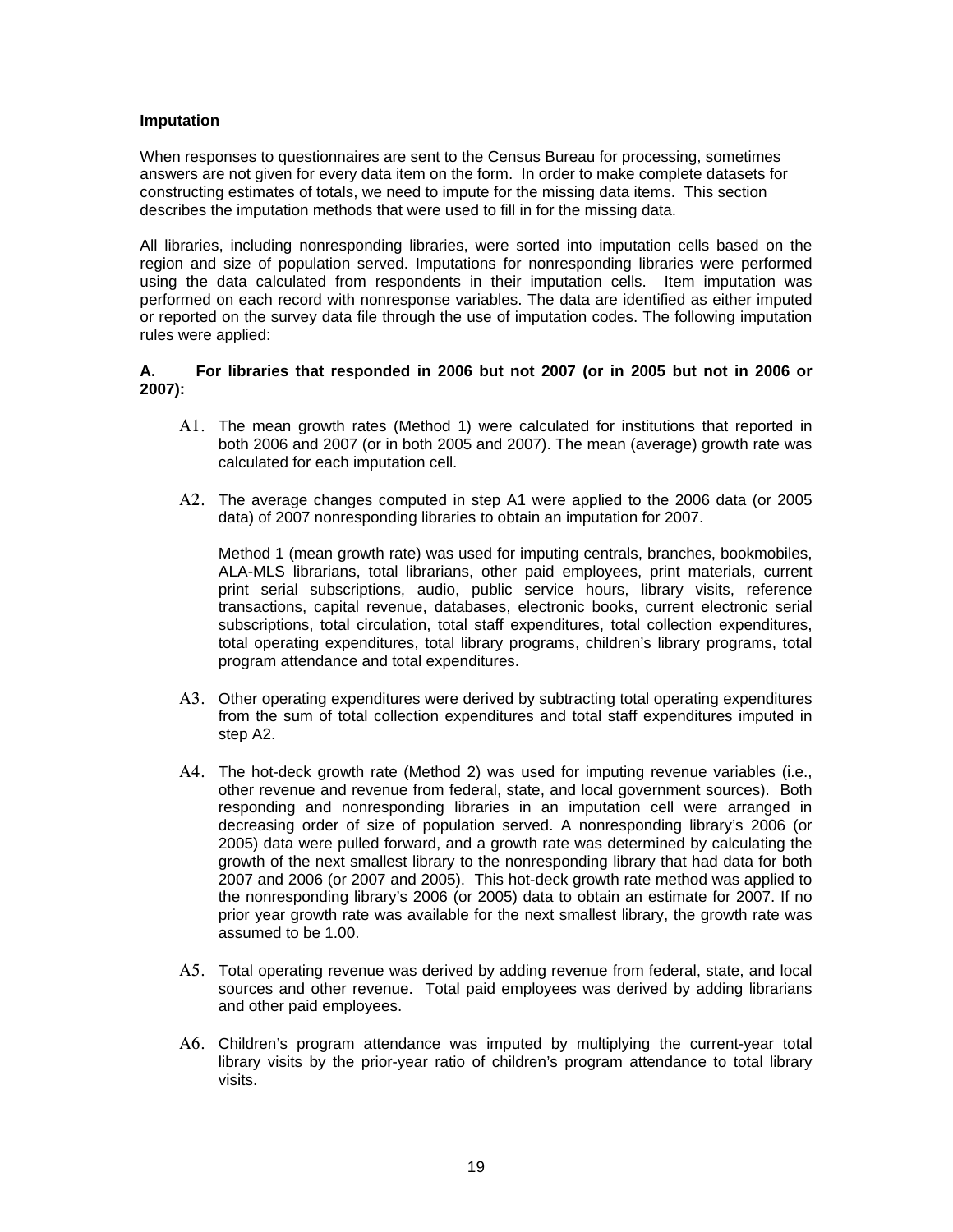- A7. Children's circulation was imputed by multiplying the current-year total circulation by the prior-year ratio of children's circulation to total circulation.
- A8. Electronic materials expenditures were set to zero if the total of collection expenditures was equal to zero.
- A9. For general public Internet terminals, if there were 2006 or 2005 reported data, the data were carried forward as an imputation for 2007.
- A10. For population variables, the prior year data were carried forward in the current year.
- A11. The electronic users variable was imputed by multiplying the current-year general public Internet terminals by the prior-year (2006 or 2005) ratio of electronic users to general public Internet terminals.
- A12. Salaries data were derived by multiplying the total staff expenditures (reported or imputed by step A2), by the cell median ratio of salaries to total staff expenditures.
- A13. Employee benefits were derived by subtracting salaries (reported or imputed by step A12) from the total staff expenditures (reported or imputed by step A2).
- A14. Print materials expenditures data were derived by multiplying total collection expenditures (reported or imputed in A2), by the prior year ratio of print materials expenditures to total collection expenditures. If total collection expenditures could not be used then total operating expenditures was substituted for that variable.
- A15. Other materials expenditures data were derived by multiplying total collection expenditures (reported or imputed in A2), by the prior year ratio of other materials expenditures to total collection expenditures if total collection expenditures data were imputed. If total collection expenditures could not be used then total operating expenditures was substituted for that variable.
- A16. Other materials expenditures data were derived by subtracting the sum of print materials expenditures and electronic materials expenditures from total collection expenditures if total collection expenditures data were reported.
- A17. Capital revenue was derived by multiplying capital expenditures times the prior year ratio of capital revenue to capital expenditures.
- A18. Federal government capital revenue, state government capital revenue, and local government capital revenue were derived by multiplying total capital revenue by the prior year ratio of federal government capital revenue, state government capital revenue, or local government capital revenue to total capital revenue.
- A19. Total library programs and children's library programs were imputed to be zero if total library programs attendance was zero.
- A20. Total library programs and children's library programs were derived by multiplying total library program attendance by the prior year ratio of total library programs or children's library programs to total library programs attendance.
- A21. Total library program attendance was derived by multiplying total library programs by the ratio of children's library program attendance to children's library programs.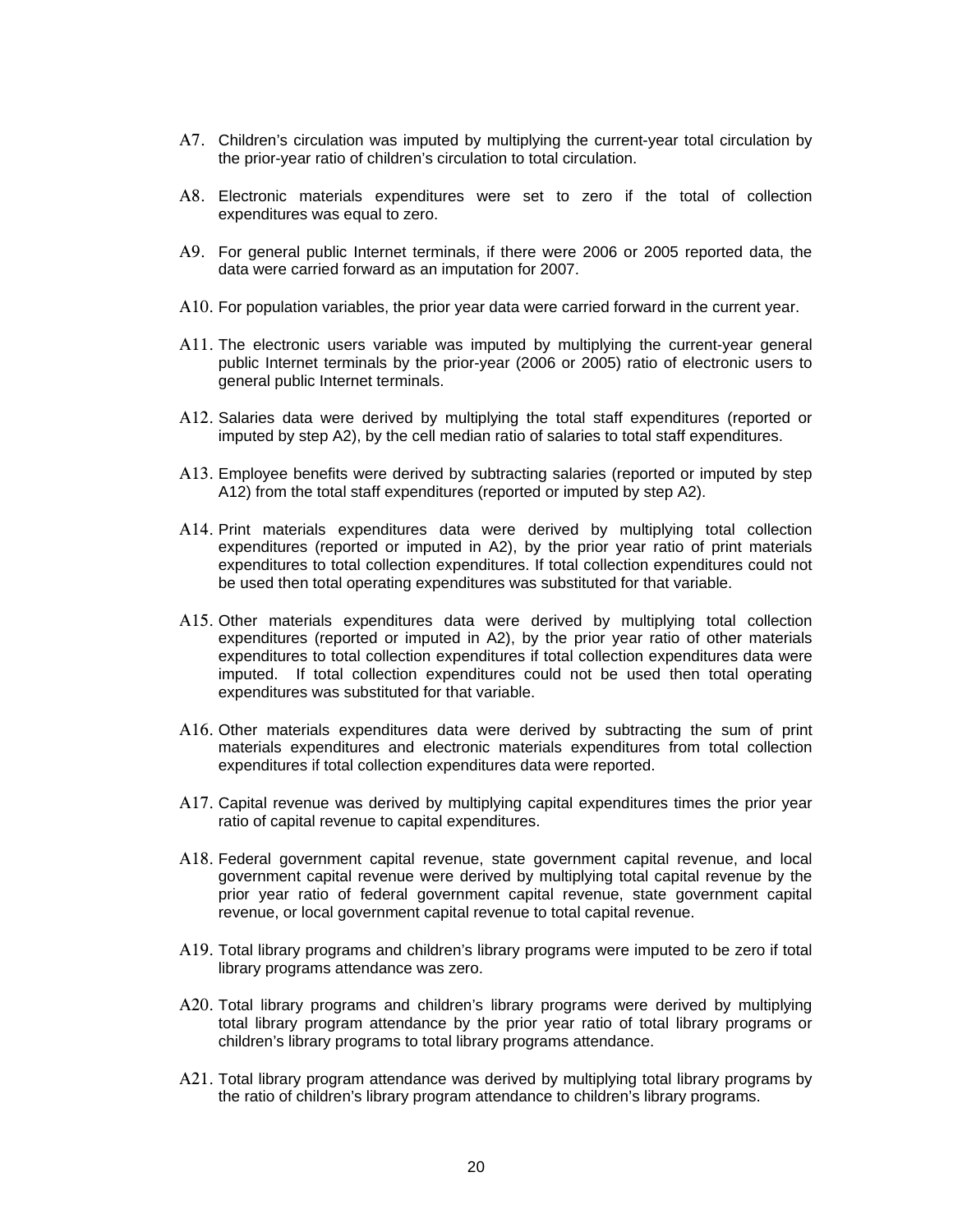#### **B. For libraries with no reported data in 2005, 2006, or 2007:**

B1. Method 1 (mean growth rate) (described in steps A1 and A2) was used to impute for 2007 if the prior year data (2006 or 2005) were imputed using prior year reported data and the imputed value was greater than zero.

This method was used for imputing centrals, branches, bookmobiles, ALA-MLS librarians, total librarians, other paid employees, print materials, current print serial subscriptions, audio, public service hours, reference transactions, total circulation, other revenue, revenue from federal, state, and local sources, total staff expenditures, total collection expenditures, other operating expenditures, and electronic materials expenditures.

B2. The mean of the imputation cell was calculated for all libraries that responded in 2007. For every nonrespondent that did not have prior year reported data, the cell mean was adjusted for the size of a nonresponding library by multiplying it by the ratio of the nonrespondent's total population served to the mean size of population served for all responding libraries.

This method was used for imputing centrals, branches, bookmobiles, ALA-MLS librarians, total librarians, other paid employees, print materials, current print serial subscriptions, current electronic serial subscriptions, audio, public service hours, reference transactions, total circulation, other revenue, revenue from federal, state, and local sources, salaries, total staff expenditures, total collection expenditures, other operating expenditures, and electronic materials expenditures.

- B3. To impute total library visits when the prior year imputed data were not based on reported data, library visits was summed over all responding libraries in an imputation cell, as was the population served. The ratio of total library visits to total population served was multiplied by the nonrespondent's population value to estimate the nonrespondent's library visits.
- B4. Children's program attendance was imputed using the method described in step B3 where the ratio of total children's program attendance to total library visits for the responding libraries in an imputation cell was multiplied by the nonrespondent's current-year library visits.
- B5. Children's circulation was imputed by calculating the ratio of children's circulation to total circulation for the responding libraries in an imputation cell and multiplying the ratio by the current-year total circulation of the nonresponding library.
- B6. Total staff expenditures were derived by adding salaries and employee benefits determined in step B1 (or step B2). Total operating revenue was derived by adding revenue from federal, state, and local sources and other revenue. Total paid employees was derived by adding librarians and other paid employees.
- B7. Total operating expenditures were derived by summing total collection expenditures, total staff expenditures, and other operating expenditures imputed in step B1 (or step B2).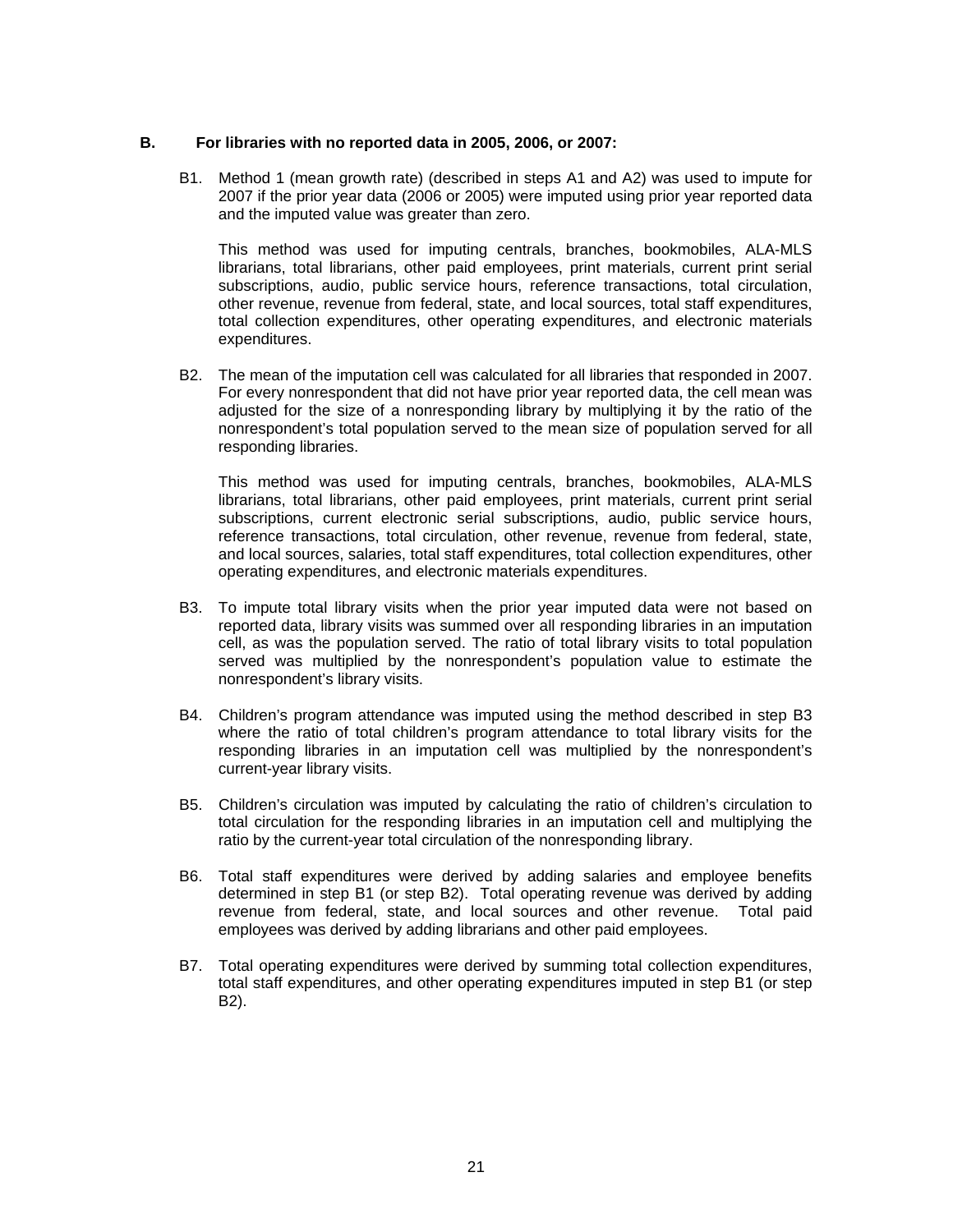- B8. The median of the imputation cell was calculated for all libraries that responded in 2007. The cell median was not adjusted. This method was used for imputing general public Internet terminals when there was no reported prior year (2006 or 2005) data. If the cell median was zero but based on the value of other electronic data items it was determined that the value should be greater than zero then the imputed value was equal to the unadiusted cell mean.
- B9. The median ratio of electronic users to general public terminals was used to impute electronic users when there were no reported (2006 or 2005) data.
- B10. The median of the imputation cell was calculated for all libraries that responded in 2007. The cell median was adjusted for the size of a nonresponding library by multiplying it by the ratio of the nonrespondent's total population served to the mean size of population served for all responding libraries.

This method was used for imputing print materials expenditures, other materials expenditures, capital revenue, electronic books, and databases.

- B11. Federal government capital revenue or local government capital revenue was derived by multiplying total capital revenue by the median ratio of federal government capital revenue or local government capital revenue to total capital revenue.
- B12. State government capital revenue was derived by multiplying total capital revenue by the mean ratio of state government capital revenue to total capital revenue.
- B13. Other capital revenue is imputed as the difference between total capital revenue and the detail (federal government capital revenue + local government capital revenue). If the value is negative it is changed to be zero and the detail is proportionately distributed to equal the total.
- B14. Total library programs and children's library programs were imputed to be total library program attendance multiplied by the median ratio of total library programs or children's library programs to total library program attendance.

#### **C. For all nonresponding libraries:**

- C1. Total capital expenditures was derived by imputing total expenditures (a derived variable which is the sum of total collections expenditures, total staff expenditures, other operating expenditures, and total capital expenditures) and subtracting total operating expenditures in order to get total capital expenditures. If the derived total capital expenditures had a negative value, it was changed to zero, the total operating expenditures value was changed to equal total expenditures, and total collection expenditures, total staff expenditures, and other operating expenditures were adjusted so that the sum would equal total operating expenditures. Alternatively, the cell mean (adjusted for population size) was used.
- C2. The mean of the imputation cell was used to impute videos and interlibrary loans. The cell mean was adjusted for the size of a nonresponding library by multiplying it by the ratio of the nonrespondent's total population served to the mean size of population served for all responding libraries.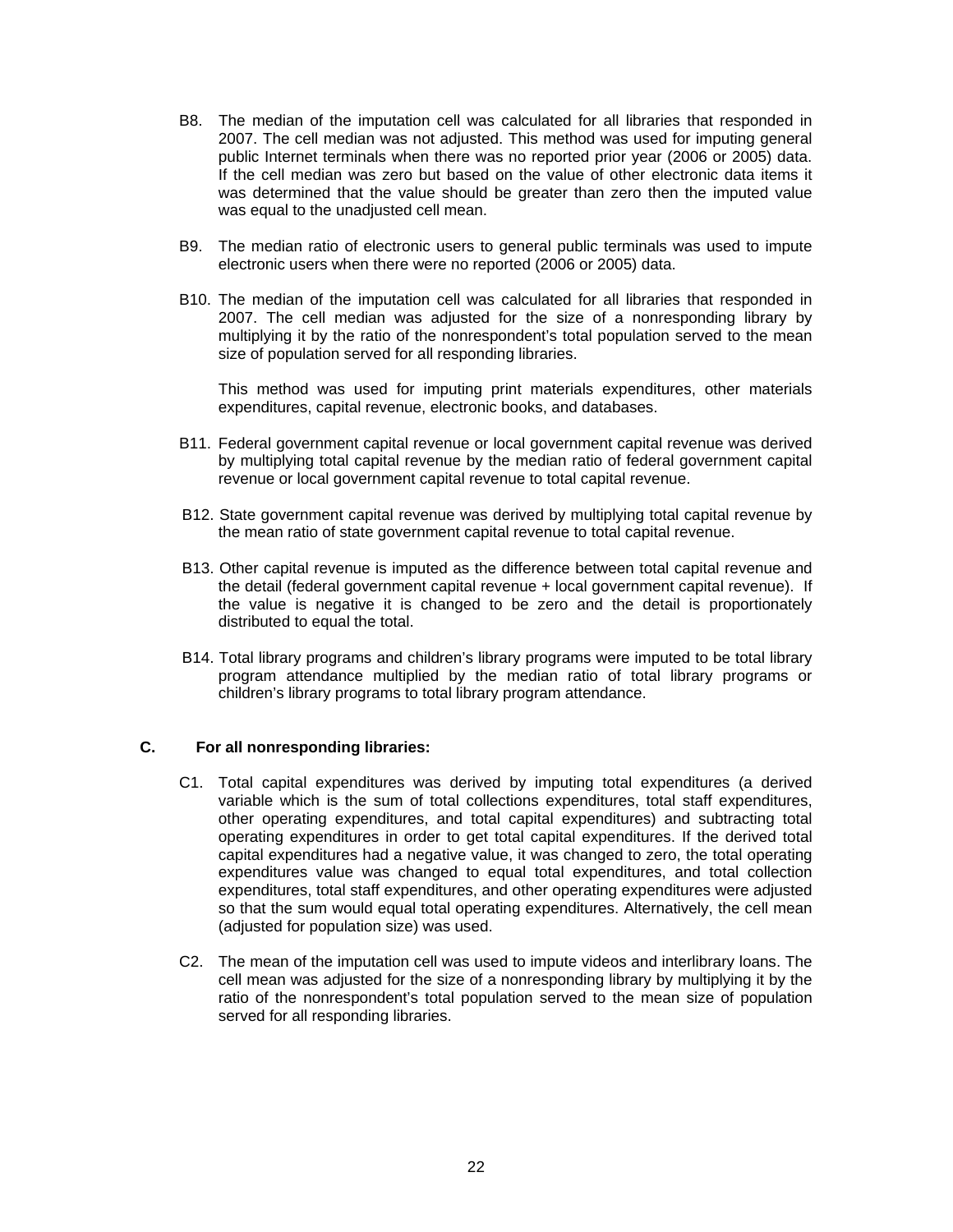#### **Nonsampling Errors**

Since all units in the universe are surveyed, the data are not subject to sampling error, but they are subject to nonsampling errors, such as errors in response, nonresponse errors, coverage errors arising from an incomplete listing of public libraries, coding errors, or processing errors.

Every effort is made to mitigate such errors. The editing efforts described above are designed to decrease the number of errors due to inaccurate response or due to processing problems. Imputation lessens the effect of nonresponse. Efforts are made to obtain complete listings of public libraries from the state library agencies. Although such efforts are made, some nonsampling error likely remains in the data.

#### **Geocoding**

Beginning with the FY 2007 PLS data file, the following supplemental geography information is provided:

Longitude **Latitude** FIPS State Code FIPS County Code FIPS Place Code Census Tract Census Block Congressional District Match Centroid

This supplemental geographic information is only available for administrative entities and outlets that are central or branch libraries. Bookmobiles and books by mail only outlets were not geocoded. All supplemental geography codes are assigned based on the address information reported by the respondent.

Data users should be aware that the file may have two values for State and County. The respondent provided values for STATE and COUNTY. When supplemental geo codes are provided, similar codes are also on the file resulting from the geo coding processing for FIPSST and FIPSCOUNTY.

The geocodes were processed in batch using an online geocoding service. Respondents' addresses (state, city, address, zip code, zip code + 4) were input into the server, processed and sent back to IMLS as a text file. There were four different geographic levels at which an address could be matched. The most exact match was an address-level match; these are cases where the exact street address of the library or outlet was matched (in a small number of cases, a nearby intersection or close alternate address was used to approximate an address-level match). When the geoprocessing software was unable to match the exact street address, it returned the centroid of the smallest zip code-based area that it could identify based on the input address. The most exact zip code centroid match is the zip code  $+4$ , followed by the zip code  $+2$ . The least exact zip code centroid match is the 5-digit zip code. Users can identify the geographic level of the match using the variable MAT\_CENT.

Of the 9,214 libraries in the 50 states and the District of Columbia that appear in the administrative entity level file, 90.0 percent of the records were address level matches, 7.6 percent of the matches were 5-digit zip code matches, 1.7 percent were zip code + 4 matches and 0.7 percent were zip code  $+2$  matches. Less than 0.1 percent of the records went unmatched. Of the 16,604 central and branch outlets in the 50 states and the District of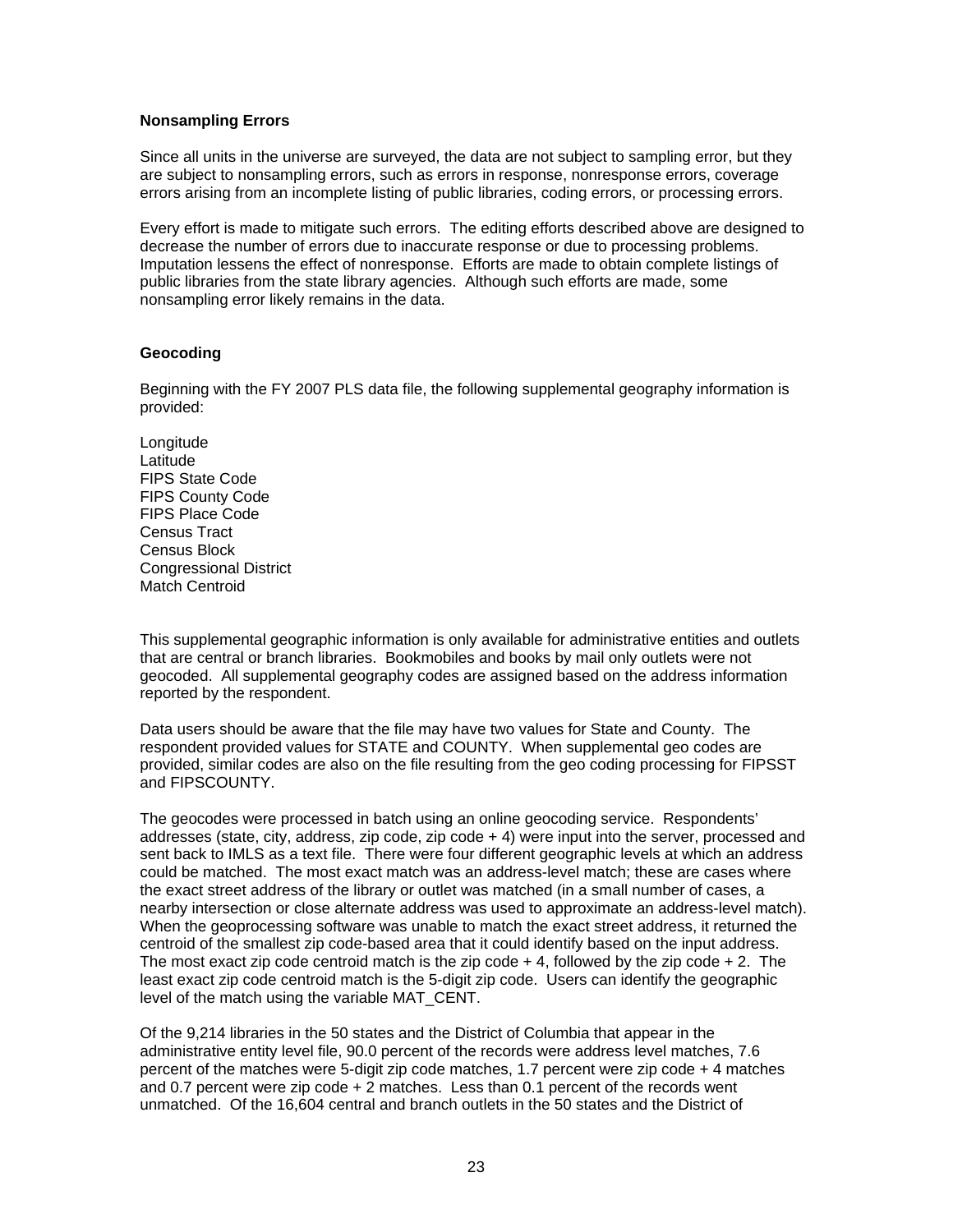Columbia that appear in the outlet-level file, 88.5 percent of the records were address level matches, 8.2 percent of the matches were 5-digit zip code matches, 2.3 percent were zip code  $+$ 4 matches and 0.9 percent were zip code + 2 matches. 0.1 percent of the records went unmatched.

The geocoding service returned the following geographic identifiers that appear on the administrative entity and outlet-level files: longitude, latitude, FIPS state code, FIPS county code, FIPS place code, Census tract, Census block and match centroid. Congressional district information was added to the file by IMLS. The World Geodetic System 1984 (WGS 1984, Mercator Web) map projection was used throughout the geocoding process.

#### **II. B. Guidelines for Processing the Data Files**

See *Introduction, Confidentiality,* and *Public- and Restricted-Use Data Files* above for a description of the files.

The states reported the PLS data using survey software developed by the Census Bureau. At survey mail-out, all numeric data fields were initialized with "-2", and respondents were instructed to replace the "-2s" with valid data. Alphanumeric fields that are blank or that contain "M" and numeric fields that contain "-1" indicate nonresponse. A zero (0) response is reported data and indicates the library or outlet had none of the item. (Note: On the public-use file, blank fields for the variables SALARIES, BENEFIT, STAFFEXP, and OTHOPEXP indicate that the data have been removed to protect the confidentiality of individual respondents.) For the 50 states and the District of Columbia, missing data for numeric items were imputed. Missing data were not imputed for outlying areas. See the *Imputation* section above for a discussion of the imputation methodology. See appendixes G–M for imputation flags, their definitions, and the frequencies and distributions of the data.

**How to remove imputed values from the data.** Every variable that has the possibility of being imputed has a flag. If the value of that flag is "0", then the value for the associated variable was reported. If the value of the flag is greater than "0", then the value for the associated variable was imputed. To remove all imputed values from the data, the values of variables that have an associated imputation flag greater than "0" should be removed. (Note: The flag variable is a twocharacter, right-justified field. Consequently, single-digit values are preceded by a space.)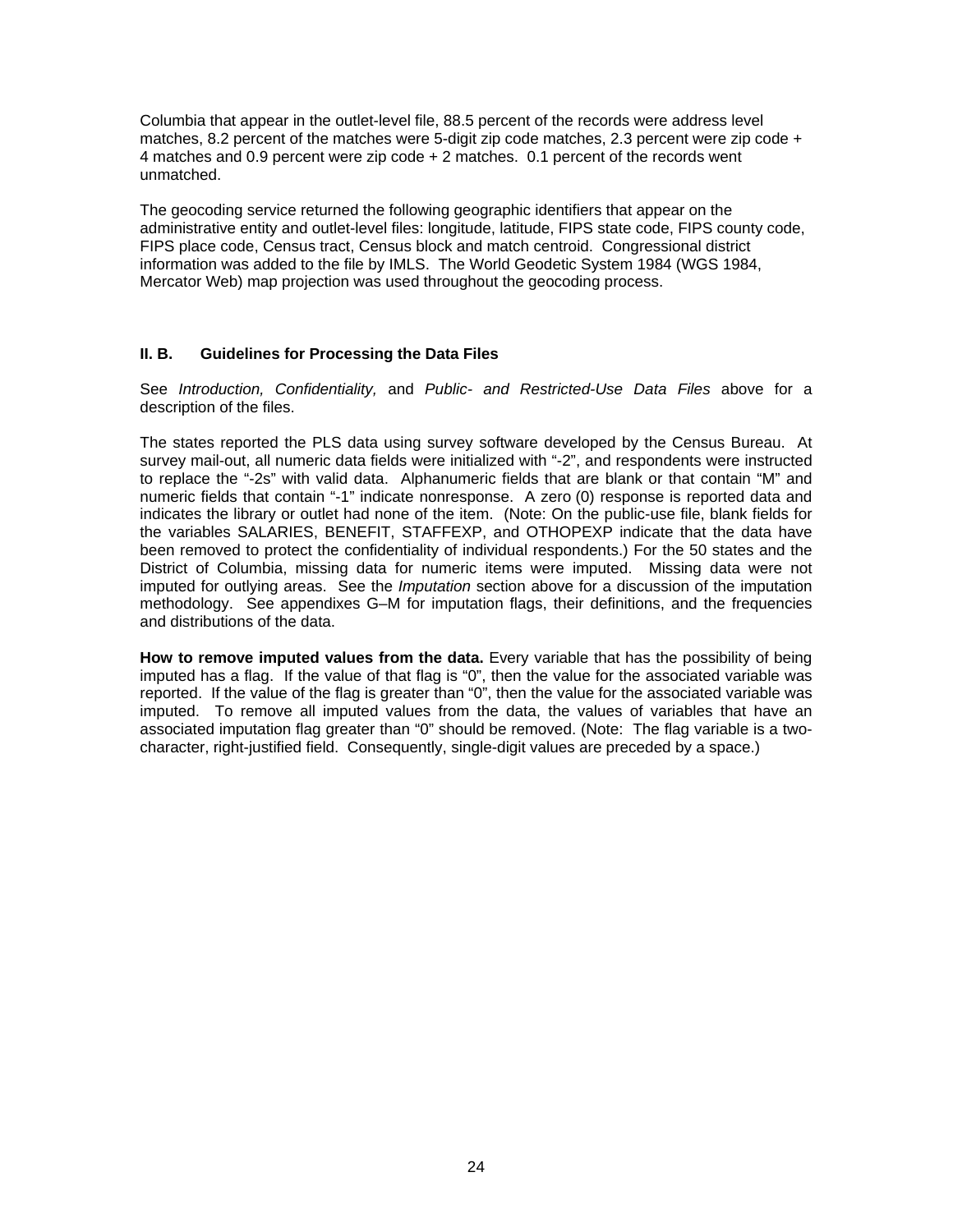| Variable       | Field  | Start    | Data         | Survey                            |                                                                                                                                                                                       |
|----------------|--------|----------|--------------|-----------------------------------|---------------------------------------------------------------------------------------------------------------------------------------------------------------------------------------|
| name           | length | position | type         | item                              | Description                                                                                                                                                                           |
|                |        |          |              | Number of fields per record = 147 | Data Source: Public Libraries Survey, Fiscal Year 2007<br>Number of records = 9,217 (one record per observation)<br>ASCII file (pupId07a.txt) is fixed width (record size = 8,857 KB) |
| <b>STABR</b>   | 02     | 1        | A            | $^\dagger$                        | <b>IDENTIFICATION</b><br>Two-letter Federal Information Processing Standards<br>(FIPS) State Code. See appendix D for list of State<br>Codes.                                         |
| <b>FSCSKEY</b> | 06     | 3        | A            | 150                               | Library identification code assigned by IMLS                                                                                                                                          |
| <b>LIBID</b>   | 20     | 9        | A            | 151                               | Library identification code assigned by the state. IMLS<br>assigns the FSCSKEY to this field if the state did not<br>assign a code.                                                   |
| <b>LIBNAME</b> | 60     | 29       | A            | 152                               | Name of library (administrative entity)                                                                                                                                               |
| <b>ADDRESS</b> | 35     | 89       | Α            | 153                               | <b>STREET ADDRESS</b><br>Street address of administrative entity                                                                                                                      |
| <b>CITY</b>    | 20     | 124      | A            | 154                               | City or town (of street address) of administrative entity                                                                                                                             |
| <b>ZIP</b>     | 05     | 144      | A            | 155                               | Standard five-digit postal zip code (of street address) of<br>administrative entity.<br>$M = M$ issing (unknown, not reported)                                                        |
| ZIP4           | 04     | 149      | $\mathsf{A}$ | 156                               | Four-digit postal zip code extension (of street address)<br>of administrative entity.<br>$M = M$ issing (unknown, not reported)                                                       |
| ADDRES_M       | 35     | 153      | A            | 157                               | <b>MAILING ADDRESS</b><br>Mailing address of administrative entity                                                                                                                    |
| CITY_M         | 20     | 188      | Α            | 158                               | City or town (of mailing address) of administrative entity                                                                                                                            |
| ZIP_M          | 05     | 208      | A            | 159                               | Standard five-digit postal zip code (of mailing address)<br>of administrative entity<br>$M =$ Missing (unknown, not reported)                                                         |
| ZIP4_M         | 04     | 213      | Α            | 160                               | Four-digit postal zip code extension (of mailing address)<br>of administrative entity<br>$M = M$ issing (unknown, not reported)                                                       |
| <b>CNTY</b>    | 20     | 217      | Α            | 161                               | County of library                                                                                                                                                                     |
| <b>PHONE</b>   | 10     | 237      | A            | 162                               | Telephone number, in following format: area<br>code/exchange/number (for example, 7037315072)<br>$M =$ Missing (unknown, not reported)<br>$-3$ = Not applicable                       |
| WEB_ADDR       | 80     | 247      | A            | 163                               | Web address of the administrative entity.<br>$M = M$ issing (unknown, not reported)<br>$-3$ = Not applicable                                                                          |
| C_RELATN       | 02     | 327      | Α            | 200                               | Interlibrary Relationship Code                                                                                                                                                        |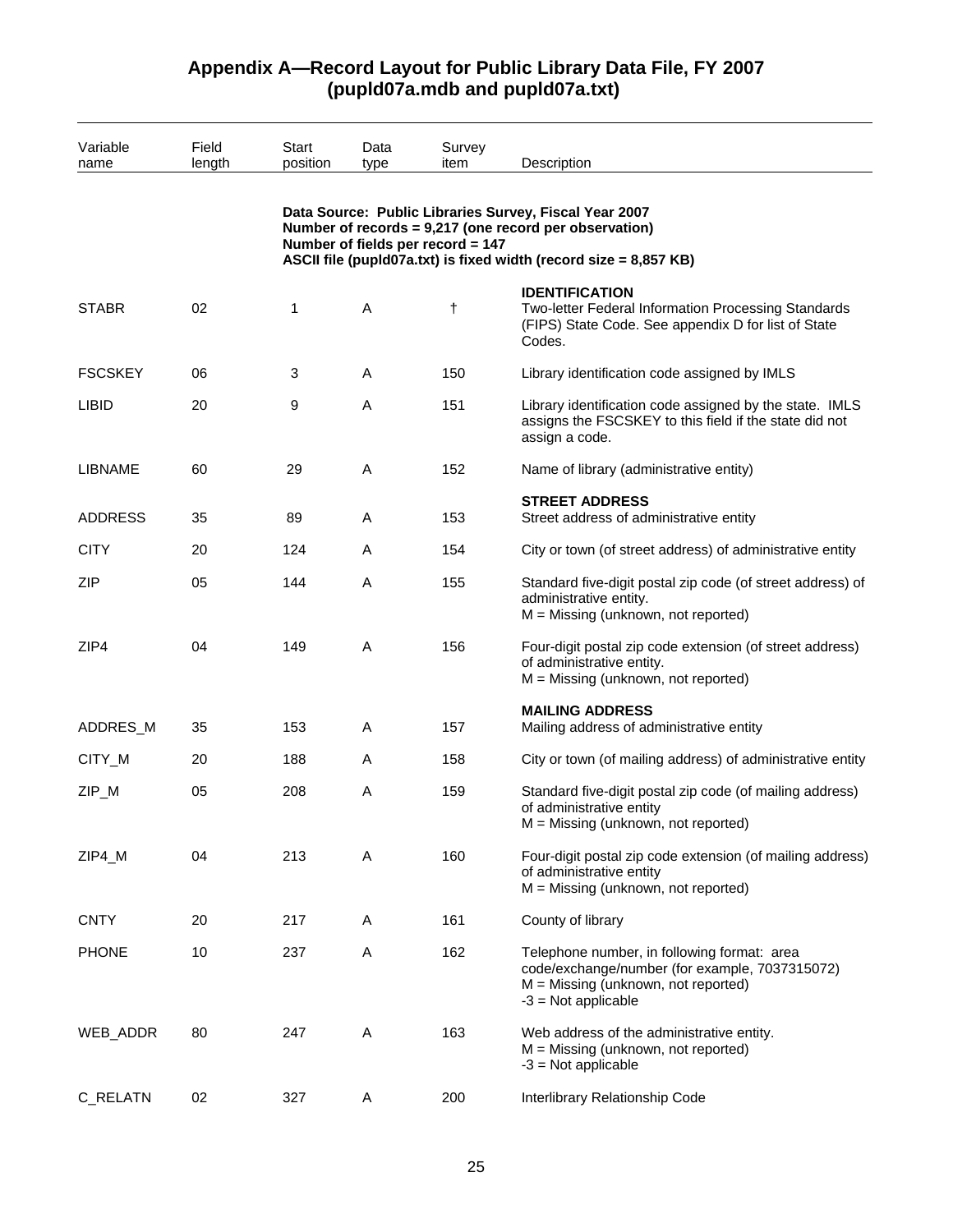#### Variable name Field length **Start** position Data type Survey item Description HQ–Headquarters of a federation or cooperative ME–Member of a federation or cooperative NO–Not a member of a federation or cooperative C\_LEGBAS 02 329 A 201 Legal Basis Code CC–City/County CI–Municipal Government (city, town, or village) CO–County/Parish LD–Library District MJ–Multi-jurisdictional NL–Native American Tribal Government NP–Non-profit Association or Agency SD–School District OT–Other (Note: Prior to FY 98, this variable was called C\_LEGBASE.) C\_ADMIN 02 331 A 202 Administrative Structure Code MA–Administrative Entity with multiple direct service outlets where administrative offices are separate MO–Administrative Entity with multiple direct service outlets where administrative offices are not separate SO–Single Outlet Administrative Entity C\_FSCS 01 333 A 203 FSCS Public Library Definition (Public library meets all criteria in the definition.) Y–Yes N–No GEOCODE 03 334 A 204 Geographic Code CI1–Municipal Government (city, town, or village) (exactly) CI2–Municipal Government (city, town, or village) (most nearly) CO1–County/Parish (exactly) CO2–County/Parish (most nearly) MA1–Metropolitan Area (exactly) MA2–Metropolitan Area (most nearly) MC1–Multi-County (exactly) MC2–Multi-County (most nearly) SD1–School District (exactly) SD2–School District (most nearly) OTH–Other LSABOUND 01 337 A 205 Legal service area boundary change in last year Y–Yes N–No STARTDAT 10 338 A 206 Reporting period starting date, in mm/dd/yyyy format (e.g., 07/01/2006) F\_STDAT 02 348 A † STARTDAT imputation flag. (See appendix G for definition of flags.) ENDDATE 10 350 A 207 Reporting period ending date, in mm/dd/yyyy format (e.g., 06/30/2007)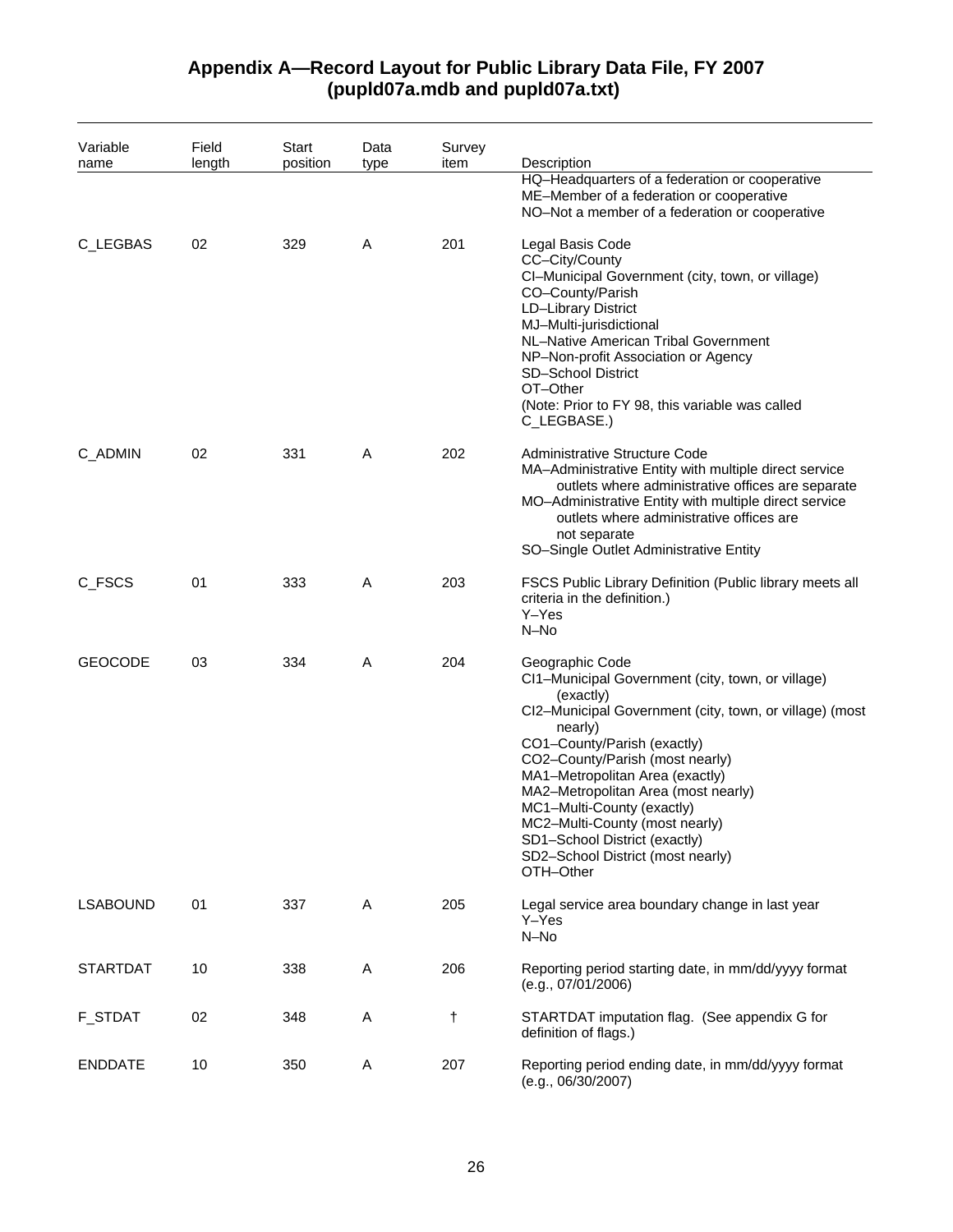| Variable<br>name | Field<br>length | <b>Start</b><br>position | Data<br>type            | Survey<br>item | Description                                                                                                                                                                                                                                                                                                                                                                                                                                                                                                                                 |
|------------------|-----------------|--------------------------|-------------------------|----------------|---------------------------------------------------------------------------------------------------------------------------------------------------------------------------------------------------------------------------------------------------------------------------------------------------------------------------------------------------------------------------------------------------------------------------------------------------------------------------------------------------------------------------------------------|
| F_ENDDAT         | 02              | 360                      | A                       | $\dagger$      | ENDDATE imputation flag. (See appendix G for<br>definition of flags.)                                                                                                                                                                                                                                                                                                                                                                                                                                                                       |
|                  |                 |                          |                         |                | <b>POPULATION</b>                                                                                                                                                                                                                                                                                                                                                                                                                                                                                                                           |
| POPU_LSA         | 09              | 362                      | N                       | 208            | Population of the Legal Service Area                                                                                                                                                                                                                                                                                                                                                                                                                                                                                                        |
| F_POPLSA         | 02              | 371                      | A                       | t              | POPU_LSA imputation flag. (See appendix G for<br>definition of flags.)                                                                                                                                                                                                                                                                                                                                                                                                                                                                      |
| POPU_UND         | 09              | 373                      | $\overline{\mathsf{N}}$ | 209            | Unduplicated population of the legal service area for the<br>library. This value is calculated by prorating the library's<br>population of legal service area (POPU_LSA) to the<br>state's total population of legal service areas (total<br>POPU_LSA), and applying the ratio to the state-reported<br>total unduplicated population of legal service areas. The<br>latter item, a single figure reported by the state data<br>coordinator, is also named POPU_UND but is located<br>on the State Summary/State Characteristics Data File. |
| F_POPUND         | 02              | 382                      | A                       | t              | POPU_UND imputation flag. (See appendix G for<br>definitions of flags.)                                                                                                                                                                                                                                                                                                                                                                                                                                                                     |
| <b>CENTLIB</b>   | 03              | 384                      | $\mathsf{N}$            | 210            | <b>SERVICE OUTLETS</b><br>Number of central libraries                                                                                                                                                                                                                                                                                                                                                                                                                                                                                       |
| <b>F_CENLIB</b>  | 02              | 387                      | A                       | t              | CENTLIB imputation flag. (See appendix G for<br>definitions of flags.)                                                                                                                                                                                                                                                                                                                                                                                                                                                                      |
| <b>BRANLIB</b>   | 03              | 389                      | N                       | 211            | Number of branch libraries                                                                                                                                                                                                                                                                                                                                                                                                                                                                                                                  |
| F_BRLIB          | 02              | 392                      | A                       | t              | BRANLIB imputation flag. (See appendix G for<br>definitions of flags.)                                                                                                                                                                                                                                                                                                                                                                                                                                                                      |
| <b>BKMOB</b>     | 03              | 394                      | N                       | 212            | Number of bookmobiles                                                                                                                                                                                                                                                                                                                                                                                                                                                                                                                       |
| F_BKMOB          | 02              | 397                      | A                       | t              | BKMOB imputation flag. (See appendix G for definitions<br>of flags.)                                                                                                                                                                                                                                                                                                                                                                                                                                                                        |
| <b>MASTER</b>    | 09              | 399                      | N                       | 250            | FULL-TIME EQUIVALENT (FTE) PAID STAFF<br>"ALA-MLS" Librarians. Number of FTE paid librarians<br>with Master's degrees from programs of library and<br>information studies accredited by the American Library<br>Association. This field consists of six integers and two<br>decimals, with an explicit decimal point.                                                                                                                                                                                                                       |
| F_MASTER         | 02              | 408                      | A                       | t              | MASTER imputation flag. (See appendix G for<br>definitions of flags.)                                                                                                                                                                                                                                                                                                                                                                                                                                                                       |
| LIBRARIA         | 09              | 410                      | N                       | 251            | Total number of FTE employees holding the title of<br>librarian. This field consists of six integers and two<br>decimals, with an explicit decimal point.                                                                                                                                                                                                                                                                                                                                                                                   |
| <b>F_LIBRAR</b>  | 02              | 419                      | A                       | t              | LIBRARIA imputation flag. (See appendix G for<br>definitions of flags.)                                                                                                                                                                                                                                                                                                                                                                                                                                                                     |
| <b>OTHPAID</b>   | 09              | 421                      | N                       | 252            | All other paid FTE employees. This field consists of six<br>integers and two decimals, with an explicit decimal<br>point.                                                                                                                                                                                                                                                                                                                                                                                                                   |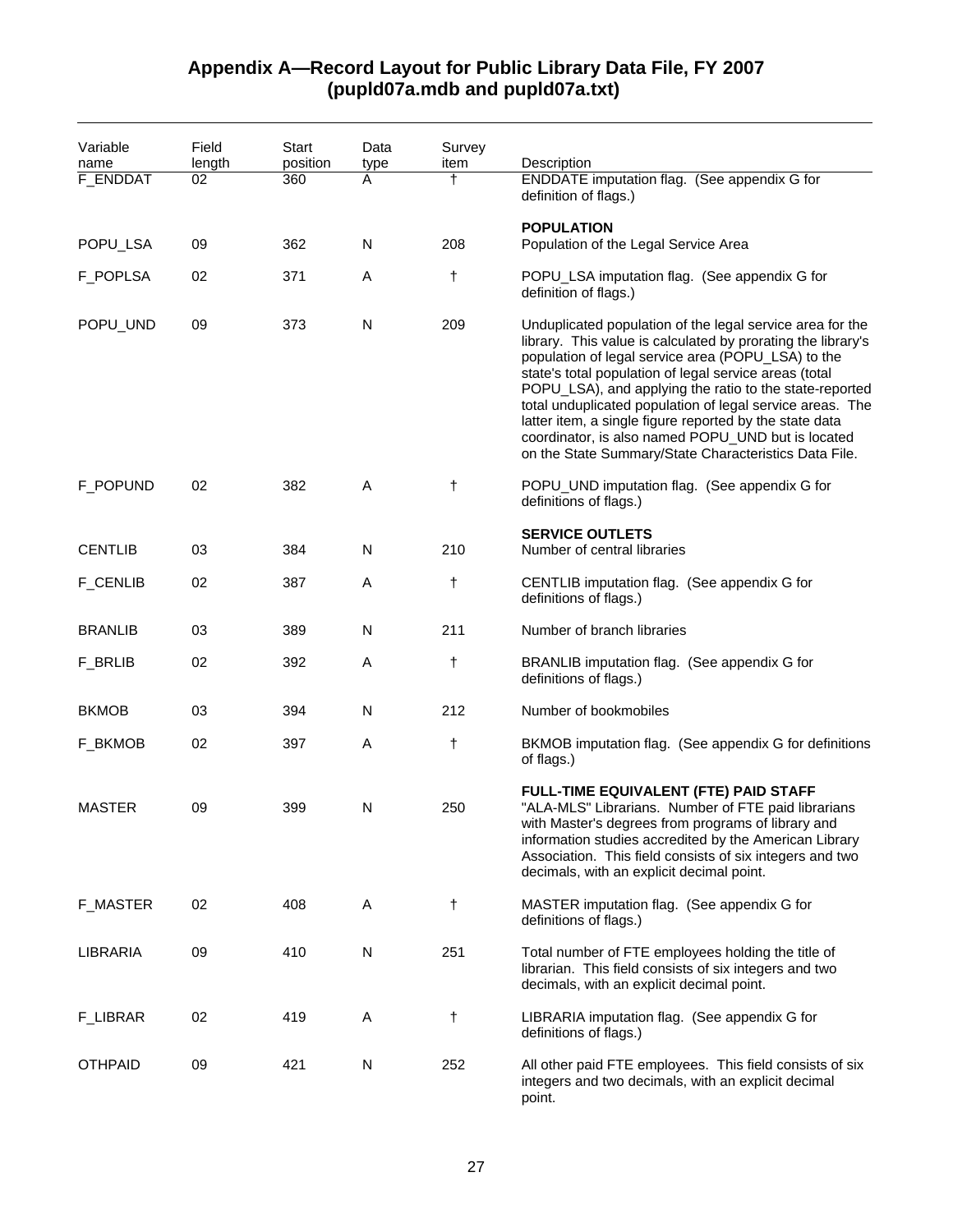| Variable<br>name | Field<br>length | Start<br>position | Data<br>type | Survey<br>item | Description                                                                                                                                                 |
|------------------|-----------------|-------------------|--------------|----------------|-------------------------------------------------------------------------------------------------------------------------------------------------------------|
| <b>F_OTHSTF</b>  | 02              | 430               | Α            | $\ddagger$     | OTHPAID imputation flag. (See appendix G for<br>definitions of flags.)                                                                                      |
| TOTSTAFF         | 10              | 432               | N            | 253            | Total paid FTE employees (i.e., sum of LIBRARIA and<br>OTHPAID). This field consists of seven integers and<br>two decimals, with an explicit decimal point. |
| <b>F_TOTSTF</b>  | 02              | 442               | A            | $^\dagger$     | TOTSTAFF imputation flag. (See appendix G for<br>definitions of flags.)                                                                                     |
| <b>LOCGVT</b>    | 09              | 444               | N            | 300            | <b>OPERATING REVENUE</b><br>Operating revenue from local government                                                                                         |
| F_LOCGVT         | 02              | 453               | Α            | t              | LOCGVT imputation flag. (See appendix G for<br>definitions of flags.)                                                                                       |
| <b>STGVT</b>     | 09              | 455               | N            | 301            | Operating revenue from state government                                                                                                                     |
| <b>F_STGVT</b>   | 02              | 464               | Α            | $^\dagger$     | STGVT imputation flag. (See appendix G for definitions<br>of flags.)                                                                                        |
| <b>FEDGVT</b>    | 09              | 466               | N            | 302            | Operating revenue from federal government                                                                                                                   |
| F_FEDGVT         | 02              | 475               | A            | $^\dagger$     | FEDGVT imputation flag. (See appendix G for<br>definitions of flags.)                                                                                       |
| <b>OTHINCM</b>   | 09              | 477               | N            | 303            | Other operating revenue (i.e., operating revenue not<br>included in LOCGVT, STGVT, and FEDGVT)                                                              |
| F_OTHINC         | 02              | 486               | Α            | $^\dagger$     | OTHINCM imputation flag. (See appendix G for<br>definitions of flags.)                                                                                      |
| <b>TOTINCM</b>   | 10              | 488               | N            | 304            | Total operating revenue (i.e., sum of LOCGVT, STGVT,<br>FEDGVT, and OTHINCM)                                                                                |
| <b>F_TOTINC</b>  | 02              | 498               | A            | $^\dagger$     | TOTINCM imputation flag. (See appendix G for<br>definitions of flags.)                                                                                      |
|                  |                 |                   |              |                | <b>OPERATING EXPENDITURES</b>                                                                                                                               |
| <b>SALARIES</b>  | 09              | 500               | N            | 350            | <b>Staff Expenditures</b><br>Salaries and wages for all library staff                                                                                       |
| <b>F_SALX</b>    | 02              | 509               | A            | $\ddagger$     | SALARIES imputation flag. (See appendix G for<br>definitions of flags.)                                                                                     |
| <b>BENEFIT</b>   | 09              | 511               | N            | 351            | Employee benefits for all library staff                                                                                                                     |
| F_BENX           | 02              | 520               | Α            | $^\dagger$     | BENEFIT imputation flag. (See appendix G for<br>definitions of flags.)                                                                                      |
| <b>STAFFEXP</b>  | 09              | 522               | N            | 352            | Total staff expenditures (i.e., sum of SALARIES and<br><b>BENEFIT)</b>                                                                                      |
| F_TOSTFX         | 02              | 531               | Α            | $\ddagger$     | STAFFEXP imputation flag. (See appendix G for<br>definitions of flags.)                                                                                     |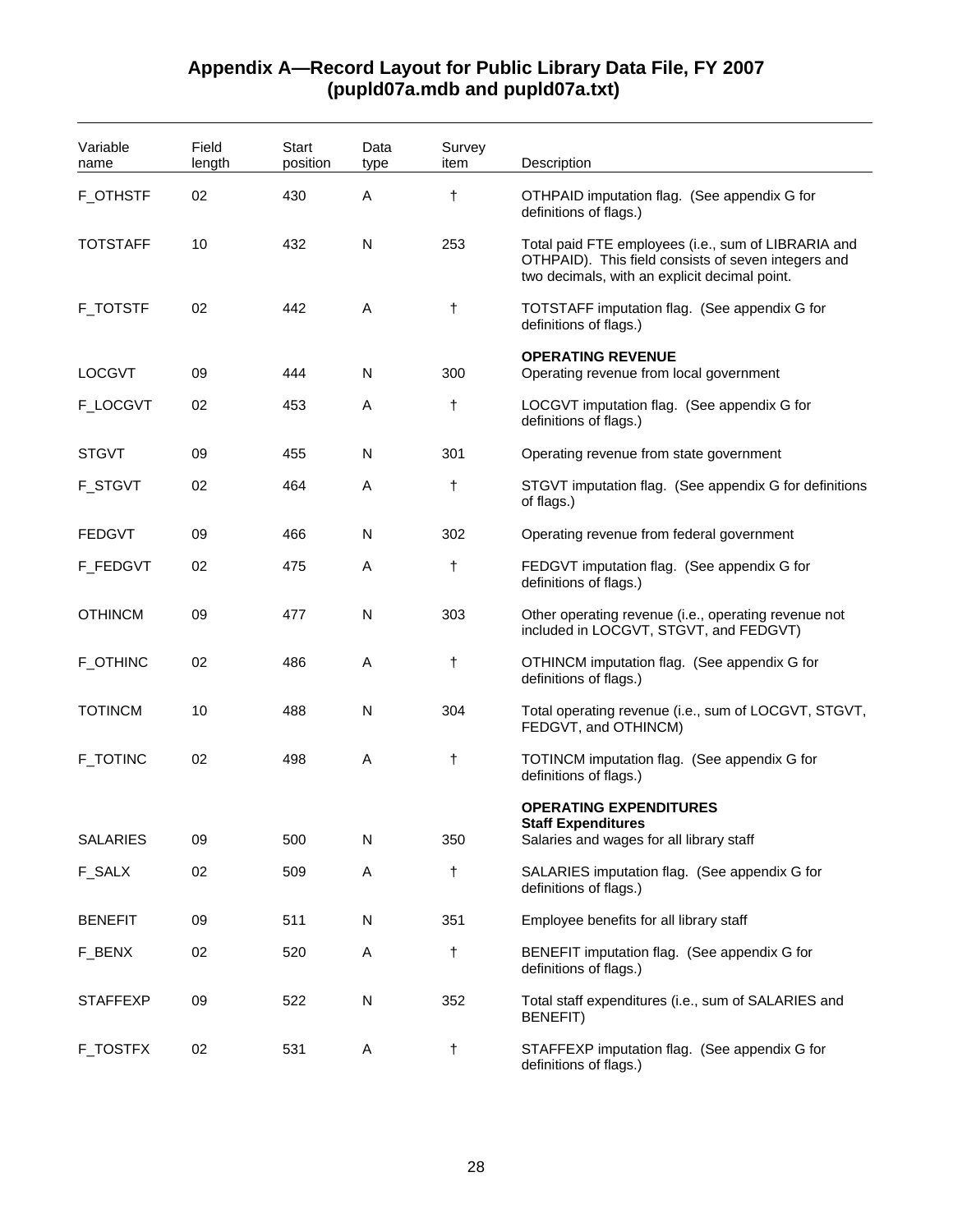#### Variable name Field length **Start** position Data type Survey item Description **Collection expenditures**  PRMATEXP 09 533 N 353 Operating expenditures for print materials (including books, serial back files, current serial subscriptions, government documents, and any other print acquisitions) F\_PRMATX 02 542 A  $\uparrow$  PRMATEXP imputation flag. (See appendix G for definitions of flags.) ELMATEXP 09 544 N 354 Operating expenditures for electronic (digital) materials (including e-books, e-serials, government documents, databases, electronic files, reference tools, scores, maps, or pictures, including materials digitized by the library) F\_ELMATX 02 553 A † ELMATEXP imputation flag. (See appendix G for definitions of flags.) OTHMATEX 09 555 N 355 Operating expenditures for all other library materials (microform, audio, video, DVD, and new formats) F\_OTMATX 02 564 A † OTHMATEX imputation flag. (See appendix G for definitions of flags.) TOTEXPCO 09 566 N 356 Total expenditures on library collection (i.e., sum of PRMATEXP, ELMATEXP, and OTHMATEX) F\_TOCOLX 02 575 A † TOTEXPCO imputation flag. (See appendix G for definitions of flags.) **Other operating expenditures**  OTHOPEXP 09 577 N 357 Other operating expenditures (i.e., operating expenditures not included in STAFFEXP and TOTEXPCO) F\_OTHOPX 02 586 A † OTHOPEXP imputation flag. (See appendix G for definitions of flags.) TOTOPEXP 10 588 N 358 Total operating expenditures (i.e., sum of STAFFEXP, TOTEXPCO, and OTHOPEXP) F\_TOTOPX 02 598 A † TOTOPEXP imputation flag. (See appendix G for definitions of flags.) **CAPITAL REVENUE**  LCAP\_REV 09 600 N 400 Local government capital revenue F\_LCAPRV 02 609 A † LCAP\_REV imputation flag. (See appendix G for definitions of flags.) SCAP\_REV 09 611 N 401 State government capital revenue F\_SCAPRV 02 620 A † SCAP\_REV imputation flag. (See appendix G for definition of flags.) FCAP\_REV 09 622 N 402 Federal government capital revenue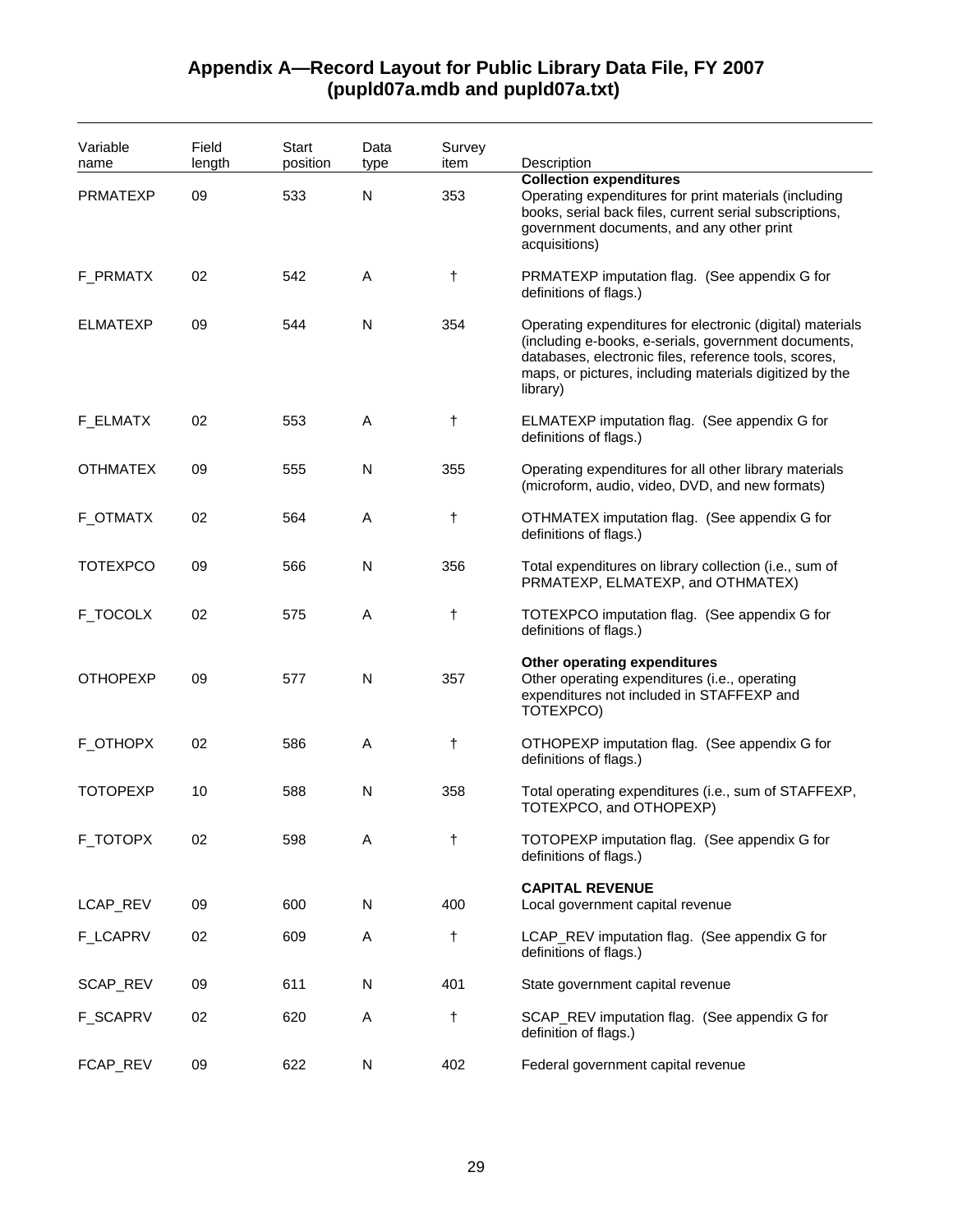| Variable<br>name<br>F_FCAPRV | Field<br>length<br>02 | <b>Start</b><br>position<br>631 | Data<br>type<br>A | Survey<br>item<br>$\ddagger$ | Description<br>FCAP_REV imputation flag. (See appendix G for<br>definitions of flags.)                                                                                       |
|------------------------------|-----------------------|---------------------------------|-------------------|------------------------------|------------------------------------------------------------------------------------------------------------------------------------------------------------------------------|
| OCAP_REV                     | 09                    | 633                             | N                 | 403                          | Other capital revenue (i.e., capital revenue not included<br>in LCAP_REV, SCAP_REV, and OCAP_REV)                                                                            |
| F_OCAPRV                     | 02                    | 642                             | A                 | t                            | OCAP_REV imputation flag. (See appendix G for<br>definition of flags.)                                                                                                       |
| CAP_REV                      | 09                    | 644                             | $\mathsf{N}$      | 404                          | Total capital revenue (i.e., sum of LCAP_REV,<br>SCAP_REV, FCAP_REV, and OCAP_REV)                                                                                           |
| <b>F_TCAPRV</b>              | 02                    | 653                             | A                 | t                            | CAP_REV imputation flag. (See appendix G for<br>definitions of flags.)                                                                                                       |
| <b>CAPITAL</b>               | 09                    | 655                             | N                 | 405                          | <b>CAPITAL EXPENDITURES</b><br>Total capital expenditures                                                                                                                    |
| F_TCAPX                      | 02                    | 664                             | A                 | t                            | CAPITAL imputation flag. (See appendix G for<br>definitions of flags.)                                                                                                       |
| <b>BKVOL</b>                 | 09                    | 666                             | N                 | 450                          | <b>LIBRARY COLLECTION</b><br>Print materials (including books, serial back files, and<br>government documents)                                                               |
| F_BKVOL                      | 02                    | 675                             | A                 | t                            | BKVOL imputation flag. (See appendix G for definitions<br>of flags.)                                                                                                         |
| <b>EBOOK</b>                 | 09                    | 677                             | N                 | 451                          | Electronic books (E-books) (digital documents, including<br>non-serial government documents in digital format)                                                               |
| F_EBOOK                      | 02                    | 686                             | A                 | t                            | EBOOK imputation flag. (See appendix G for definitions<br>of flags.)                                                                                                         |
| <b>AUDIO</b>                 | 09                    | 688                             | N                 | 452                          | Audio materials (including records, audiocassettes,<br>audio cartridges, audio discs-including audio-CD-<br>ROMS, audio reels, talking books, and other sound<br>recordings) |
| <b>F_AUDIO</b>               | 02                    | 697                             | A                 | $^\dagger$                   | AUDIO imputation flag. (See appendix G for definitions<br>of flags.)                                                                                                         |
| <b>VIDEO</b>                 | 09                    | 699                             | N                 | 453                          | Video materials (including video tapes, DVDs, video CD-<br>ROMS, etc.)                                                                                                       |
| F_VIDEO                      | 02                    | 708                             | A                 | t                            | VIDEO imputation flag. (See appendix G for definitions<br>of flags.)                                                                                                         |
| DB_LOC                       | 09                    | 710                             | ${\sf N}$         | 454                          | <b>LICENSED DATABASES</b><br>Local licensed databases                                                                                                                        |
| F_DB_LOC                     | 02                    | 719                             | Α                 | $^\dagger$                   | DB_LOC imputation flag. (See appendix I for definitions<br>of flags.)                                                                                                        |
| DB_ST                        | 09                    | 721                             | ${\sf N}$         | 455                          | State (state government or state library) licensed<br>databases                                                                                                              |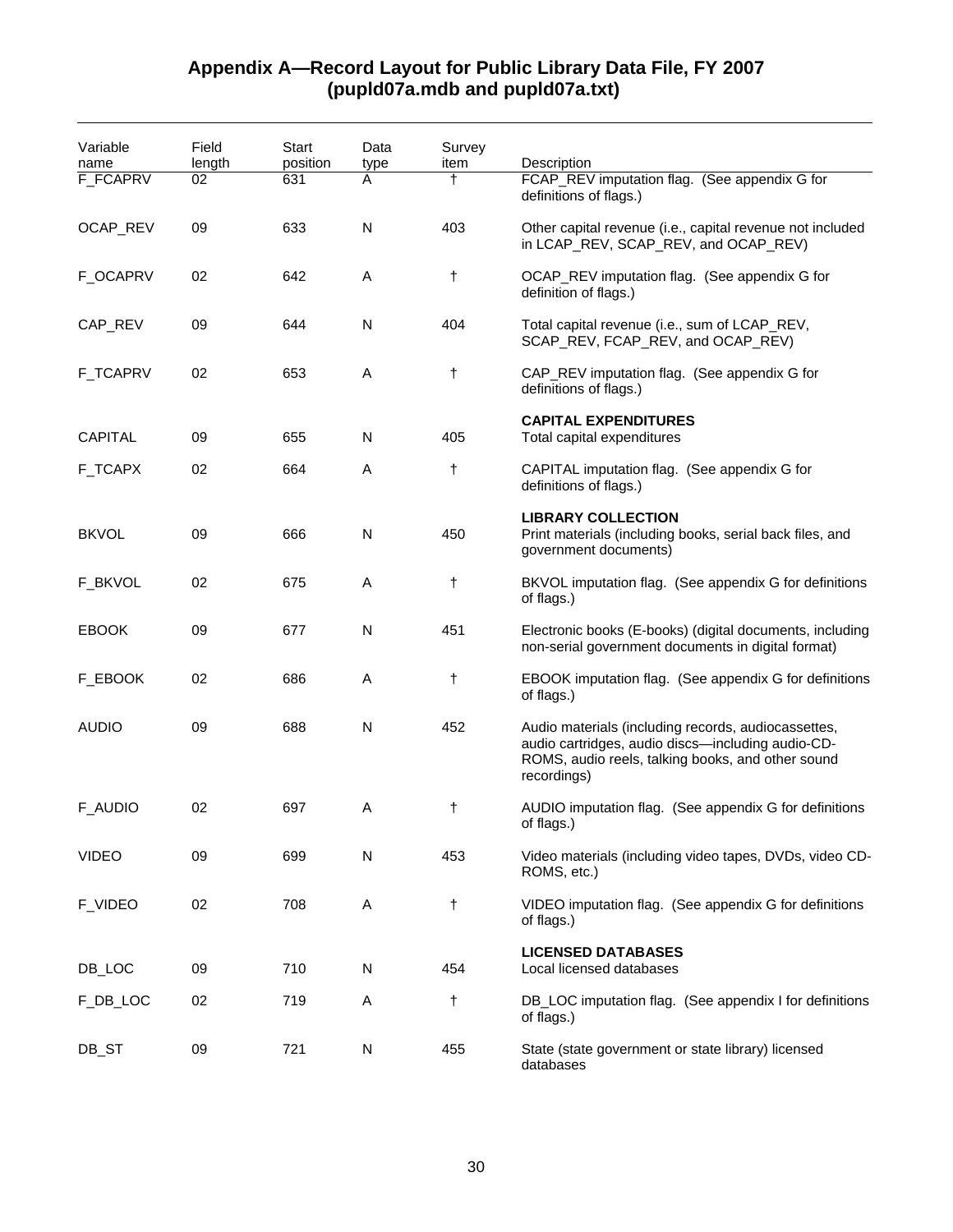| Variable<br>name | Field<br>length | Start<br>position | Data<br>type | Survey<br>item | Description                                                                                              |
|------------------|-----------------|-------------------|--------------|----------------|----------------------------------------------------------------------------------------------------------|
| F_DB_ST          | 02              | 730               | A            | t              | DB_ST imputation flag. (See appendix I for definitions<br>of flags.)                                     |
| DB_OTH           | 09              | 732               | N            | 456            | Other licensed databases (cooperative agreements or<br>consortia within state or region.)                |
| F_DB_OTH         | 02              | 741               | A            | t              | DB_OTH imputation flag. (See appendix I for definitions<br>of flags.)                                    |
| <b>DATABASE</b>  | 09              | 743               | N            | 457            | <b>Total Licensed Databases</b>                                                                          |
| <b>F_DBASE</b>   | 02              | 752               | Α            | t              | DATABASE imputation flag. (See appendix G for<br>definitions of flags.)                                  |
| <b>SUBSCRIP</b>  | 09              | 754               | N            | 455            | Current print serial subscriptions                                                                       |
| <b>F_PRSUB</b>   | 02              | 763               | A            | t              | SUBSCRIP imputation flag. (See appendix G for<br>definitions of flags.)                                  |
| <b>ESUBSCRP</b>  | 09              | 765               | N            | 456            | Current electronic serial subscriptions                                                                  |
| <b>F_ESUB</b>    | 02              | 774               | A            | t              | ESUBSCRP imputation flag. (See appendix G for<br>definitions of flags.)                                  |
| HRS_OPEN         | 09              | 776               | N            | 500            | <b>PUBLIC SERVICE HOURS</b><br>Total annual public service hours for all service outlets                 |
| F_HRS_OP         | 02              | 785               | A            | t              | HRS_OPEN imputation flag. (See appendix G for<br>definitions of flags.)                                  |
| <b>VISITS</b>    | 09              | 787               | N            | 501            | <b>LIBRARY SERVICES</b><br>Total annual library visits                                                   |
| <b>F_VISITS</b>  | 02              | 796               | Α            | t              | VISITS imputation flag. (See appendix G for definitions<br>of flags.)                                    |
| <b>REFERENC</b>  | 09              | 798               | N            | 502            | Total annual reference transactions                                                                      |
| F_REFER          | 02              | 807               | Α            | t              | REFERENC imputation flag. (See appendix G for<br>definitions of flags.)                                  |
| <b>REGBOR</b>    | 09              | 809               | N            | 503            | <b>Registered Borrowers</b>                                                                              |
| F_REGBOR         | 02              | 818               | A            | t              | REGBOR imputation flag. (See appendix I for<br>definitions of flags.)                                    |
| <b>TOTCIR</b>    | 09              | 820               | N            | 550            | <b>CIRCULATION</b><br>Total annual circulation transactions                                              |
| <b>F_TOTCIR</b>  | 02              | 829               | Α            | t              | TOTCIR imputation flag. (See appendix G for<br>definitions of flags.)                                    |
| <b>KIDCIRCL</b>  | 09              | 831               | N            | 551            | Total annual circulation (including renewals) of all<br>children's materials in all formats to all users |
| <b>F_KIDCIR</b>  | 02              | 840               | Α            | t              | KIDCIRCL imputation flag. (See appendix G for<br>definitions of flags.)                                  |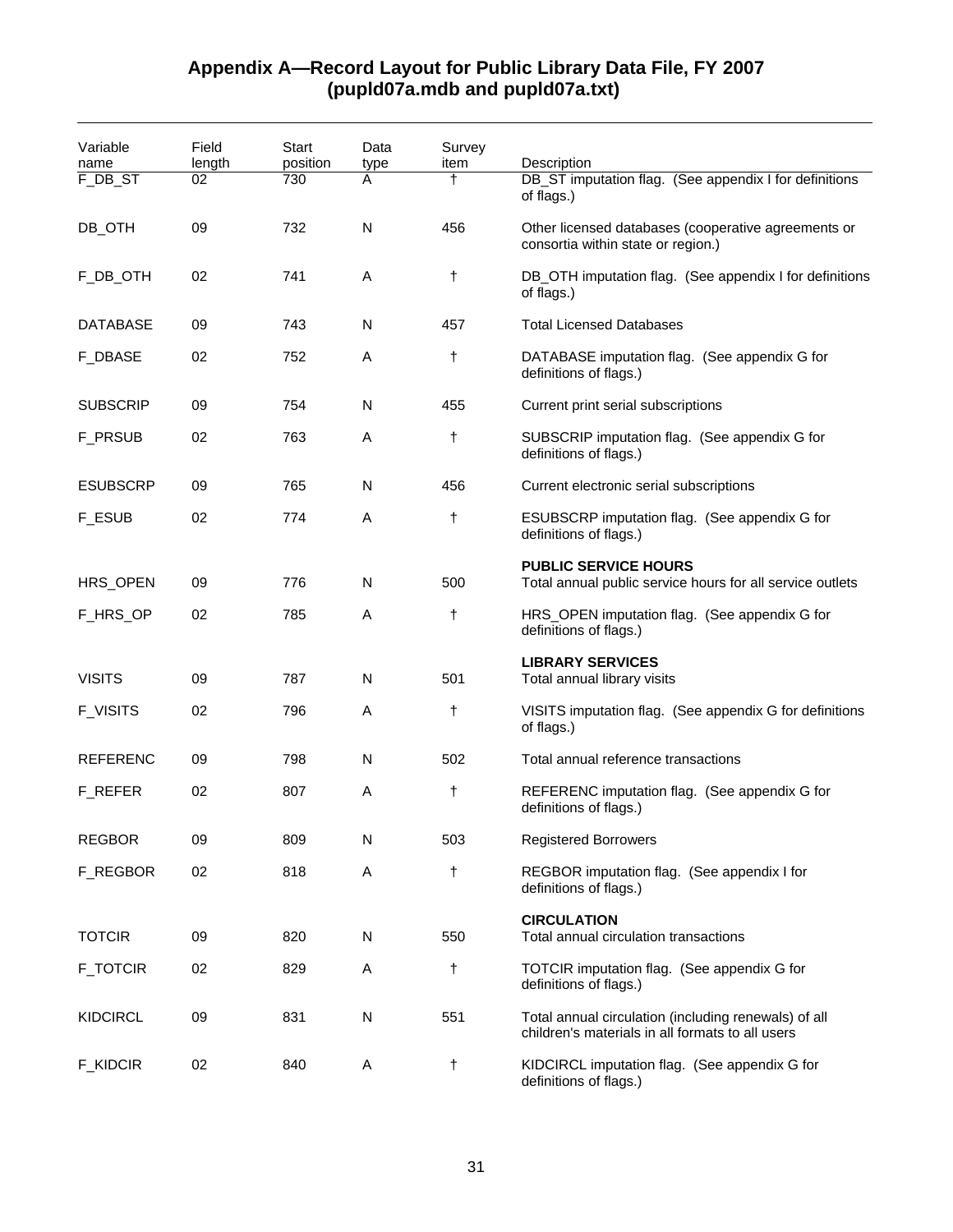| Variable<br>name | Field<br>length | Start<br>position | Data<br>type | Survey<br>item | Description                                                                                                                                                  |
|------------------|-----------------|-------------------|--------------|----------------|--------------------------------------------------------------------------------------------------------------------------------------------------------------|
|                  |                 |                   |              |                | <b>INTER-LIBRARY LOANS</b>                                                                                                                                   |
| <b>LOANTO</b>    | 06              | 842               | N            | 552            | Total annual loans provided to other libraries                                                                                                               |
| F_LOANTO         | 02              | 848               | Α            | t              | LOANTO imputation flag. (See appendix G for<br>definitions of flags.)                                                                                        |
| <b>LOANFM</b>    | 06              | 850               | N            | 553            | Total annual loans received from other libraries                                                                                                             |
| F_LOANFM         | 02              | 856               | A            | $\ddagger$     | LOANFM imputation flag. (See appendix G for<br>definitions of flags.)                                                                                        |
| <b>TOTPRO</b>    | 09              | 858               | N            | 600            | <b>LIBRARY PROGRAMS</b><br>Total library programs                                                                                                            |
| F_TOTPRO         | 02              | 867               | Α            | t              | TOTPRO imputation flag. (See appendix G for<br>definitions of flags.)                                                                                        |
| <b>KIDPRO</b>    | 09              | 869               | N            | 601            | Total children's programs                                                                                                                                    |
| F_KIDPRO         | 02              | 878               | Α            | $^\dagger$     | KIDPRO imputation flag. (See appendix G for<br>definitions of flags.)                                                                                        |
| <b>TOTATTEN</b>  | 09              | 880               | N            | 602            | Total audience at all library programs                                                                                                                       |
| <b>F_TOTATT</b>  | 02              | 889               | A            | $^\dagger$     | TOTATTEN imputation flag. (See appendix G for<br>definitions of flags.)                                                                                      |
| <b>KIDATTEN</b>  | 09              | 891               | N            | 603            | Total audience at all children's programs                                                                                                                    |
| F_KIDATT         | 02              | 900               | Α            | $^\dagger$     | KIDATTEN imputation flag. (See appendix G for<br>definitions of flags.)                                                                                      |
| <b>GPTERMS</b>   | 06              | 902               | N            | 650            | <b>ELECTRONIC TECHNOLOGY</b><br>Internet terminals used by general public                                                                                    |
| F_GPTERM         | 02              | 908               | Α            | $^\dagger$     | GPTERMS imputation flag. (See appendix G for<br>definitions of flags.)                                                                                       |
| <b>PITUSR</b>    | 09              | 910               | N            | 651            | Users of public internet computers per year                                                                                                                  |
| <b>F_PITUSR</b>  | 02              | 919               | Α            | t              | PITUSR imputation flag. (See appendix I for definitions<br>or riags.)                                                                                        |
| PUB_FIPS         | 02              | 921               | Α            | $\ddagger$     | <b>OTHER</b><br>Two-digit Federal Information Processing Standards<br>(FIPS) State Code. See appendix D for list of State<br>Codes.                          |
| <b>CNTYFIPS</b>  | 03              | 923               | Α            | $^\dagger$     | Three-digit FIPS County Code<br>$M = M$ issing                                                                                                               |
| YR_SUB           | 04              | 926               | A            | $\ddagger$     | FSCS submission year of public library data in 4-digit<br>format (YYYY)                                                                                      |
| <b>OBEREG</b>    | 02              | 930               | Α            | t              | Bureau of Economic Analysis Code (formerly, Office of<br><b>Business Economics)</b><br>01-New England (CT ME MA NH RI VT)<br>02-Mid East (DE DC MD NJ NY PA) |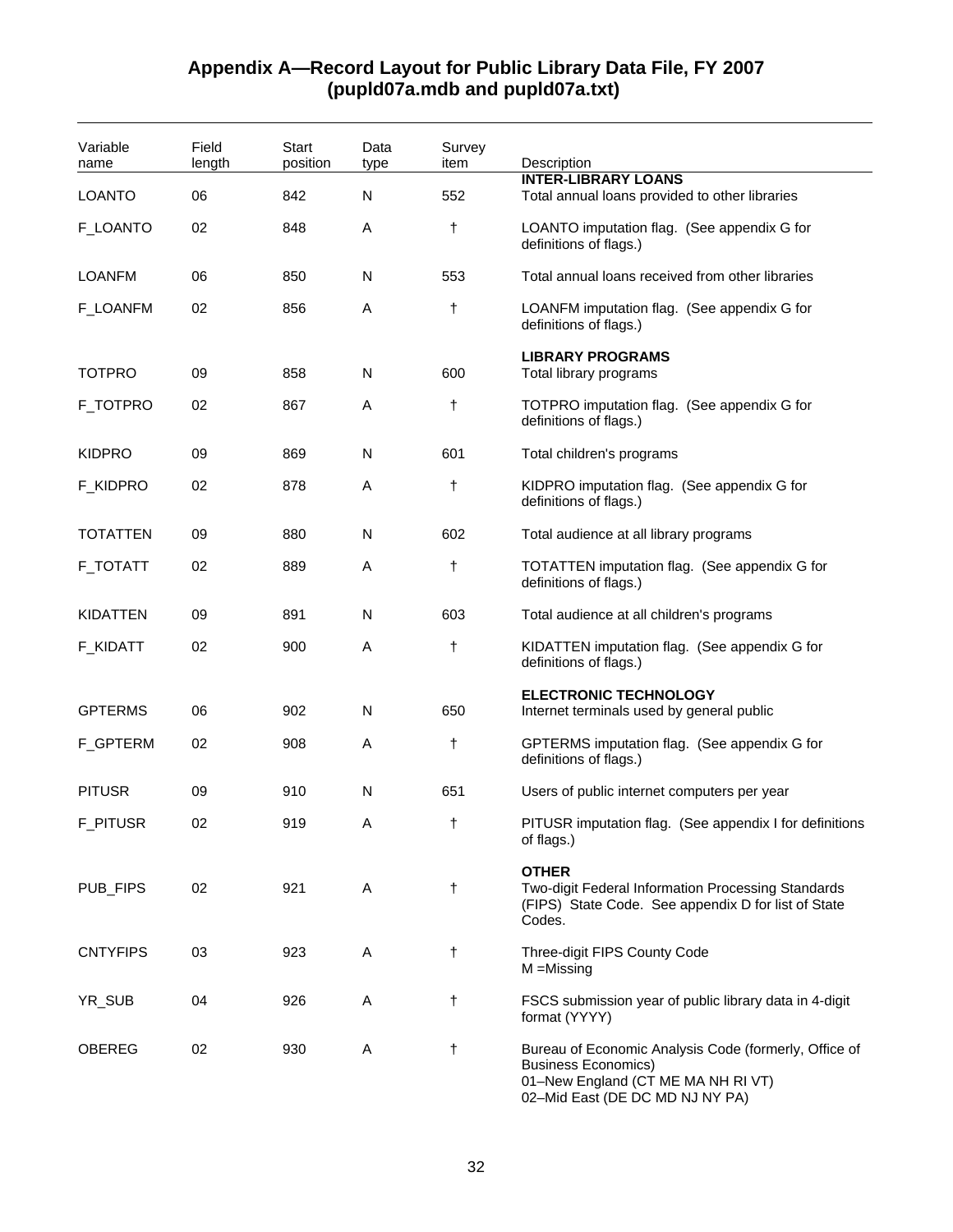## **Appendix A—Record Layout for Public Library Data File, FY 2007 (pupld07a.mdb and pupld07a.txt)**

| Variable        | Field  | Start<br>position | Data | Survey | Description                                                                                                                                                                                                                                                                                                                                                                                                                                                                                                                                                                                                                                                                                                                                                                                                                                                                                                                                                                                                                                                                                                                                                                                                                                                                       |
|-----------------|--------|-------------------|------|--------|-----------------------------------------------------------------------------------------------------------------------------------------------------------------------------------------------------------------------------------------------------------------------------------------------------------------------------------------------------------------------------------------------------------------------------------------------------------------------------------------------------------------------------------------------------------------------------------------------------------------------------------------------------------------------------------------------------------------------------------------------------------------------------------------------------------------------------------------------------------------------------------------------------------------------------------------------------------------------------------------------------------------------------------------------------------------------------------------------------------------------------------------------------------------------------------------------------------------------------------------------------------------------------------|
| name            | length |                   | type | item   | 03-Great Lakes (IL IN MI OH WI)<br>04-Plains (IA KS MN MO NE ND SD)<br>05-Southeast (AL AR FL GA KY LA MS NC SC TN<br>VA WV)<br>06-Southwest (AZ NM OK TX)<br>07-Rocky Mountains (CO ID MT UT WY)<br>08-Far West (AK CA HI NV OR WA)<br>09-Outlying Areas (AS GU MP PR VI)                                                                                                                                                                                                                                                                                                                                                                                                                                                                                                                                                                                                                                                                                                                                                                                                                                                                                                                                                                                                        |
| <b>RSTATUS</b>  | 01     | 932               | A    | t      | <b>Reporting status</b><br>1-Respondent, with no imputed data<br>2-Respondent, with both reported and imputed data<br>3-Nonrespondent, not imputed<br>4-Nonrespondent with imputed data                                                                                                                                                                                                                                                                                                                                                                                                                                                                                                                                                                                                                                                                                                                                                                                                                                                                                                                                                                                                                                                                                           |
| <b>STATSTRU</b> | 02     | 933               | Α    | t      | <b>Structure Change Code</b><br>00-No change from last year<br>01-Existing Administrative Entity or Outlet absorbs<br>another Administrative Entity or Outlet<br>02-Newly created Administrative Entity or Outlet<br>03-(reserved)<br>04-Move Outlet to a newly created Administrative Entity<br>05-Merge two or more Administrative Entities or Outlets<br>to form a new Administrative Entity or Outlet<br>06-(reserved)<br>07-(reserved)<br>08-Restored a closed Administrative Entity or Outlet<br>record<br>09-Restored an incorrectly deleted Administrative Entity<br>or Outlet<br>10-(reserved)<br>11-Outlet moved to a different previously existing<br><b>Administrative Entity</b><br>12-(reserved)<br>13-Add an existing Administrative Entity or Outlet not<br>previously reported<br>(Note: This code records structure changes to<br>administrative entities and outlets, and is included on<br>the Public Library Data File and the Public Library Outlet<br>File. Structure changes include actions such as adding,<br>deleting, or merging administrative entities or outlets.<br>The full list of codes is provided; however, some codes<br>are specific to one of the data files (e.g., code 11 would<br>appear only on the Public Library Outlet Data File.) |
| <b>STATNAME</b> | 02     | 935               | A    | 152A   | Name Change Code<br>00-No change from last year<br>06-Official name change<br>14-Minor name change                                                                                                                                                                                                                                                                                                                                                                                                                                                                                                                                                                                                                                                                                                                                                                                                                                                                                                                                                                                                                                                                                                                                                                                |
| <b>STATADDR</b> | 02     | 937               | A    | 153A   | Address Change Code<br>00-No change from last year<br>07-Moved to a new location<br>15-Minor address change                                                                                                                                                                                                                                                                                                                                                                                                                                                                                                                                                                                                                                                                                                                                                                                                                                                                                                                                                                                                                                                                                                                                                                       |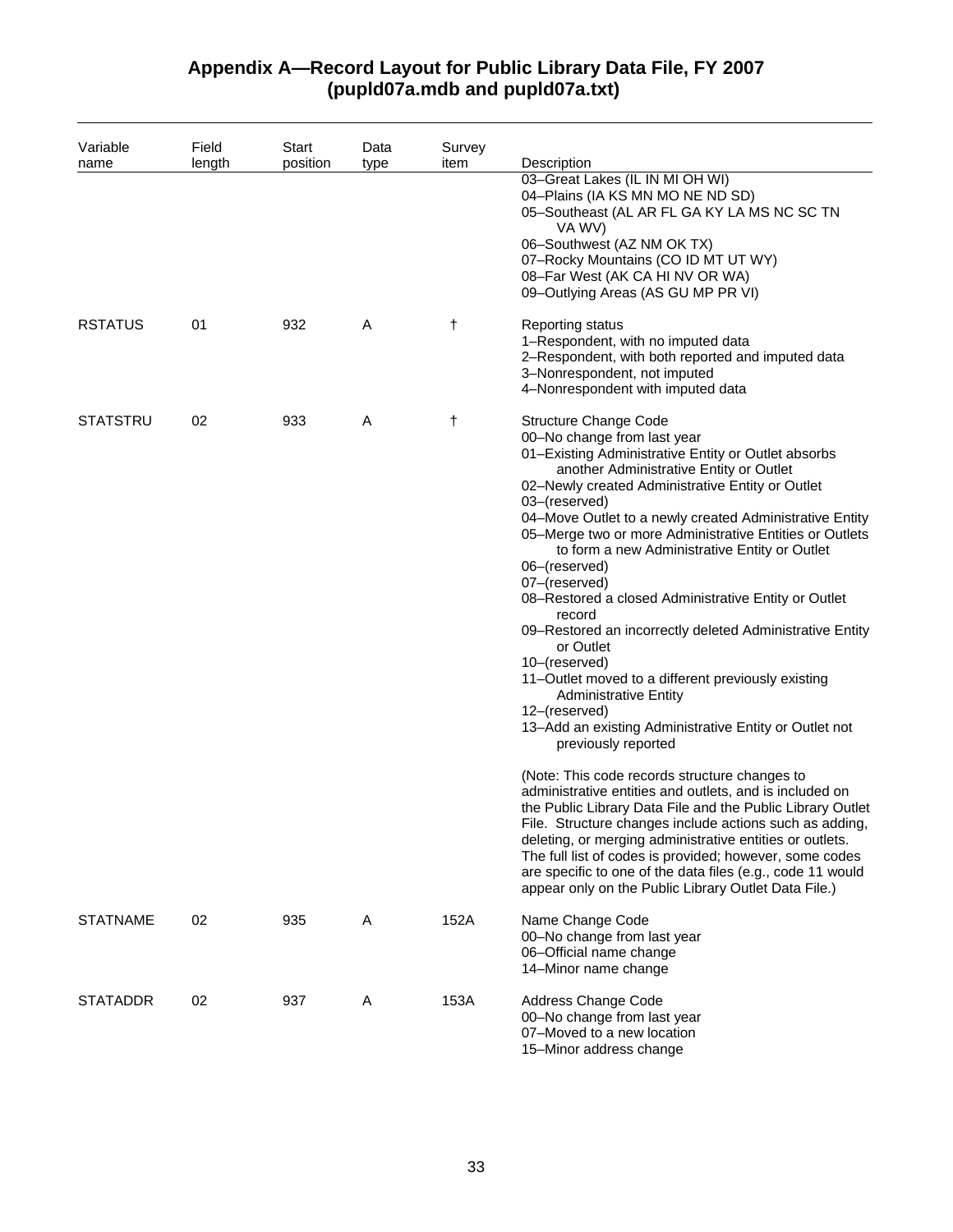## **Appendix A—Record Layout for Public Library Data File, FY 2007 (pupld07a.mdb and pupld07a.txt)**

| Variable<br>name | Field<br>length                                             | <b>Start</b><br>position | Data<br>type | Survey<br>item | Description                                                                                                                                                                                                                                                                                                                                                                                                  |
|------------------|-------------------------------------------------------------|--------------------------|--------------|----------------|--------------------------------------------------------------------------------------------------------------------------------------------------------------------------------------------------------------------------------------------------------------------------------------------------------------------------------------------------------------------------------------------------------------|
| <b>LONGITUD</b>  | 11                                                          | 939                      | N            | $\overline{+}$ | Longitude. This field consists of a negative sign, three<br>integers and six decimal places, with an explicit decimal<br>point.                                                                                                                                                                                                                                                                              |
| <b>LATITUDE</b>  | 09                                                          | 950                      | N            | $^\dagger$     | Latitude. This field consists of two integers and six<br>decimal places, with an explicit decimal point.                                                                                                                                                                                                                                                                                                     |
| <b>FIPSST</b>    | 02                                                          | 959                      | A            | $\ddagger$     | Two-digit Federal Information Processing Standards<br>(FIPS) State Code. See appendix D for list of State<br>Codes.                                                                                                                                                                                                                                                                                          |
| <b>FIPSCO</b>    | 03                                                          | 961                      | Α            | $\ddagger$     | Three-digit FIPS County Code                                                                                                                                                                                                                                                                                                                                                                                 |
| <b>FIPSPLAC</b>  | 05                                                          | 964                      | Α            | $^\dagger$     | <b>FIPS Place</b>                                                                                                                                                                                                                                                                                                                                                                                            |
| <b>CENTRACT</b>  | 07                                                          | 969                      | Ν            | $\ddagger$     | Census Tract. A small, relatively permanent statistical<br>subdivisions of a county or statistically equivalent entity<br>delineated by local participants as part of the Census<br>Bureau's Participant Statistical Areas Program.                                                                                                                                                                          |
| <b>CENBLOCK</b>  | 04                                                          | 976                      | N            | $\ddagger$     | Census Block. An area bounded on all sides by visible<br>features, such as streets, roads, streams, and railroads<br>tracks, and by invisible boundaries, such as city, town,<br>township, and county limits, property lines, and short,<br>imaginary extensions of streets and roads (designated<br>by the Census Bureau).                                                                                  |
| <b>CDCODE</b>    | 02                                                          | 980                      | A            | $\ddagger$     | Congressional District. FIPS code based on the location<br>of the administrative entity/outlet. Legislatively defined<br>subdivisions of the state for the purpose of electing<br>representatives to the House of Representatives of the<br>U.S. Congress.                                                                                                                                                   |
| MAT_CENT         | 01                                                          | 982                      | Α            | $\ddagger$     | Match Centroid. The geographic level at which the<br>address was matched.<br>0–Matched the actual street of this location<br>4-The centroid of the 5-digit zip code $+$ 4 area that the<br>location falls within<br>2-The centroid of the 5-digit zip code $+$ 2 area that the<br>location falls within<br>X-The centroid of the 5-digit zip code that the library or<br>administrative entity is located in |
| N<br>Α           | Numeric field.<br>Alpha character field.<br>Not applicable. |                          |              |                |                                                                                                                                                                                                                                                                                                                                                                                                              |

NOTE: The survey questionnaire is in appendix F.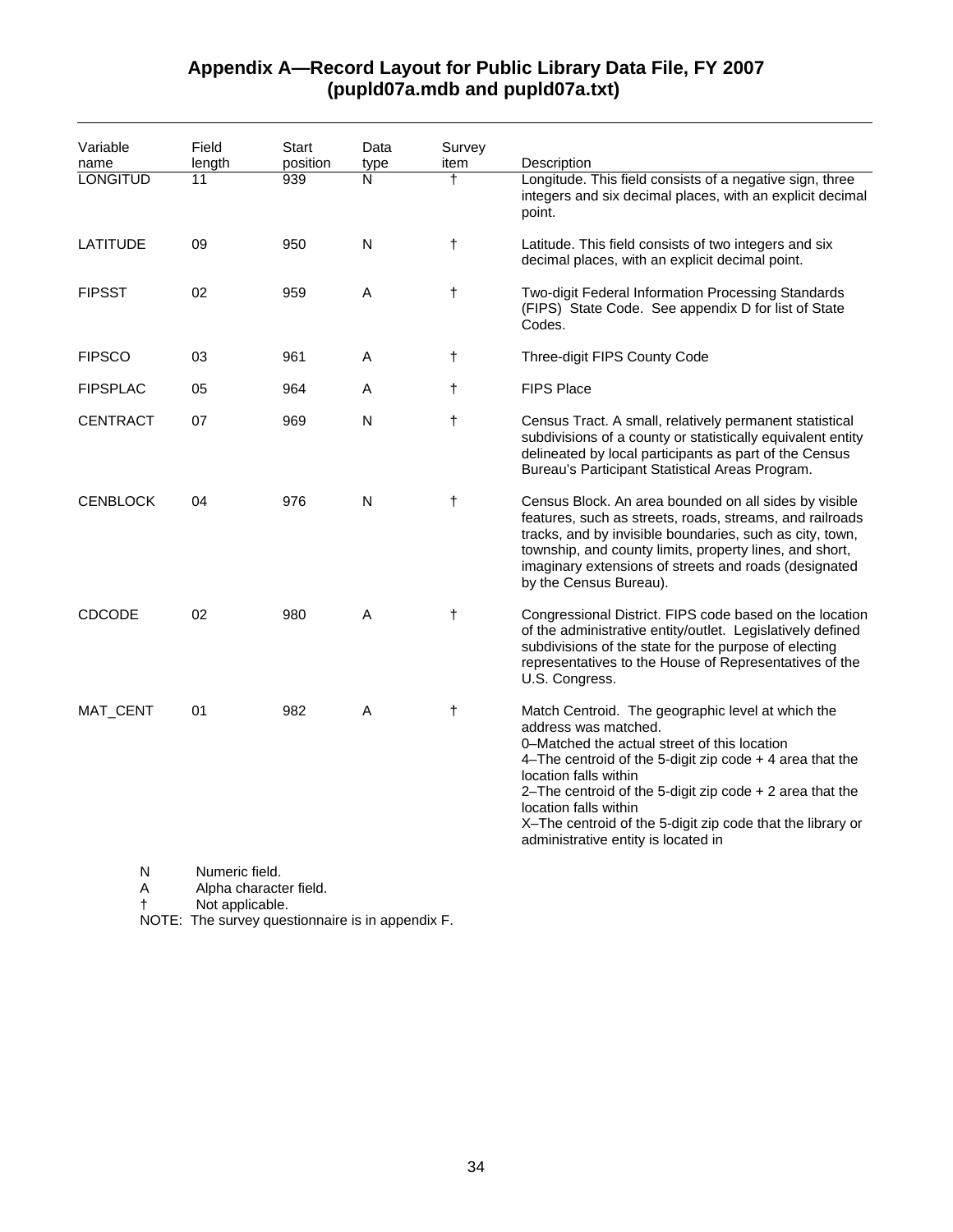| Variable<br>name | Field<br>length | Start<br>position | Data<br>type | Survey<br>item                    | Description                                                                                                                                                                                                                                                                                                             |
|------------------|-----------------|-------------------|--------------|-----------------------------------|-------------------------------------------------------------------------------------------------------------------------------------------------------------------------------------------------------------------------------------------------------------------------------------------------------------------------|
|                  |                 |                   |              | Number of fields per record = 116 | Data Source: Public Libraries Survey, Fiscal Year 2007<br>Number of records = 54 (one record per observation)<br>ASCII file (pusum07a.txt) is fixed width (record size = 36 KB)                                                                                                                                         |
| <b>STABR</b>     | 02              | 1                 | A            | t                                 | <b>IDENTIFICATION</b><br>Two-letter Federal Information Processing Standards<br>(FIPS) State Code. See appendix D for list of State<br>Codes.                                                                                                                                                                           |
| POPU_LSA         | 10              | 3                 | N            | 208                               | <b>POPULATION</b><br>Population of the legal service area                                                                                                                                                                                                                                                               |
| F_POPLSA         | 02              | 13                | A            |                                   | POPU_LSA imputation flag. (See appendix I for<br>definitions of flags.)                                                                                                                                                                                                                                                 |
| POPU_UND         | 10              | 15                | N            | 103                               | Total unduplicated population of legal service areas.<br>(Note: This is a single, state-reported figure. This item<br>is on the State Characteristics data entry screen.)                                                                                                                                               |
| F_POPUND         | 02              | 25                | A            | t                                 | POPU_UND imputation flag. (See appendix I for<br>definitions of flags.)                                                                                                                                                                                                                                                 |
| POPU_ST          | 10              | 27                | N            | 102                               | Official state total population estimate. (Note: This item<br>is on the State Characteristics data entry screen.)                                                                                                                                                                                                       |
| F_POPST          | 02              | 37                | A            | t                                 | POPU_ST imputation flag. (See appendix I for<br>definitions of flags.)                                                                                                                                                                                                                                                  |
| <b>CENTLIB</b>   | 05              | 39                | $\mathsf{N}$ | 209                               | <b>SERVICE OUTLETS</b><br>Number of central libraries                                                                                                                                                                                                                                                                   |
| <b>F_CENLIB</b>  | 02              | 44                | Α            | t                                 | CENTLIB imputation flag. (See appendix I for<br>definitions of flags.)                                                                                                                                                                                                                                                  |
| <b>BRANLIB</b>   | 05              | 46                | N            | 210                               | Number of branch libraries                                                                                                                                                                                                                                                                                              |
| F_BRLIB          | 02              | 51                | A            | t                                 | BRANLIB imputation flag. (See appendix I for<br>definitions of flags.)                                                                                                                                                                                                                                                  |
| <b>BKMOB</b>     | 05              | 53                | N            | 211                               | Number of bookmobiles                                                                                                                                                                                                                                                                                                   |
| F_BKMOB          | 02              | 58                | A            | t                                 | BKMOB imputation flag. (See appendix I for definitions<br>of flags.)                                                                                                                                                                                                                                                    |
| <b>MASTER</b>    | 11              | 60                | N            | 250                               | FULL-TIME EQUIVALENT (FTE) PAID STAFF<br>"ALA-MLS" Librarians. Number of FTE paid librarians<br>with Master's degrees from programs of library and<br>information studies accredited by the American Library<br>Association. This field consists of eight integers and two<br>decimals, with an explicit decimal point. |
| <b>F_MASTER</b>  | 02              | 71                | A            | $\dagger$                         | MASTER imputation flag. (See appendix I for definitions<br>of flags.)                                                                                                                                                                                                                                                   |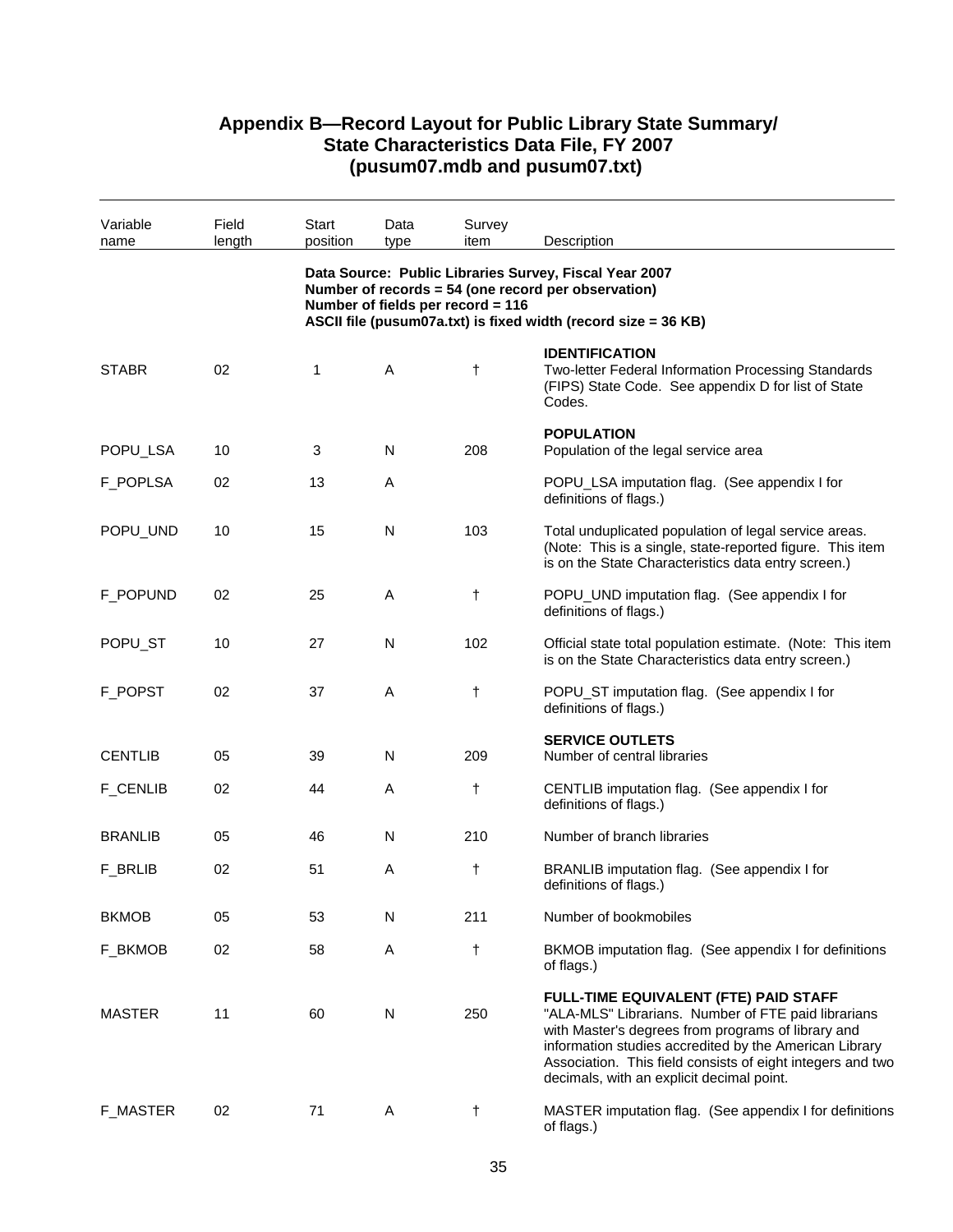| Variable<br>name | Field<br>length | Start<br>position | Data<br>type | Survey<br>item | Description                                                                                                                                                 |
|------------------|-----------------|-------------------|--------------|----------------|-------------------------------------------------------------------------------------------------------------------------------------------------------------|
| <b>LIBRARIA</b>  | 11              | 73                | N            | 251            | Total number of FTE employees holding the title of<br>librarian. This field consists of eight integers and two<br>decimals, with an explicit decimal point. |
| F_LIBRAR         | 02              | 84                | Α            | t              | LIBRARIA imputation flag. (See appendix I for<br>definitions of flags.)                                                                                     |
| <b>OTHPAID</b>   | 11              | 86                | N            | 252            | All other paid FTE employees. This field consists of<br>eight integers and two decimals with an explicit decimal<br>point.                                  |
| <b>F_OTHSTF</b>  | 02              | 97                | A            | t              | OTHPAID imputation flag. (See appendix I for<br>definitions of flags.)                                                                                      |
| <b>TOTSTAFF</b>  | 12              | 99                | N            | 253            | Total paid FTE employees (i.e., sum of LIBRARIA and<br>OTHPAID). This field consists of nine integers and two<br>decimals with an explicit decimal point.   |
| <b>F_TOTSTF</b>  | 02              | 111               | Α            | t              | TOTSTAFF imputation flag. (See appendix I for<br>definitions of flags.)                                                                                     |
| <b>LOCGVT</b>    | 11              | 113               | N            | 300            | <b>OPERATING REVENUE</b><br>Operating revenue from local government                                                                                         |
| F_LOCGVT         | 02              | 124               | A            | t              | LOCGVT imputation flag. (See appendix I for definitions<br>of flags.)                                                                                       |
| <b>STGVT</b>     | 11              | 126               | N            | 301            | Operating revenue from state government                                                                                                                     |
| <b>F_STGVT</b>   | 02              | 137               | A            | t              | STGVT imputation flag. (See appendix I for definitions<br>of flags.)                                                                                        |
| <b>FEDGVT</b>    | 11              | 139               | N            | 302            | Operating revenue from federal government                                                                                                                   |
| F_FEDGVT         | 02              | 150               | A            | t              | FEDGVT imputation flag. (See appendix I for definitions<br>of flags.)                                                                                       |
| <b>OTHINCM</b>   | 11              | 152               | N            | 303            | Other operating revenue (i.e., revenue not included in<br>LOCGVT, STGVT, and FEDGVT)                                                                        |
| <b>F_OTHINC</b>  | 02              | 163               | Α            | t              | OTHINCM imputation flag. (See appendix I for<br>definitions of flags.)                                                                                      |
| <b>TOTINCM</b>   | 12              | 165               | N            | 304            | Total operating revenue (i.e., sum of LOCGVT, STGVT,<br>FEDGVT, and OTHINCM)                                                                                |
| <b>F_TOTINC</b>  | 02              | 177               | A            | $^\dagger$     | TOTINCM imputation flag. (See appendix I for<br>definitions of flags.)                                                                                      |
|                  |                 |                   |              |                | <b>OPERATING EXPENDITURES</b><br><b>Staff expenditures</b>                                                                                                  |
| <b>SALARIES</b>  | 11              | 179               | N            | 350            | Salaries and wages for all library staff                                                                                                                    |
| F_SALX           | 02              | 190               | Α            | t              | SALARIES imputation flag. (See appendix I for<br>definitions of flags.)                                                                                     |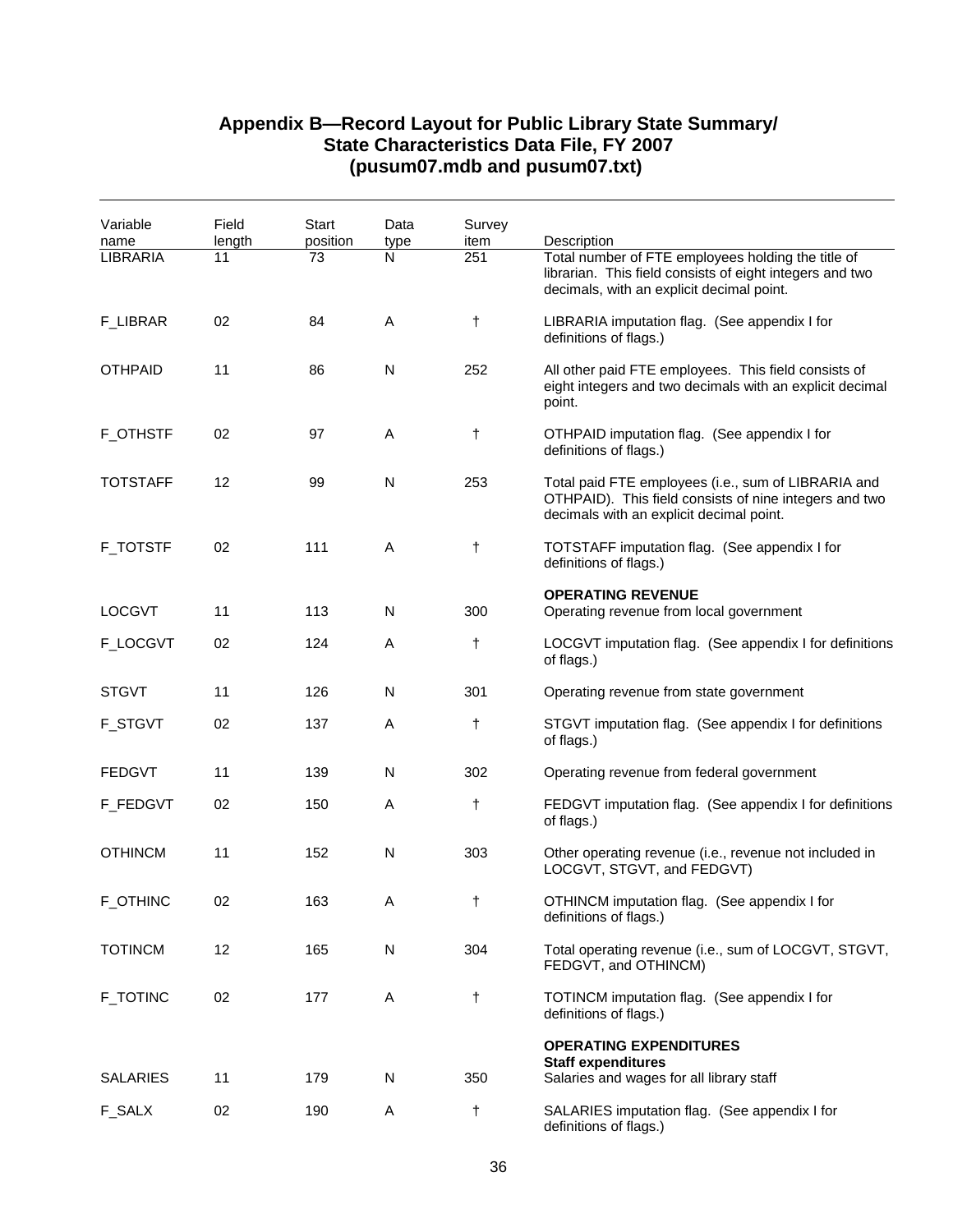| Variable<br>name | Field<br>length | Start<br>position | Data<br>type | Survey<br>item | Description                                                                                                                                                                                                                                       |
|------------------|-----------------|-------------------|--------------|----------------|---------------------------------------------------------------------------------------------------------------------------------------------------------------------------------------------------------------------------------------------------|
| <b>BENEFIT</b>   | 11              | 192               | N            | 351            | Employee benefits for all library staff                                                                                                                                                                                                           |
| F_BENX           | 02              | 203               | Α            | t              | BENEFIT imputation flag. (See appendix I for<br>definitions of flags.)                                                                                                                                                                            |
| <b>STAFFEXP</b>  | 11              | 205               | N            | 352            | Total staff expenditures (i.e., sum of SALARIES and<br><b>BENEFIT)</b>                                                                                                                                                                            |
| <b>F_TOSTFX</b>  | 02              | 216               | Α            | t              | STAFFEXP imputation flag. (See appendix I for<br>definitions of flags.)                                                                                                                                                                           |
| <b>PRMATEXP</b>  | 09              | 218               | N            | 353            | <b>Collection Expenditures</b><br>Operating expenditures for print materials (including<br>books, serial back files, current serial subscriptions,<br>government documents, and any other print<br>acquisitions)                                  |
| F_PRMATX         | 02              | 227               | Α            | $\ddagger$     | PRMATEXP imputation flag. (See appendix I for<br>definitions of flags.)                                                                                                                                                                           |
| <b>ELMATEXP</b>  | 09              | 229               | N            | 354            | Operating expenditures for electronic (digital) materials<br>(including e-books, e-serials, government documents,<br>databases, electronic files, reference tools, scores,<br>maps, or pictures, including materials digitized by the<br>library) |
| F_ELMATX         | 02              | 238               | Α            | t              | ELMATEXP imputation flag. (See appendix I for<br>definitions of flags.)                                                                                                                                                                           |
| <b>OTHMATEX</b>  | 09              | 240               | N            | 355            | Operating expenditures for other library materials<br>(microform, audio, video, DVD, and new formats)                                                                                                                                             |
| F_OTMATX         | 02              | 249               | Α            | t              | OTHMATEX imputation flag. (See appendix I for<br>definitions of flags.)                                                                                                                                                                           |
| <b>TOTEXPCO</b>  | 11              | 251               | N            | 356            | Total expenditures on library collection (i.e., sum of<br>PRMATEXP, ELMATEXP, and OTHMATEX)                                                                                                                                                       |
| F_TOCOLX         | 02              | 262               | Α            | t              | TOTEXPCO imputation flag. (See appendix I for<br>definitions of flags.)                                                                                                                                                                           |
| <b>OTHOPEXP</b>  | 11              | 264               | N            | 357            | Other operating expenditures<br>Other operating expenditures (I.e., operating<br>expenditures not included in STAFFEXP and<br>TOTEXPCO)                                                                                                           |
| F_OTHOPX         | 02              | 275               | Α            | t              | OTHOPEXP imputation flag. (See appendix I for<br>definitions of flags.)                                                                                                                                                                           |
| <b>TOTOPEXP</b>  | 12              | 277               | N            | 358            | Total operating expenditures (i.e., sum of STAFFEXP,<br>TOTEXPCO, and OTHOPEXP)                                                                                                                                                                   |
| F_TOTOPX         | 02              | 289               | Α            | t              | TOTOPEXP imputation flag. (See appendix I for<br>definitions of flags.)                                                                                                                                                                           |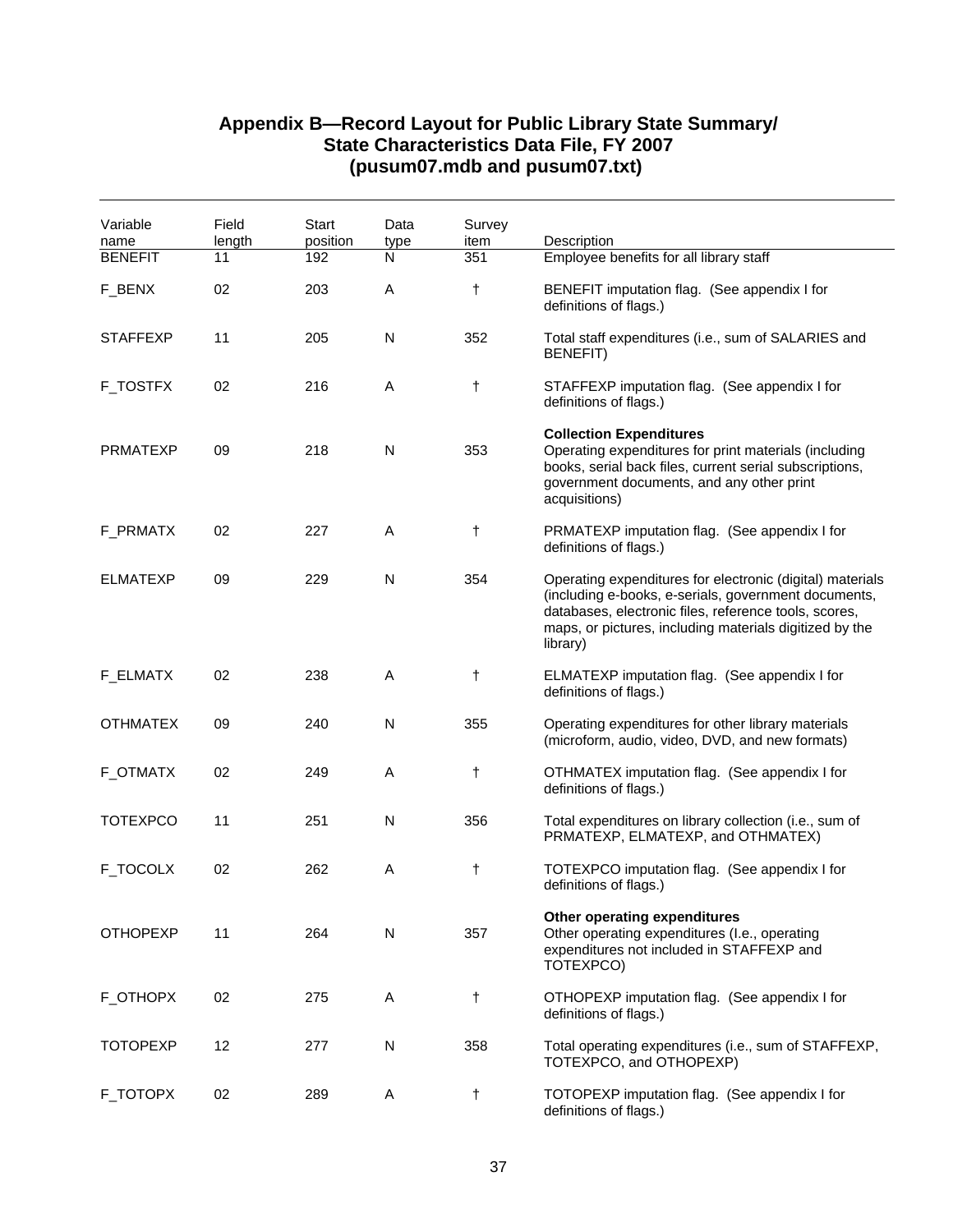| Variable<br>name | Field<br>length | Start<br>position | Data<br>type | Survey<br>item | Description<br><b>CAPITAL REVENUE</b>                                                                                                                                        |
|------------------|-----------------|-------------------|--------------|----------------|------------------------------------------------------------------------------------------------------------------------------------------------------------------------------|
| LCAP_REV         | 10              | 291               | N            | 400            | Local government capital revenue                                                                                                                                             |
| F_LCAPRV         | 02              | 301               | Α            | t              | LCAP_REV imputation flag. (See appendix I for<br>definitions of flags.)                                                                                                      |
| SCAP_REV         | 10              | 303               | N            | 401            | State government capital revenue                                                                                                                                             |
| F_SCAPRV         | 02              | 313               | A            | t              | SCAP_REV imputation flag. (See appendix I for<br>definitions of flags.)                                                                                                      |
| FCAP_REV         | 10              | 315               | N            | 402            | Federal government capital revenue                                                                                                                                           |
| <b>F_FCAPRV</b>  | 02              | 325               | Α            | t              | FCAP_REV imputation flag. (See appendix I for<br>definitions of flags.)                                                                                                      |
| OCAP_REV         | 10              | 327               | N            | 403            | Other capital revenue (i.e., capital revenue not included<br>in LCAP_REV, SCAP_REV, and FCAP_REV)                                                                            |
| F_OCAPRV         | 02              | 337               | Α            | t              | OCAP_REV imputation flag. (See appendix I for<br>definitions of flags.)                                                                                                      |
| CAP_REV          | 11              | 339               | N            | 404            | Total capital revenue (I.e., sum of LCAP_REV,<br>SCAP_REV, FCAP_REV, and OCAP_REV)                                                                                           |
| <b>F_TCAPRV</b>  | 02              | 350               | Α            | t              | CAP_REV imputation flag. (See appendix I for<br>imputation flags.)                                                                                                           |
| <b>CAPITAL</b>   | 11              | 352               | N            | 405            | <b>CAPITAL EXPENDITURES</b><br>Total capital expenditures                                                                                                                    |
| F_TCAPX          | 02              | 363               | A            | t              | CAPITAL imputation flag. (See appendix I for definitions<br>of flags.)                                                                                                       |
| <b>BKVOL</b>     | 11              | 365               | N            | 450            | <b>LIBRARY COLLECTION</b><br>Print materials (including books, serial back files, and<br>government documents)                                                               |
| F_BKVOL          | 02              | 376               | Α            | t              | BKVOL imputation flag. (See appendix I for definitions<br>of flags.)                                                                                                         |
| <b>EBOOK</b>     | 09              | 378               | N            | 451            | Electronic books (E-books) (digital documents, including<br>non-serial government documents in digital format)                                                               |
| F_EBOOK          | 02              | 387               | A            | t              | EBOOK imputation flag. (See appendix I for definitions<br>of flags.)                                                                                                         |
| <b>AUDIO</b>     | 11              | 389               | ${\sf N}$    | 452            | Audio materials (including records, audiocassettes,<br>audio cartridges, audio discs-including audio-CD-<br>ROMS, audio reels, talking books, and other sound<br>recordings) |
| F_AUDIO          | 02              | 400               | A            | t              | AUDIO imputation flag. (See appendix I for definitions<br>of flags.)                                                                                                         |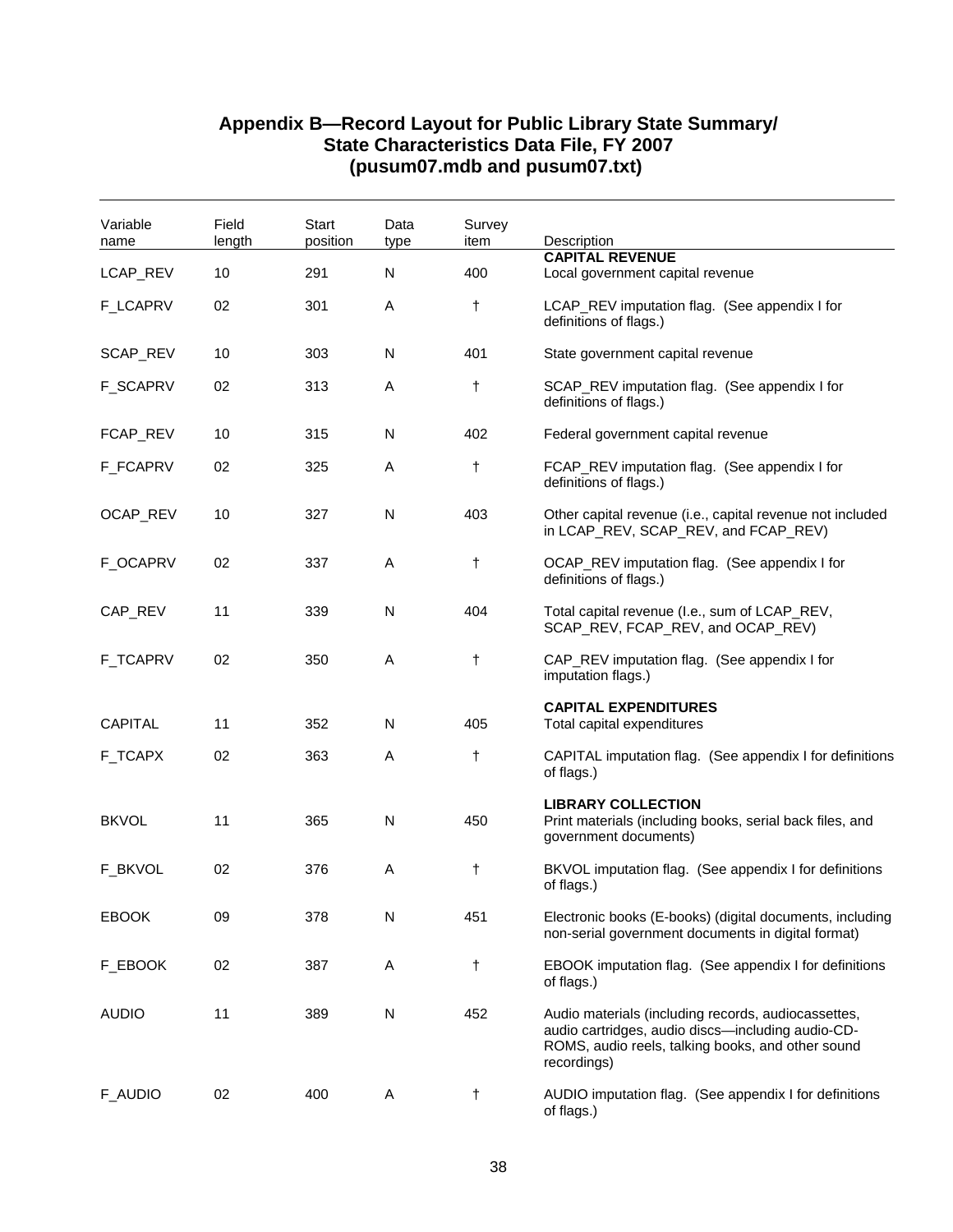| Variable<br>name | Field<br>length | Start<br>position | Data<br>type | Survey<br>item | Description                                                                              |
|------------------|-----------------|-------------------|--------------|----------------|------------------------------------------------------------------------------------------|
| <b>VIDEO</b>     | 11              | 402               | N            | 453            | Video materials (including video tapes, DVDs, video CD-<br>ROMs, etc.)                   |
| <b>F_VIDEO</b>   | 02              | 413               | A            | $\ddagger$     | VIDEO imputation flag. (See appendix I for definitions<br>of flags.)                     |
| DB_LOC           | 09              | 415               | N            | 454            | <b>LICENSED DATABASES</b><br>Local licensed databases                                    |
| F_DB_LOC         | 02              | 424               | A            | t              | DB_LOC imputation flag. (See appendix I for definitions<br>of flags.)                    |
| DB_ST            | 09              | 426               | N            | 455            | State (state government or state library) licensed<br>databases                          |
| F_DB_ST          | 02              | 435               | Α            | $^\dagger$     | F_DB_ST imputation flag. (See appendix I for<br>definitions of flags.)                   |
| DB_OTH           | 09              | 437               | N            | 456            | Other licensed databases (cooperative agreements or<br>consortia within state or region  |
| F_DB_OTH         | 02              | 446               | Α            | $\ddagger$     | F_DB_OTH imputation flag. (See appendix I for<br>definitions of flags.)                  |
| <b>DATABASE</b>  | 09              | 448               | N            | 457            | <b>Total Licensed Databases</b>                                                          |
| <b>F_DBASE</b>   | 02              | 457               | Α            | t              | DATABASE imputation flag. (See appendix I for<br>definitions of flags.)                  |
| <b>SUBSCRIP</b>  | 11              | 459               | N            | 455            | Current print serial subscriptions                                                       |
| <b>F_PRSUB</b>   | 02              | 470               | Α            | t              | SUBSCRIP imputation flag. (See appendix I for<br>definitions of flags.)                  |
| <b>ESUBSCRP</b>  | 09              | 472               | N            | 456            | Current electronic serial subscriptions                                                  |
| F_ESUB           | 02              | 481               | Α            | $\ddagger$     | ESUBSCRP imputation flag. (See appendix I for<br>definitions of flags.)                  |
| HRS_OPEN         | 11              | 483               | N            | 500            | <b>PUBLIC SERVICE HOURS</b><br>Total annual public service hours for all service outlets |
| F_HRS_OP         | 02              | 494               | Α            | $\ddagger$     | HRS_OPEN imputation flag. (See appendix I for<br>definitions of flags.)                  |
| <b>VISITS</b>    | 11              | 496               | N            | 501            | <b>LIBRARY SERVICES</b><br>Total annual library visits                                   |
| <b>F_VISITS</b>  | 02              | 507               | Α            | $^\dagger$     | VISITS imputation flag. (See appendix I for definitions<br>of flags.)                    |
| <b>REFERENC</b>  | 11              | 509               | N            | 502            | Total annual reference transactions                                                      |
| F_REFER          | 02              | 520               | Α            | $\ddagger$     | REFERENC imputation flag. (See appendix I for<br>definitions of flags.)                  |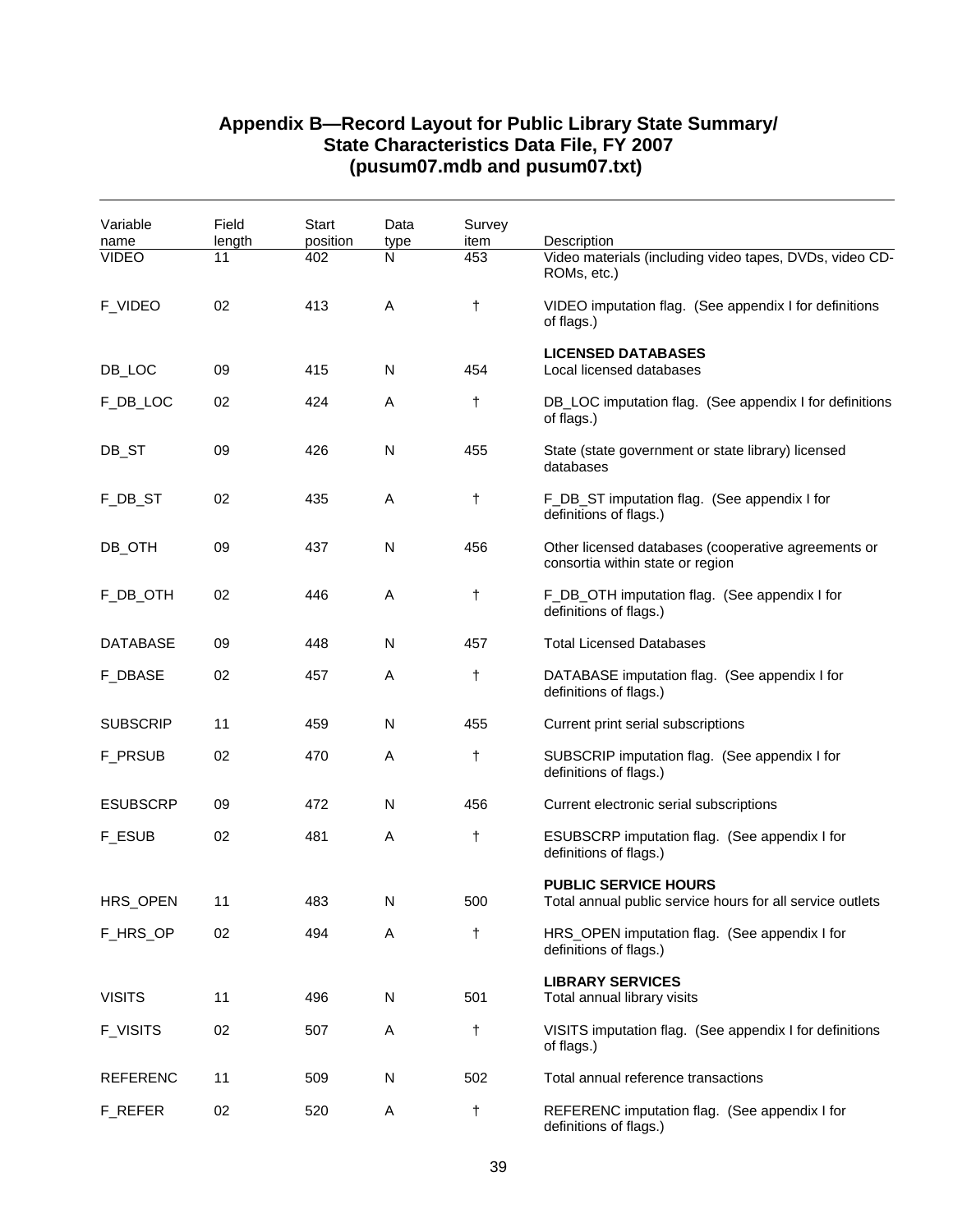| Variable<br>name | Field<br>length | Start<br>position | Data<br>type | Survey<br>item | Description                                                                                              |
|------------------|-----------------|-------------------|--------------|----------------|----------------------------------------------------------------------------------------------------------|
| <b>REGBOR</b>    | 11              | 522               | $\mathsf{N}$ | 503            | <b>Registered Borrowers</b>                                                                              |
| F_REGBOR         | 02              | 533               | N            | t              | F_REGBOR imputation flag. (See appendix I for<br>definitions of flags.)                                  |
| <b>TOTCIR</b>    | 11              | 535               | N            | 550            | <b>CIRCULATION</b><br>Total annual circulation transactions                                              |
| <b>F_TOTCIR</b>  | 02              | 546               | A            | t              | TOTCIR imputation flag. (See appendix I for definitions<br>of flags.)                                    |
| <b>KIDCIRCL</b>  | 09              | 548               | N            | 551            | Total annual circulation (including renewals) of all<br>children's materials in all formats to all users |
| F_KIDCIR         | 02              | 557               | A            | t              | KIDCIRCL imputation flag. (See appendix I for<br>definitions of flags.)                                  |
| <b>LOANTO</b>    | 08              | 559               | N            | 552            | <b>INTER-LIBRARY LOANS</b><br>Total annual loans provided to other libraries                             |
| F_LOANTO         | 02              | 567               | Α            | t              | LOANTO imputation flag. (See appendix I for definitions<br>of flags.)                                    |
| <b>LOANFM</b>    | 08              | 569               | N            | 553            | Total annual loans received from other libraries                                                         |
| <b>F_LOANFM</b>  | 02              | 577               | A            | t              | LOANFM imputation flag. (See appendix I for definitions<br>of flags.)                                    |
| <b>TOTPRO</b>    | 09              | 579               | N            | 600            | <b>LIBRARY PROGRAMS</b><br>Total library programs                                                        |
| F_TOTPRO         | 02              | 588               | Α            | t              | TOTPRO imputation flag. (See appendix I for definitions<br>of flags.)                                    |
| <b>KIDPRO</b>    | 09              | 590               | N            | 601            | Total children's programs                                                                                |
| <b>F_KIDPRO</b>  | 02              | 599               | A            | $^\dagger$     | KIDPRO imputation flag. (See appendix I for definitions<br>of flags.)                                    |
| <b>TOTATTEN</b>  | 09              | 601               | N            | 602            | Total audience at all library programs                                                                   |
| <b>F_TOTATT</b>  | 02              | 610               | Α            | t              | TOTATTEN imputation flag. (See appendix I for<br>definitions of flags.)                                  |
| <b>KIDATTEN</b>  | 09              | 612               | N            | 603            | Total audience at all children's programs                                                                |
| F_KIDATT         | 02              | 621               | A            | $^\dagger$     | KIDATTEN imputation flag. (See appendix I for<br>definitions of flags.)                                  |
| <b>GPTERMS</b>   | 06              | 623               | N            | 650            | <b>OTHER ELECTRONIC INFORMATION</b><br>Internet terminals used by general public                         |
| F_GPTERM         | 02              | 629               | Α            | t              | GPTERMS imputation flag. (See appendix I for<br>definitions of flags.)                                   |
| <b>PITUSR</b>    | 09              | 631               | ${\sf N}$    | 651            | Users of public Internet computers per year                                                              |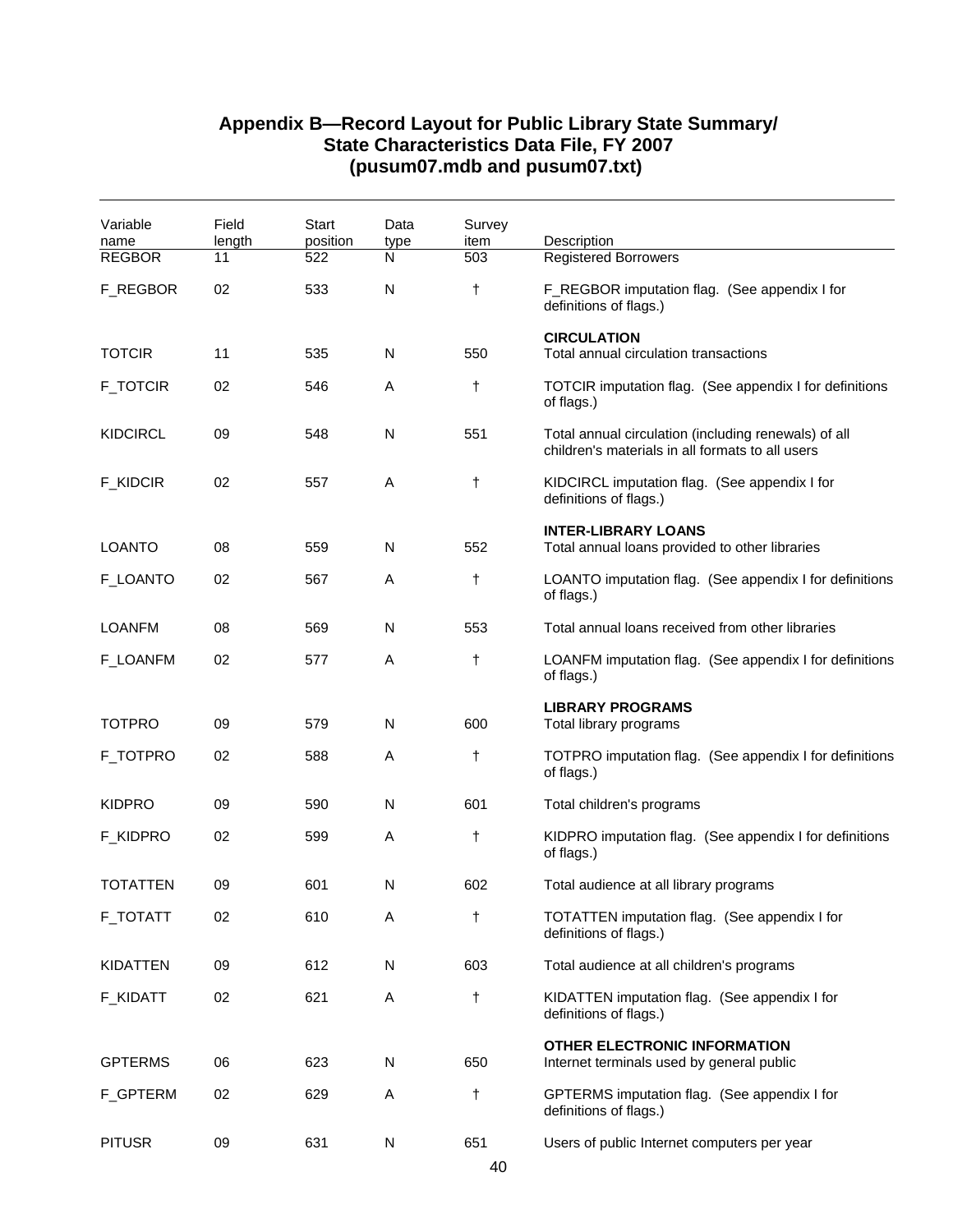| Variable<br>name | Field<br>length                          | <b>Start</b><br>position | Data<br>type | Survey<br>item | Description                                                                                                                                                                                                                                                                                                                                                                                                                                |
|------------------|------------------------------------------|--------------------------|--------------|----------------|--------------------------------------------------------------------------------------------------------------------------------------------------------------------------------------------------------------------------------------------------------------------------------------------------------------------------------------------------------------------------------------------------------------------------------------------|
| <b>F_PITUSR</b>  | 02                                       | 640                      | A            | $\ddagger$     | PITUSR imputation flag. (See appendix I for definitions<br>of flags.)                                                                                                                                                                                                                                                                                                                                                                      |
| <b>STARTDAT</b>  | 07                                       | 642                      | A            | 100            | <b>OTHER</b><br>Reporting period starting date, in mm/yyyy format (e.g.,<br>07/2006). (Note: This item is on the State<br>Characteristics data entry screen.)                                                                                                                                                                                                                                                                              |
| <b>F_STDAT</b>   | 02                                       | 649                      | A            | $\ddagger$     | STARTDAT imputation flag. (See appendix I for<br>definitions of flags.)                                                                                                                                                                                                                                                                                                                                                                    |
| <b>ENDDATE</b>   | 07                                       | 651                      | A            | 101            | Reporting period ending date, in mm/yyyy format (e.g.,<br>06/2007). (Note: This item is on the State<br>Characteristics data entry screen.)                                                                                                                                                                                                                                                                                                |
| F_ENDDAT         | 02                                       | 658                      | A            | $\ddagger$     | <b>ENDDATE</b> imputation flag. (See appendix I for<br>definitions of flags.)                                                                                                                                                                                                                                                                                                                                                              |
| PUB_FIPS         | 02                                       | 660                      | A            | $\ddagger$     | Two-digit Federal Information Processing Standards<br>(FIPS) State Code. See appendix D for list of State<br>Codes.                                                                                                                                                                                                                                                                                                                        |
| YR_SUB           | 04                                       | 662                      | A            | $\ddagger$     | FSCS submission year of public library data in 4-digit<br>format (YYYY)                                                                                                                                                                                                                                                                                                                                                                    |
| <b>OBEREG</b>    | 02                                       | 666                      | Α            | $\ddagger$     | Bureau of Economic Analysis Code (formerly, Office of<br><b>Business Economics)</b><br>01-New England (CT ME MA NH RI VT)<br>02-Mid East (DE DC MD NJ NY PA)<br>03-Great Lakes (IL IN MI OH WI)<br>04-Plains (IA KS MN MO NE ND SC)<br>05-Southeast (AL AR FL GA KY LA MS NC SC TN<br>VA WV)<br>06-Southwest (AZ NM OK TX)<br>07-Rocky Mountains (CO ID MT UT WY)<br>08-Far West (AK CA HI NV OR WA)<br>09-Outlying Areas (AS GU MP PR VI) |
| N<br>A           | Numeric field.<br>Alpha character field. |                          |              |                |                                                                                                                                                                                                                                                                                                                                                                                                                                            |

† Not applicable.

NOTE: The survey questionnaire is in appendix F.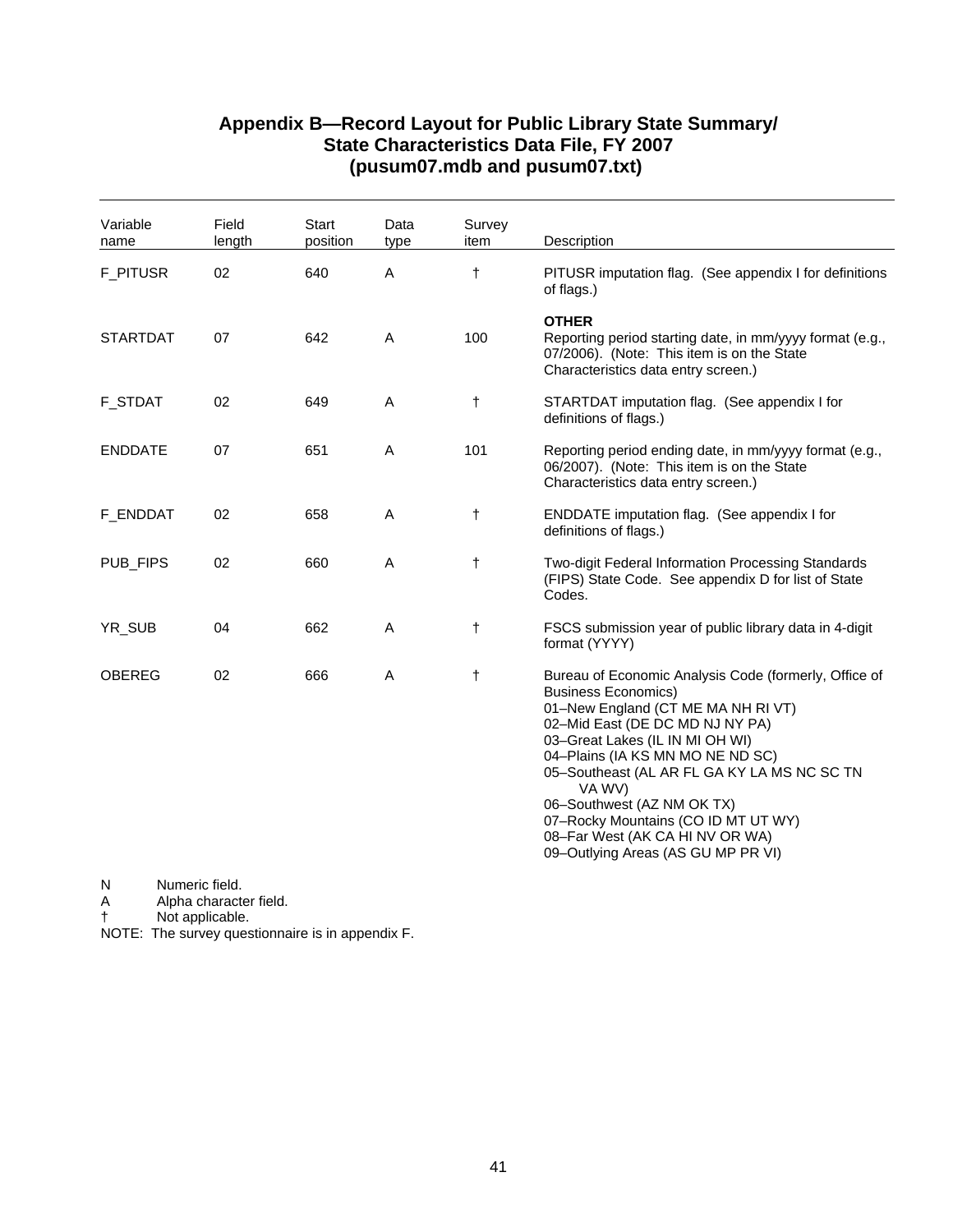| Variable<br>name | Field<br>length | <b>Start</b><br>position | Data<br>type | Survey<br>item                   | Description                                                                                                                                                                                                                     |
|------------------|-----------------|--------------------------|--------------|----------------------------------|---------------------------------------------------------------------------------------------------------------------------------------------------------------------------------------------------------------------------------|
|                  |                 |                          |              | Number of fields per record = 31 | Data Source: Public Libraries Survey, Fiscal Year 2007<br>Number of records = 17,346 (one record per observation)<br>ASCII file (pusum07a.txt) is fixed width (record size = 4,473 KB)                                          |
| <b>STABR</b>     | 02              | 1                        | A            | $\ddagger$                       | <b>Two-letter Federal Information Processing Standards</b><br>(FIPS) State Code. See appendix D for list of State<br>Codes.                                                                                                     |
| <b>FSCSKEY</b>   | 06              | 3                        | A            | 700                              | Outlet identification code assigned by IMLS. Outlets of<br>an administrative entity have the same FSCSKEY as<br>their administrative entity. The outlet is separately<br>identified by a unique 3-digit suffix called FSCS_SEQ. |
| FSCS_SEQ         | 03              | 9                        | Α            | t                                | Outlet's unique three-digit suffix to FSCSKEY, assigned<br>by IMLS.                                                                                                                                                             |
| <b>LIBID</b>     | 20              | 12                       | A            | 701                              | Outlet identification code assigned by the state. If the<br>state did not assign a code, IMLS assigns a combination<br>of FSCSKEY and FSCS_SEQ, separated by a dash<br>(e.g., AK0003-002).                                      |
| <b>LIBNAME</b>   | 60              | 32                       | Α            | 702                              | Name of outlet                                                                                                                                                                                                                  |
| <b>ADDRESS</b>   | 35              | 92                       | Α            | 703                              | Complete street address of outlet                                                                                                                                                                                               |
| <b>CITY</b>      | 20              | 127                      | Α            | 704                              | City or town of outlet                                                                                                                                                                                                          |
| ZIP              | 05              | 147                      | A            | 705                              | Standard five-digit postal zip code for street address of<br>outlet<br>$M =$ Missing (unknown, not reported)                                                                                                                    |
| ZIP4             | 04              | 152                      | A            | 706                              | Four-digit postal zip code extension for street address of<br>outlet<br>$M =$ Missing (unknown, not reported)                                                                                                                   |
| <b>CNTY</b>      | 20              | 156                      | Α            | 707                              | County of outlet                                                                                                                                                                                                                |
| <b>PHONE</b>     | 10              | 176                      | Α            | 708                              | Telephone number of the outlet, in following format:<br>area code/exchange/number (e.g., 7037315072)<br>$M =$ missing (unknown, not reported)<br>$-3$ = Not applicable                                                          |
| C_OUT_TY         | 02              | 186                      | Α            | 709                              | Outlet type<br><b>CE-Central Library</b><br><b>BR-Branch Library</b><br>BS-Bookmobile(s)<br>BM-Books-by-Mail Only                                                                                                               |
| C_MSA            | 02              | 188                      | Α            | 710                              | Metropolitan Status Code<br><b>CC-Central City</b><br>NC-Metropolitan Area, but not within central city limits<br>NO-Not in a Metropolitan Area<br>M-Missing (unknown, not reported)                                            |
| SQ_FEET          | 08              | 190                      | N            | 711                              | Area in square feet of the public library outlet                                                                                                                                                                                |

## **Appendix C—Record Layout for Public Library Outlet Data File, FY 2007 (puout07a.mdb and puout07a.txt)**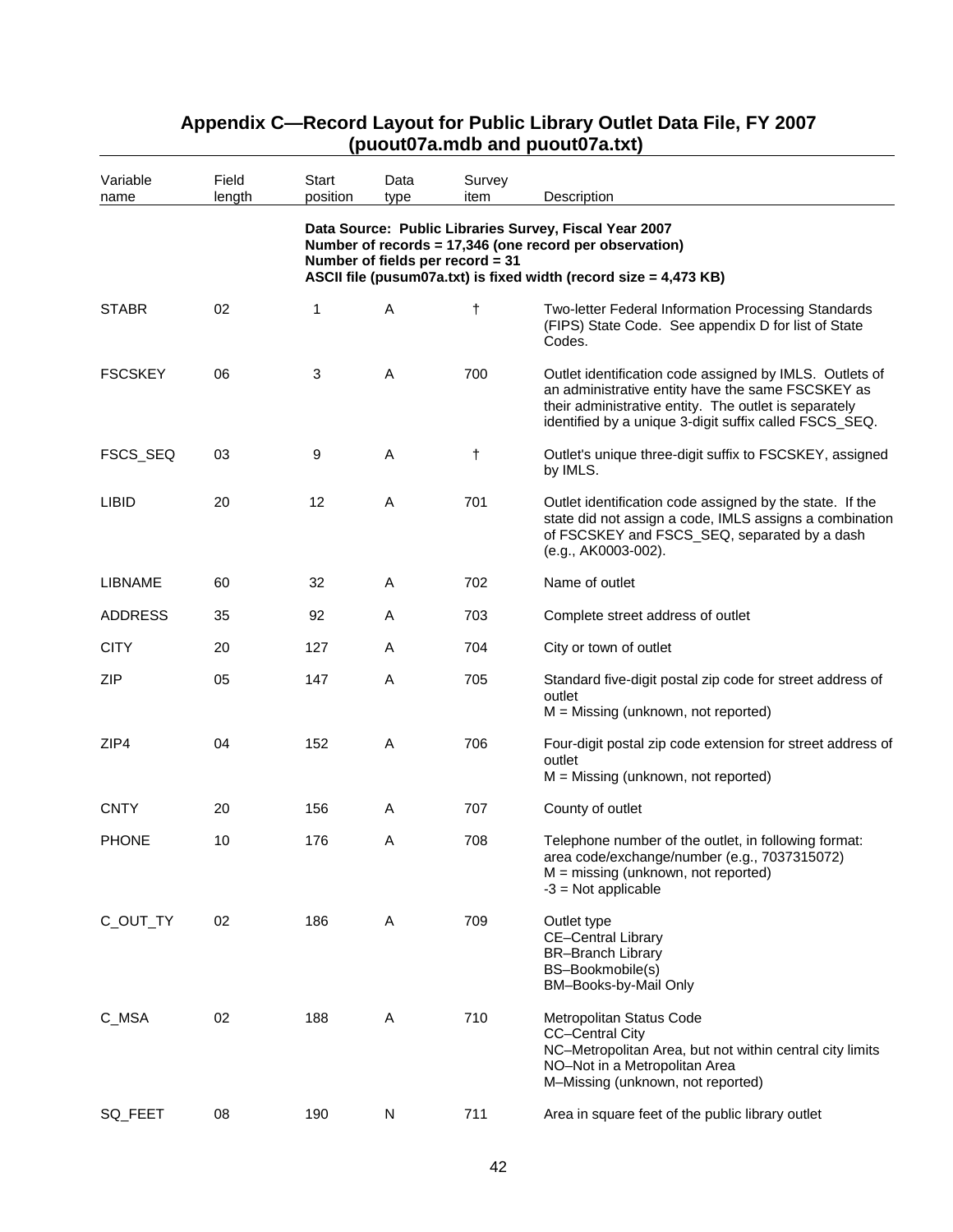| Variable<br>name | Field<br>length | Start<br>position | Data<br>type | Survey<br>item | Description                                                                                                                                                                                                                                                                                                                                                                                                                                                                                                                                                                                                                                                                                                                                                                                                                                                                                                                                                                                                                                                                                                                                                                                                                                                                |
|------------------|-----------------|-------------------|--------------|----------------|----------------------------------------------------------------------------------------------------------------------------------------------------------------------------------------------------------------------------------------------------------------------------------------------------------------------------------------------------------------------------------------------------------------------------------------------------------------------------------------------------------------------------------------------------------------------------------------------------------------------------------------------------------------------------------------------------------------------------------------------------------------------------------------------------------------------------------------------------------------------------------------------------------------------------------------------------------------------------------------------------------------------------------------------------------------------------------------------------------------------------------------------------------------------------------------------------------------------------------------------------------------------------|
| F_SQ_FT          | 02              | 198               | A            | $\ddagger$     | SQ_FEET imputation flag. (See appendix J for<br>definitions of flags.)                                                                                                                                                                                                                                                                                                                                                                                                                                                                                                                                                                                                                                                                                                                                                                                                                                                                                                                                                                                                                                                                                                                                                                                                     |
| L_NUM_BM         | 02              | 200               | N            | 712            | Number of bookmobiles in the bookmobile outlet record<br>(i.e., record with $C_$ <i>OUT_TY</i> = BS)                                                                                                                                                                                                                                                                                                                                                                                                                                                                                                                                                                                                                                                                                                                                                                                                                                                                                                                                                                                                                                                                                                                                                                       |
| F_BKMOB          | 02              | 202               | Α            | t              | L_NUM_BM imputation flag. (See appendix J for<br>definitions of flags.)                                                                                                                                                                                                                                                                                                                                                                                                                                                                                                                                                                                                                                                                                                                                                                                                                                                                                                                                                                                                                                                                                                                                                                                                    |
| PUB_FIPS         | 02              | 204               | A            | t              | Two-digit Federal Information Processing Standards<br>(FIPS) State Code. See appendix D for list of State<br>Codes.                                                                                                                                                                                                                                                                                                                                                                                                                                                                                                                                                                                                                                                                                                                                                                                                                                                                                                                                                                                                                                                                                                                                                        |
| <b>CNTYFIPS</b>  | 03              | 206               | Α            | $\ddagger$     | Three-digit FIPS County Code<br>$M = M$ issing                                                                                                                                                                                                                                                                                                                                                                                                                                                                                                                                                                                                                                                                                                                                                                                                                                                                                                                                                                                                                                                                                                                                                                                                                             |
| YR_SUB           | 04              | 209               | Α            | t              | FSCS submission year of public library data in 4-digit<br>format (YYYY)                                                                                                                                                                                                                                                                                                                                                                                                                                                                                                                                                                                                                                                                                                                                                                                                                                                                                                                                                                                                                                                                                                                                                                                                    |
| <b>STATSTRU</b>  | 02              | 213               | Α            | $\ddagger$     | <b>Structure Change Code</b><br>00-No change from last year<br>01-Existing Administrative Entity or Outlet absorbs<br>another Administrative Entity or Outlet<br>02-Newly created Administrative Entity or Outlet<br>03-(reserved)<br>04-Move Outlet to a newly created Administrative Entity<br>05-Merge two or more Administrative Entities or Outlets<br>to form a new Administrative Entity or Outlet<br>06-(reserved)<br>07-(reserved)<br>08-Restored a closed Administrative Entity or Outlet<br>record<br>09–Restored an incorrectly deleted Administrative Entity<br>or Outlet<br>10-(reserved)<br>11-Outlet moved to different previously existing<br><b>Administrative Entity</b><br>12-(reserved)<br>13-Add an existing Administrative Entity or Outlet not<br>previously reported<br>(Note: This code records structure changes to<br>administrative entities and outlets, and is included on<br>the Public Library Data File and the Public Library Outlet<br>File. Structure changes include actions such as adding,<br>deleting, or merging administrative entities or outlets.<br>The full list of codes is provided; however, some codes<br>are specific to one of the files (e.g., code 11 would<br>appear only on the Public Library Outlet Data File). |
| <b>STATNAME</b>  | 02              | 215               | A            | 702A           | Name Change Code<br>00-No change from last year<br>06-Official name change<br>14-Minor name change                                                                                                                                                                                                                                                                                                                                                                                                                                                                                                                                                                                                                                                                                                                                                                                                                                                                                                                                                                                                                                                                                                                                                                         |
| <b>STATADDR</b>  | 02              | 217               | Α            | 703A           | Address Change Code<br>00-No change from last year                                                                                                                                                                                                                                                                                                                                                                                                                                                                                                                                                                                                                                                                                                                                                                                                                                                                                                                                                                                                                                                                                                                                                                                                                         |

### **Appendix C—Record Layout for Public Library Outlet Data File, FY 2007 (puout07a.mdb and puout07a.txt)**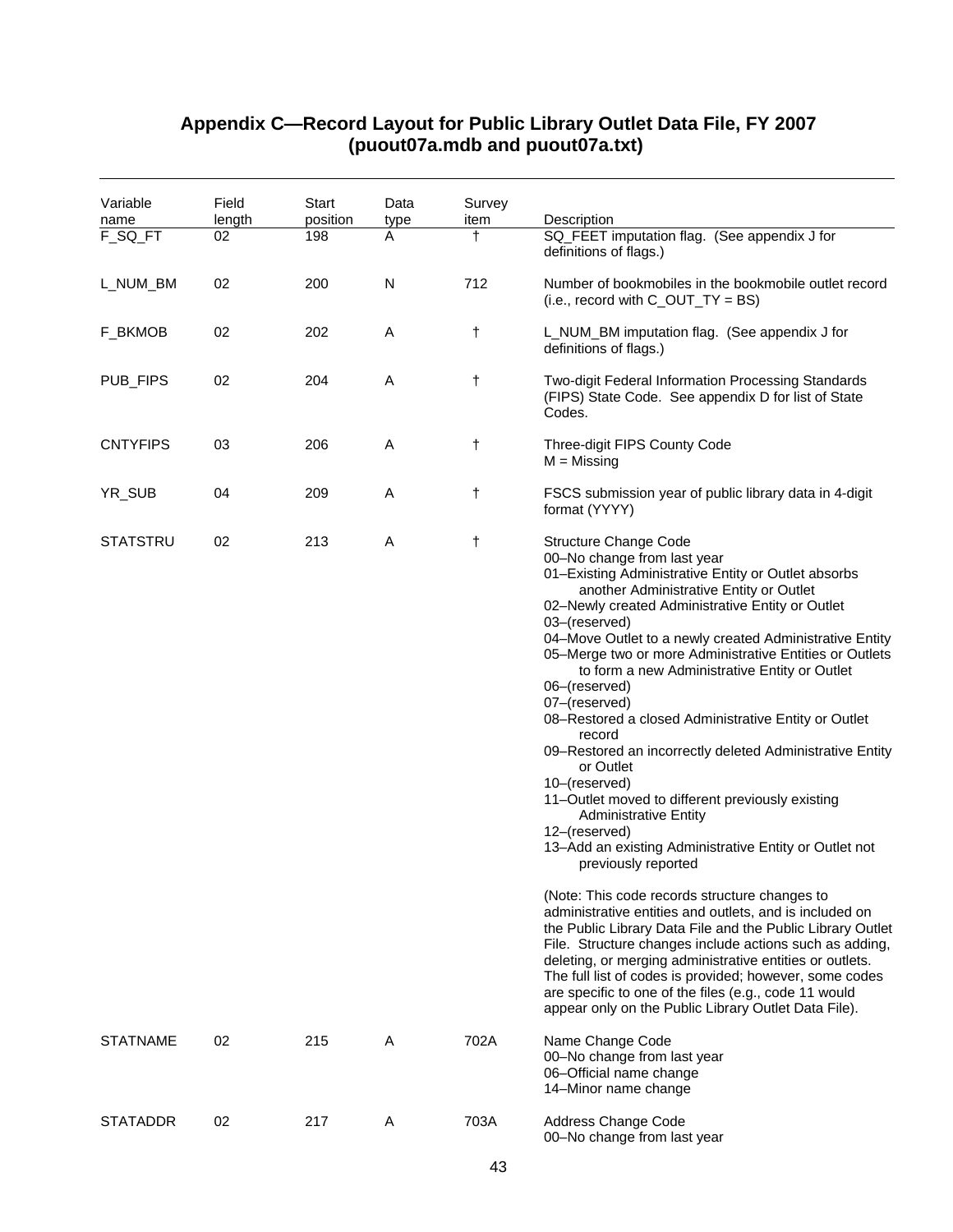| Variable<br>name | Field<br>length | Start<br>position | Data<br>type | Survey<br>item | Description                                                                                                                                                                                                                                                                                                                                                                                                |
|------------------|-----------------|-------------------|--------------|----------------|------------------------------------------------------------------------------------------------------------------------------------------------------------------------------------------------------------------------------------------------------------------------------------------------------------------------------------------------------------------------------------------------------------|
|                  |                 |                   |              |                | 07-Moved to a new location<br>15-Minor address change                                                                                                                                                                                                                                                                                                                                                      |
| <b>LONGITUD</b>  | 11              | 219               | N            | $\ddagger$     | Longitude. This field consists of a negative sign, three<br>integers and six decimal places, with an explicit decimal<br>point.                                                                                                                                                                                                                                                                            |
| <b>LATITUDE</b>  | 09              | 230               | N            | $\ddagger$     | Latitude. This field consists of two integers and six<br>decimal places, with an explicit decimal point.                                                                                                                                                                                                                                                                                                   |
| <b>FIPSST</b>    | 02              | 239               | Α            | $\ddagger$     | Two-digit Federal Information Processing Standards<br>(FIPS) State Code. See appendix D for list of State<br>Codes.                                                                                                                                                                                                                                                                                        |
| <b>FIPSCO</b>    | 03              | 241               | Α            | $\ddagger$     | Three-digit FIPS County Code                                                                                                                                                                                                                                                                                                                                                                               |
| <b>FIPSPLAC</b>  | 05              | 244               | Α            | $\ddagger$     | <b>FIPS Place</b>                                                                                                                                                                                                                                                                                                                                                                                          |
| <b>CENTRAC</b>   | 07              | 249               | N            | $\ddagger$     | Census Tract. A small, relatively permanent statistical<br>subdivisions of a county or statistically equivalent entity<br>delineated by local participants as part of the Census<br>Bureau's Participant Statistical Areas Program.                                                                                                                                                                        |
| <b>CENBLOCK</b>  | 04              | 256               | N            | $\ddagger$     | Census Block. An area bounded on all sides by visible<br>features, such as streets, roads, streams, and railroads<br>tracks, and by invisible boundaries, such as city, town,<br>township, and county limits, property lines, and short,<br>imaginary extensions of streets and roads (designated<br>by the Census Bureau).                                                                                |
| <b>CDCODE</b>    | 02              | 260               | Α            | $\ddagger$     | Congressional District. FIPS code based on the location<br>of the administrative entity/outlet. Legislatively defined<br>subdivisions of the state for the purpose of electing<br>representatives to the House of Representatives of the<br>U.S. Congress.                                                                                                                                                 |
| MAT_CENT         | 01              | 262               | Α            | $\ddagger$     | Match Centroid. The geographic level at which the<br>address was matched.<br>0–Matched the actual street of this location<br>4-The centroid of the 5-digit zip code + 4 area that the<br>location falls within<br>2-The centroid of the 5-digit zip code $+$ 2 area that the<br>location falls within<br>X-The centroid of the 5-digit zip code that the library or<br>administrative entity is located in |
| N                | Numeric field.  |                   |              |                |                                                                                                                                                                                                                                                                                                                                                                                                            |

## **Appendix C—Record Layout for Public Library Outlet Data File, FY 2007 (puout07a.mdb and puout07a.txt)**

A Alpha character field.

† Not applicable.

NOTE: The survey questionnaire is in appendix F.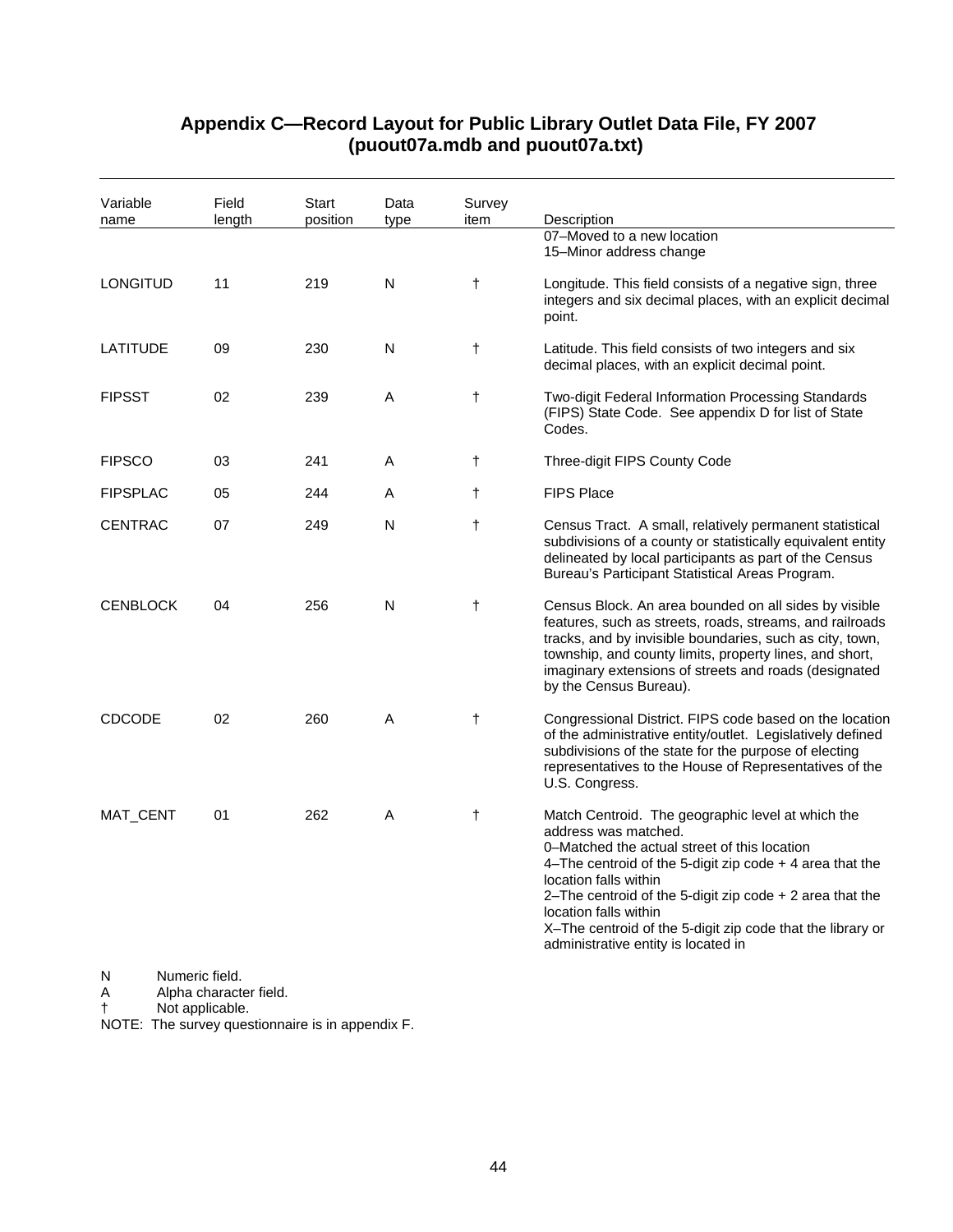## **Appendix D – State Codes**

| <b>FIPS 2-Letter</b><br><b>State Code</b>                                                                                                                                                                                                                                                                                                                          | <b>State</b>                                                                                                                                                                                                                                                                                                                                                                                                                                                                                                                                                                                                                     | <b>FIPS 2-Digit</b><br>State Code <sup>2</sup>                                                                                                                                                                                                                                                                                                                |
|--------------------------------------------------------------------------------------------------------------------------------------------------------------------------------------------------------------------------------------------------------------------------------------------------------------------------------------------------------------------|----------------------------------------------------------------------------------------------------------------------------------------------------------------------------------------------------------------------------------------------------------------------------------------------------------------------------------------------------------------------------------------------------------------------------------------------------------------------------------------------------------------------------------------------------------------------------------------------------------------------------------|---------------------------------------------------------------------------------------------------------------------------------------------------------------------------------------------------------------------------------------------------------------------------------------------------------------------------------------------------------------|
| AL<br>AK<br>AΖ<br>AR<br>СA<br>CO<br>СT<br>DE<br>DC<br><b>FL</b><br>GA<br>HI<br>ID<br>IL<br>IN<br>IA<br>KS<br>ΚY<br>LA<br>ME<br>MD<br>МA<br>MI<br><b>MN</b><br>MS<br><b>MO</b><br>МT<br>NE<br><b>NV</b><br><b>NH</b><br><b>NJ</b><br><b>NM</b><br>NY<br><b>NC</b><br><b>ND</b><br>ΟH<br>OK<br>OR<br>PA<br>RI<br>SC<br><b>SD</b><br>ΤN<br>TХ<br>UT<br>VT<br>VA<br>WA | Alabama<br>Alaska<br>Arizona<br>Arkansas<br>California<br>Colorado<br>Connecticut<br>Delaware<br>District of Columbia<br>Florida<br>Georgia<br>Hawaii<br>Idaho<br>Illinois<br>Indiana<br>Iowa<br>Kansas<br>Kentucky<br>Louisiana<br>Maine<br>Maryland<br>Massachusetts<br>Michigan<br>Minnesota<br>Mississippi<br>Missouri<br>Montana<br>Nebraska<br>Nevada<br>New Hampshire<br>New Jersey<br>New Mexico<br>New York<br>North Carolina<br>North Dakota<br>Ohio<br>Oklahoma<br>Oregon<br>Pennsylvania<br>Rhode Island<br>South Carolina<br>South Dakota<br><b>Tennessee</b><br>Texas<br>Utah<br>Vermont<br>Virginia<br>Washington | 01<br>02<br>04<br>05<br>06<br>08<br>09<br>10<br>11<br>12<br>13<br>15<br>16<br>17<br>18<br>19<br>20<br>21<br>22<br>23<br>24<br>25<br>26<br>27<br>28<br>29<br>30 <sup>°</sup><br>31<br>$\overline{32}$<br>33<br>$\overline{34}$<br>35<br>$\overline{36}$<br>$\overline{37}$<br>38<br>39<br>40<br>41<br>42<br>44<br>45<br>46<br>47<br>48<br>49<br>50<br>51<br>53 |
| WV<br>WI                                                                                                                                                                                                                                                                                                                                                           | West Virginia<br>Wisconsin                                                                                                                                                                                                                                                                                                                                                                                                                                                                                                                                                                                                       | 54<br>55                                                                                                                                                                                                                                                                                                                                                      |
| <b>WY</b><br><b>Outlying Areas</b>                                                                                                                                                                                                                                                                                                                                 | Wyoming                                                                                                                                                                                                                                                                                                                                                                                                                                                                                                                                                                                                                          | 56                                                                                                                                                                                                                                                                                                                                                            |
| GU<br>MP                                                                                                                                                                                                                                                                                                                                                           | Guam<br>Northern Mariana Islands                                                                                                                                                                                                                                                                                                                                                                                                                                                                                                                                                                                                 | 66<br>69                                                                                                                                                                                                                                                                                                                                                      |
| VI                                                                                                                                                                                                                                                                                                                                                                 | Virgin Islands                                                                                                                                                                                                                                                                                                                                                                                                                                                                                                                                                                                                                   | 78                                                                                                                                                                                                                                                                                                                                                            |

 $\overline{a}$ 

<span id="page-48-0"></span> $^2$  Federal Information Processing Standards codes (FIPS codes) are a standardized set of numeric or alphabetic codes issued by the National Institute of Standards and Technology (NIST) to ensure uniform identification of geographic entities through all federal government agencies.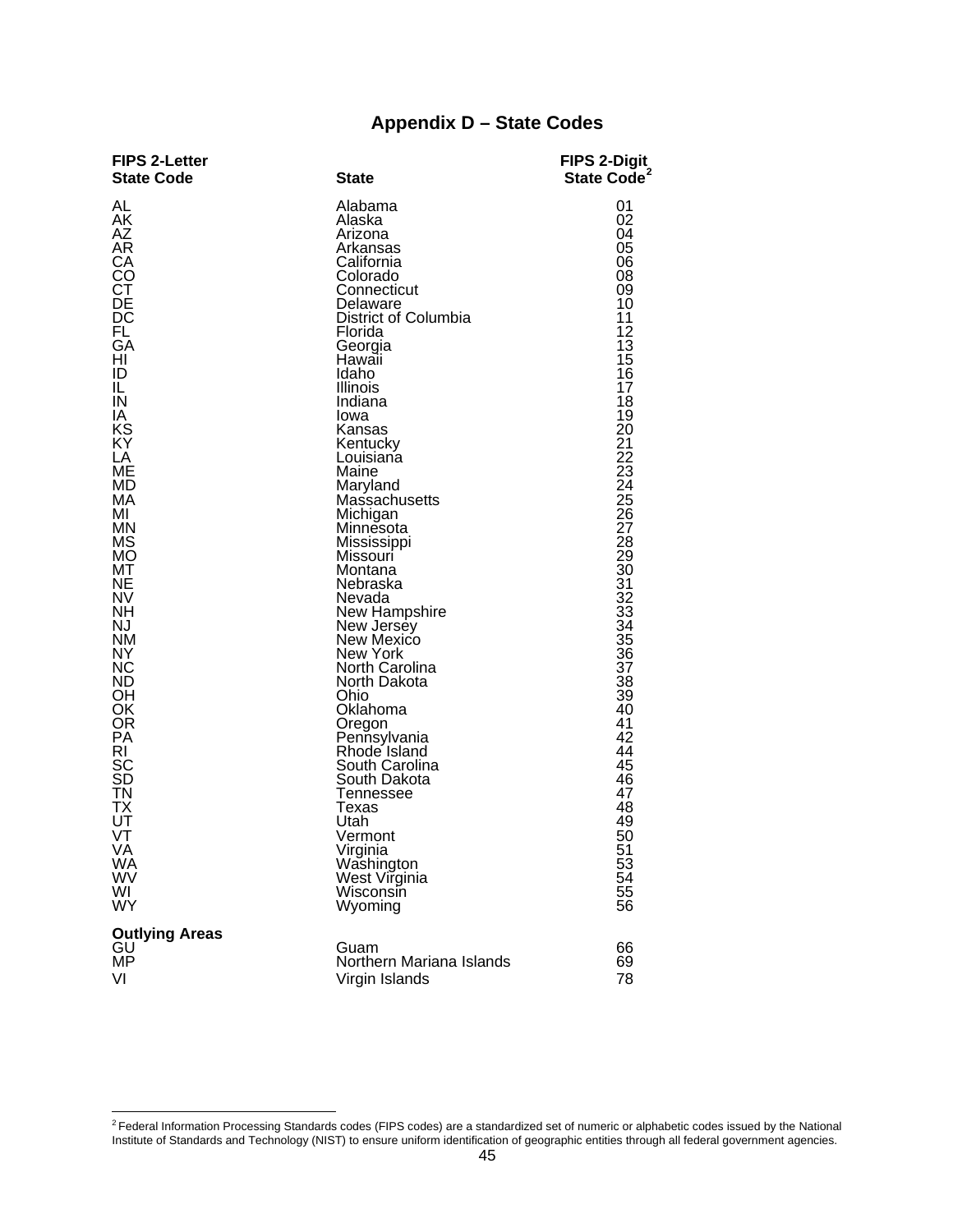## **Appendix E – Libraries With No Central Outlet**

### **174 libraries reporting no central outlet**

|    |        | Obs FSCS ID# Library Name                  | Total          |   |                | <b>Centrals Branches Bookmobiles</b> |
|----|--------|--------------------------------------------|----------------|---|----------------|--------------------------------------|
| 1  | AL0123 | MARSHALL COUNTY COOPERATIVE LIBRARY        |                | 0 | 0              |                                      |
| 2  | AZ0001 | APACHE COUNTY LIBRARY DISTRICT OFFICE      | 7              | 0 | 7              | 0                                    |
| 3  | AZ0028 | MARICOPA COUNTY LIBRARY DISTRICT OFFICE    | 16             | 0 | 15             |                                      |
| 4  | AZ0042 | MOHAVE COUNTY LIBRARY DISTRICT             | 10             | 0 | 10             | 0                                    |
| 5  | AZ0067 | YAVAPAI COUNTY LIBRARY DISTRICT            | 10             | 0 | 10             | 0                                    |
| 6  | AZ0177 | LA PAZ COUNTY SERVICES                     | 3              | 0 | 2              | 1                                    |
| 7  | AR0002 | <b>WASHINGTON COUNTY LIBRARY SYSTEM</b>    | 8              | 0 | 8              | 0                                    |
| 8  | AR0003 | NORTH ARKANSAS REGIONAL LIBRARY            | $\overline{2}$ | 0 | $\overline{2}$ | $\mathbf 0$                          |
| 9  | AR0007 | WHITE RIVER REGIONAL LIBRARY               | 14             | 0 | 14             | $\mathbf 0$                          |
| 10 | AR0049 | CARROLL AND MADISON LIBRARY SYSTEM         | $\,6$          | 0 | 6              | $\pmb{0}$                            |
| 11 | CA0028 | CONTRA COSTA COUNTY LIBRARY                | 25             | 0 | 25             | $\mathbf 0$                          |
| 12 | CA0047 | <b>IMPERIAL COUNTY LIBRARY</b>             | 8              | 0 | 8              | 0                                    |
| 13 | CA0062 | COUNTY OF LOS ANGELES PUBLIC LIBRARY       | 88             | 0 | 84             | 4                                    |
| 14 | CA0071 | MONO COUNTY FREE LIBRARY                   | 8              | 0 | $\overline{7}$ | 1                                    |
| 15 | CA0073 | MONTEREY COUNTY FREE LIBRARIES             | 20             | 0 | 17             | $\sqrt{3}$                           |
| 16 | CA0084 | ORANGE COUNTY PUBLIC LIBRARY               | 29             | 0 | 29             | $\pmb{0}$                            |
| 17 | CA0109 | SAN BERNARDINO COUNTY LIBRARY              | 32             | 0 | 30             | $\overline{\mathbf{c}}$              |
| 18 | CA0112 | SAN DIEGO COUNTY LIBRARY                   | 34             | 0 | 32             | $\boldsymbol{2}$                     |
| 19 | CA0120 | <b>SAN MATEO COUNTY LIBRARY</b>            | 13             | 0 | 12             | $\mathbf{1}$                         |
| 20 | CA0126 | SANTA CLARA COUNTY LIBRARY                 | 10             | 0 | 8              | $\sqrt{2}$                           |
| 21 | CA0136 | SOLANO COUNTY LIBRARY                      | 8              | 0 | 8              | $\pmb{0}$                            |
| 22 | CA0152 | <b>VENTURA COUNTY LIBRARY</b>              | 15             | 0 | 15             | $\pmb{0}$                            |
| 23 | CA0157 | YOLO COUNTY LIBRARY                        | 7              | 0 | 7              | $\pmb{0}$                            |
| 24 | CA0199 | RIVERSIDE COUNTY LIBRARY SYSTEM            | 34             | 0 | 32             | $\overline{2}$                       |
| 25 | CO0001 | RANGEVIEW LIBRARY DISTRICT                 | 7              | 0 | 6              | 1                                    |
| 26 | CO0005 | ARAPAHOE LIBRARY DISTRICT                  | 9              | 0 | 8              |                                      |
| 27 | CO0037 | <b>DOUGLAS COUNTY LIBRARIES</b>            | 6              | 0 | 5              | 1                                    |
| 28 | CO0039 | EAGLE VALLEY LIBRARY DISTRICT              | 3              | 0 | 3              | $\boldsymbol{0}$                     |
| 29 | CO0040 | ELBERT COUNTY LIBRARY DISTRICT             | 4              | 0 | 4              | $\mathbf 0$                          |
| 30 | CO0049 | <b>GARFIELD CO PUBLIC LIBRARY DISTRICT</b> | 6              | 0 | 6              | 0                                    |
| 31 | CO0051 | <b>GRAND COUNTY LIBRARY DISTRICT</b>       | 5              | 0 | 5              | $\mathbf 0$                          |
| 32 | CO0060 | JEFFERSON COUNTY PUBLIC LIBRARY            | 11             | 0 | 10             | 1                                    |
| 33 | CO0094 | <b>PARK COUNTY PUBLIC LIBRARY</b>          | 4              | 0 | 4              | 0                                    |
| 34 | CO0103 | SOUTH ROUTT LIBRARY DISTRICT               | $\overline{c}$ | 0 | $\overline{2}$ | $\pmb{0}$                            |
| 35 | CO0143 | <b>CLEAR CREEK LIBRARY DISTRICT</b>        | $\overline{c}$ | 0 | 2              | 0                                    |
| 36 | CO0144 | DELTA COUNTY PUBLIC LIBRARY DISTRICT       | 5              | 0 | 5              | 0                                    |
| 37 | CO0145 | <b>WELD LIBRARY DISTRICT</b>               | 13             | 0 | 11             | 2                                    |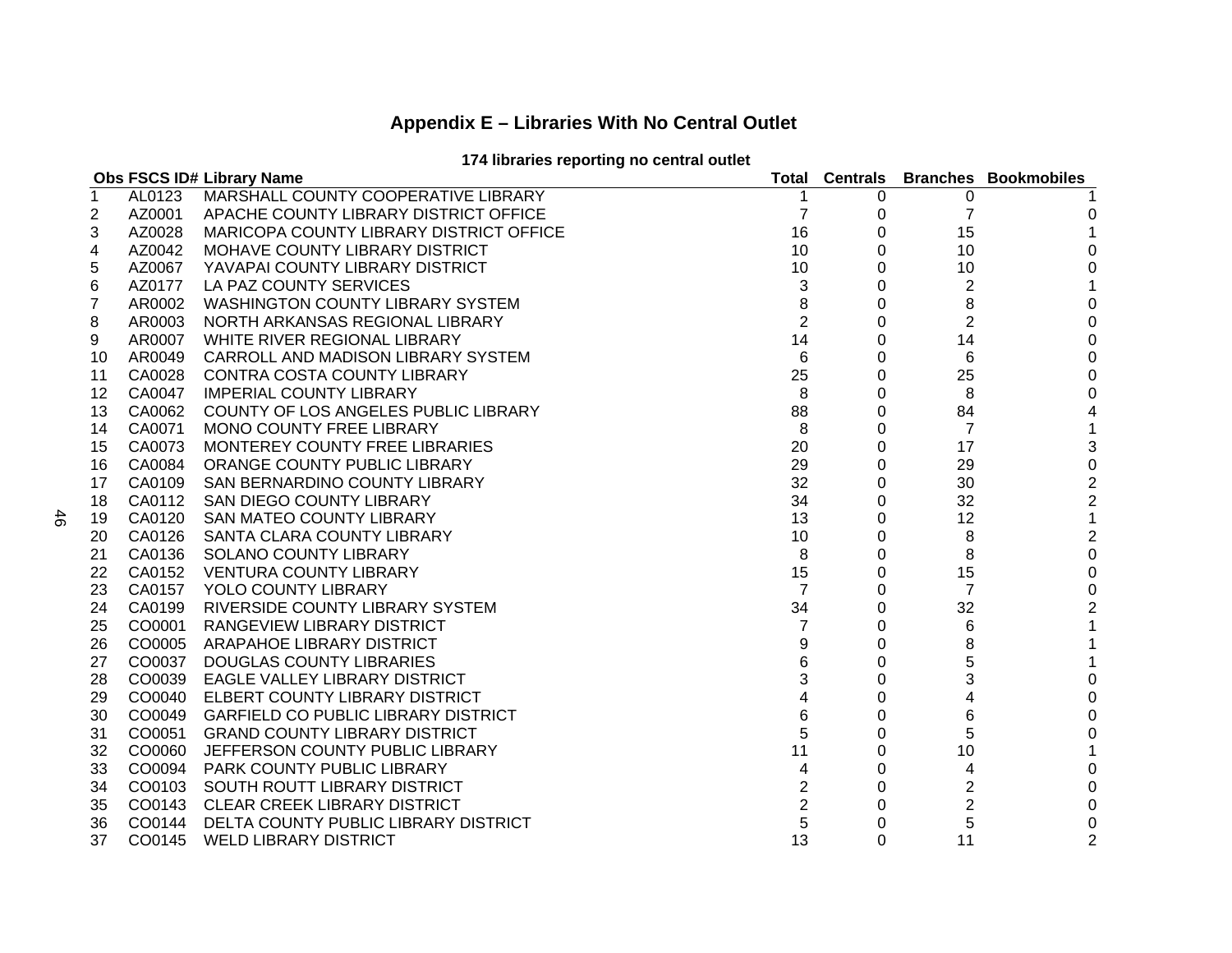| Appendix E – Libraries With No Central Outlet |  |  |  |  |  |
|-----------------------------------------------|--|--|--|--|--|
|-----------------------------------------------|--|--|--|--|--|

|    |               | <b>Obs FSCS ID# Library Name</b>                     |                |          |                | <b>Total Centrals Branches Bookmobiles</b> |
|----|---------------|------------------------------------------------------|----------------|----------|----------------|--------------------------------------------|
| 38 |               | CO9026 NORTHEAST COLORADO BOOKMOBILE SERVICES        |                | 0        | 0              |                                            |
| 39 |               | DE0030 SUSSEX COUNTY DEPT. OF LIBRARIES              |                | 0        | 3              |                                            |
| 40 | DE0046        | DEPARTMENT OF COMMUNITY SERVICES                     | 9              | 0        | 9              | 0                                          |
| 41 | <b>FL0018</b> | <b>CITRUS COUNTY LIBRARY SYSTEM</b>                  | 5              | 0        | 5              | $\Omega$                                   |
| 42 | FL0039        | LAKE COUNTY LIBRARY SYSTEM                           | 13             | 0        | 13             | 0                                          |
| 43 | FL0042        | LEE COUNTY LIBRARY SYSTEM                            | 14             | 0        | 13             | 1                                          |
| 44 | <b>FL0065</b> | PASCO COUNTY PUBLIC LIBRARY COOPERATIVE              | 8              | 0        | 8              | 0                                          |
| 45 | <b>FL0091</b> | ST. JOHNS COUNTY PUBLIC LIBRARY SYSTEM               | 6              | 0        | 5              |                                            |
| 46 | FL0093        | SARASOTA COUNTY PUBLIC LIBRARIES                     | 8              | 0        | 8              | 0                                          |
| 47 | FL0095        | SEMINOLE COUNTY PUBLIC LIBRARY SYSTEM                | 5              | $\Omega$ | 5              | $\Omega$                                   |
| 48 | FL0099        | <b>VOLUSIA COUNTY PUBLIC LIBRARY</b>                 | 16             | 0        | 15             |                                            |
| 49 | FL0127        | PINELLAS PUBLIC LIBRARY COOPERATIVE                  | 24             | 0        | 24             | $\Omega$                                   |
| 50 | FL0135        | <b>WILDERNESS COAST PUBLIC LIBRARIES</b>             | 5              | 0        | 4              |                                            |
| 51 | FL0136        | PANHANDLE PUBLIC LIBRARY COOPERATIVE SYSTEM          | 14             | 0        | 13             |                                            |
| 52 | <b>FL0146</b> | SUMTER COUNTY PUBLIC LIBRARY SYSTEM                  | 9              | 0        | 8              |                                            |
| 53 | <b>FL0147</b> | THREE RIVERS REGIONAL LIBRARY SYSTEM                 | 3              | 0        | 3              | 0                                          |
| 54 | FL0149        | NEW RIVER PUBLIC LIBRARY COOPERATIVE                 | 4              | 0        | 3              |                                            |
| 55 | FL0150        | HEARTLAND LIBRARY COOPERATIVE                        | 6              | 0        | 6              | 0                                          |
| 56 | <b>FL0255</b> | SANTA ROSA COUNTY LIBRARY SYSTEM                     | 5              | 0        | 5              | 0                                          |
| 57 | FL8001        | POLK COUNTY LIBRARY COOPERATIVE                      | 17             | 0        | 16             |                                            |
| 58 | FL8003        | OKALOOSA COUNTY PUBLIC LIBRARY COOPERATIVE           | 7              | 0        | 6              |                                            |
| 59 | FL8007        | LEVY COUNTY PUBLIC LIBRARY SYSTEM                    | 5              | $\Omega$ | 5              | 0                                          |
| 60 | <b>ID0062</b> | JEFFERSON COUNTY DISTRICT                            | 3              | 0        | 3              | 0                                          |
| 61 | <b>ID0112</b> | <b>BENEWAH DISTRICT</b>                              | $\overline{2}$ | 0        | $\overline{2}$ | $\mathbf{0}$                               |
| 62 | MD0002        | ANNE ARUNDEL COUNTY PUBLIC LIBRARY                   | 15             | 0        | 15             | 0                                          |
| 63 |               | MD0004 BALTIMORE COUNTY PUBLIC LIBRARY               | 21             | 0        | 17             | 4                                          |
| 64 |               | MD0007 CARROLL COUNTY PUBLIC LIBRARY                 | 6              | 0        | 5              | 1                                          |
| 65 |               | MD0009 CHARLES COUNTY PUBLIC LIBRARY                 | 3              | 0        | 3              | 0                                          |
| 66 |               | MD0013 HARFORD COUNTY PUBLIC LIBRARY                 | 11             | 0        | 11             | $\pmb{0}$                                  |
| 67 |               | MD0016 MONTGOMERY COUNTY PUBLIC LIBRARIES            | 22             | 0        | 21             | 1                                          |
| 68 |               | MD0017 PRINCE GEORGE'S COUNTY MEMORIAL LIBRARY SYSTE | 19             | 0        | 19             | 0                                          |
| 69 |               | MD0019 ST. MARY'S COUNTY LIBRARY                     | 3              | 0        | 3              | 0                                          |
| 70 |               | MD0024 WORCESTER COUNTY LIBRARY                      | 5              | $\Omega$ | 5              | 0                                          |
| 71 | MI0171        | <b>IOSCO-ARENAC DISTRICT LIBRARY</b>                 | 8              | 0        | 8              | 0                                          |
| 72 | MI0182        | <b>KENT DISTRICT LIBRARY</b>                         | 18             | 0        | 18             | 0                                          |
| 73 | MI0190        | <b>LAPEER DISTRICT LIBRARY</b>                       | 8              | 0        | 8              | 0                                          |
| 74 | MI0240        | MUSKEGON AREA DISTRICT LIBRARY                       | 10             | 0        | 9              |                                            |
| 75 | MI0310        | <b>COMMUNITY DISTRICT LIBRARY</b>                    | 6              | 0        | 6              | 0                                          |

47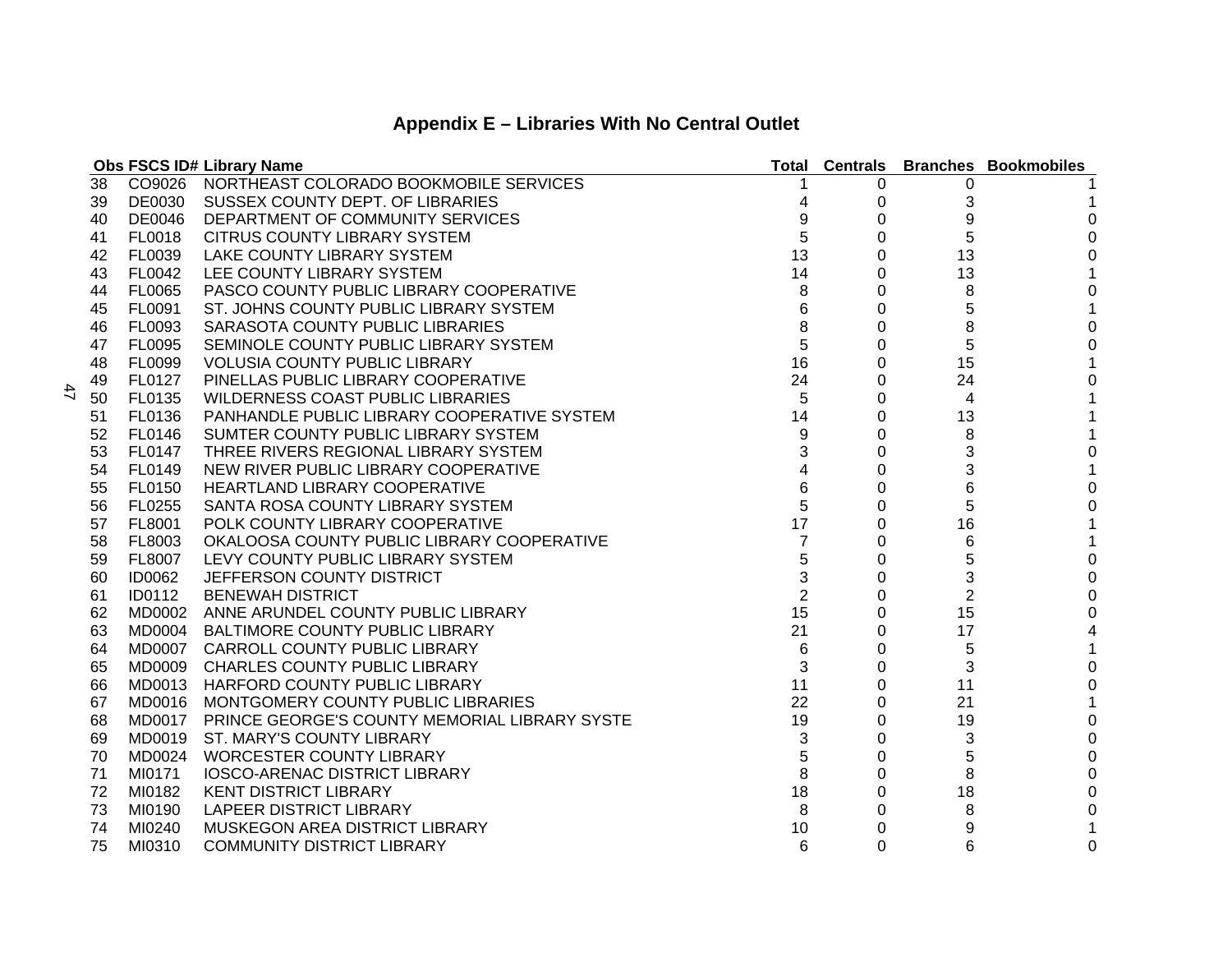|    |               | <b>Obs FSCS ID# Library Name</b>                   | Total          | <b>Centrals</b> |                | <b>Branches Bookmobiles</b> |
|----|---------------|----------------------------------------------------|----------------|-----------------|----------------|-----------------------------|
| 76 | <b>MN0001</b> | ARROWHEAD LIBRARY SYSTEM                           |                | 0               | 0              |                             |
| 77 | MN0038        | CARVER COUNTY LIBRARY SYSTEM                       | 6              | O               | 6              | 0                           |
| 78 |               | MN0039 DAKOTA COUNTY LIBRARY                       | 9              | 0               | 8              |                             |
| 79 | MN0041        | <b>HENNEPIN COUNTY LIBRARY</b>                     | 28             | 0               | 26             | $\overline{c}$              |
| 80 | MN0045        | <b>SCOTT COUNTY LIBRARY</b>                        | 8              | 0               | 8              | $\pmb{0}$                   |
| 81 | MN0046        | <b>WASHINGTON COUNTY LIBRARY</b>                   | 9              | 0               | 9              | $\pmb{0}$                   |
| 82 | MN0109        | <b>VIKING LIBRARY SYSTEM</b>                       | 2              | 0               | 0              | $\overline{\mathbf{c}}$     |
| 83 | MN0145        | KITCHIGAMI REGIONAL LIBRARY                        | 10             | 0               | 9              | $\mathbf 1$                 |
| 84 |               | MN0152 PLUM CREEK LIBRARY SYSTEM                   | 1              | 0               | 0              | 1                           |
| 85 | MN9030        | SIBLEY COUNTY LIBRARY                              | 5              | 0               | 5              | 0                           |
| 86 | MS0006        | CENTRAL MISSISSIPPI REGIONAL LIBRARY               | 21             | 0               | 21             | $\pmb{0}$                   |
| 87 | MS0013        | FIRST REGIONAL LIBRARY                             | 13             | 0               | 13             | 0                           |
| 88 | MS0016        | HARRISON COUNTY LIBRARY SYSTEM                     | 9              | 0               | 9              | 0                           |
| 89 | MO0035        | SAINT CHARLES CITY-COUNTY LIBRARY DISTRICT         | 12             | 0               | 12             | $\mathbf 0$                 |
| 90 | MO0038        | BARRY-LAWRENCE REGIONAL LIBRARY                    | 10             | 0               | 10             | $\pmb{0}$                   |
| 91 | MO0039        | <b>BOONSLICK REGIONAL LIBRARY</b>                  | 5              | 0               | 4              |                             |
| 92 |               | MO0040 CASS COUNTY PUBLIC LIBRARY                  |                | 0               | 6              |                             |
| 93 |               | MO0045 TRAILS REGIONAL LIBRARY                     | 8              | 0               | 8              | 0                           |
| 94 |               | MO0059 NORTHEAST MISSOURI LIBRARY SERVICE          |                | 0               | 4              | 0                           |
| 95 |               | MO0137 REYNOLDS COUNTY LIBRARY DISTRICT            | 5              | 0               | 5              | 0                           |
| 96 |               | MO0147 JEFFERSON COUNTY LIBRARY DISTRICT           | 3              | 0               | 3              | 0                           |
| 97 |               | MO0164 OREGON COUNTY LIBRARY DISTRICT              | 5              | 0               | 5              | 0                           |
| 98 | MO0172        | <b>MONITEAU COUNTY LIBRARY</b>                     | 2              | 0               | 2              | 0                           |
| 99 |               | MO0174 HEARTLAND REGIONAL LIBRARY SYSTEM           | 4              | 0               | 4              | 0                           |
|    |               | 100 MO0178 CEDAR COUNTY LIBRARY DISTRICT           | $\overline{2}$ | 0               | $\overline{2}$ | 0                           |
|    |               | 101 NV0008 LAS VEGAS-CLARK COUNTY LIBRARY DISTRICT | 24             | 0               | 24             | 0                           |
|    | 102 NV0025    | <b>WASHOE COUNTY LIBRARY SYSTEM</b>                | 14             | 0               | 13             | 1                           |
|    |               | 103 NV0027 ESMERALDA COUNTY LIBRARIES              | 3              | 0               | 3              | 0                           |
|    | 104 NY0041    | <b>SENECA NATION LIBRARY</b>                       | 2              | 0               | 2              | 0                           |
|    |               | 105 NC0002 APPALACHIAN REGIONAL LIBRARY            | 6              | 0               | 5              | 1                           |
|    |               | 106 NC0003 AVERY-MITCHELL-YANCEY REGIONAL LIBRARY  | 5              | 0               | 4              |                             |
|    | 107 NC0006    | CRAVEN-PAMLICO-CARTERET REGIONAL LIBRARY           | 9              | 0               | 9              | 0                           |
|    | 108 NC0008    | FONTANA REGIONAL LIBRARY                           | 6              | 0               | 6              | 0                           |
|    | 109 NC0011    | NANTAHALA REGIONAL LIBRARY                         | 5              | 0               | 4              |                             |
|    | 110 NC0013    | NORTHWESTERN REGIONAL LIBRARY                      | 14             | 0               | 13             |                             |
|    | 111 NC0014    | PETTIGREW REGIONAL LIBRARY                         | 4              | 0               | 4              | 0                           |
|    | 112 NC0015    | SANDHILL REGIONAL LIBRARY SYSTEM                   | 17             | 0               | 15             | 2                           |
|    | 113 NC0018    | <b>BRUNSWICK COUNTY LIBRARY</b>                    | 5              | $\Omega$        | 5              | $\Omega$                    |

48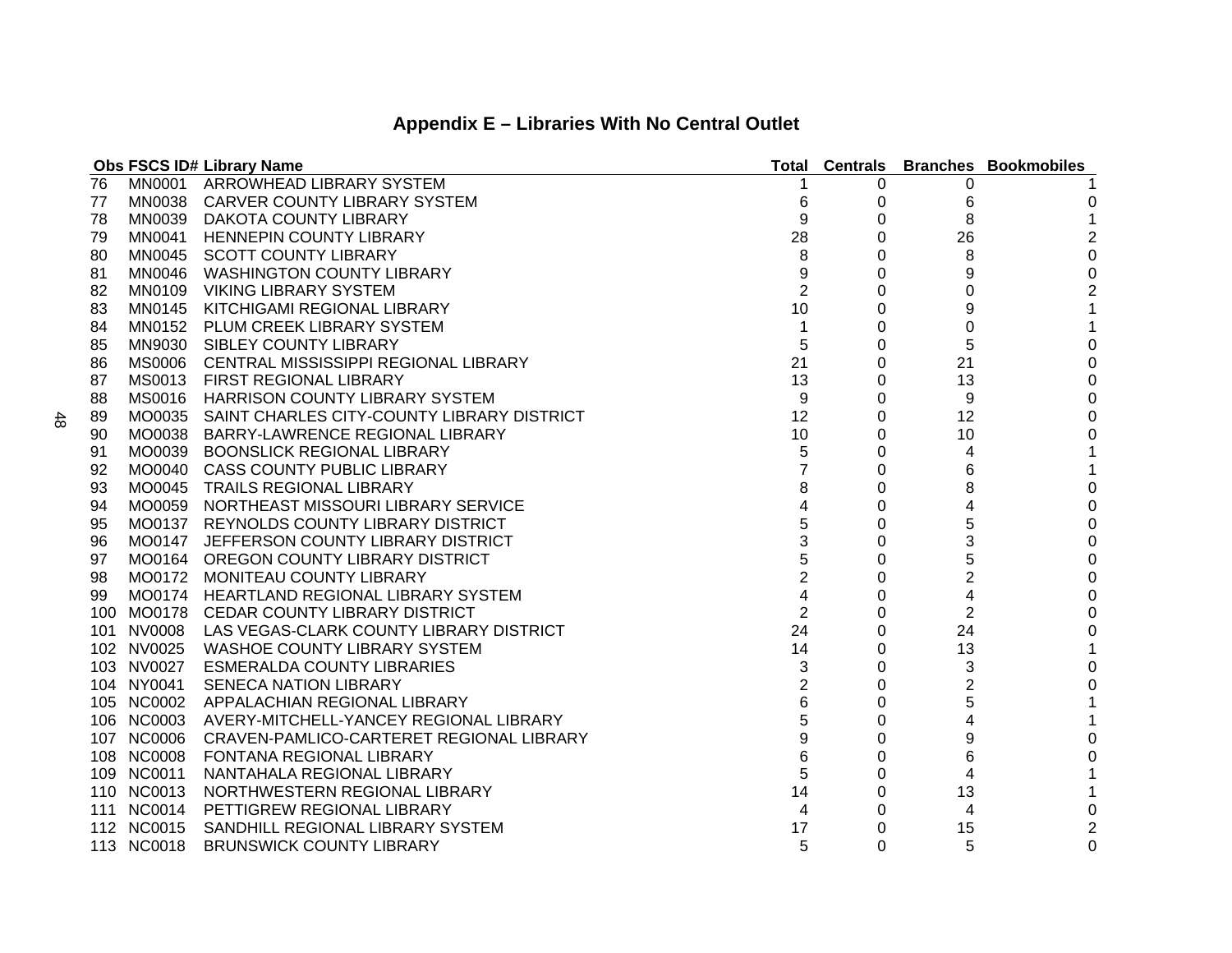|               |            | Obs FSCS ID# Library Name                                 | Total          | <b>Centrals</b> |                         | <b>Branches Bookmobiles</b> |
|---------------|------------|-----------------------------------------------------------|----------------|-----------------|-------------------------|-----------------------------|
|               |            | 114 NC0054 ROCKINGHAM COUNTY PUBLIC LIBRARY               | 6              | 0               | 5                       |                             |
|               |            | 115 NC0063 WAKE COUNTY PUBLIC LIBRARIES                   | 20             | 0               | 19                      |                             |
|               |            | 116 ND0078 SIOUX COUNTY LIBRARY                           | 1              | 0               | 0                       |                             |
|               |            | 117 OH0018 CLERMONT COUNTY PUBLIC LIBRARY                 | 10             | 0               | 10                      | 0                           |
|               |            | 118 OH0046 GEAUGA COUNTY PUBLIC LIBRARY                   | $\overline{7}$ | 0               | 6                       |                             |
|               |            | 119 OH0052 CUYAHOGA COUNTY PUBLIC LIBRARY                 | 28             | 0               | 28                      | 0                           |
|               |            | 120 OH0075 PREBLE COUNTY DISTRICT LIBRARY                 | 7              | 0               | 7                       | $\mathbf 0$                 |
|               |            | 121 OH0099 SOUTHWEST PUBLIC LIBRARIES                     | 3              | 0               | 3                       | $\mathbf 0$                 |
|               |            | 122 OH0129 ADAMS COUNTY PUBLIC LIBRARY                    | 4              | 0               | 4                       | $\mathbf 0$                 |
|               |            | 123 OH0242 WILLOUGHBY-EASTLAKE PUBLIC LIBRARY             | 4              | 0               | $\overline{\mathbf{4}}$ | 0                           |
|               |            | 124 OR0091 DESCHUTES PUBLIC LIBRARY DISTRICT              |                | $\Omega$        | 5                       |                             |
|               |            | 125 OR0117 WASHINGTON COUNTY COOPERATIVE LIBRARY SERVICES |                | 0               |                         | $\mathbf 0$                 |
|               |            | 126 OR0134 LINCOLN COUNTY LIBRARY DISTRICT                |                | 0               |                         | $\mathbf 0$                 |
|               | 127 PA0532 | ALLEGHENY COUNTY LIBRARY ASSOC                            | 3              | 0               | 0                       | 3                           |
|               | 128 PA0533 | <b>GREENE COUNTY LIBRARY SYSTEM</b>                       |                | 0               | 0                       |                             |
|               | 129 PA0534 | LIB SYSM OF LANCASTER COUNTY                              |                | 0               | 0                       | 1                           |
|               | 130 PA9002 | <b>BERKS CO PUB LIBRARIES</b>                             | $\overline{2}$ | 0               | 0                       | 2                           |
|               | 131 PA9007 | SOMERSET COUNTY FED LIB SYSTEM                            |                | 0               | 0                       | 1                           |
| $\frac{4}{9}$ | 132 SC0002 | ABBE REGIONAL LIBRARY SYSTEM                              | 15             | 0               | 14                      |                             |
|               | 133 UT0005 | <b>BOX ELDER COUNTY BOOKMOBILE LIBRARY</b>                | 3              | 0               |                         | 2                           |
|               | 134 UT0009 | CACHE COUNTY BOOKMOBILE LIBRARY                           | $\overline{2}$ | 0               |                         |                             |
|               | 135 UT0015 | CARBON COUNTY BOOKMOBILE LIBRARY                          | $\overline{2}$ | $\Omega$        |                         |                             |
|               | 136 UT0018 | DAGGETT COUNTY BOOKMOBILE LIBRARY                         |                | 0               | 0                       |                             |
|               | 137 UT0022 | <b>EMERY COUNTY LIBRARY</b>                               | 8              | 0               | 8                       | 0                           |
|               | 138 UT0028 | <b>JUAB COUNTY BOOKMOBILE LIBRARY</b>                     |                | 0               | 0                       |                             |
|               | 139 UT0030 | KANE COUNTY BOOKMOBILE LIBRARY                            |                | 0               | 0                       |                             |
|               | 140 UT0032 | MILLARD COUNTY BOOKMOBILE LIBRARY                         |                | 0               | 0                       |                             |
|               | 141 UT0036 | PIUTE COUNTY BOOKMOBILE LIBRARY                           |                | 0               | 0                       |                             |
|               | 142 UT0038 | SANPETE COUNTY BOOKMOBILE LIBRARY                         | $\overline{2}$ | 0               |                         |                             |
|               | 143 UT0043 | SEVIER COUNTY BOOKMOBILE LIBRARY                          |                | 0               | 0                       |                             |
|               | 144 UT0049 | SALT LAKE COUNTY LIBRARY SYSTEM                           | 19             | 0               | 19                      | 0                           |
|               | 145 UT0050 | <b>SAN JUAN COUNTY LIBRARY</b>                            | 3              | 0               | 2                       |                             |
|               | 146 UT0053 | <b>TOOELE COUNTY BOOKMOBILE LIBRARY</b>                   | $\overline{2}$ | $\Omega$        |                         |                             |
|               | 147 UT0068 | WAYNE COUNTY BOOKMOBILE LIBRARY                           | $\overline{2}$ | 0               |                         |                             |
|               | 148 VT0216 | <b>WINDHAM CO. READS</b>                                  |                | 0               | 0                       |                             |
|               | 149 VT0220 | <b>FRANKLIN-GRAND ISLE BOOKMOBILE</b>                     |                | 0               | 0                       |                             |
|               | 150 VT0221 | <b>BIG READ WAGON (NCLC)</b>                              |                | 0               | 0                       |                             |
|               | 151 VA0026 | <b>FAIRFAX COUNTY PUBLIC LIBRARY</b>                      | 21             | $\Omega$        | 21                      | 0                           |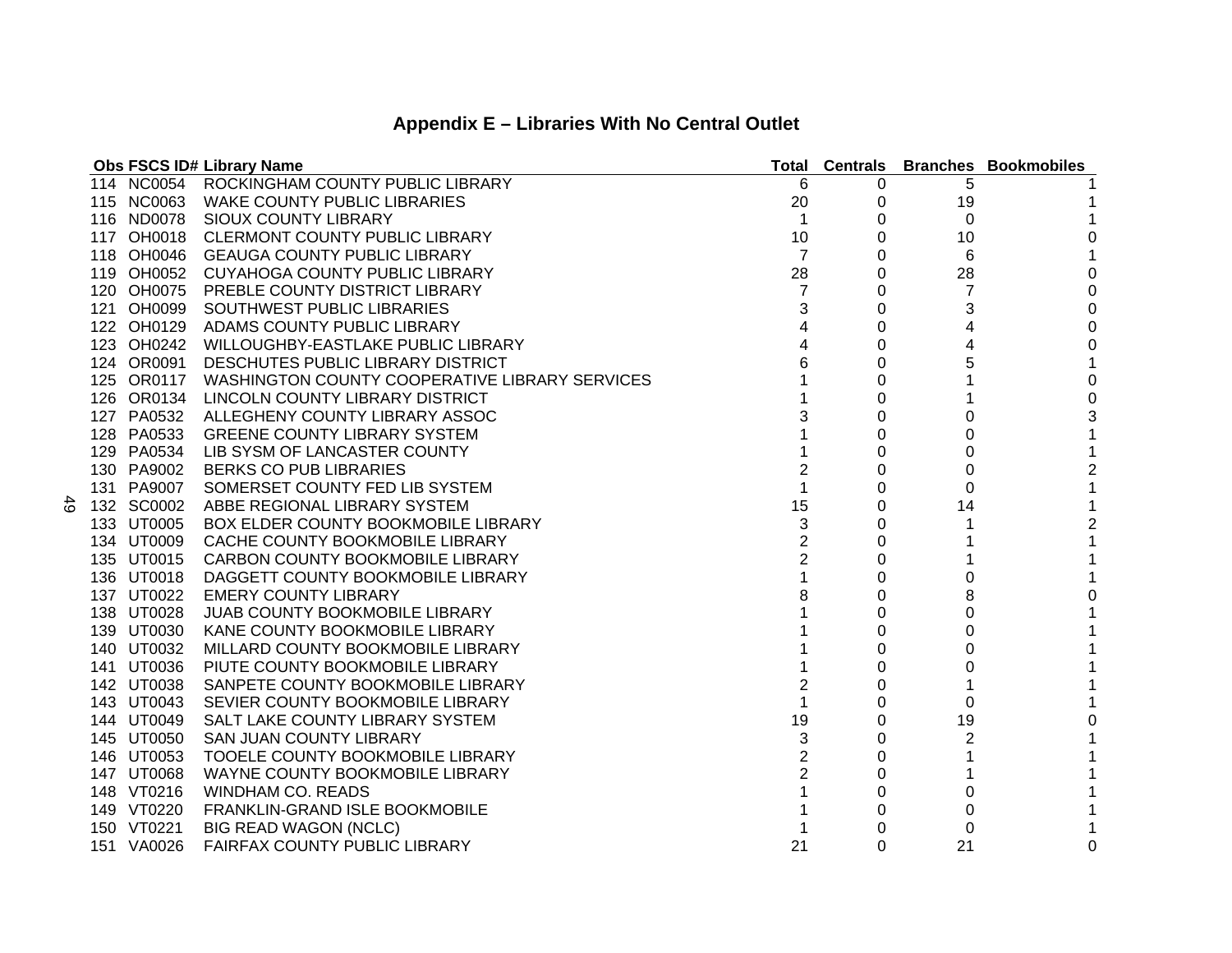|     |            | <b>Obs FSCS ID# Library Name</b>      |       | <b>Total Centrals</b> |       | <b>Branches Bookmobiles</b> |
|-----|------------|---------------------------------------|-------|-----------------------|-------|-----------------------------|
|     | 152 VA0036 | HENRICO COUNTY PUBLIC LIBRARY         | 11    |                       | 10    |                             |
|     | 153 VA0044 | LOUDOUN COUNTY PUBLIC LIBRARY         |       |                       |       |                             |
|     | 154 VA0050 | MIDDLESEX COUNTY PUBLIC LIBRARY       |       |                       |       |                             |
|     | 155 VA0051 | MONTGOMERY-FLOYD REGIONAL LIBRARY     |       |                       |       |                             |
|     | 156 VA0053 | NEWPORT NEWS PUBLIC LIBRARY SYSTEM    |       |                       |       |                             |
|     | 157 VA0055 | NOTTOWAY COUNTY LIBRARY SYSTEM        |       |                       |       |                             |
|     | 158 VA0057 | <b>PAMUNKEY REGIONAL LIBRARY</b>      | 11    |                       | 10    |                             |
|     | 159 VA0064 | PRINCE WILLIAM PUBLIC LIBRARY SYSTEM  | 10    |                       | 10    |                             |
|     | 160 VA0078 | <b>SOUTHSIDE REGIONAL</b>             |       |                       | h     |                             |
|     | 161 VA0086 | WILLIAMSBURG REGIONAL LIBRARY         |       |                       |       |                             |
|     | 162 VA0091 | CENTRAL VIRGINIA REGIONAL LIBRARY     |       |                       |       |                             |
|     | 163 WA0047 | WALLA WALLA COUNTY LIBRARY DISTRICT   |       |                       |       |                             |
|     | 164 WA0057 | WHATCOM COUNTY LIBRARY SYSTEM         | 10    |                       |       |                             |
|     | 165 WA0059 | KING COUNTY LIBRARY SYSTEM            | 51    |                       | 43    |                             |
|     | 166 WA0061 | MID-COLUMBIA LIBRARY SYSTEM           | 12    |                       | 11    |                             |
|     | 167 WA0063 | PIERCE COUNTY LIBRARY SYSTEM          | 20    |                       | 17    |                             |
| 168 | WA0065     | <b>SNO-ISLE LIBRARIES</b>             | 22    |                       | 21    |                             |
|     | 169 WA0066 | SPOKANE COUNTY LIBRARY DISTRICT       | 10    |                       | 10    |                             |
| 170 | WA0069     | TIMBERLAND REGIONAL LIBRARY           | 27    |                       | 27    |                             |
| 171 | WA0072     | STEVENS COUNTY RURAL LIBRARY DISTRICT |       |                       | 6     |                             |
| 172 | WI0148     | KENOSHA PUBLIC LIBRARY                |       |                       |       |                             |
|     | 173 WI0153 | KIMBERLY--LITTLE CHUTE PUBLIC LIBRARY |       |                       |       |                             |
|     | 174 WI0390 | LA CROSSE COUNTY LIBRARY              |       |                       |       |                             |
|     |            |                                       | 1,571 | 0                     | 1,457 | 114                         |

50

## **Appendix E – Libraries With No Central Outlet**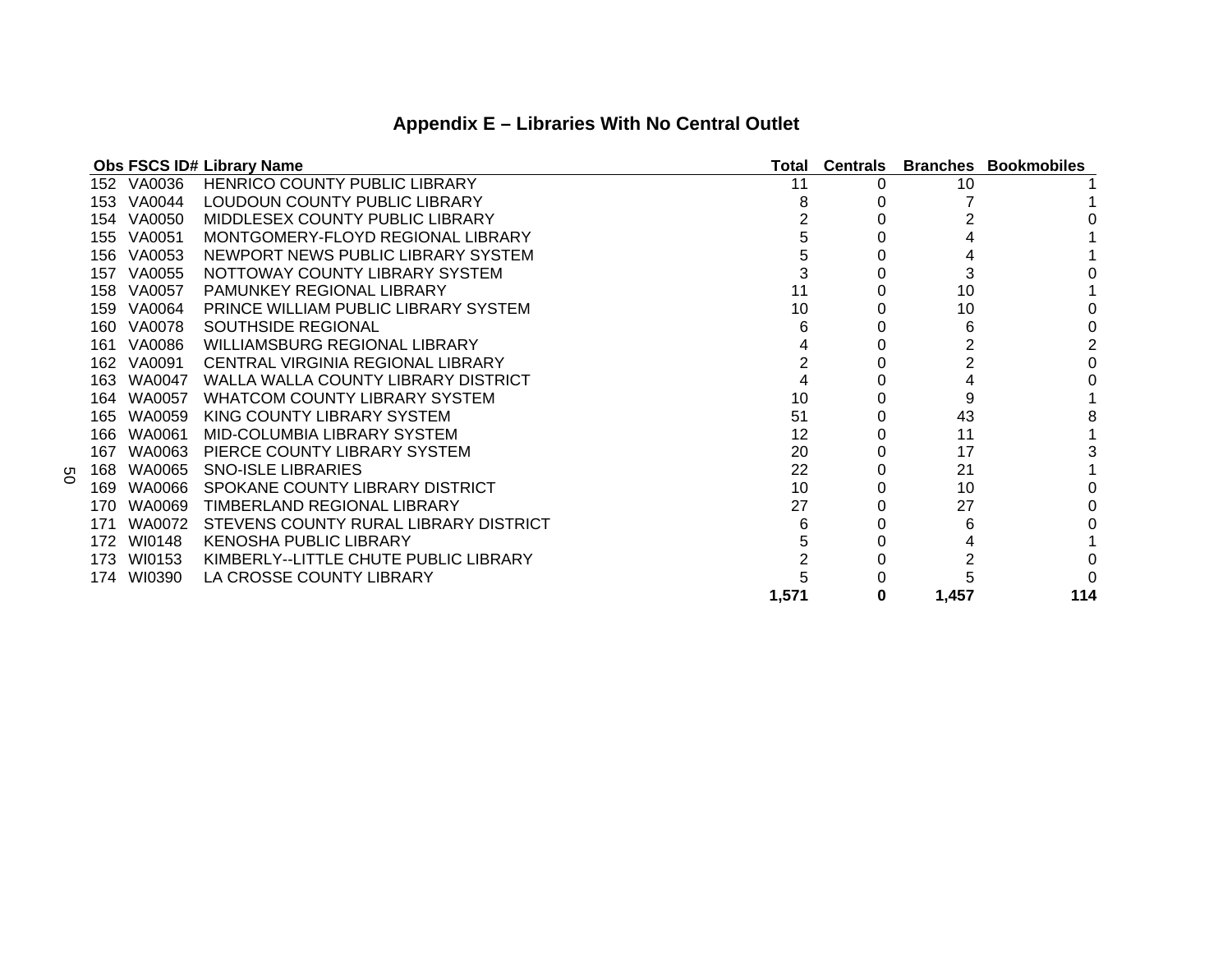|               | <b>State Characteristics</b>                         |                     |                   |  |  |  |
|---------------|------------------------------------------------------|---------------------|-------------------|--|--|--|
| Item No. Item |                                                      | <b>Current Year</b> | <b>Prior Year</b> |  |  |  |
| 100           | Reporting Period Start Date (MM/YYYY)                |                     |                   |  |  |  |
| 101           | Reporting Period End Date (MM/YYYY)                  |                     |                   |  |  |  |
| 102           | <b>Official State Total Population Estimate</b>      |                     |                   |  |  |  |
| 103           | Total Unduplicated Population of Legal Service Areas |                     |                   |  |  |  |

|          | <b>Administrative Entity - Name/Addresses</b> |                     |            |  |  |  |
|----------|-----------------------------------------------|---------------------|------------|--|--|--|
| Item No. | <b>I</b> tem                                  | <b>Current Year</b> | Prior Year |  |  |  |
| 150      | <b>FSCS ID</b>                                |                     |            |  |  |  |
| 151      | LIB ID                                        |                     |            |  |  |  |
| 152      | Library Name                                  |                     |            |  |  |  |
| 152a     | Name Status                                   |                     |            |  |  |  |
|          | <b>Street Address</b>                         |                     |            |  |  |  |
| 153      | <b>Address</b>                                |                     |            |  |  |  |
| 153a     | Address status                                |                     |            |  |  |  |
| 154      | City                                          |                     |            |  |  |  |
| 155      | ZIP Code                                      |                     |            |  |  |  |
| 156      | $ZIP+4$                                       |                     |            |  |  |  |
|          |                                               |                     |            |  |  |  |
|          | <b>Mailing Address</b>                        |                     |            |  |  |  |
| 157      | Address                                       |                     |            |  |  |  |
| 158      | City                                          |                     |            |  |  |  |
| 159      | ZIP Code                                      |                     |            |  |  |  |
| 160      | $ZIP+4$                                       |                     |            |  |  |  |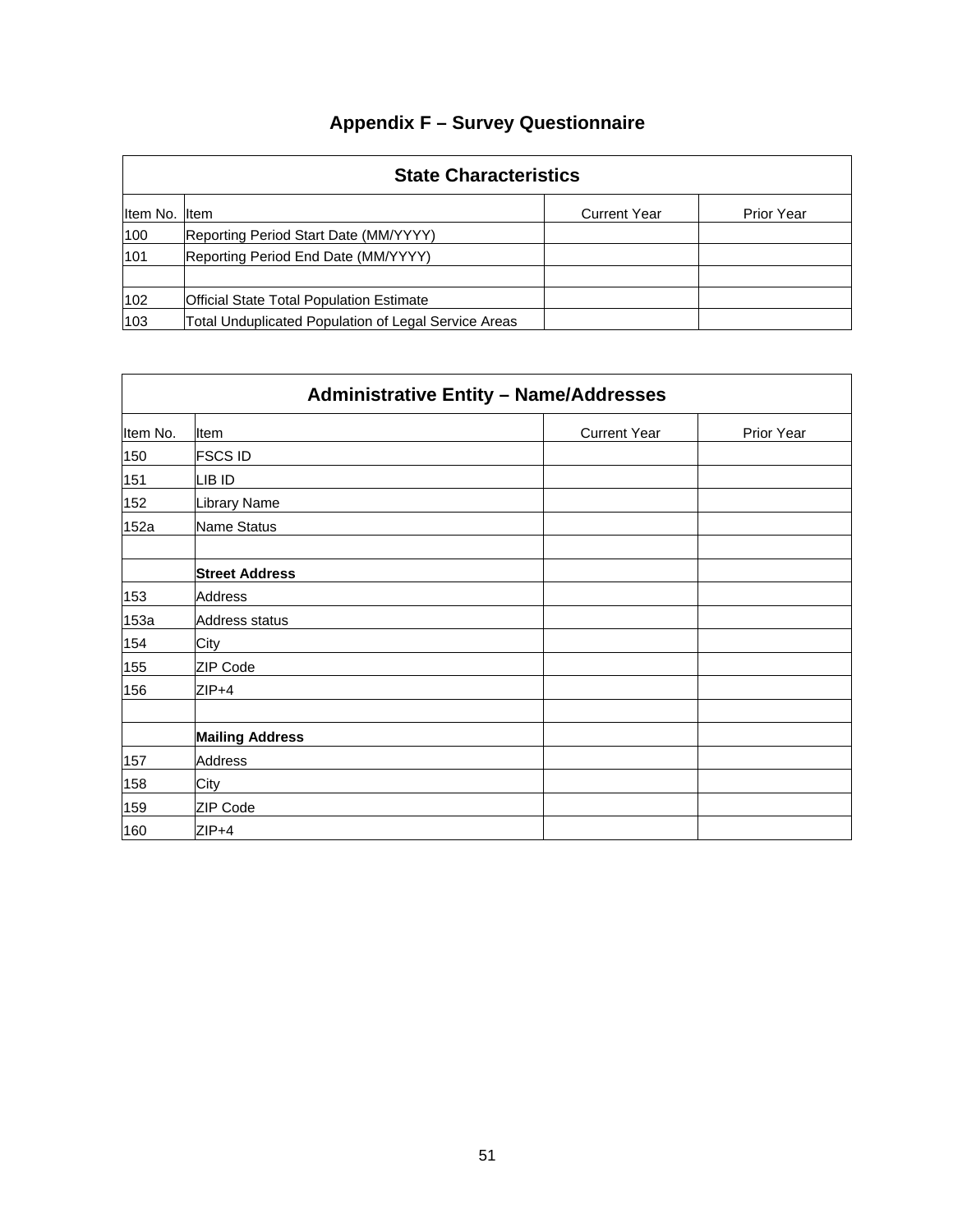| <b>Administrative Entity - Other Identification</b> |                                          |                     |                   |  |  |  |
|-----------------------------------------------------|------------------------------------------|---------------------|-------------------|--|--|--|
| Item No.                                            | <b>I</b> tem                             | <b>Current Year</b> | <b>Prior Year</b> |  |  |  |
| 161                                                 | County                                   |                     |                   |  |  |  |
| 162                                                 | lPhone.                                  |                     |                   |  |  |  |
| 163                                                 | Web Address                              |                     |                   |  |  |  |
| 200                                                 | Interlibrary Relationship Code           | $\nabla$            |                   |  |  |  |
| 201                                                 | Legal Basis Code                         | $\nabla$            |                   |  |  |  |
| 202                                                 | Administrative Structure Code            | $\nabla$            |                   |  |  |  |
| 203                                                 | <b>FSCS Public Library Definition</b>    | $\nabla$            |                   |  |  |  |
| 204                                                 | Geographic Code                          | $\nabla$            |                   |  |  |  |
| 205                                                 | Legal Service Area Boundary Change       | $\nabla$            |                   |  |  |  |
| 206                                                 | Reporting Period Start Date (MM/DD/YYYY) |                     |                   |  |  |  |
| 207                                                 | Reporting Period End Date (MM/DD/YYYY)   |                     |                   |  |  |  |

|          | <b>Administrative Entity - Population/Outlets/Staff</b> |                     |            |  |
|----------|---------------------------------------------------------|---------------------|------------|--|
| Item No. | Item                                                    | <b>Current Year</b> | Prior Year |  |
| 208      | Population of the Legal Service Area                    |                     |            |  |
|          | <b>Service Outlets</b>                                  |                     |            |  |
| 209      | Number of Centrals                                      |                     |            |  |
| 210      | Number of Branches                                      |                     |            |  |
| 211      | Number of Bookmobiles                                   |                     |            |  |
|          | Paid Staff (Full-Time Equivalent)                       |                     |            |  |
| 250      | <b>ALA-MLS Librarians</b>                               |                     |            |  |
| 251      | Total Librarians                                        |                     |            |  |
| 252      | All Other Paid Staff                                    |                     |            |  |
| 253      | <b>Total Paid Employees</b>                             |                     |            |  |
|          | <b>Administrative Entity - Operating Revenue</b>        |                     |            |  |
| Item No. | Item                                                    | <b>Current Year</b> | Prior Year |  |
| 300      | Local Government Operating Revenue                      |                     |            |  |
| 301      | <b>State Government Operating Revenue</b>               |                     |            |  |
| 302      | <b>Federal Government Operating Revenue</b>             |                     |            |  |
| 303      | <b>Other Operating Revenue</b>                          |                     |            |  |
| 304      | <b>Total Operating Revenue</b>                          |                     |            |  |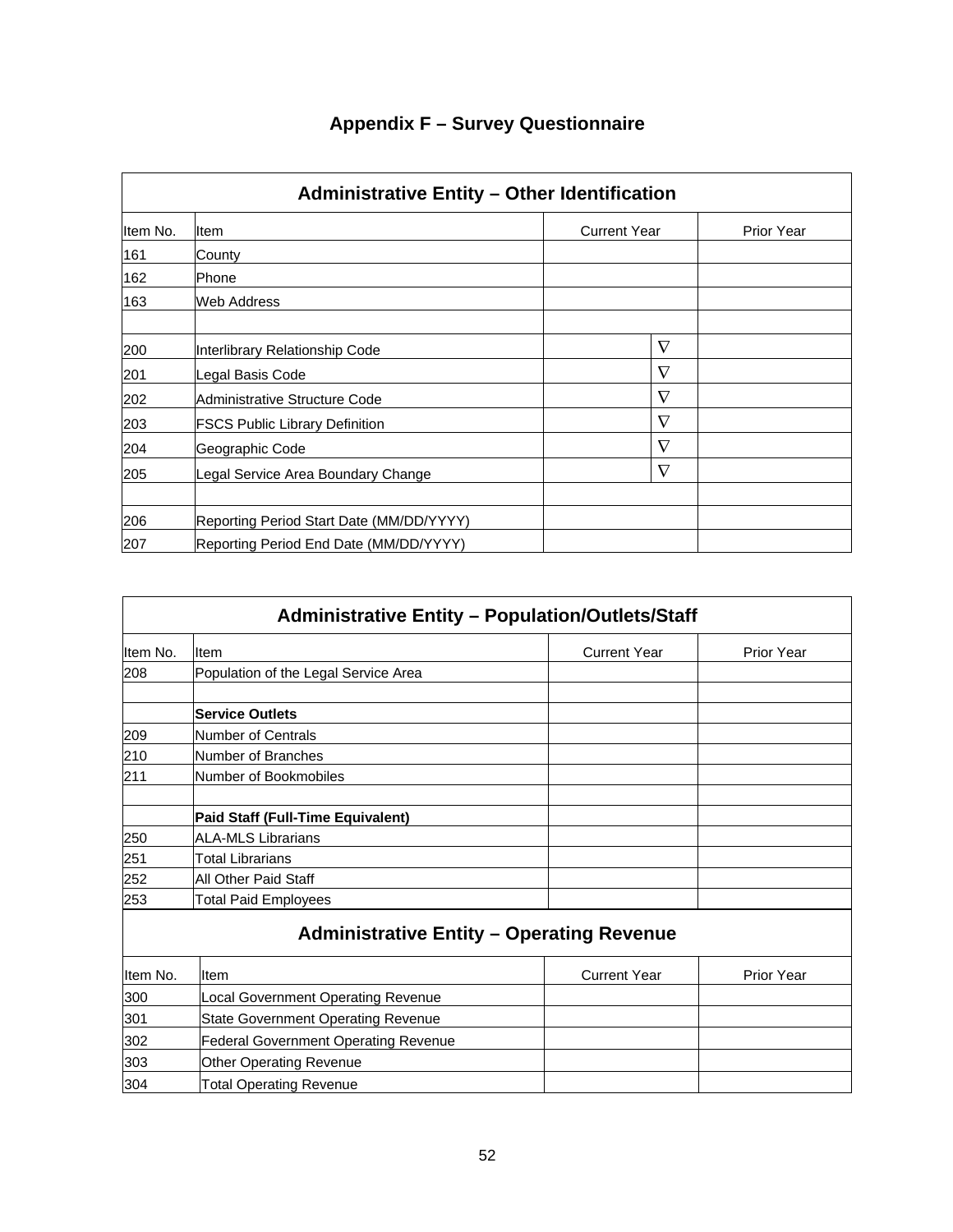| <b>Administrative Entity - Operating Expenditures</b> |                                          |                     |            |
|-------------------------------------------------------|------------------------------------------|---------------------|------------|
| Item No.                                              | ltem                                     | <b>Current Year</b> | Prior Year |
|                                                       | <b>Staff Expenditures</b>                |                     |            |
| 350                                                   | Salaries and Wages Expenditures          |                     |            |
| 351                                                   | <b>Employee Benefits</b>                 |                     |            |
| 352                                                   | <b>Total Staff Expenditures</b>          |                     |            |
|                                                       | <b>Collection Expenditures</b>           |                     |            |
| 353                                                   | <b>Print Materials Expenditures</b>      |                     |            |
| 354                                                   | <b>Electronic Materials Expenditures</b> |                     |            |
| 355                                                   | Other Materials Expenditures             |                     |            |
| 356                                                   | <b>Total Collection Expenditures</b>     |                     |            |
| 357                                                   | Other Operating Expenditures             |                     |            |
|                                                       |                                          |                     |            |
| 358                                                   | <b>Total Operating Expenditures</b>      |                     |            |

|          | <b>Administrative Entity - Capital</b>    |                     |                   |
|----------|-------------------------------------------|---------------------|-------------------|
| Item No. | lltem                                     | <b>Current Year</b> | <b>Prior Year</b> |
|          | <b>Capital Revenue</b>                    |                     |                   |
| 400      | Local Government Capital Revenue          |                     |                   |
| 401      | State Government Capital Revenue          |                     |                   |
| 402      | <b>Federal Government Capital Revenue</b> |                     |                   |
| 403      | <b>Other Capital Revenue</b>              |                     |                   |
| 404      | <b>Total Capital Revenue</b>              |                     |                   |
|          | <b>Capital Expenditures</b>               |                     |                   |
| 405      | <b>Total Capital Expenditures</b>         |                     |                   |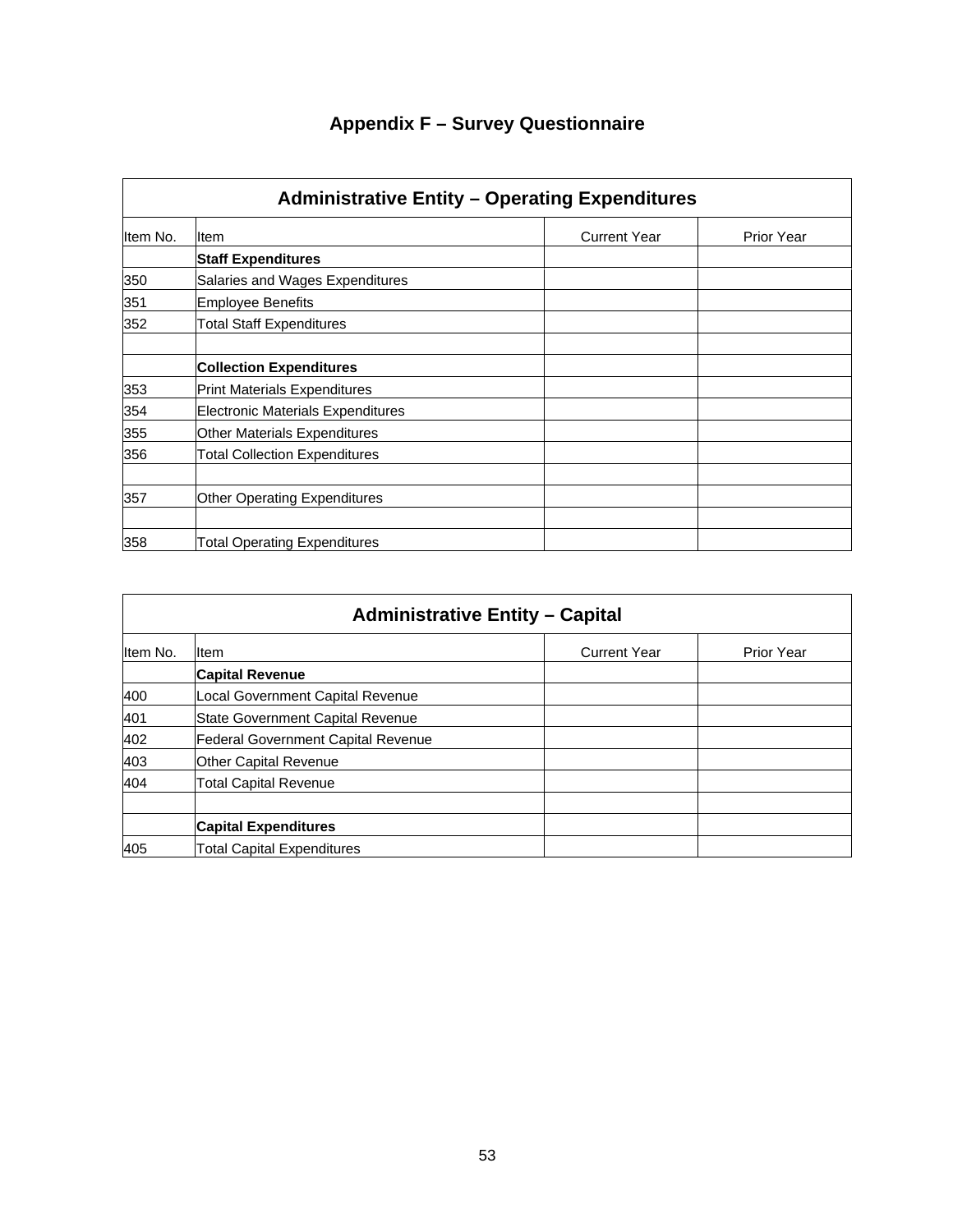|          | <b>Administrative Entity - Library Collections</b>                    |                     |                   |
|----------|-----------------------------------------------------------------------|---------------------|-------------------|
| Item No. | Item                                                                  | <b>Current Year</b> | <b>Prior Year</b> |
| 450      | <b>Print Materials</b>                                                |                     |                   |
| 451      | <b>Electronic Books</b>                                               |                     |                   |
| 452      | Audio                                                                 |                     |                   |
| 453      | Video                                                                 |                     |                   |
|          | <b>Licensed Databases</b>                                             |                     |                   |
| 454      | Local                                                                 |                     |                   |
| 455      | State (state government or state library)                             |                     |                   |
| 456      | Other cooperative agreements (or consortia) within<br>state or region |                     |                   |
| 457      | Total Licensed Databases                                              |                     |                   |
|          |                                                                       |                     |                   |
| 458      | <b>Current Print Serial Subscriptions</b>                             |                     |                   |
| 459      | <b>Current Electronic Serial Subscriptions</b>                        |                     |                   |

| <b>Administrative Entity - Service Measures</b> |                                  |                     |                   |
|-------------------------------------------------|----------------------------------|---------------------|-------------------|
| Item No.                                        | <b>I</b> tem                     | <b>Current Year</b> | <b>Prior Year</b> |
| 500                                             | Public Service Hours Per Year    |                     |                   |
| 501                                             | <b>Library Visits</b>            |                     |                   |
| 502                                             | <b>Reference Transactions</b>    |                     |                   |
| 503                                             | <b>Registered Borrowers</b>      |                     |                   |
| 550                                             | <b>Total Circulation</b>         |                     |                   |
| 551                                             | <b>IChildren's Circulations</b>  |                     |                   |
|                                                 |                                  |                     |                   |
| 552                                             | Interlibrary Loans Provided to   |                     |                   |
| 553                                             | Interlibrary Loans Received From |                     |                   |

|          | <b>Administrative Entity - Programs/Other Electronic</b> |                     |                   |  |
|----------|----------------------------------------------------------|---------------------|-------------------|--|
| Item No. | Item                                                     | <b>Current Year</b> | <b>Prior Year</b> |  |
|          | Library Programs                                         |                     |                   |  |
| 600      | Total Library Programs                                   |                     |                   |  |
| 601      | <b>Children's Programs</b>                               |                     |                   |  |
|          |                                                          |                     |                   |  |
| 602      | <b>Total Program Attendance</b>                          |                     |                   |  |
| 603      | Children's Program Attendance                            |                     |                   |  |
|          | <b>Other Electronic Information</b>                      |                     |                   |  |
| 650      | Internet Terminals Used by the General Public            |                     |                   |  |
| 651      | Users of Public Internet Computers Per Year              |                     |                   |  |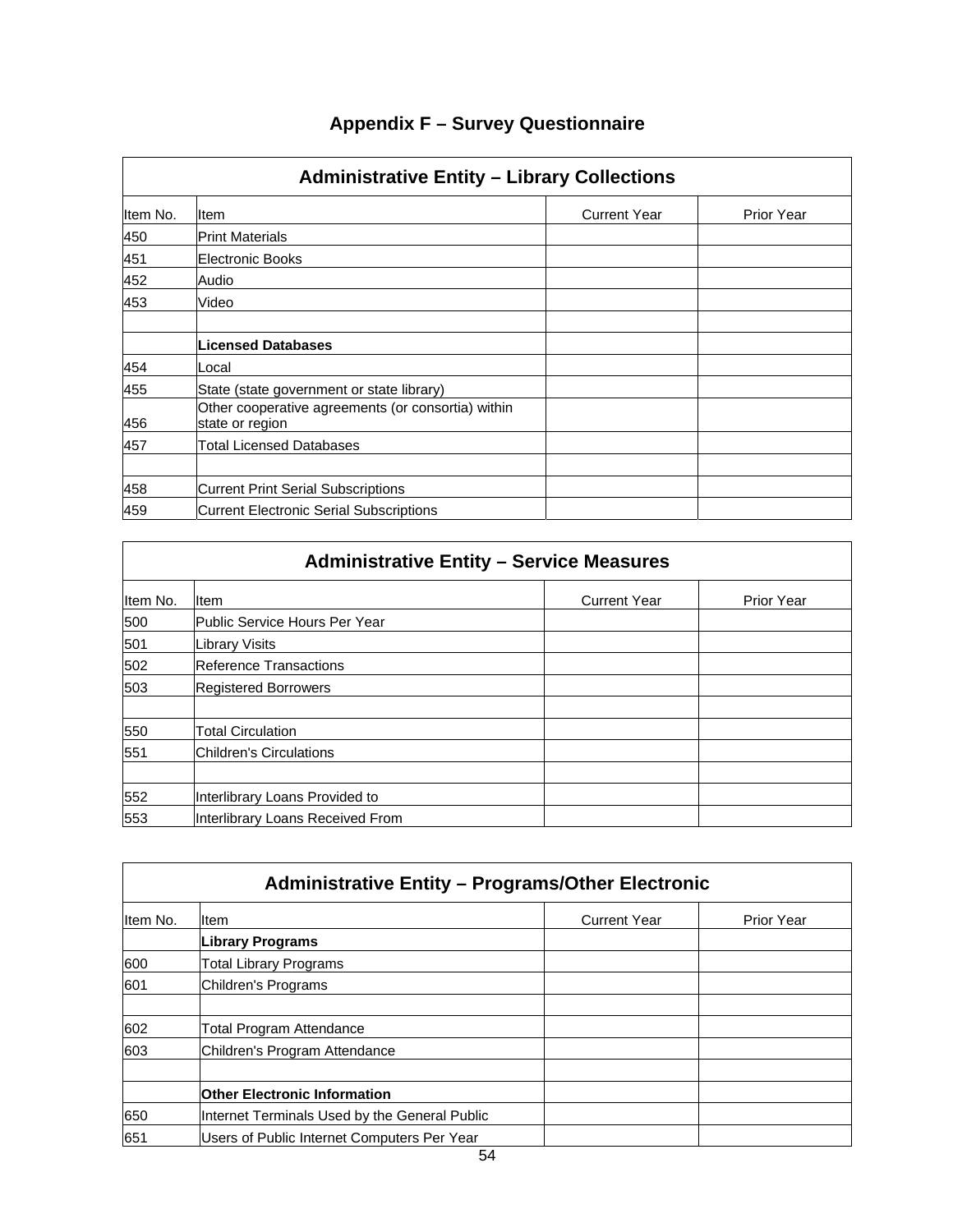| <b>Outlet</b> |                          |                     |            |
|---------------|--------------------------|---------------------|------------|
| Item No.      | Item                     | <b>Current Year</b> | Prior Year |
| 700           | <b>FSCS ID and SEQ</b>   |                     |            |
| 700a          |                          |                     |            |
| 701           | LIB ID                   |                     |            |
| 702           | Name                     |                     |            |
| 702a          | Name Status              |                     |            |
|               | <b>Street Address</b>    |                     |            |
| 703           | <b>Address</b>           |                     |            |
| 703a          | <b>Address Status</b>    |                     |            |
| 704           | City                     |                     |            |
| 705           | ZIP Code                 |                     |            |
| 706           | $ZIP+4$                  |                     |            |
| 707           | County                   |                     |            |
| 708           | Phone                    |                     |            |
| 709           | Outlet Type Code         | $\nabla$            |            |
| 710           | Metropolitan Status Code | $\nabla$            |            |
| 711           | Square Footage of Outlet |                     |            |
| 712           | Number of Bookmobiles    |                     |            |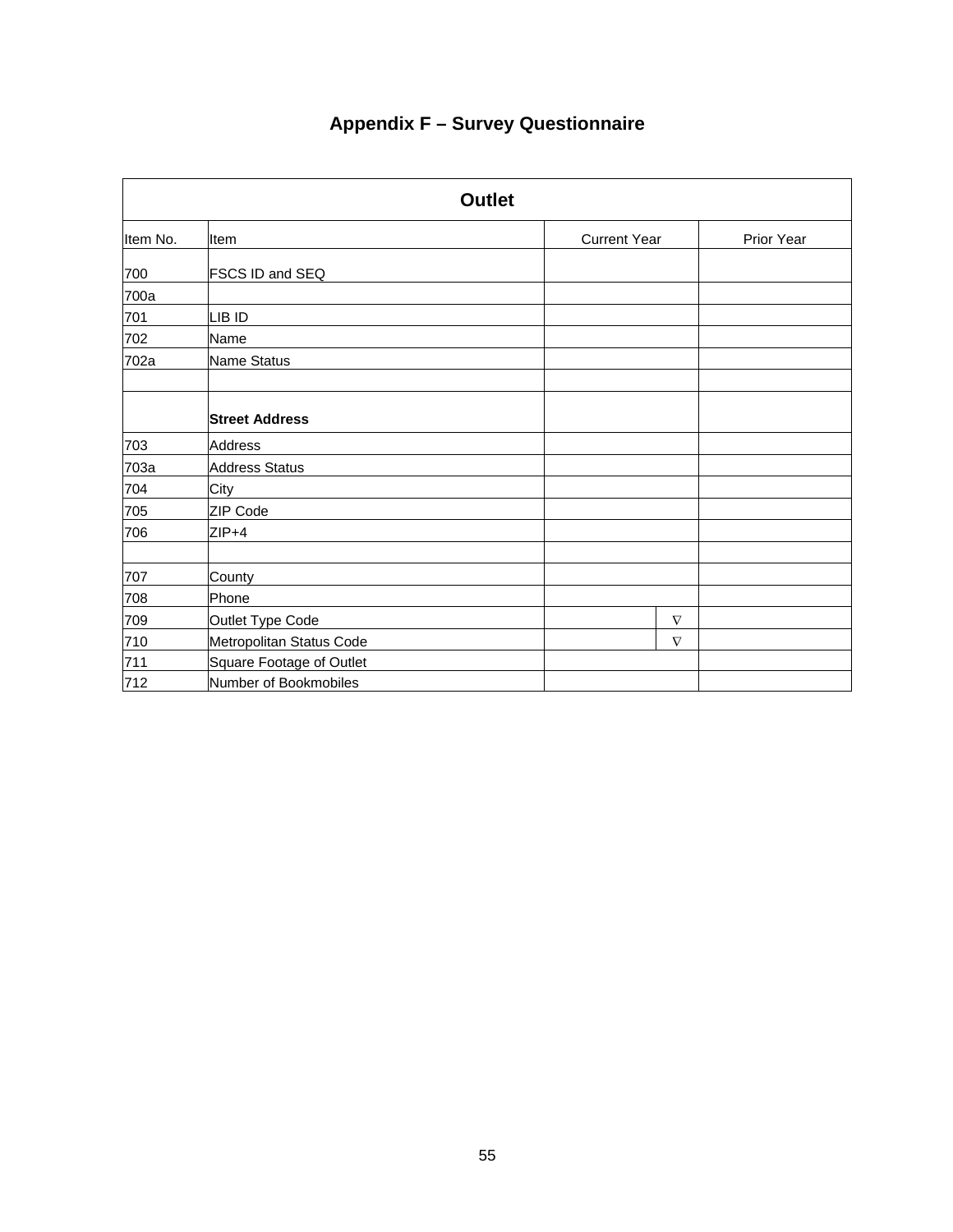## **State Characteristics Data Element Definitions**

Note: The items below are answered by the state library agency.

| #   | <b>Data Element Name</b>                                       | <b>Data Element Definition</b>                                                                                                                                                                                                                                                                                                                                                                                                                                                                                                                                                                                                                                                                                 |
|-----|----------------------------------------------------------------|----------------------------------------------------------------------------------------------------------------------------------------------------------------------------------------------------------------------------------------------------------------------------------------------------------------------------------------------------------------------------------------------------------------------------------------------------------------------------------------------------------------------------------------------------------------------------------------------------------------------------------------------------------------------------------------------------------------|
| 100 | <b>Reporting Period Starting Date</b>                          | This is the earliest date (month and year) for a 12-month period that<br>applies to the state's data being submitted to IMLS.                                                                                                                                                                                                                                                                                                                                                                                                                                                                                                                                                                                  |
|     |                                                                | Note: Reporting period means data for the fiscal year that ended in the<br>previous calendar year. If data are collected for different local reporting<br>periods, provide the earliest starting date.                                                                                                                                                                                                                                                                                                                                                                                                                                                                                                         |
| 101 | <b>Reporting Period Ending Date</b>                            | This is the latest date (month and year) for a 12-month period that applies<br>to the state's data being submitted to IMLS.                                                                                                                                                                                                                                                                                                                                                                                                                                                                                                                                                                                    |
|     |                                                                | Note: Reporting period means data for the fiscal year that ended in the<br>previous calendar year. If data are collected for different local reporting<br>periods, provide the latest ending date.                                                                                                                                                                                                                                                                                                                                                                                                                                                                                                             |
| 102 | <b>Official State Total Population</b><br>Estimate             | This is the most recent official total population figure for your state that<br>matches the local population figures that you are submitting to IMLS. The<br>State Data Coordinator should obtain this figure annually from the State<br>Data Center or other official state sources.                                                                                                                                                                                                                                                                                                                                                                                                                          |
| 103 | <b>Total Unduplicated Population of</b><br>Legal Service Areas | This is the total unduplicated population of those areas in your state that<br>receive library services. The population of unserved areas is not included<br>in this figure.                                                                                                                                                                                                                                                                                                                                                                                                                                                                                                                                   |
|     |                                                                | Note: A state's actual total population of legal service areas may be differ-<br>ent from the total population of legal service areas as calculated by<br>WebPLUS. This happens in states where there are overlaps in population<br>of legal service areas served by individual libraries, resulting in the same<br>population being counted twice in the WebPLUS calculation. For states<br>that have no overlapping jurisdictions, this number will be identical to your<br>state's total population of legal service areas as calculated by WebPLUS.<br>For states that do have overlaps in population of legal service areas<br>served by individual libraries, this number must be calculated separately. |
|     |                                                                | Use your state's most recent official state population figures for jurisdic-<br>tions in your state as the basis for calculating the total unduplicated popu-                                                                                                                                                                                                                                                                                                                                                                                                                                                                                                                                                  |

lation of legal service areas.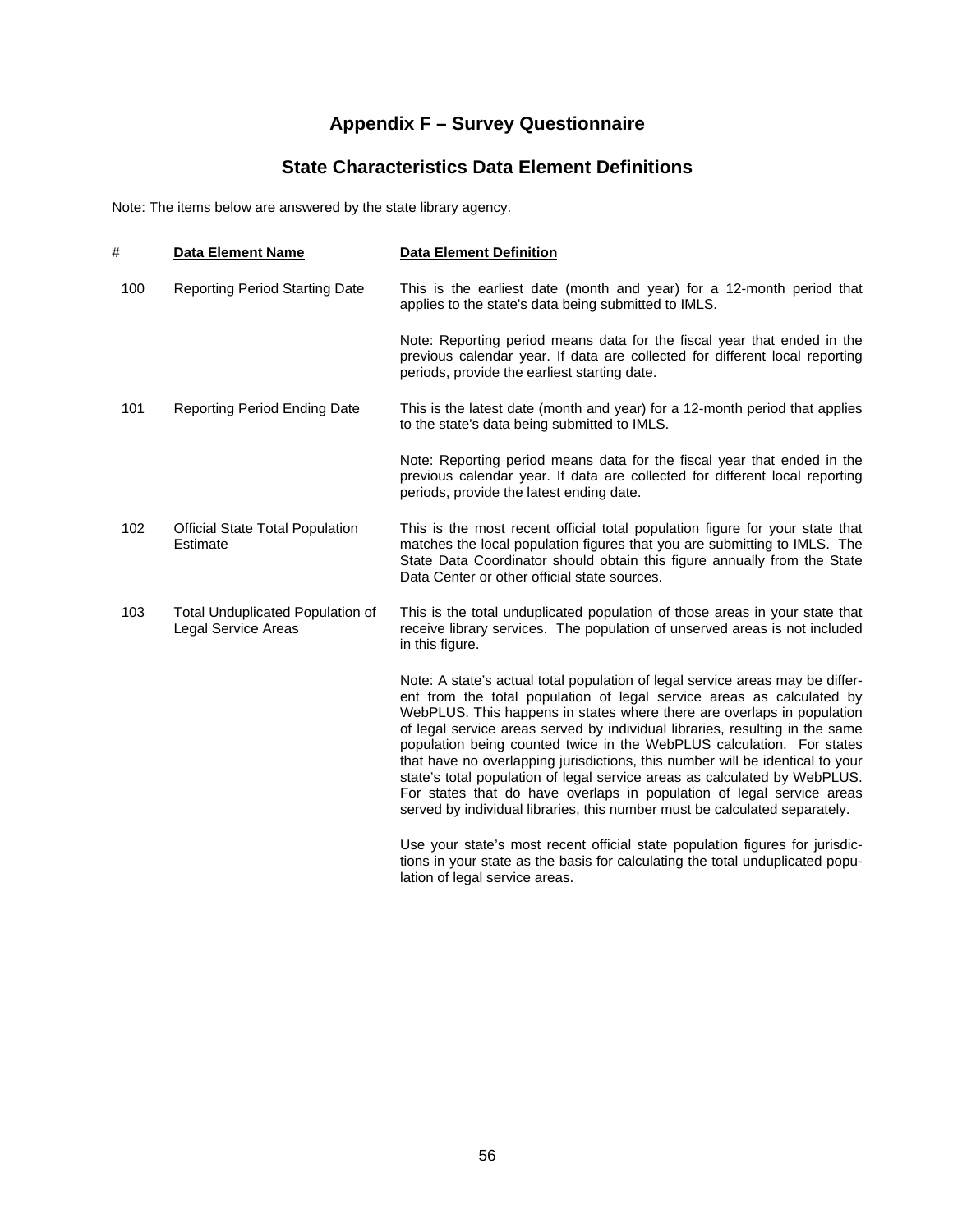### **Administrative Entity Data Element Definitions**

**Administrative Entity.** (This is not a WebPLUS Data Element.) This is the agency that is legally established under local or state law to provide public library service to the population of a local jurisdiction. The administrative entity may have a single outlet, or it may have more than one outlet.

| $\#$                  | <b>Data Element Name</b>           | <b>Data Element Definition</b>                                                                                                                                                                                                                                                                                      |
|-----------------------|------------------------------------|---------------------------------------------------------------------------------------------------------------------------------------------------------------------------------------------------------------------------------------------------------------------------------------------------------------------|
| 150                   | <b>FSCS ID (Automatic Display)</b> | This is the identification code assigned by WebPLUS to the administrative<br>entity.                                                                                                                                                                                                                                |
| 151                   | LIB ID                             | This is the state-assigned identification code for the administrative entity.                                                                                                                                                                                                                                       |
| 152                   | Name                               | This is the legal name of the administrative entity.                                                                                                                                                                                                                                                                |
|                       |                                    | Note: Provide the name of the public library. Do not use acronyms. Do not<br>abbreviate the name unless it exceeds the WebPLUS field length of 60<br>characters. Avoid abbreviations at the beginning of the name and do not<br>punctuate abbreviations. (See Standard Abbreviations for WebPLUS in<br>Appendix I.) |
| <b>Street Address</b> |                                    |                                                                                                                                                                                                                                                                                                                     |
| 153                   | <b>Street Address</b>              | This is the complete street address of the administrative entity.                                                                                                                                                                                                                                                   |
|                       |                                    | Note: Do not report a post office box or general delivery.                                                                                                                                                                                                                                                          |
| 154                   | City (of street address)           | This is the city or town in which the administrative entity is located.                                                                                                                                                                                                                                             |
| 155                   | ZIP Code (of street address)       | This is the standard five-digit postal zip code for the street address of the<br>administrative entity.                                                                                                                                                                                                             |
| 156                   | ZIP+4 (of street address)          | This is the four-digit postal ZIP code extension for the street address of the<br>administrative entity.                                                                                                                                                                                                            |
|                       | <b>Mailing Address</b>             |                                                                                                                                                                                                                                                                                                                     |
| 157                   | <b>Mailing Address</b>             | This is the mailing address of the administrative entity.                                                                                                                                                                                                                                                           |
| 158                   | City (of mailing address)          | This is the city or town of the mailing address for the administrative entity.                                                                                                                                                                                                                                      |
| 159                   | ZIP Code (of mailing address)      | This is the standard five-digit postal ZIP code for the mailing address of<br>the administrative entity.                                                                                                                                                                                                            |
| 160                   | ZIP+4 (of mailing address)         | This is the four-digit postal ZIP code extension for the mailing address of<br>the administrative entity.                                                                                                                                                                                                           |
| 161                   | County of the Entity               | This is the county in which the headquarters of the administrative entity is<br>located.                                                                                                                                                                                                                            |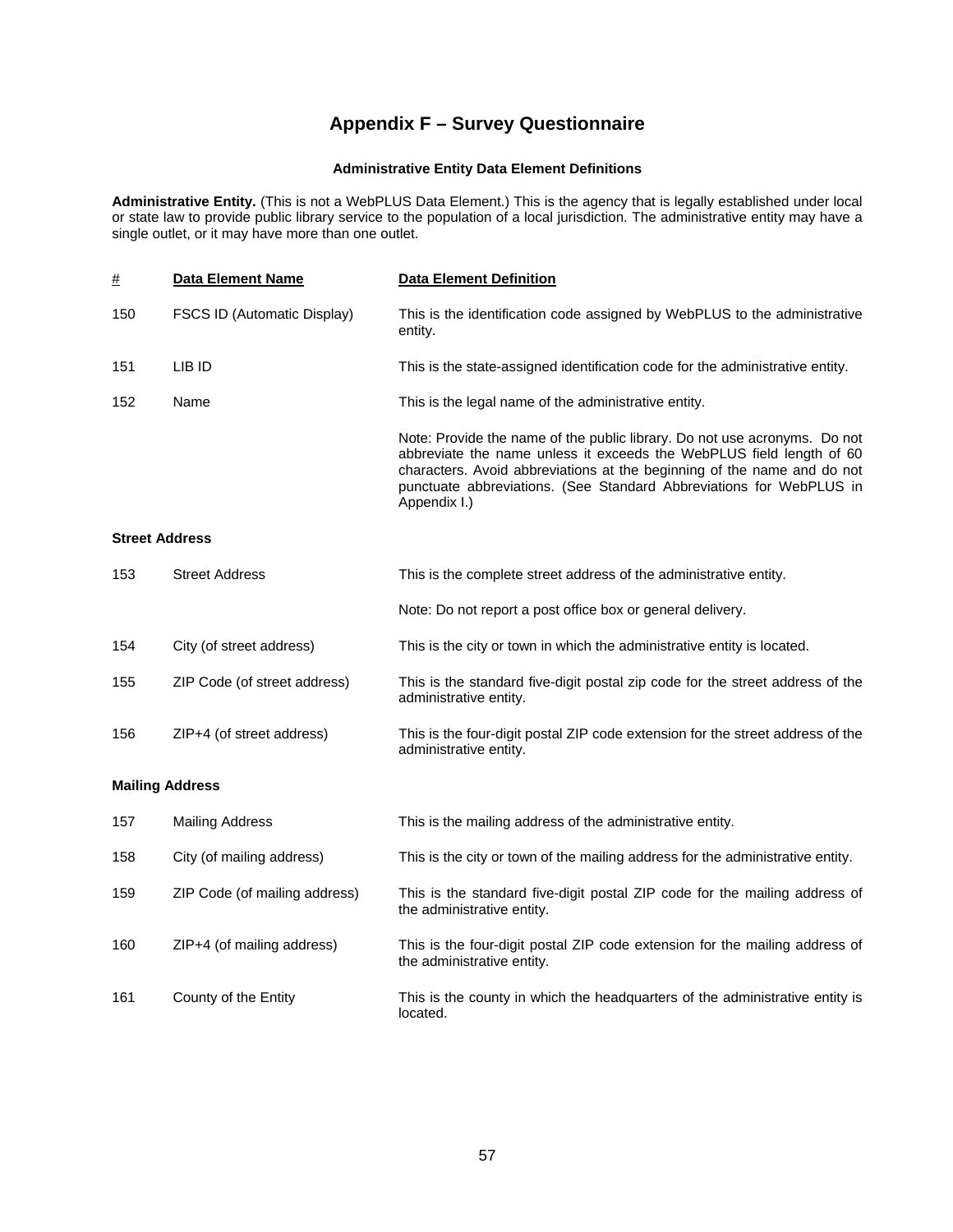| 162 | Phone                          | This is the telephone number of the administrative entity, including area<br>code.                                                                                                                                                                                                                                                                                                                                                                                                                                                                                                                                                        |
|-----|--------------------------------|-------------------------------------------------------------------------------------------------------------------------------------------------------------------------------------------------------------------------------------------------------------------------------------------------------------------------------------------------------------------------------------------------------------------------------------------------------------------------------------------------------------------------------------------------------------------------------------------------------------------------------------------|
|     |                                | Note: Report telephone number without spacing or punctuation. If the<br>Administrative Entity has no phone, enter "-3" (for Not Applicable).                                                                                                                                                                                                                                                                                                                                                                                                                                                                                              |
| 163 | Web Address                    | This is the Web address of the administrative entity.                                                                                                                                                                                                                                                                                                                                                                                                                                                                                                                                                                                     |
|     |                                | Note: If the Administrative Entity has no web address, enter "-3" (for Not<br>Applicable).                                                                                                                                                                                                                                                                                                                                                                                                                                                                                                                                                |
| 200 | Interlibrary Relationship Code | Select one of the following:                                                                                                                                                                                                                                                                                                                                                                                                                                                                                                                                                                                                              |
|     |                                | HQ—Headquarters of a Federation or Cooperative. The library or entity<br>that provides the physical space and staff who manage, coordinate, or<br>administer the programs of the federation or cooperative.                                                                                                                                                                                                                                                                                                                                                                                                                               |
|     |                                | Note: Agencies that serve other libraries rather than the public should not<br>be reported to FSCS.                                                                                                                                                                                                                                                                                                                                                                                                                                                                                                                                       |
|     |                                | ME-Member of a Federation or Cooperative. An autonomous library<br>joined by formal or informal agreement(s) with (a) other autonomous<br>libraries in the same state to perform various services cooperatively, such<br>as resource sharing, communications, etc., and (b) libraries that are part of<br>national, multi-state or statewide library federations or cooperatives. (Do<br>not include OCLC.) Do not include multiple-outlet administrative entities<br>(e.g., libraries with branches and that have the word "system" in their legal<br>name) if the entity does not have an agreement with another autonomous<br>library. |
|     |                                | NO-Not a Member of a Federation or Cooperative.                                                                                                                                                                                                                                                                                                                                                                                                                                                                                                                                                                                           |
| 201 | Legal Basis Code               | The legal basis is the type of local government structure within which the<br>entity functions. It reflects the state or local law, which authorizes the<br>library.                                                                                                                                                                                                                                                                                                                                                                                                                                                                      |
|     |                                | Select one of the following:                                                                                                                                                                                                                                                                                                                                                                                                                                                                                                                                                                                                              |
|     |                                | CC—City/County. A multi-jurisdictional entity that is operated jointly by a<br>county and a city.                                                                                                                                                                                                                                                                                                                                                                                                                                                                                                                                         |
|     |                                | CI-Municipal Government (city, town or village). A municipal government<br>is an organized local government authorized in a state's constitution and<br>statutes and established to provide general government for a specific<br>concentration of population in a defined area.                                                                                                                                                                                                                                                                                                                                                           |
|     |                                | CO-County/Parish. An organized local government authorized in a<br>state's constitution and statutes and established to provide general<br>government.                                                                                                                                                                                                                                                                                                                                                                                                                                                                                    |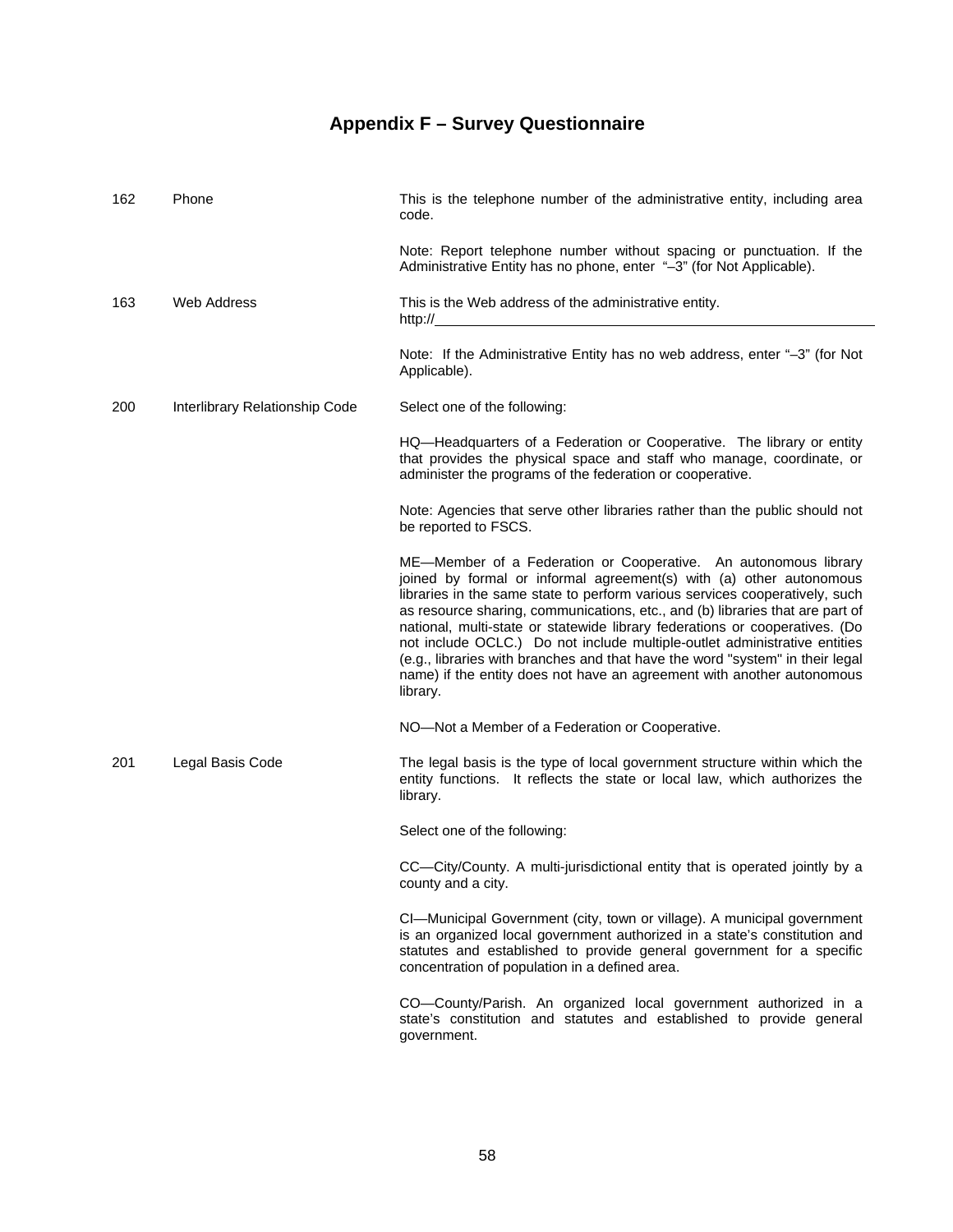LD—Library District. A library district is a local entity other than a county, municipality, township, or school district that is authorized by state law to establish and operate a public library as defined by FSCS. It has sufficient administrative and fiscal autonomy to qualify as a separate government. Fiscal autonomy requires support from local taxation dedicated to library purposes (e.g., a library tax).

 MJ—Multi-jurisdictional. An entity operated jointly by two or more units of local government under an intergovernmental agreement which creates a jointly appointed board or similar means of joint governance; to be distinguished from a library which contracts to serve other jurisdictions and from special library districts.

 Note: Please put city/county combinations under 'CC', rather than under Multi-jurisdictional.

 NL—Native American Tribal Government. An organized local government authorized and established to provide general government to residents of a Native American reservation.

Note: Include native Alaskan villages in this category.

 NP—Non-profit Association or Agency. An entity privately controlled but meeting the statutory definition of a public library in a given state; includes association libraries.

 SD—School District. An organized local entity providing public elementary, secondary, and/or higher education which, under state law, has sufficient administrative and fiscal autonomy to qualify as a separate government. Excludes "dependent public school systems" of county, municipal, township, or state governments.

OT—Other.

202 Administrative Structure Code This code identifies an autonomous library entity (administrative entity) that has its own governance and funding.

> An administrative entity is the agency that is legally established under local or state law to provide public library service to the population of a local jurisdiction. The administrative entity may have a single outlet, or it may have more than one outlet.

Select one of the following:

 MA—Administrative Entity with Multiple Direct Service Outlets where Administrative Offices are separate. An administrative entity that serves the public directly with two or more service outlets, including some combination of one central library, branch(es), bookmobile(s), and/or books-bymail only. The administrative offices are separate from the direct service outlets and do not provide direct library services.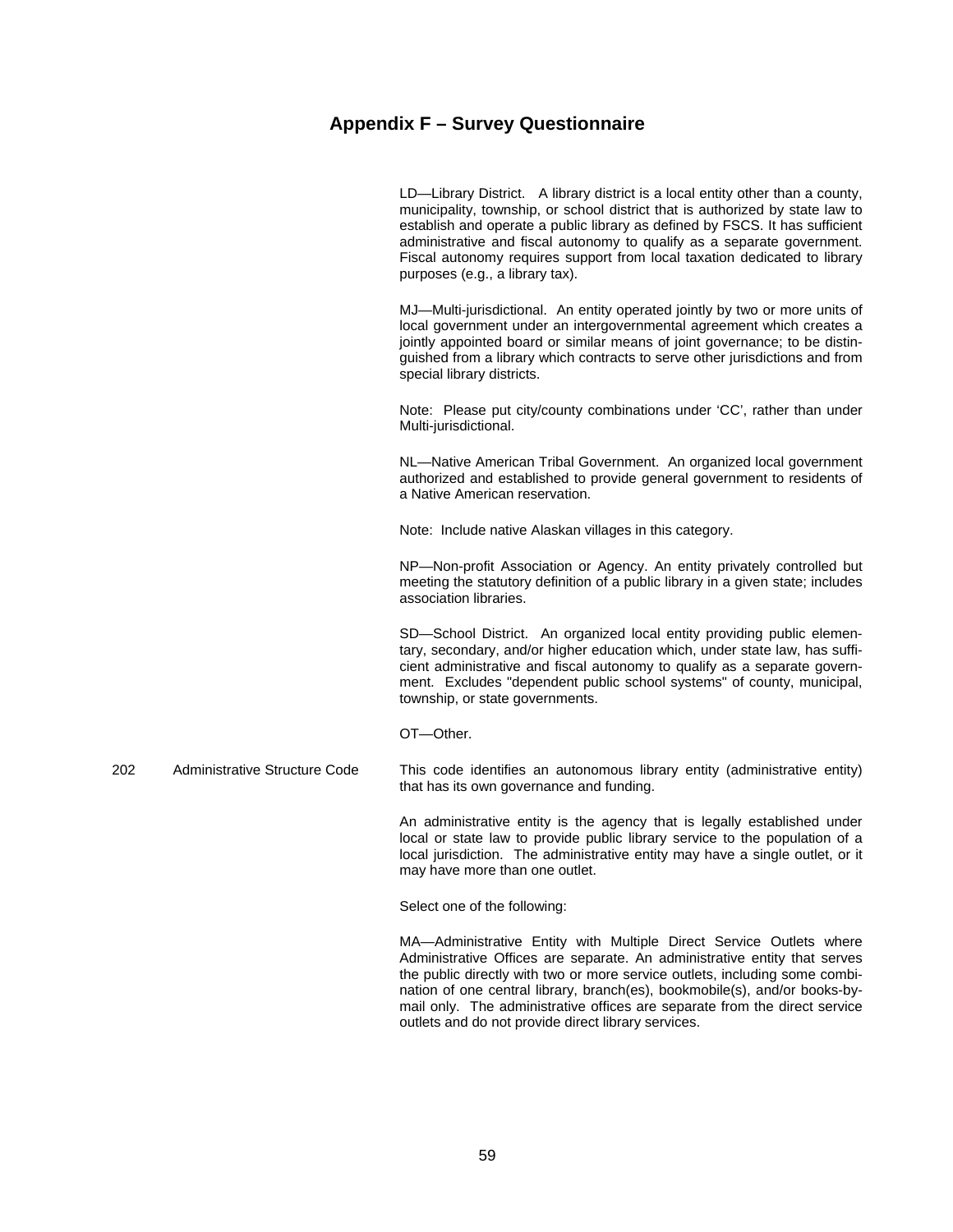|     |                                       | MO-Administrative Entity with Multiple Direct Service Outlets where<br>Administrative Offices are Not Separate. An administrative entity that<br>serves the public directly with two or more service outlets, including some<br>combination of one central library, branch(es), bookmobile(s), and/or<br>books-by-mail only.                                                                                     |
|-----|---------------------------------------|------------------------------------------------------------------------------------------------------------------------------------------------------------------------------------------------------------------------------------------------------------------------------------------------------------------------------------------------------------------------------------------------------------------|
|     |                                       | SO-Administrative Entity with a Single Direct Service Outlet.<br>An<br>administrative entity that serves the public directly with one central library,<br>books-by-mail only, or one bookmobile.                                                                                                                                                                                                                 |
| 203 | <b>FSCS Public Library Definition</b> | Answer $\langle Y \rangle$ es or $\langle N \rangle$ to the following question: "Does this public library<br>meet all the criteria of the FSCS public library definition?"                                                                                                                                                                                                                                       |
|     |                                       | A public library is an entity that is established under state enabling laws or<br>regulations to serve a community, district, or region, and that provides at<br>least the following:                                                                                                                                                                                                                            |
|     |                                       | An organized collection of printed or other library materials, or a<br>1.<br>combination thereof;<br>Paid staff;<br>2.<br>3.<br>An established schedule in which services of the staff are<br>available to the public;<br>The facilities necessary to support such a collection, staff, and<br>4.<br>schedule; and<br>5.<br>Is supported in whole or in part with public funds.                                  |
|     |                                       | Note: If the library meets all of the requirements of this definition, respond<br>If the library does not meet one or more of the<br>with $a \leq Y \geq e s$ .<br>requirements, respond with a <n>o.</n>                                                                                                                                                                                                        |
| 204 | Geographic Code                       | Choose from among the following types of readily available Census<br>Bureau geography, one code that either exactly or most nearly describes<br>the geographic area for which the public library has been established to<br>offer services and from which (or on behalf of which) the library derives<br>revenue, plus any areas served under contract for which the library is the<br>primary service provider. |
|     |                                       | Note: The Population of Legal Service Area (data element #208) should<br>be reflected in the geographic code selected. For further clarification of<br>municipal government, county/parish, and school district, refer to                                                                                                                                                                                        |

definitions under Legal Basis Code (data element #201). For further clarification of metropolitan area, see Metropolitan Status Code "NC— Metropolitan Area, but Not Within Central City Limits" (data element #710—Outlet Data Element Definitions).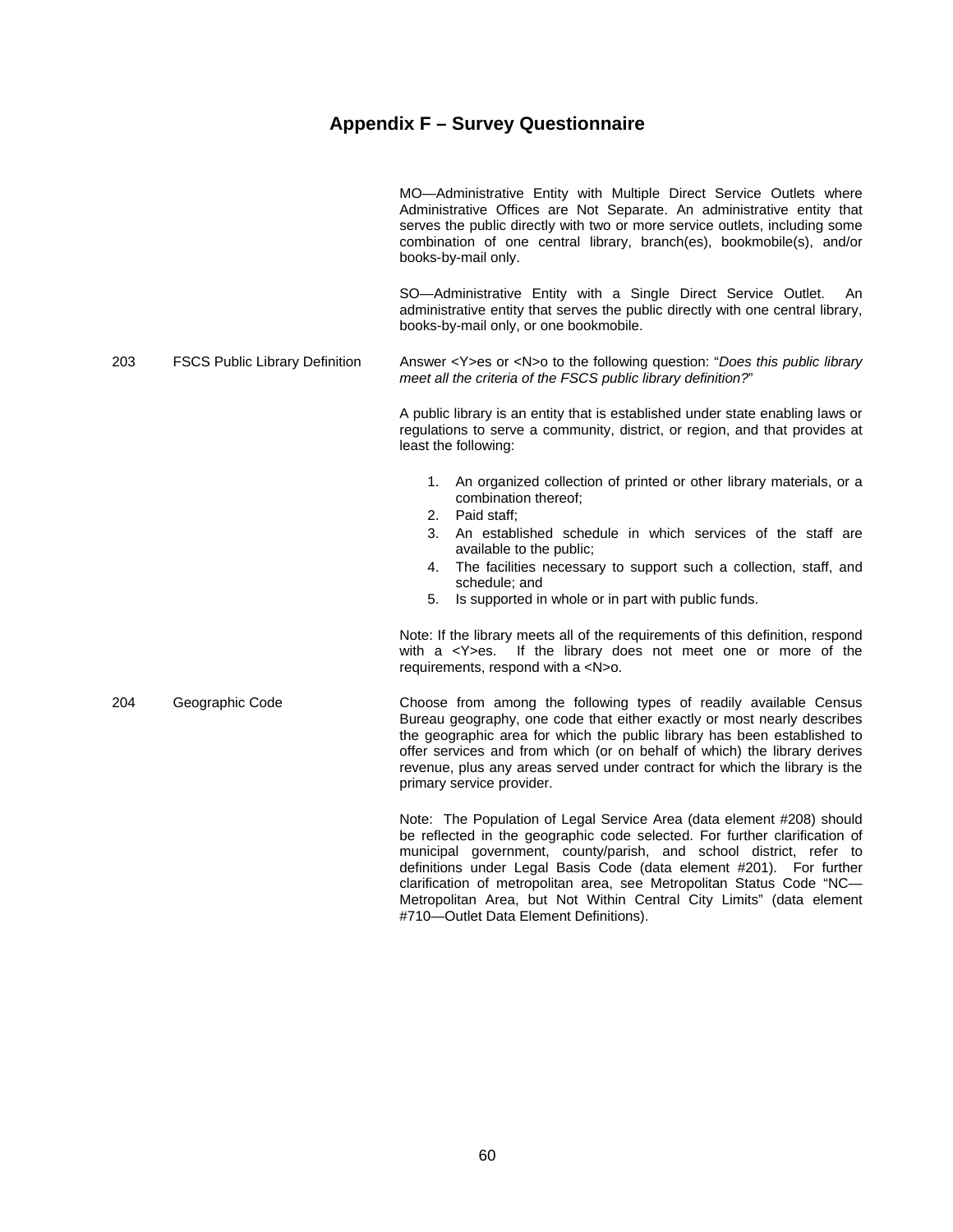|     |                                         | CI1-Municipal Government (city, town or village) (exactly)<br>CI2-Municipal Government (city, town or village) (most nearly)<br>CO1-County/Parish (exactly)<br>CO2-County/Parish (most nearly)<br>MA1-Metropolitan Area (exactly)<br>MA2-Metropolitan Area (most nearly)<br>MC1-Multi-County (exactly)<br>MC2-Multi-County (most nearly)<br>SD1-School District (exactly)<br>SD2-School District (most nearly)<br>OTH-Other                                                                              |
|-----|-----------------------------------------|----------------------------------------------------------------------------------------------------------------------------------------------------------------------------------------------------------------------------------------------------------------------------------------------------------------------------------------------------------------------------------------------------------------------------------------------------------------------------------------------------------|
| 205 | Legal Service Area Boundary<br>Change   | Answer <y>es or <n>o to the following question: "Did the administrative<br/>entity's legal service area boundaries change since last year?"</n></y>                                                                                                                                                                                                                                                                                                                                                      |
|     |                                         | Note: Changes are likely to result, for example, when a municipality<br>annexes land, when one municipality in a county becomes either an<br>independent city or its own county necessitating its exclusion from the first<br>county's geography, or when an administrative entity contracts to provide<br>public library service for some additional geographic area other than the<br>geographic area for which it was established (e.g., a municipal library<br>contracts to serve county residents). |
| 206 | <b>Reporting Period Starting Date</b>   | This is the starting date (month, day, and year) for a 12-month period that<br>applies to the administrative entity's data being submitted to IMLS.                                                                                                                                                                                                                                                                                                                                                      |
|     |                                         | Note: Reporting period means data for the fiscal year that ended in the<br>previous calendar year.                                                                                                                                                                                                                                                                                                                                                                                                       |
| 207 | <b>Reporting Period Ending Date</b>     | This is the ending date (month, day, and year) for a 12-month period that<br>applies to the administrative entity's data being submitted to IMLS.                                                                                                                                                                                                                                                                                                                                                        |
|     |                                         | Note: Reporting period means data for the fiscal year that ended in the<br>previous calendar year.                                                                                                                                                                                                                                                                                                                                                                                                       |
| 208 | Population of the Legal Service<br>Area | The number of people in the geographic area for which a public library has<br>been established to offer services and from which (or on behalf of which)<br>the library derives revenue, plus any areas served under contract for which<br>the library is the primary service provider.                                                                                                                                                                                                                   |
|     |                                         | Note: The determination of this population figure shall be the responsibility<br>of the state library agency. This population figure should be based on the<br>most recent official state population figures for jurisdictions in your state<br>available from the State Data Center. The State Data Coordinator should<br>obtain these figures annually from the State Data Center or other official<br>state sources.                                                                                  |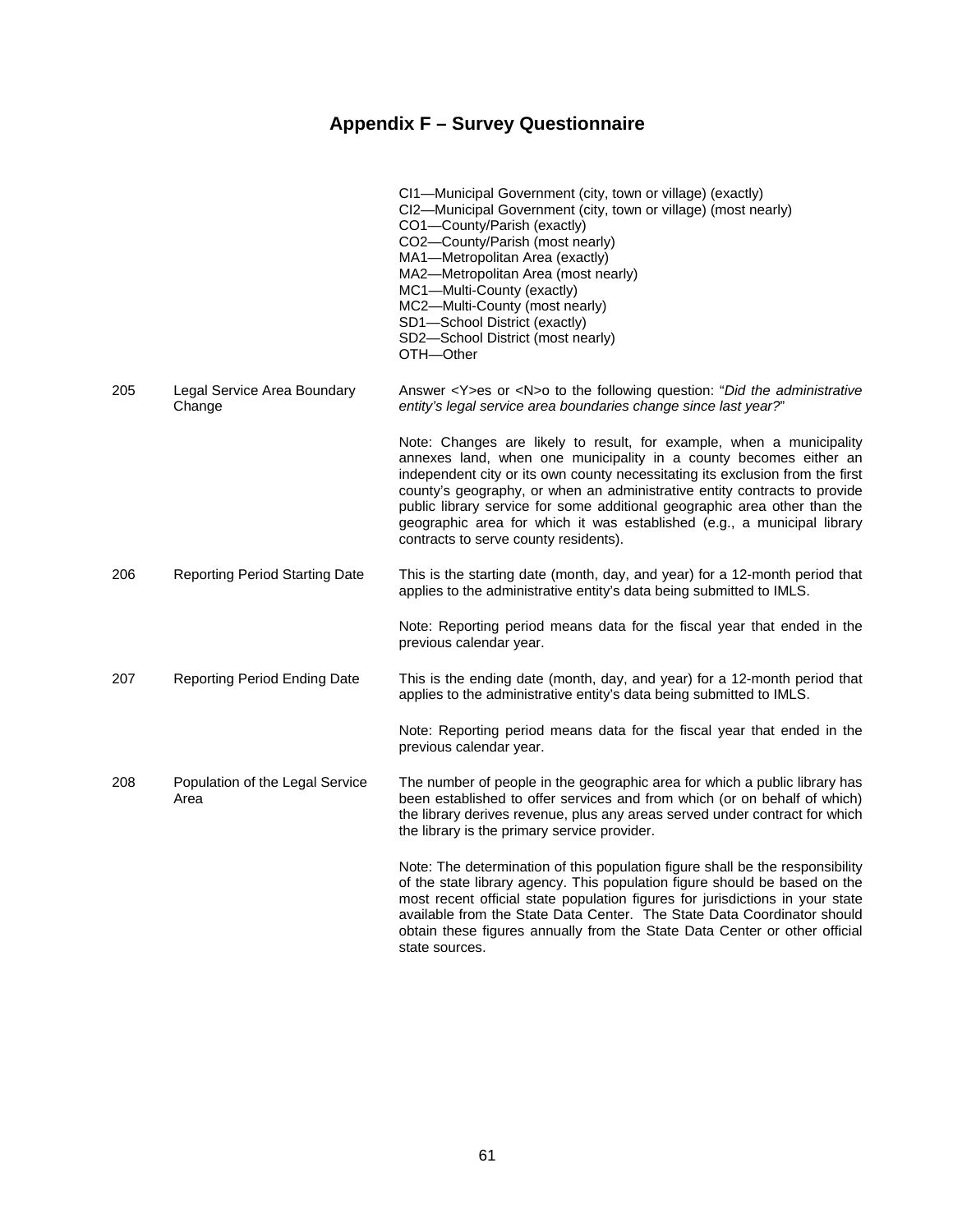| 209 | Number of Central Libraries | This is one type of single outlet library (SO) or the library, which is the<br>operational center of a multiple-outlet library (MO or MA). Usually all pro-<br>cessing is centralized here and the principal collections are housed here.<br>Synonymous with main library.                                                                                                                                                                                                                                                                                                                                                                                                                                                                                          |
|-----|-----------------------------|---------------------------------------------------------------------------------------------------------------------------------------------------------------------------------------------------------------------------------------------------------------------------------------------------------------------------------------------------------------------------------------------------------------------------------------------------------------------------------------------------------------------------------------------------------------------------------------------------------------------------------------------------------------------------------------------------------------------------------------------------------------------|
|     |                             | Note: Each administrative entity may report either no central library or one<br>central library. No administrative entity may report more than one central<br>library. In the administrative entity file, this simply means reporting "0" or<br>"1" for central library. Where two or more libraries are considered<br>"centrals" for state or local purposes, one central library and one or more<br>branch libraries should be reported. If you wish to identify a central library<br>in the outlet file, identify the library with the largest collection as the central<br>library, and report all others as branches. Where there are several co-<br>equal outlets and no principal collection, report all such outlets as<br>branches, not central libraries. |
| 210 | Number of Branch Libraries  | A branch library is an auxiliary unit of an administrative entity which has at<br>least all of the following:                                                                                                                                                                                                                                                                                                                                                                                                                                                                                                                                                                                                                                                       |
|     |                             | 1.<br>Separate quarters;<br>An organized collection of library materials;<br>2.<br>Paid staff; and<br>3.<br>Regularly scheduled hours for being open to the public.<br>4.                                                                                                                                                                                                                                                                                                                                                                                                                                                                                                                                                                                           |
| 211 | Number of Bookmobiles       | A bookmobile is a traveling branch library. It consists of at least all of the<br>following:                                                                                                                                                                                                                                                                                                                                                                                                                                                                                                                                                                                                                                                                        |

- 1. A truck or van that carries an organized collection of library materials;
- 2. Paid staff; and
- 3. Regularly scheduled hours (bookmobile stops) for being open to the public.

 Note: Count the number of vehicles in use, not the number of stops the vehicle makes.

### **PAID STAFF (FULL-TIME EQUIVALENT)**

Report figures as of the last day of the fiscal year. Include all positions funded in the library's budget whether those positions are filled or not. To ensure comparable data, 40 hours per week has been set as the measure of full-time employment (FTE). For example, 60 hours per week of part-time work by employees in a staff category divided by the 40-hour measure equals 1.50 FTEs.

| 250 | ALA-MLS          | Librarians with Master's degrees from programs of library and information<br>studies accredited by the American Library Association.                                                                                                                                                                    |
|-----|------------------|---------------------------------------------------------------------------------------------------------------------------------------------------------------------------------------------------------------------------------------------------------------------------------------------------------|
| 251 | Total Librarians | Persons with the title of librarian who do paid work that usually requires<br>professional training and skill in the theoretical or scientific aspects of<br>library work, or both, as distinct from its mechanical or clerical aspect. This<br>data element also includes ALA-MLS (data element #250). |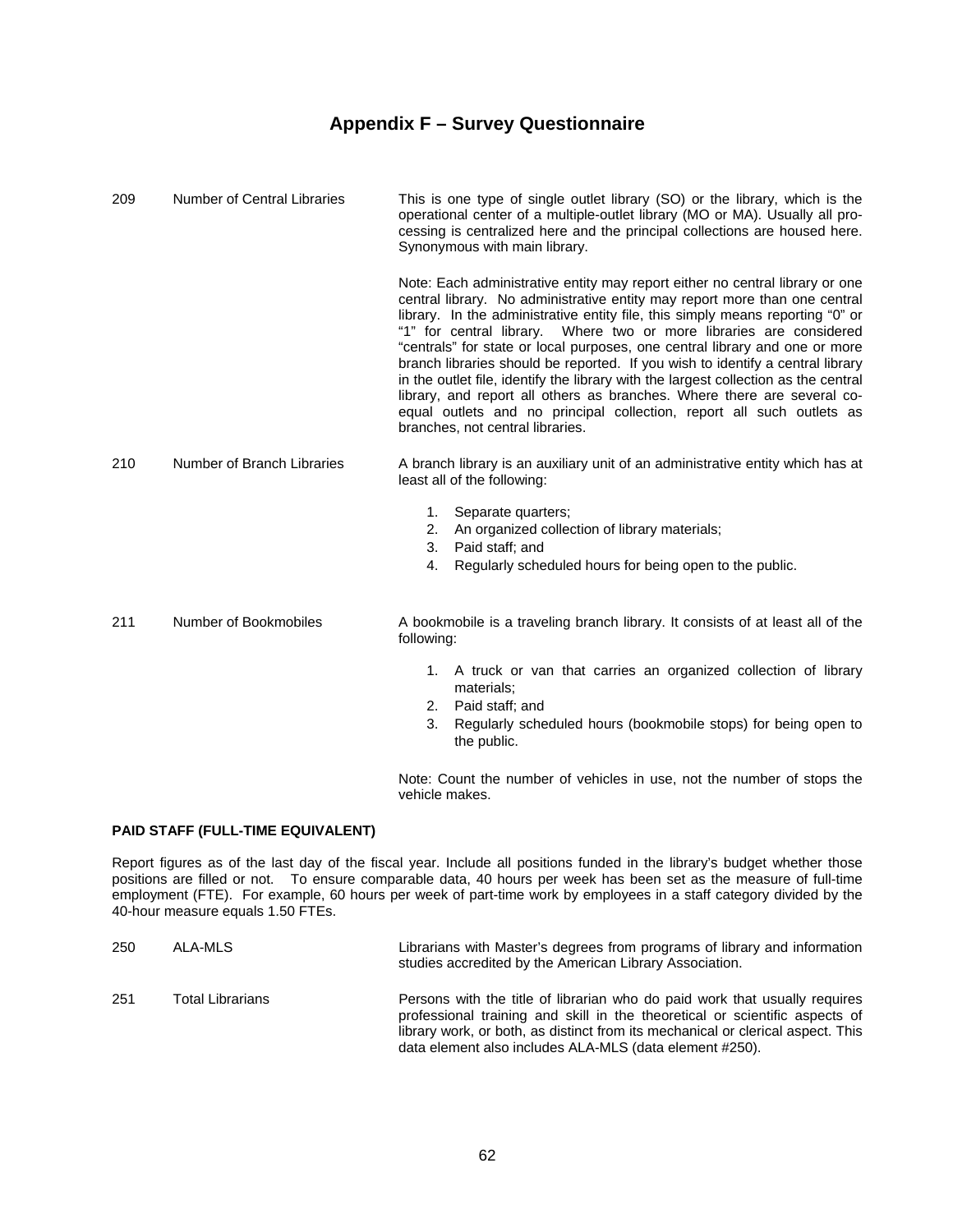| 252 | All Other Paid Staff        | This includes all other FTE employees paid from the reporting unit budget,<br>including plant operations, security, and maintenance staff. |
|-----|-----------------------------|--------------------------------------------------------------------------------------------------------------------------------------------|
| 253 | <b>Total Paid Employees</b> | This is the sum of Total Librarians and All Other Paid Staff (data elements<br>#251 and #252).                                             |

### **OPERATING REVENUE**

Report revenue used for operating expenditures as defined below. Include federal, state, local, or other grants. DO NOT include revenue for major capital expenditures, contributions to endowments, revenue passed through to another agency (e.g., fines), or funds unspent in the previous fiscal year (e.g., carryover). (Funds transferred from one public library to another public library should be reported by only one of the public libraries. The State Data Coordinator shall determine which library will report these funds.)

| 300 | <b>Local Government Revenue</b>   | This includes all local government funds designated by the community,<br>district, or region and available for expenditure by the public library. Do<br>not include the value of any contributed or in-kind services or the value of<br>any gifts and donations, library fines, fees, or grants.                                                                                                                  |
|-----|-----------------------------------|-------------------------------------------------------------------------------------------------------------------------------------------------------------------------------------------------------------------------------------------------------------------------------------------------------------------------------------------------------------------------------------------------------------------|
|     |                                   | Do not include state, federal, and other funds passed through local<br>government for library use. Report these funds with state government<br>revenue or federal government revenue, as appropriate.                                                                                                                                                                                                             |
| 301 | <b>State Government Revenue</b>   | These are all funds distributed to public libraries by state government for<br>expenditure by the public libraries, except for federal money distributed by<br>the state. This includes funds from such sources as penal fines, license<br>fees, and mineral rights.                                                                                                                                              |
|     |                                   | Note: If operating revenue from consolidated taxes is the result of state<br>legislation, the revenue should be reported under state revenue (even<br>though the revenue may be from multiple sources).                                                                                                                                                                                                           |
| 302 | <b>Federal Government Revenue</b> | This includes all federal government funds distributed to public libraries for<br>expenditure by the public libraries, including federal money distributed by<br>the state.                                                                                                                                                                                                                                       |
| 303 | <b>Other Operating Revenue</b>    | This is all operating revenue other than that reported under local, state,<br>and federal (data elements #300, #301, and #302). Include, for example,<br>monetary gifts and donations received in the current year, interest, library<br>fines, fees for library services, or grants. Do not include the value of any<br>contributed or in-kind services or the value of any non-monetary gifts and<br>donations. |
| 304 | <b>Total Operating Revenue</b>    | This is the sum of Local Government Revenue, State Government<br>Revenue, Federal Government Revenue, and Other Operating Revenue<br>(data elements #300 through #303).                                                                                                                                                                                                                                           |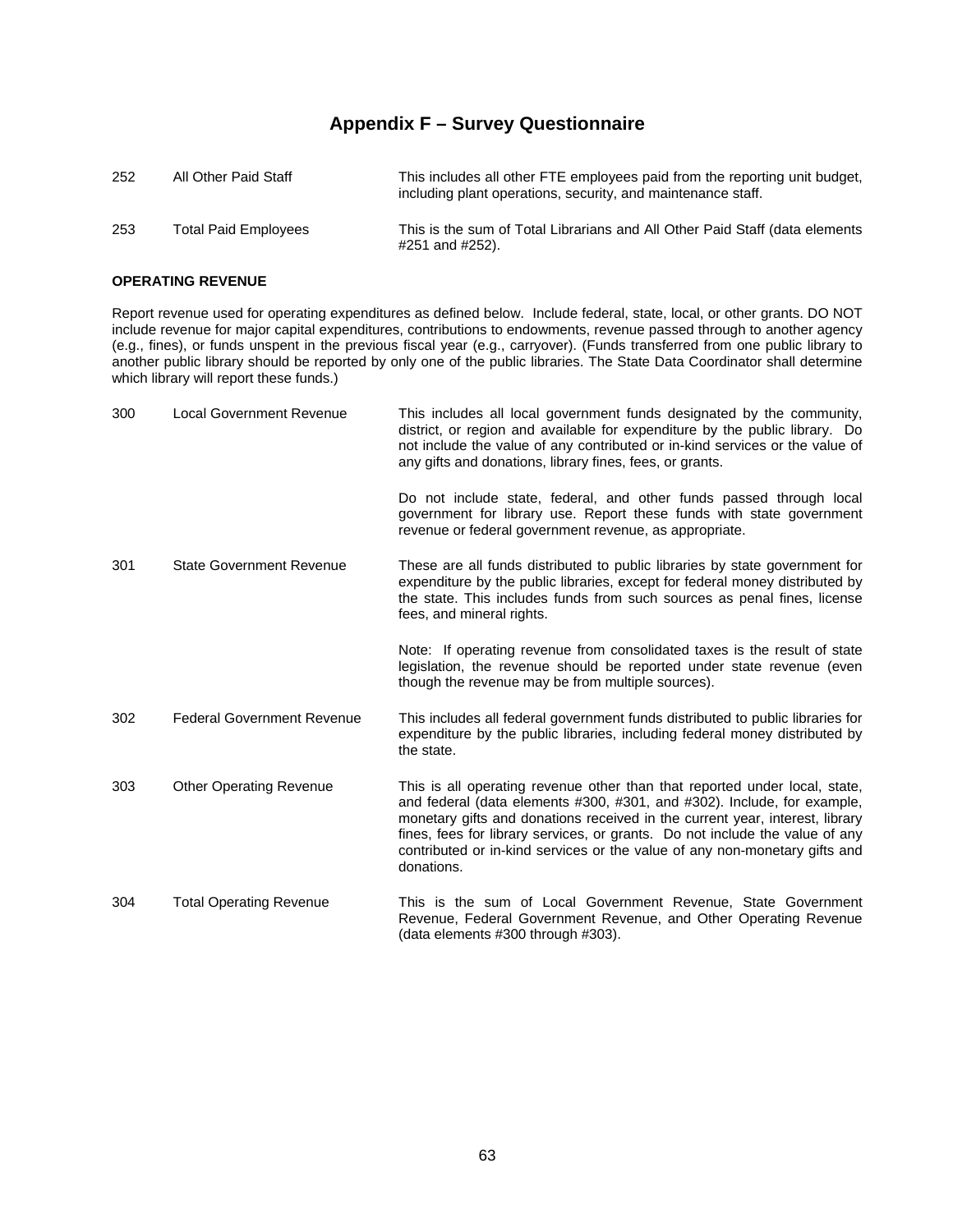### **OPERATING EXPENDITURES**

Operating expenditures are the current and recurrent costs necessary to support the provision of library services. Significant costs, especially benefits and salaries, that are paid by other taxing agencies (government agencies with the authority to levy taxes) "on behalf of" the library may be included if the information is available to the reporting agency. Only such funds that are supported by expenditure documents (such as invoices, contracts, payroll records, etc.) at the point of disbursement should be included. Do not report the value of free items as expenditures. Do not report estimated costs as expenditures. Do not report capital expenditures under this category.

#### **Staff Expenditures**

| 350 | Salaries & Wages Expenditures         | This includes salaries and wages for all library staff (including plant opera-<br>tions, security, and maintenance staff) for the fiscal year. Include salaries<br>and wages before deductions but exclude employee benefits.                                                                                                                                                                                                                                                                                             |
|-----|---------------------------------------|---------------------------------------------------------------------------------------------------------------------------------------------------------------------------------------------------------------------------------------------------------------------------------------------------------------------------------------------------------------------------------------------------------------------------------------------------------------------------------------------------------------------------|
| 351 | <b>Employee Benefits Expenditures</b> | These are the benefits outside of salaries and wages paid and accruing to<br>employees (including plant operations, security, and maintenance staff),<br>regardless of whether the benefits or equivalent cash options are available<br>to all employees. Include amounts for direct paid employee benefits<br>including Social Security, retirement, medical insurance, life insurance,<br>quaranteed disability income protection, unemployment compensation,<br>workmen's compensation, tuition, and housing benefits. |
| 352 | <b>Total Staff Expenditures</b>       | This is the sum of Salaries & Wages Expenditures and Employee Benefits<br>Expenditures (data elements #350 and #351).                                                                                                                                                                                                                                                                                                                                                                                                     |

#### **Collection Expenditures**

This includes all operating expenditures from the library budget for all materials in print, microform, electronic, and other formats considered part of the collection, whether purchased, leased, or licensed. Exclude charges or fees for interlibrary loans and expenditures for document delivery.

| 353 | <b>Print Materials Expenditures</b>  | Report all operating expenditures for the following print materials: books,<br>serial back files, current serial subscriptions, government documents, and<br>any other print acquisitions.                                                                                                                                                                                                                                                                                                                                                                                                                                                                                                                                                                                                                                                                                   |
|-----|--------------------------------------|------------------------------------------------------------------------------------------------------------------------------------------------------------------------------------------------------------------------------------------------------------------------------------------------------------------------------------------------------------------------------------------------------------------------------------------------------------------------------------------------------------------------------------------------------------------------------------------------------------------------------------------------------------------------------------------------------------------------------------------------------------------------------------------------------------------------------------------------------------------------------|
| 354 | Electronic Materials<br>Expenditures | Report all operating expenditures for electronic (digital) materials. Types of<br>electronic materials include e-books, e-serials (including journals),<br>government documents, databases (including locally mounted, full text or<br>not), electronic files, reference tools, scores, maps, or pictures in electronic<br>or digital format, including materials digitized by the library. Electronic<br>materials can be distributed on magnetic tape, diskettes, computer<br>software, CD-ROM, or other portable digital carrier, and can be accessed<br>via a computer, via access to the Internet, or by using an e-book reader.<br>Include expenditures for materials held locally and for remote materials for<br>which permanent or temporary access rights have been acquired. Include<br>expenditures for database licenses. [Note: Based on ISO 2789 definition.] |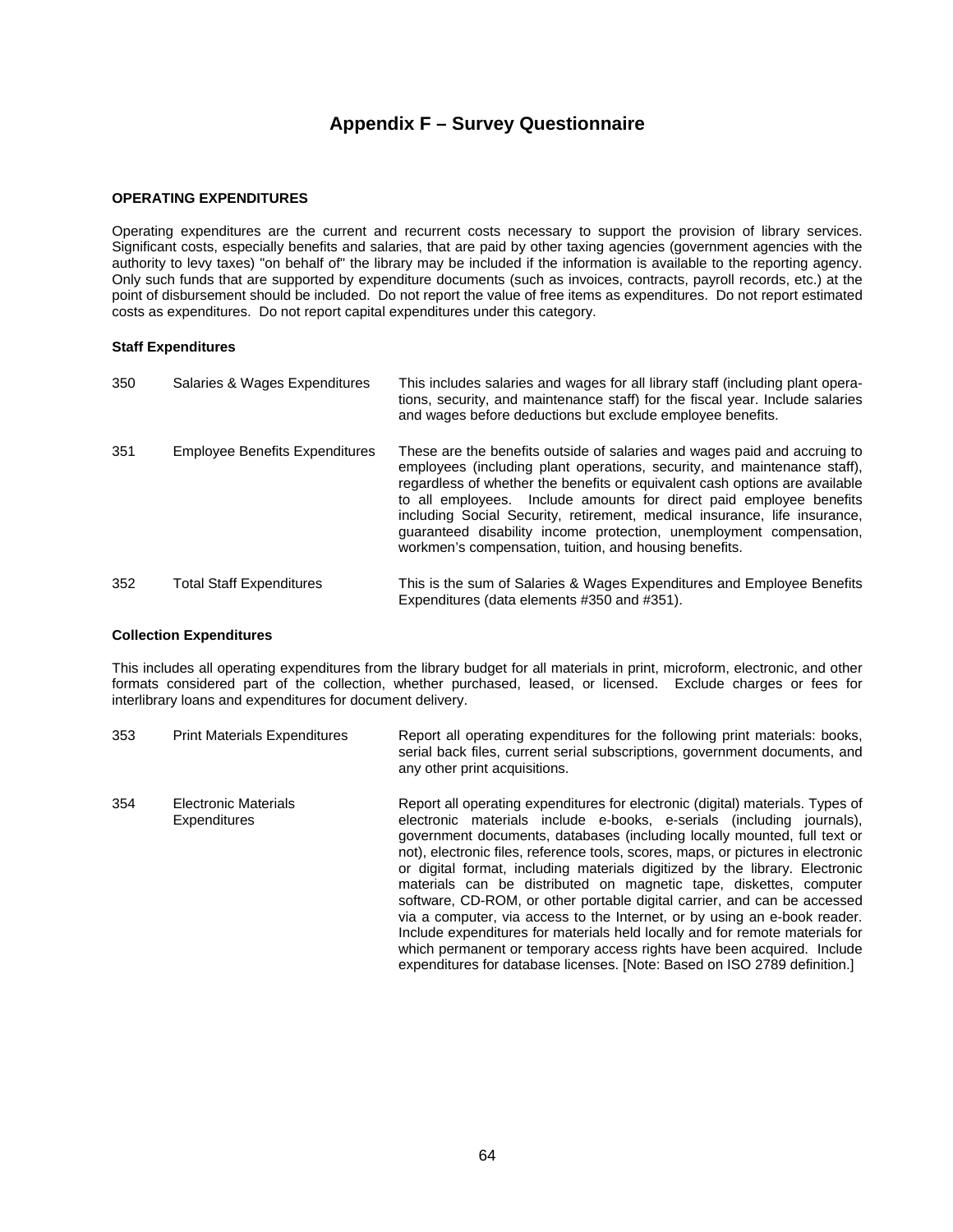|     |                                      | Note: Expenditures for computer software used to support library<br>operations or to link to external networks, including the Internet, are<br>reported under Other Operating Expenditures (data element #357).                                                                                                                                                                                                                        |
|-----|--------------------------------------|----------------------------------------------------------------------------------------------------------------------------------------------------------------------------------------------------------------------------------------------------------------------------------------------------------------------------------------------------------------------------------------------------------------------------------------|
| 355 | <b>Other Materials Expenditures</b>  | Report all operating expenditures for other materials, such as microform,<br>audio, video, DVD, and materials in new formats.                                                                                                                                                                                                                                                                                                          |
| 356 | <b>Total Collection Expenditures</b> | This is the sum of Print Materials Expenditures, Electronic Materials<br>Expenditures, and Other Materials Expenditures (data elements #353,<br>#354, and #355).                                                                                                                                                                                                                                                                       |
| 357 | <b>Other Operating Expenditures</b>  | This includes all expenditures other than those reported for Total Staff<br>Expenditures (data element #352) and Total Collection Expenditures (data<br>element #356).                                                                                                                                                                                                                                                                 |
|     |                                      | Note: Include expenses such as binding, supplies, repair or replacement of<br>existing furnishings and equipment; and costs of computer hardware and<br>software used to support library operations or to link to external networks,<br>including the Internet. Report contracts for services, such as costs of<br>operating and maintaining physical facilities, and fees paid to a consultant,<br>auditor, architect, attorney, etc. |
| 358 | <b>Total Operating Expenditures</b>  | This is the sum of Total Staff Expenditures, Total Collection Expenditures,<br>and Other Operating Expenditures (data elements #352, #356, and #357).                                                                                                                                                                                                                                                                                  |

### **CAPITAL REVENUE**

Report all revenue to be used for major capital expenditures, by source of revenue. Include funds received for (a) site acquisition; (b) new buildings; (c) additions to or renovation of library buildings; (d) furnishings, equipment, and initial collections (print, non-print, and electronic) for new buildings, building additions, or building renovations; (e) computer hardware and software used to support library operations, to link to networks, or to run information products; (f) new vehicles; and (g) other one-time major projects. Exclude revenue to be used for replacement and repair of existing furnishings and equipment, regular purchase of library materials, and investments for capital appreciation. Exclude income passed through to another agency (e.g., fines), or funds unspent in the previous fiscal year (e.g., carryover). Funds transferred from one public library to another public library should be reported by only one of the public libraries. Report federal, state, local, and other revenue to be used for major capital expenditures in the following categories:

| 400 | Local Government Capital<br>Revenue          | Report all governmental funds designated by the community, district, or<br>region and available to the public library for the purpose of major capital<br>expenditures, except for state and/or federal money distributed by the local<br>government. |
|-----|----------------------------------------------|-------------------------------------------------------------------------------------------------------------------------------------------------------------------------------------------------------------------------------------------------------|
| 401 | <b>State Government Capital</b><br>Revenue   | Report all funds distributed to public libraries by state government for<br>expenditure by the public libraries for the purpose of major capital<br>expenditures, except for federal money distributed by the state.                                  |
| 402 | <b>Federal Government Capital</b><br>Revenue | Report federal governmental funds, including federal funds distributed by<br>the state or locality, and grants and aid received by the library for the<br>purpose of major capital expenditures.                                                      |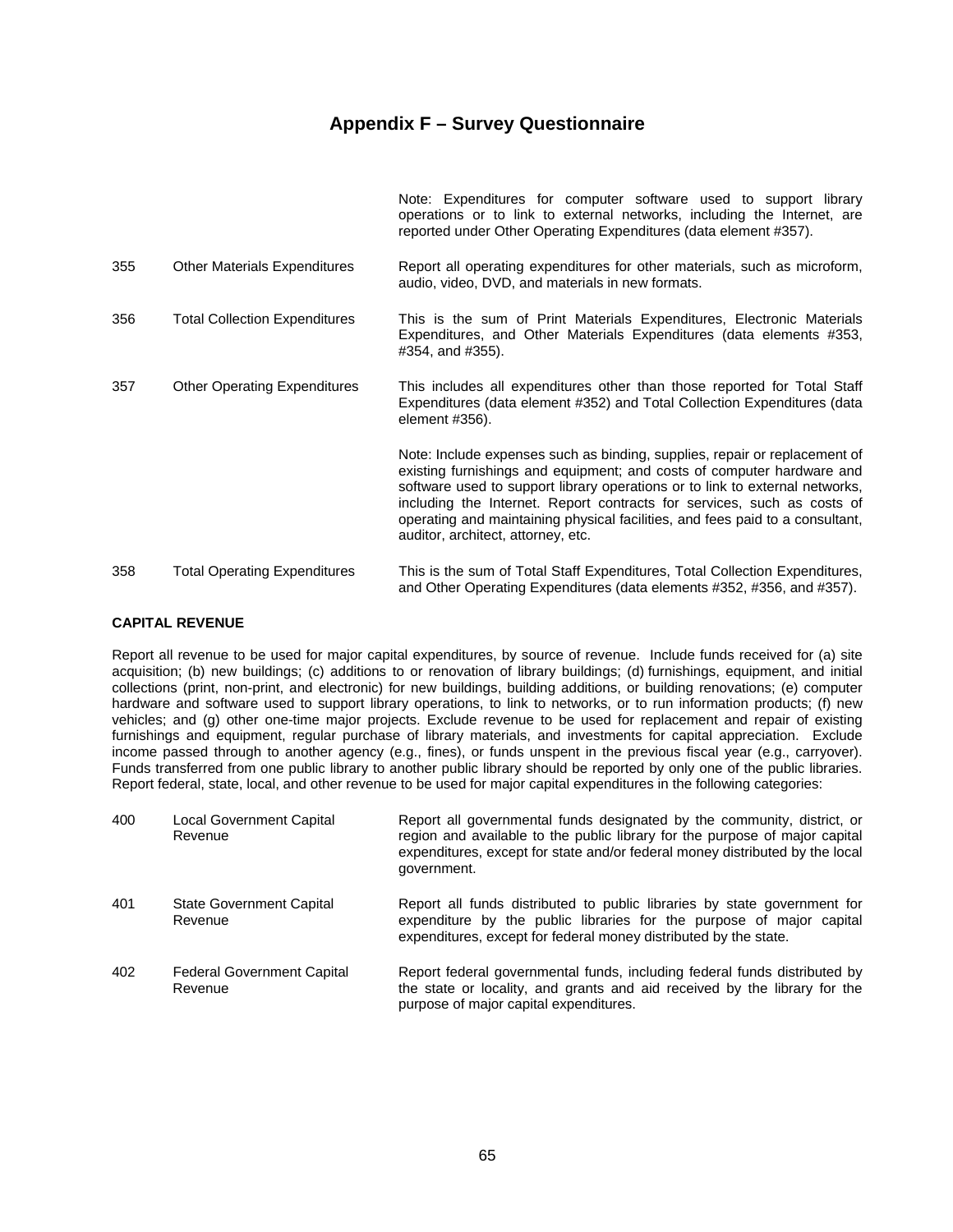| 403 | <b>Other Capital Revenue</b> | Report private (non-governmental funds), including grants received by the<br>library for the purpose of major capital expenditures.                                                           |
|-----|------------------------------|-----------------------------------------------------------------------------------------------------------------------------------------------------------------------------------------------|
| 404 | Total Capital Revenue        | This is the sum of Local Government Capital Revenue, State Government<br>Capital Revenue, Federal Government Capital Revenue, and Other<br>Capital Revenue (data elements #400 through #403). |
|     |                              | Note: The amounts reported for Total Capital Revenue and Total Capital<br>Expenditures are not expected to be equal.                                                                          |

### **CAPITAL EXPENDITURES**

405 Total Capital Expenditures Report major capital expenditures (the acquisition of or additions to fixed assets). Examples include expenditures for (a) site acquisitions; (b) new buildings; (c) additions to or renovation of library buildings; (d) furnishings, equipment, and initial book stock for new buildings, building additions, or building renovations; (e) library automation systems; (f) new vehicles; and (g) other one-time major projects. Include federal, state, local, or other revenue used for major capital expenditures. Only funds that are supported by expenditure documents (e.g., invoices, contracts, payroll records, etc.) at the point of disbursement should be included. Estimated costs are not included. Exclude expenditures for replacement and repair of existing furnishings and equipment, regular purchase of library materials, and investments for capital appreciation. Exclude contributions to endowments, or revenue passed through to another agency (e.g., fines). Funds transferred from one public library to another public library should be reported by only one of the public libraries.

### **LIBRARY COLLECTION**

This section of the survey collects data on selected types of materials. It does not cover all materials (i.e., microform, scores, maps, and pictures) for which expenditures are reported under Print Materials Expenditures, Electronic Materials Expenditures, and Other Materials Expenditures (data elements #353, #354, and #355). Under this category report only items the library has acquired as part of the collection and catalogued, whether purchased, leased, licensed, or donated as gifts.

450 Print Materials Report a single figure that includes both of the following:

 1. Books in print. Books are non-serial printed publications (including music and maps) that are bound in hard or soft covers, or in loose-leaf format. Include non-serial government documents. Report the number of physical units, including duplicates. For smaller libraries, if volume data are not available, count the number of titles. Books packaged together as a unit (e.g., a 2-volume set) and checked out as a unit are counted as one physical unit.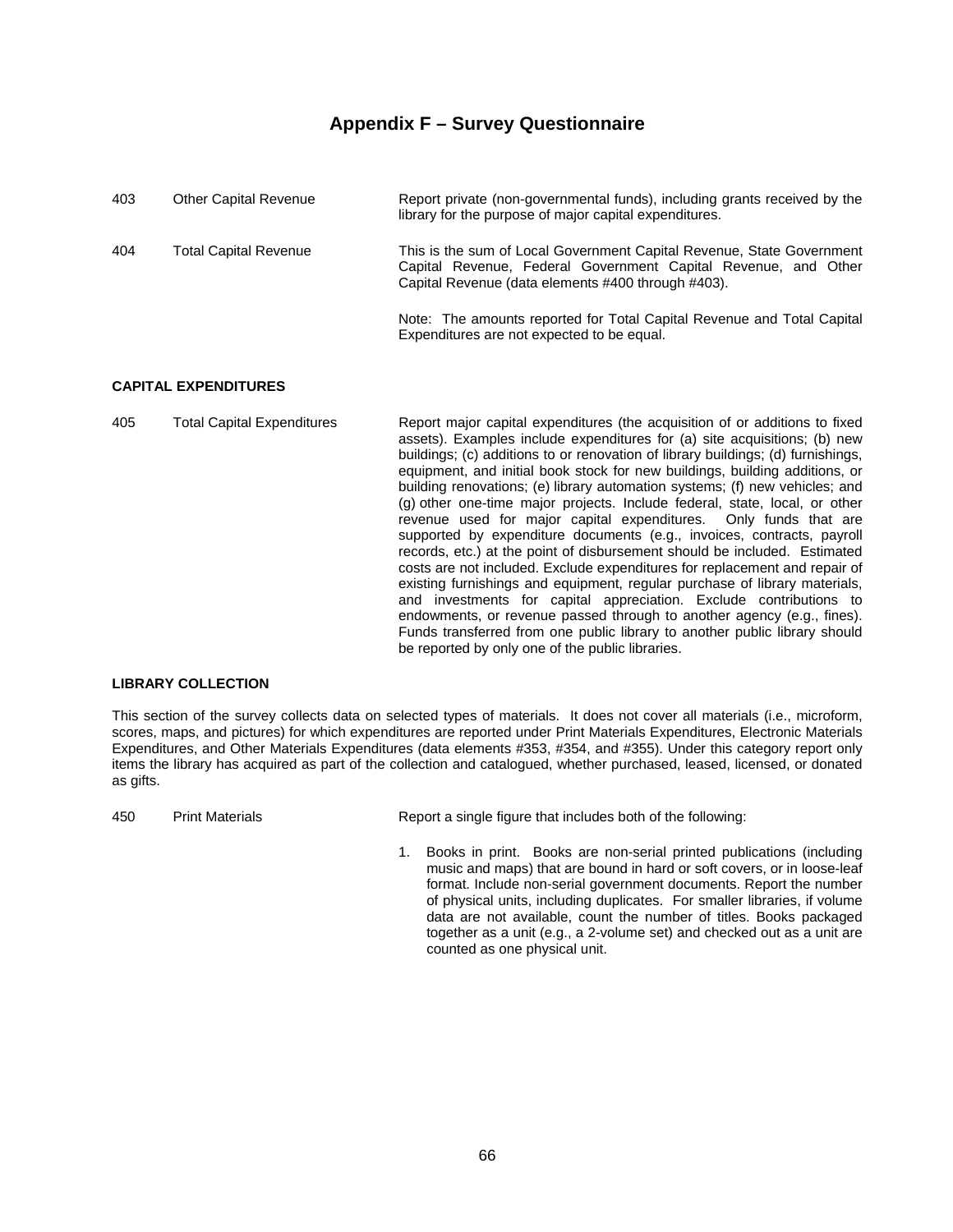|     |                            | Serial back files in print. Serials are publications issued in successive<br>2.<br>parts, usually at regular intervals, that are intended to be continued<br>indefinitely. Serials include periodicals (magazines); newspapers;<br>annuals (reports, yearbooks, etc.); journals, memoirs, proceedings,<br>and transactions of societies; and numbered monographic series.<br>Government documents and reference tools are often issued as<br>serials. Except for the current volume, count unbound serials as a<br>volume when the library has at least half of the issues in a publisher's<br>volume. Report the number of physical units, including duplicates. For<br>smaller libraries, if volume data are not available, count the number of<br>titles. Serials packaged together as a unit (e.g., a 2-volume serial<br>monograph) and checked out as a unit are counted as one physical<br>unit. |
|-----|----------------------------|--------------------------------------------------------------------------------------------------------------------------------------------------------------------------------------------------------------------------------------------------------------------------------------------------------------------------------------------------------------------------------------------------------------------------------------------------------------------------------------------------------------------------------------------------------------------------------------------------------------------------------------------------------------------------------------------------------------------------------------------------------------------------------------------------------------------------------------------------------------------------------------------------------|
| 451 | Electronic Books (E-Books) | E-books are digital documents (including those digitized by the library),<br>licensed or not, where searchable text is prevalent, and which can be seen<br>in analogy to a printed book (monograph). Include non-serial government<br>documents. E-books are loaned to users on portable devices (e-book<br>readers) or by transmitting the contents to the user's personal computer for<br>a limited time. Include e-books held locally and remote e-books for which<br>permanent or temporary access rights have been acquired. Report the<br>number of physical or electronic units, including duplicates, for all outlets.<br>For smaller libraries, if volume data are not available, the number of titles<br>may be counted. E-books packaged together as a unit (e.g., multiple titles<br>on a single e-book reader) and checked out as a unit are counted as one<br>unit.                      |
|     |                            | Note: Under this category report only items the library has selected as part<br>of the collection and made accessible through the library's Online Public<br>Access Catalog (OPAC).                                                                                                                                                                                                                                                                                                                                                                                                                                                                                                                                                                                                                                                                                                                    |
| 452 | Audio                      | These are materials on which sounds (only) are stored (recorded) and that<br>can be reproduced (played back) mechanically, electronically, or both.<br>Include records, audiocassettes, audio cartridges, audio discs (including<br>audio-CD-ROMs), audio-reels, talking books, and other sound recordings.                                                                                                                                                                                                                                                                                                                                                                                                                                                                                                                                                                                            |
|     |                            | Report the number of physical units, including duplicates. For smaller<br>libraries, if physical unit data are not available, count the number of titles.<br>Items packaged together as a unit (e.g., two audiocassettes for one<br>recorded book) and checked out as a unit are counted as one physical<br>unit.                                                                                                                                                                                                                                                                                                                                                                                                                                                                                                                                                                                      |
| 453 | Video                      | These are materials on which moving pictures are recorded, with or with-<br>out sound. Electronic playback reproduces pictures, with or without<br>sound, using a television receiver or monitor. Video formats may include<br>tape, DVD, CD-ROM, etc.                                                                                                                                                                                                                                                                                                                                                                                                                                                                                                                                                                                                                                                 |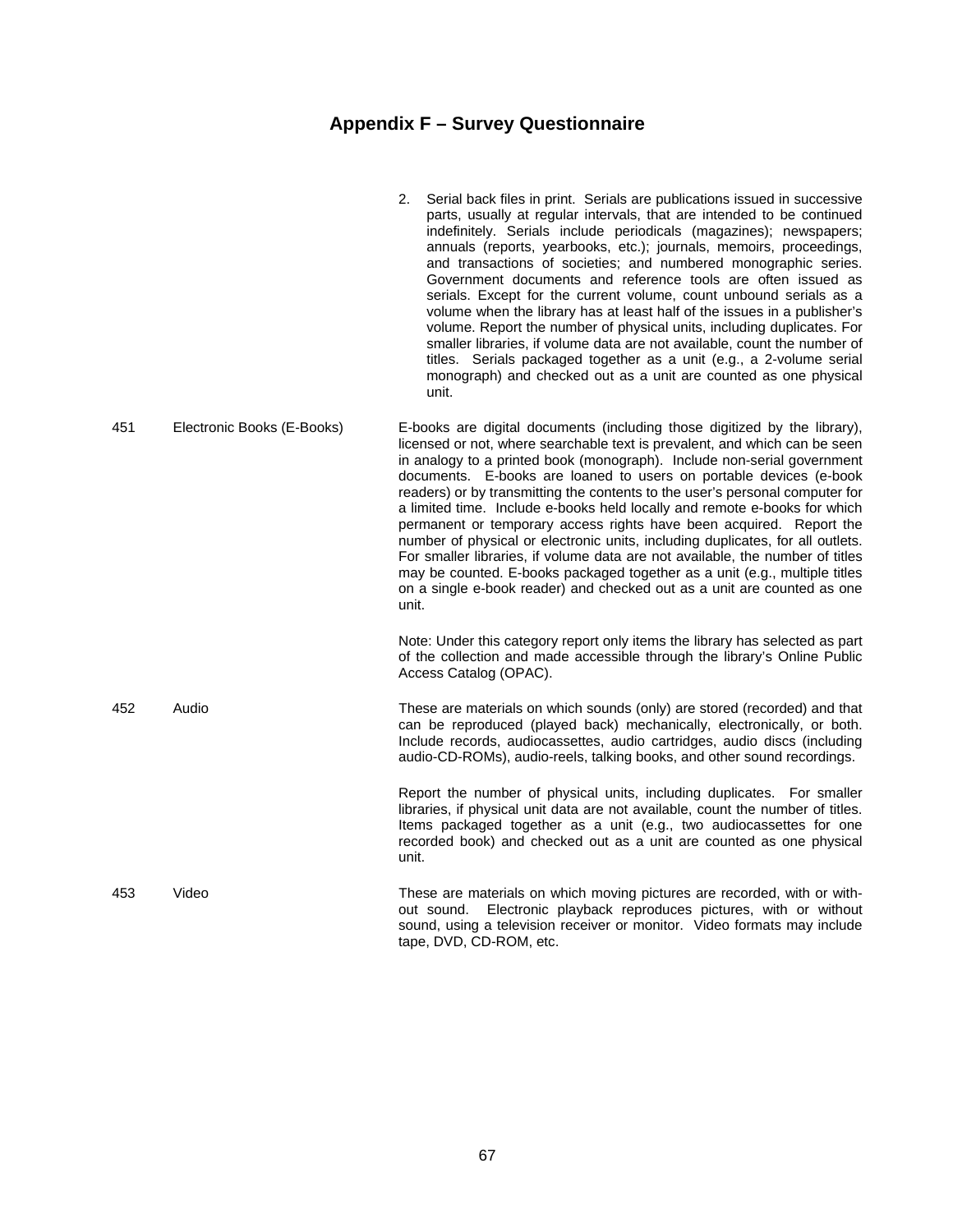Report the number of physical units, including duplicates. For smaller libraries, if physical unit data are not available, count the number of titles. Items packaged together as a unit (e.g., two video cassettes for one movie) and checked out as a unit are counted as one physical unit.

#### **Licensed Databases**

454\* Local

Report the number of licensed databases (including locally mounted or remote, full-text or not) for which temporary or permanent access rights have been acquired through payment by the library, or by formal agreement with the State Library or a cooperative agreement within the state or region. A database is a collection of electronically stored data or unit records (facts, bibliographic data, abstracts, texts) with a common user interface and software for the retrieval and manipulation of the data.

Note: The data or records are usually collected with a particular intent and relate to a defined topic. A database may be issued on CD-ROM, diskette, or other direct access method, or as a computer file accessed via dial-up methods or via the Internet. Subscriptions to individual electronic serial titles are reported under Current Electronic Serial Subscriptions (data element #459). Each database is counted individually even if access to several databases is supported through the same vendor interface

Report the number of licensed databases acquired through payment or formal agreement, by source of access:

- 455\* State (state government or state library)
- 456\* Other cooperative agreements (or consortia) within state or region
- 457\*\* Total Licensed Databases This is the sum of Local, State, and Other licensed databases (data elements #454 through #456).

### **Current Serial Subscriptions**

Current serial subscriptions are arrangements by which, in return for a sum paid in advance, serials are provided for a specified number of issues. Include current serial subscriptions in print, electronic, and digital formats.

458\*\* Current Print Serial **Subscriptions** Report the number of current print serial subscriptions, including duplicates, for all outlets. Examples of serials are periodicals (magazines), newspapers, annuals, some government documents, some reference tools, and numbered monographic series.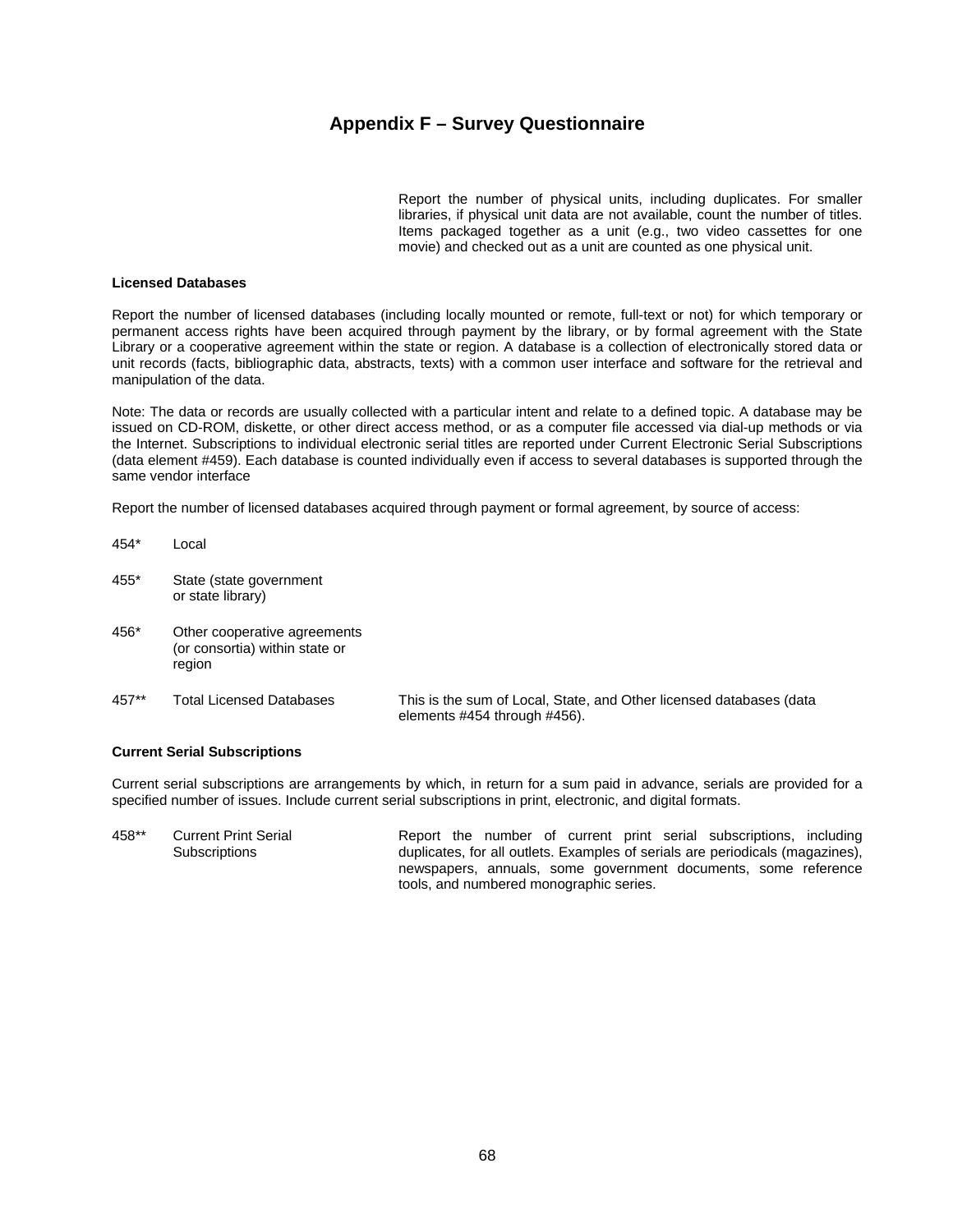| 459**           | <b>Current Electronic Serial</b><br>Subscriptions | Report the number of current electronic, electronic and other<br>format, and digital serial subscriptions (e-serials, e-journals),<br>including duplicates, for all outlets. Examples include<br>periodicals (magazines), news-papers, annuals, some<br>government documents, some reference tools, and numbered<br>monographic series distributed in the following ways: (a) via<br>the Internet (e.g., HTML, PDF, JPEG, or compressed file<br>formats such as zipped files), (b) on CD-ROM or other portable<br>digital carrier, (c) on databases (including locally mounted<br>databases), and (d) on diskettes or magnetic tapes. Electronic<br>serial subscriptions include serials held locally or remote<br>resources that the library has authorization to access, including<br>those available through statewide or consortia agreements. Do<br>not include subscriptions to indexing and abstracting databases<br>that include full-text serial content (e.g., EBSCO Host,<br>ProQuest, OCLC FirstSearch). |
|-----------------|---------------------------------------------------|----------------------------------------------------------------------------------------------------------------------------------------------------------------------------------------------------------------------------------------------------------------------------------------------------------------------------------------------------------------------------------------------------------------------------------------------------------------------------------------------------------------------------------------------------------------------------------------------------------------------------------------------------------------------------------------------------------------------------------------------------------------------------------------------------------------------------------------------------------------------------------------------------------------------------------------------------------------------------------------------------------------------|
| <b>SERVICES</b> |                                                   |                                                                                                                                                                                                                                                                                                                                                                                                                                                                                                                                                                                                                                                                                                                                                                                                                                                                                                                                                                                                                      |
| 500             | Public Service Hours Per Year                     | This is the sum of annual public service hours for outlets.                                                                                                                                                                                                                                                                                                                                                                                                                                                                                                                                                                                                                                                                                                                                                                                                                                                                                                                                                          |
|                 |                                                   | Note: Include the hours open for public service for Centrals<br>(data element #209), Branches (data element #210),<br>Bookmobiles (data element #211), and Books-by-Mail Only.<br>For each bookmobile, count only the hours during which the<br>bookmobile is open to the public. For administrative entities<br>that offer ONLY books-by-mail service, count the hours that the<br>outlet is staffed for service. Minor variations in scheduled<br>public service hours need not be included, however, extensive<br>hours closed to the public due to natural disasters or other<br>events should be excluded even if the staff is scheduled to<br>work.                                                                                                                                                                                                                                                                                                                                                            |
| 501             | <b>Library Visits</b>                             | This is the total number of persons entering the library for<br>whatever purpose during the year.                                                                                                                                                                                                                                                                                                                                                                                                                                                                                                                                                                                                                                                                                                                                                                                                                                                                                                                    |
|                 |                                                   | Note: If an actual count of visits is unavailable, determine an<br>annual estimate by counting visits during a typical week in<br>October and multiplying the count by 52. A "typical week" is a<br>time that is neither unusually busy nor unusually slow. Avoid<br>holiday times, vacation periods for key staff, or days when<br>unusual events are taking place in the community or the library.<br>Choose a week in which the library is open its regular hours.<br>Include seven consecutive calendar days, from Sunday<br>through Saturday (or whenever the library is usually open).                                                                                                                                                                                                                                                                                                                                                                                                                         |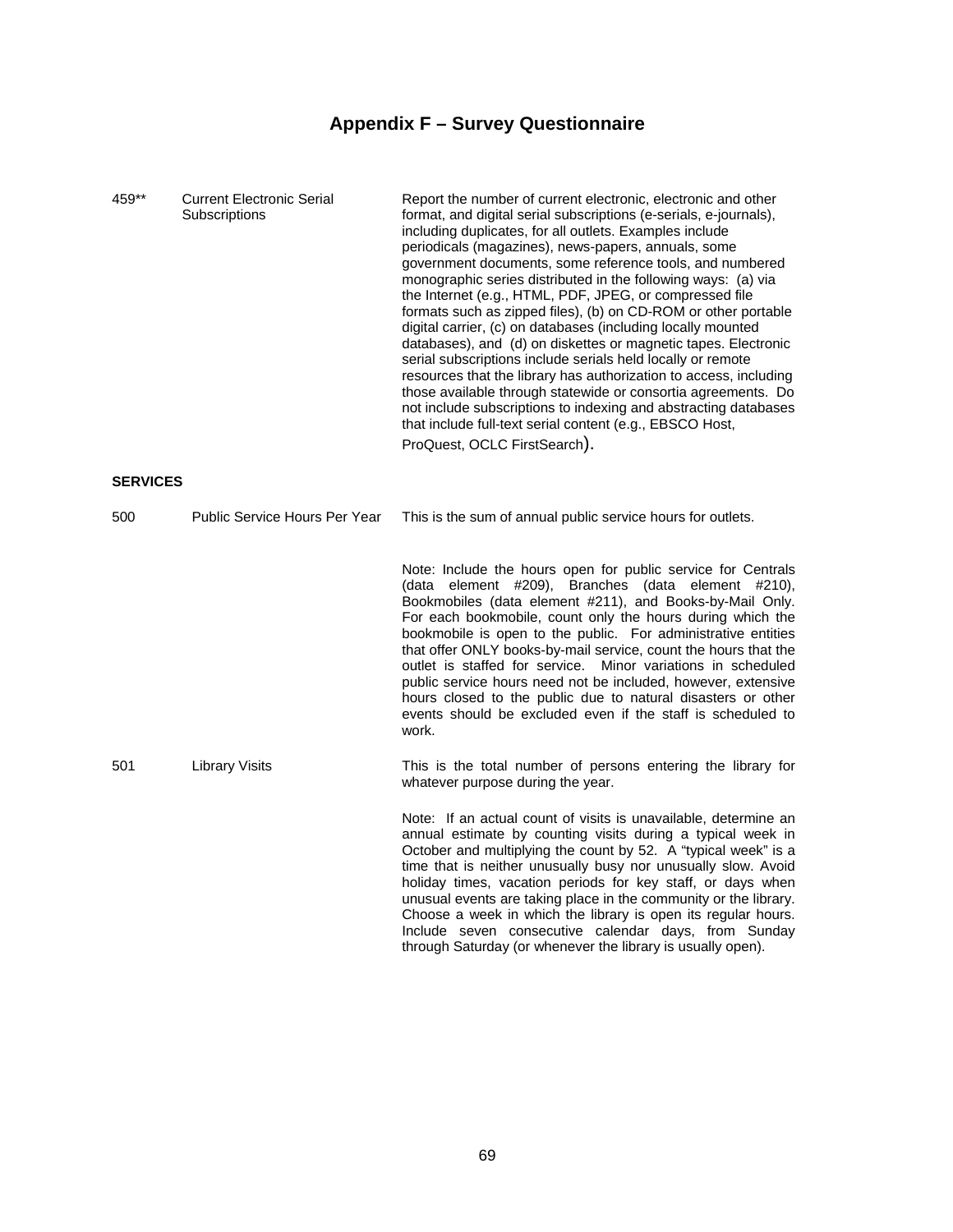| 502    | <b>Reference Transactions</b>          | A reference transaction is an information contact which involves the<br>knowledge, use, recommendations, interpretation, or instruction in the use<br>of one or more information sources by a member of the library staff. It<br>includes information and referral services. Information sources include<br>printed and non-printed materials, machine-readable databases, catalogs<br>and other holdings records, and, through communication or referral, other<br>libraries and institutions and people inside and outside the library. The<br>request may come in person, by phone, by fax, or by mail, electronic mail,<br>or through live or networked electronic reference service from an adult, a<br>young adult, or a child.<br>Do not count directional transactions or questions of rules or policies. Ex-<br>amples of directional transactions are "Where are the children's books?" |
|--------|----------------------------------------|---------------------------------------------------------------------------------------------------------------------------------------------------------------------------------------------------------------------------------------------------------------------------------------------------------------------------------------------------------------------------------------------------------------------------------------------------------------------------------------------------------------------------------------------------------------------------------------------------------------------------------------------------------------------------------------------------------------------------------------------------------------------------------------------------------------------------------------------------------------------------------------------------|
|        |                                        | and "I'm looking for a book with the call number 811.2G." An example of a<br>question of rules or policies is "Are you open until 9:00 tonight?"                                                                                                                                                                                                                                                                                                                                                                                                                                                                                                                                                                                                                                                                                                                                                  |
|        |                                        | Note: If an annual count of reference transactions is unavailable,<br>determine an annual estimate by counting reference transactions during a<br>typical week in October and multiply the count by 52. A "typical week" is a<br>time that is neither unusually busy nor unusually slow. Avoid holiday times,<br>vacation periods for key staff, or days when unusual events are taking<br>place in the community or in the library. Choose a week in which the<br>library is open its regular hours. Include seven consecutive calendar days,<br>from Sunday through Saturday (or whenever the library is usually open).                                                                                                                                                                                                                                                                         |
| $503*$ | Number of Registered Borrowers         | A registered borrower is a library user who has applied for and received an<br>identification number or card from the public library that has established<br>conditions under which the user may borrow library materials and gain<br>access to other library resources. (Output Measures for Public Libraries,<br>$2^{nd}$ edition).                                                                                                                                                                                                                                                                                                                                                                                                                                                                                                                                                             |
|        |                                        | Note: Files should have been purged within the past three (3) years.                                                                                                                                                                                                                                                                                                                                                                                                                                                                                                                                                                                                                                                                                                                                                                                                                              |
| 550    | <b>Total Circulation</b>               | The total annual circulation of all library materials of all types, including<br>renewals.                                                                                                                                                                                                                                                                                                                                                                                                                                                                                                                                                                                                                                                                                                                                                                                                        |
|        |                                        | Note: Count all materials in all formats that are charged out for use outside<br>the library. Interlibrary loan transactions included are only items borrowed<br>for users. Do not include items checked out to another library.                                                                                                                                                                                                                                                                                                                                                                                                                                                                                                                                                                                                                                                                  |
| 551    | Circulation of Children's<br>Materials | The total annual circulation of all children's materials in all formats to all<br>users, including renewals.                                                                                                                                                                                                                                                                                                                                                                                                                                                                                                                                                                                                                                                                                                                                                                                      |
|        | <b>INTER-LIBRARY LOANS</b>             |                                                                                                                                                                                                                                                                                                                                                                                                                                                                                                                                                                                                                                                                                                                                                                                                                                                                                                   |
| 552    | Provided To                            | These are library materials, or copies of the materials, provided by one<br>autonomous library to another upon request. The libraries involved in inter-<br>library loans are not under the same library administration. These data are<br>reported as annual figures.                                                                                                                                                                                                                                                                                                                                                                                                                                                                                                                                                                                                                            |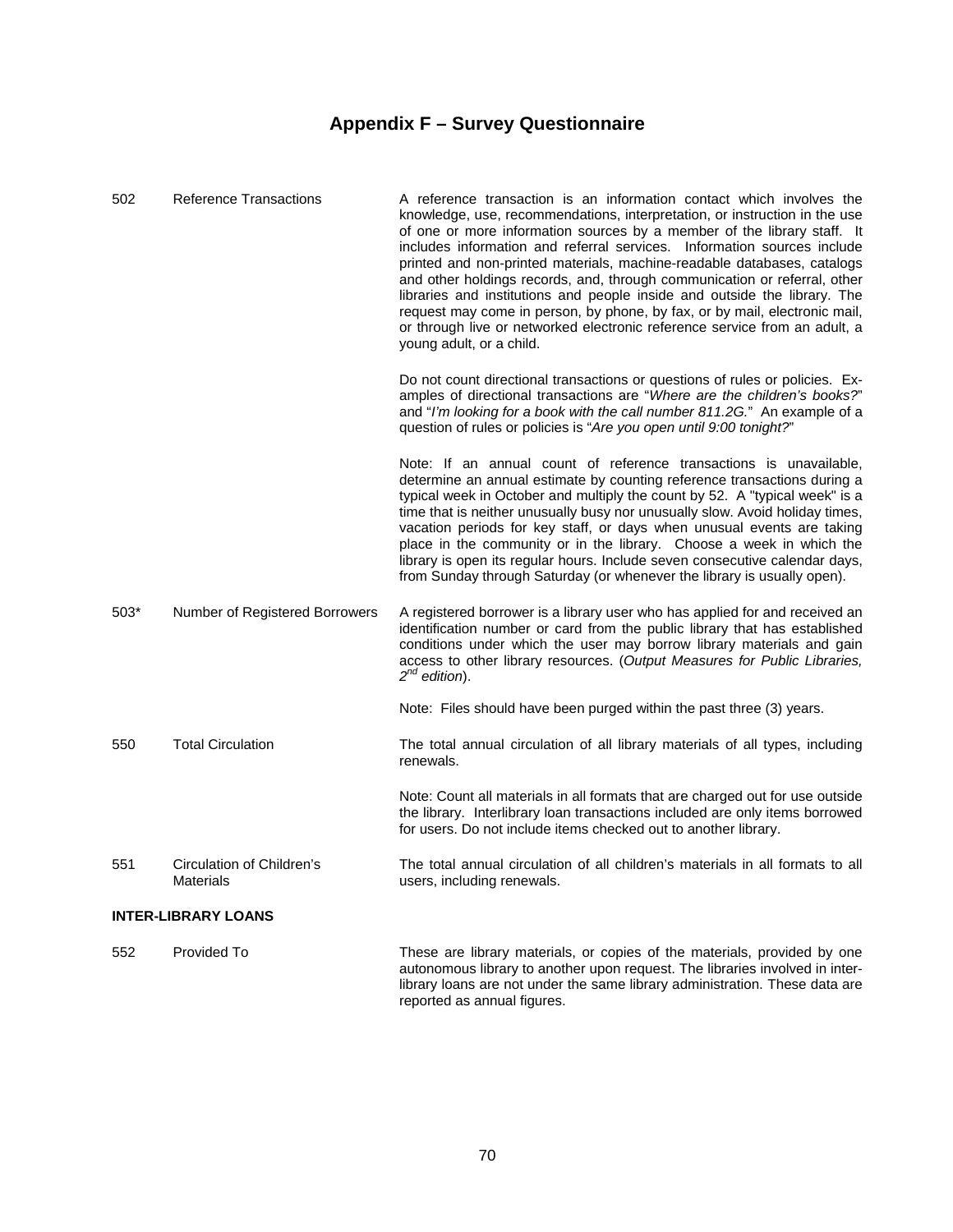| 553 | Received From                              | These are library materials, or copies of the materials, received by one<br>autonomous library from another upon request. The libraries involved in<br>interlibrary loans are not under the same library administration. These data<br>are reported as annual figures.                                                                                                                                                                                                                                                                                                                                           |
|-----|--------------------------------------------|------------------------------------------------------------------------------------------------------------------------------------------------------------------------------------------------------------------------------------------------------------------------------------------------------------------------------------------------------------------------------------------------------------------------------------------------------------------------------------------------------------------------------------------------------------------------------------------------------------------|
|     | <b>LIBRARY PROGRAMS</b>                    |                                                                                                                                                                                                                                                                                                                                                                                                                                                                                                                                                                                                                  |
| 600 | <b>Total Number of Library</b><br>Programs | A program is any planned event which introduces the group attending to<br>any of the broad range of library services or activities or which directly<br>provides information to participants. Programs may cover use of the<br>library, library services, or library tours. Programs may also provide<br>cultural, recreational, or educational information, often designed to meet a<br>specific social need. Examples of these types of programs include film<br>showings, lectures, story hours, literacy, English as a second language,<br>citizenship classes, and book discussions.                        |
|     |                                            | Count all programs, whether held on- or off-site, that are sponsored or co-<br>sponsored by the library. Exclude programs sponsored by other groups<br>that use library facilities.                                                                                                                                                                                                                                                                                                                                                                                                                              |
|     |                                            | If programs are offered as a series, count each program in the series. For<br>example, a film series offered once a week for eight weeks should be<br>counted as eight programs.                                                                                                                                                                                                                                                                                                                                                                                                                                 |
|     |                                            | Note: Exclude library activities delivered on a one-to-one basis, rather<br>than to a group, such as one-to-one literacy tutoring, services to<br>homebound, resume writing assistance, homework assistance, and<br>mentoring activities.                                                                                                                                                                                                                                                                                                                                                                        |
| 601 | Number of Children's Programs              | A children's program is any planned event for which the primary audience<br>is children and which introduces the group of children attending to any of<br>the broad range of library services or activities for children or which directly<br>provides information to participants. Children's programs may cover use of<br>the library, library services, or library tours. Children's programs may also<br>provide cultural, recreational, or educational information, often designed to<br>meet a specific social need. Examples of these types of programs include<br>story hours and summer reading events. |
|     |                                            | Count all children's programs, whether held on- or off-site, that are<br>sponsored or co-sponsored by the library. Do not include children's<br>programs sponsored by other groups that use library facilities. If children's<br>programs are offered as a series, count each program in the series. For<br>example, a story hour offered once a week, 48 weeks a year, should be<br>counted as 48 programs. Exclude library activities for children delivered on                                                                                                                                                |

(data element #600).

a one-to-one basis, rather than to a group, such as one-to-one literacy tutoring, services to homebound, homework assistance, and mentoring activities. This figure is a subset of the Total Number of Library Programs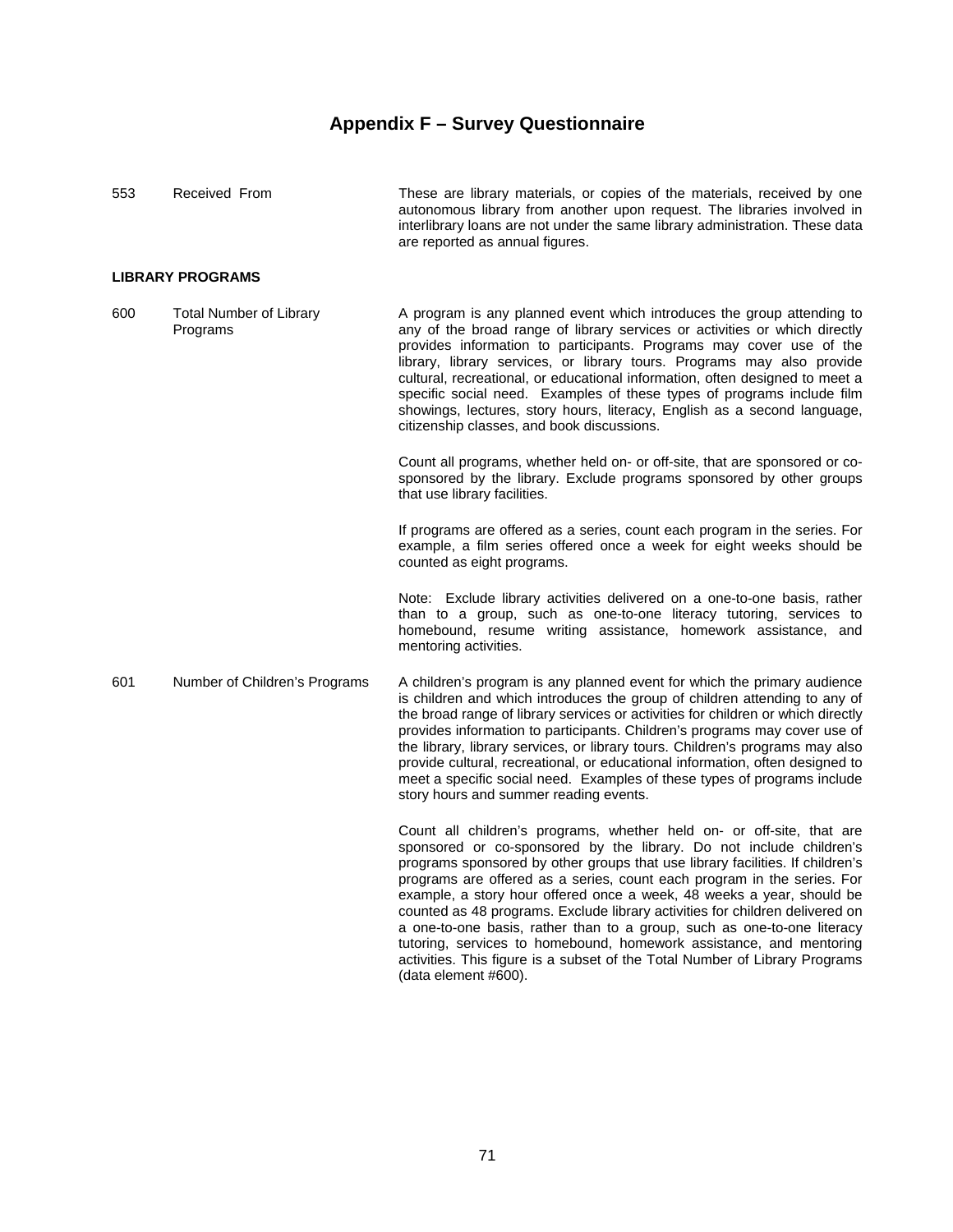Note: *Output Measures for Public Library Services to Children: A Manual of Standardized Procedures* (ALA, 1992) defines children as persons age 14 and under.

- 602 Total Attendance at Library Programs This is a total count of the audience at all library programs during the reporting period. (See Total Number of Library Programs, data element #600, for the definition of a library program.)
- 603 Children's Program Attendance The count of the audience at all programs for which the primary audience is children 14 years and under. Include adults who attend programs intended primarily for children.

 Note: Do not count attendance at library activities for children that are delivered on a one-to-one basis, rather than to a group, such as oneto-one literacy tutoring, services to homebound, homework assistance, and mentoring activities. (See Number of Children's Programs, data element #601, for the definition of a children's library program.)

#### **OTHER ELECTRONIC INFORMATION**

| 650*** | Number of Internet Computers<br>Used by General Public   | Report the number of the library's Internet computers [personal<br>computers (PCs) and laptops, whether purchased, leased, or donated,<br>used by the general public in the library.                                                                                                                                                                                                                                                                                                                                                        |
|--------|----------------------------------------------------------|---------------------------------------------------------------------------------------------------------------------------------------------------------------------------------------------------------------------------------------------------------------------------------------------------------------------------------------------------------------------------------------------------------------------------------------------------------------------------------------------------------------------------------------------|
| 651*** | Number of Users of Public Internet<br>Computers Per Year | Report the total number of individuals that have used Internet<br>computers in the library during the last year. If the computer is used for<br>multiple purposes (Internet access, word-processing, OPAC, etc.) and<br>Internet users cannot be isolated, report all usage. A typical week or<br>other reliable estimate may be used to determine the annual number.<br>Sign-up forms or Web-log tracking software also may provide a reliable<br>count of users.                                                                          |
|        |                                                          | The number of users may be counted manually, using<br>Note:<br>registration logs. Count each user that uses public internet computers,<br>regardless of the amount of time spent on the computer. A user who<br>uses the library's public internet computer(s) three times a year would<br>count as three customers. Software such as "Historian" can also be<br>used to track the number of users at each public internet computer. If<br>the data element is collected as a weekly figure, multiply that figure by<br>52 to annualize it. |

\* New data element

\*\* Renumbered data elements

\*\*\* Revised data element name or definition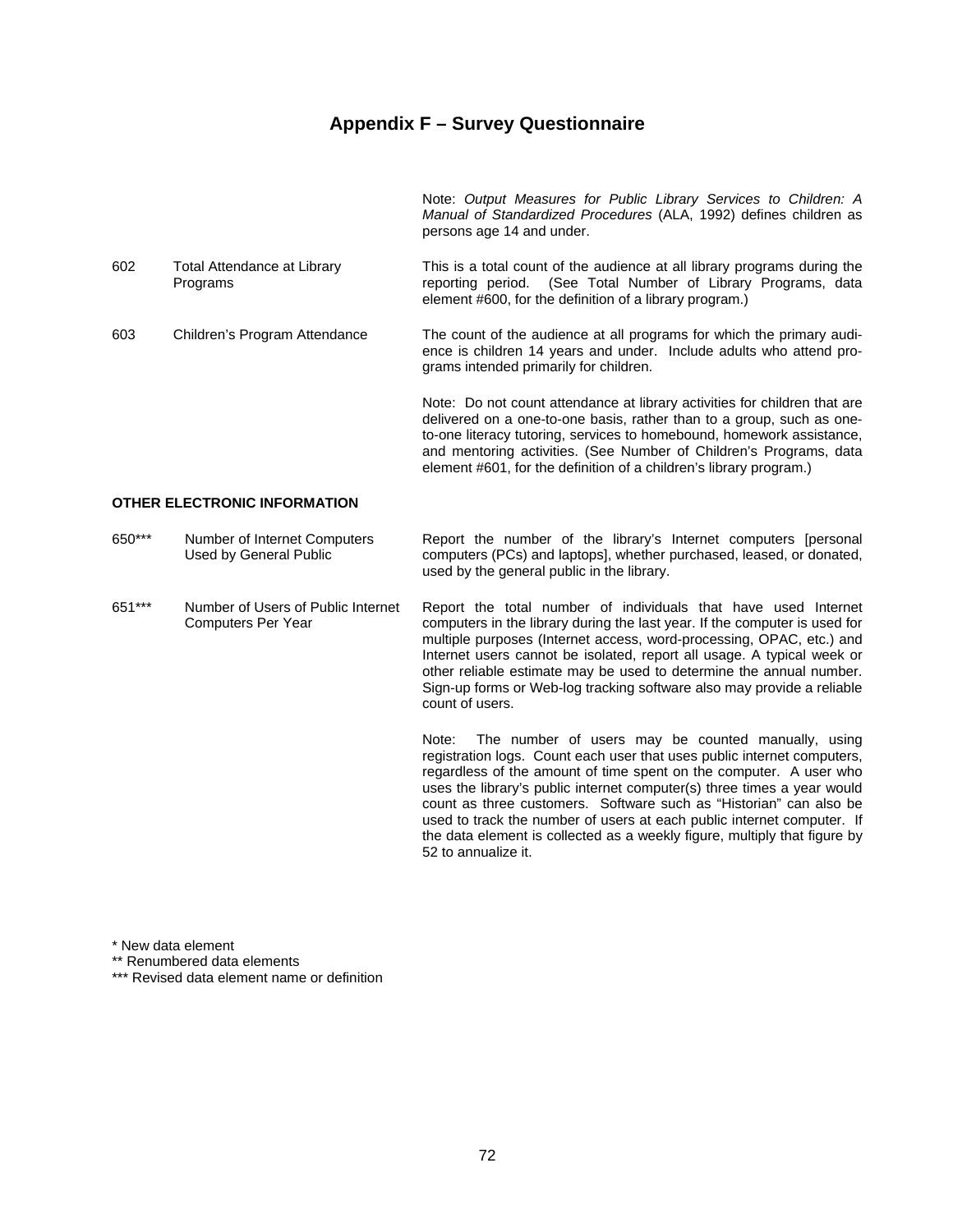### **Outlet Data Element Definitions**

| #   | <b>Data Element Name</b>               | <b>Data Element Definition</b>                                                                                                                                                                                                                                                                                                                                                                  |
|-----|----------------------------------------|-------------------------------------------------------------------------------------------------------------------------------------------------------------------------------------------------------------------------------------------------------------------------------------------------------------------------------------------------------------------------------------------------|
| 700 | FSCS ID and SEQ (Automatic<br>Display) | This is the identification code assigned by WebPLUS. Outlets are as-<br>signed the same FSCS ID as the administrative entity to which they be-<br>long, with a unique three-digit suffix added to distinguish each outlet.                                                                                                                                                                      |
| 701 | LIB ID (Optional)                      | This is the state-assigned identification code for the outlet.                                                                                                                                                                                                                                                                                                                                  |
| 702 | Name                                   | This is the legal name of the outlet.                                                                                                                                                                                                                                                                                                                                                           |
|     |                                        | Note: Provide the legal name of the outlet. Do not use acronyms. Do not<br>abbreviate the name unless it exceeds the WebPLUS field length of 60<br>characters. Avoid abbreviations at the beginning of the name and do not<br>punctuate abbreviations. (See Standard Abbreviations for WebPLUS in<br>Appendix I.)                                                                               |
| 703 | <b>Street Address</b>                  | This is the complete street address of the outlet.                                                                                                                                                                                                                                                                                                                                              |
|     |                                        | Note: Do not report a post office box or general delivery. For a<br>bookmobile that operates from an administrative entity, branch, or central<br>library, report the address of the administrative entity, branch or central li-<br>brary from which it operates. For a bookmobile that is itself the<br>administrative entity, report the address where the bookmobile is parked<br>at night. |
| 704 | City                                   | This is the city or town in which the outlet is located.                                                                                                                                                                                                                                                                                                                                        |
| 705 | ZIP Code                               | This is the standard five-digit postal ZIP code for the street address of the<br>outlet.                                                                                                                                                                                                                                                                                                        |
| 706 | $ZIP+4$                                | This is the four-digit postal ZIP code extension for the street address of<br>the outlet.                                                                                                                                                                                                                                                                                                       |
| 707 | County of the Outlet                   | This is the county in which the outlet is located.                                                                                                                                                                                                                                                                                                                                              |
| 708 | Phone                                  | This is the telephone number of the outlet, including area code.                                                                                                                                                                                                                                                                                                                                |
|     |                                        | Note: Report telephone number without spacing or punctuation. If the<br>outlet has no phone, enter "-3" (for Not Applicable).                                                                                                                                                                                                                                                                   |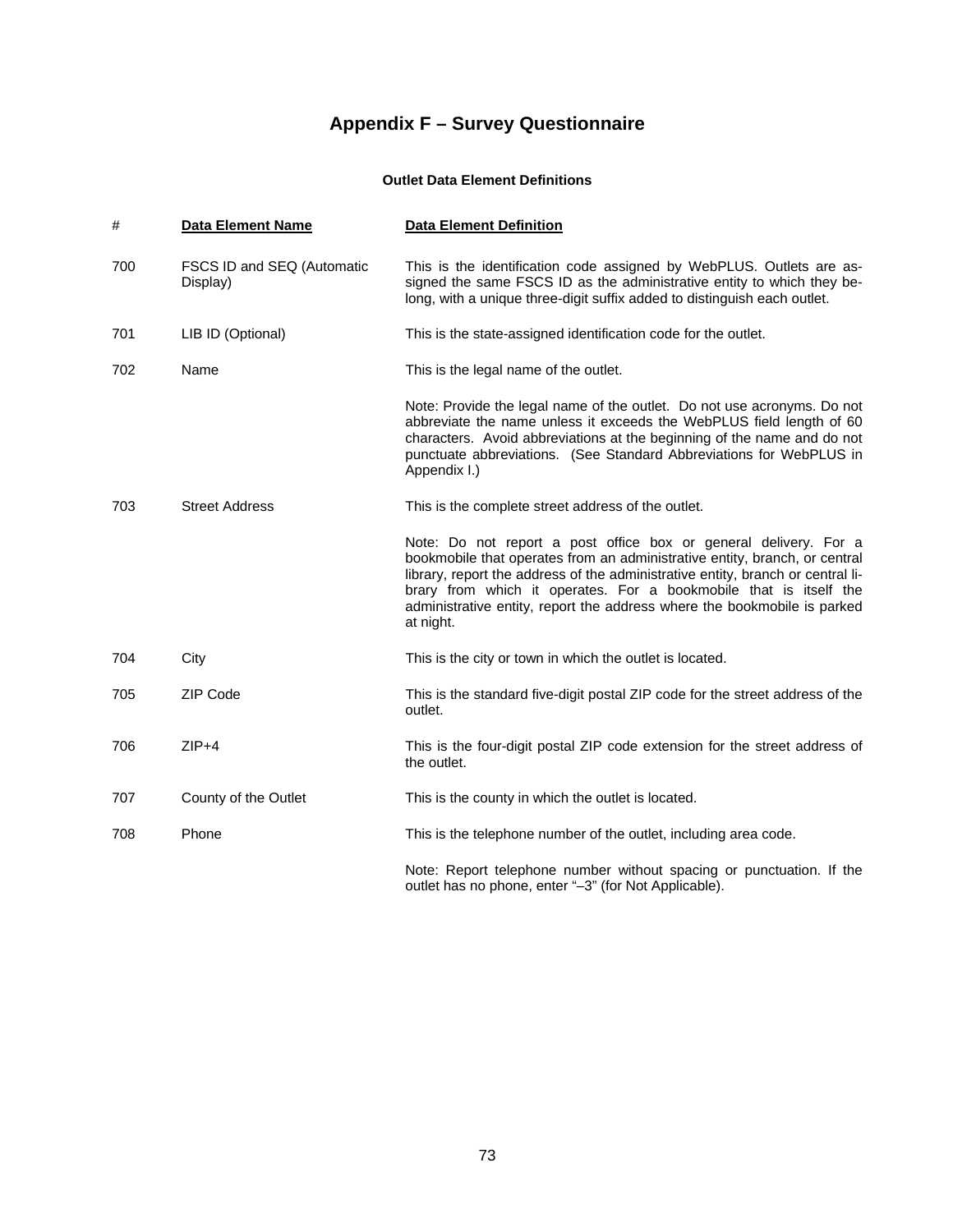709 Outlet Type Code **An outlet is a unit of an administrative entity that provides direct public** library service.

Select one of the following:

 BM—Books-by-Mail Only. A direct mail order service which provides books and other library materials. Books-by-mail typically serves rural residents, the disabled, the homebound, and others without access to another type of public library outlet. Requests for materials are usually received by mail and by telephone only. Only books-by-mail services that are housed separately from any other type of direct public service outlet (that is, central library, branches, or bookmobiles) should be coded here.

 BR—Branch Library. A branch library is an auxiliary unit of an administrative entity which has at least all of the following:

- 1. Separate quarters;
- 2. An organized collection of library materials;
- 3. Paid staff; and
- 4. Regularly scheduled hours for being open to the public.

 BS—Bookmobile(s). A bookmobile is a traveling branch library. It consists of at least all of the following:

- 1. A truck or van that carries an organized collection of library materials;
- 2. A paid staff; and
- 3. Regularly scheduled hours (bookmobile stops) for being open to the public.

 Note: A separate outlet record may be created for each bookmobile. You may wish to create separate outlet records for individual bookmobiles if (1) they have different addresses and/or (2) they have different Metropolitan Status Codes (see outlet data element #710). Alternatively, a bookmobile outlet record may include more than one bookmobile.

 CE—Central Library. This is one type of single outlet library (SO) or the library which is the operational center of a multiple-outlet library (MO or MA). Usually all processing is centralized here and the principal collections are housed here. Synonymous with main library.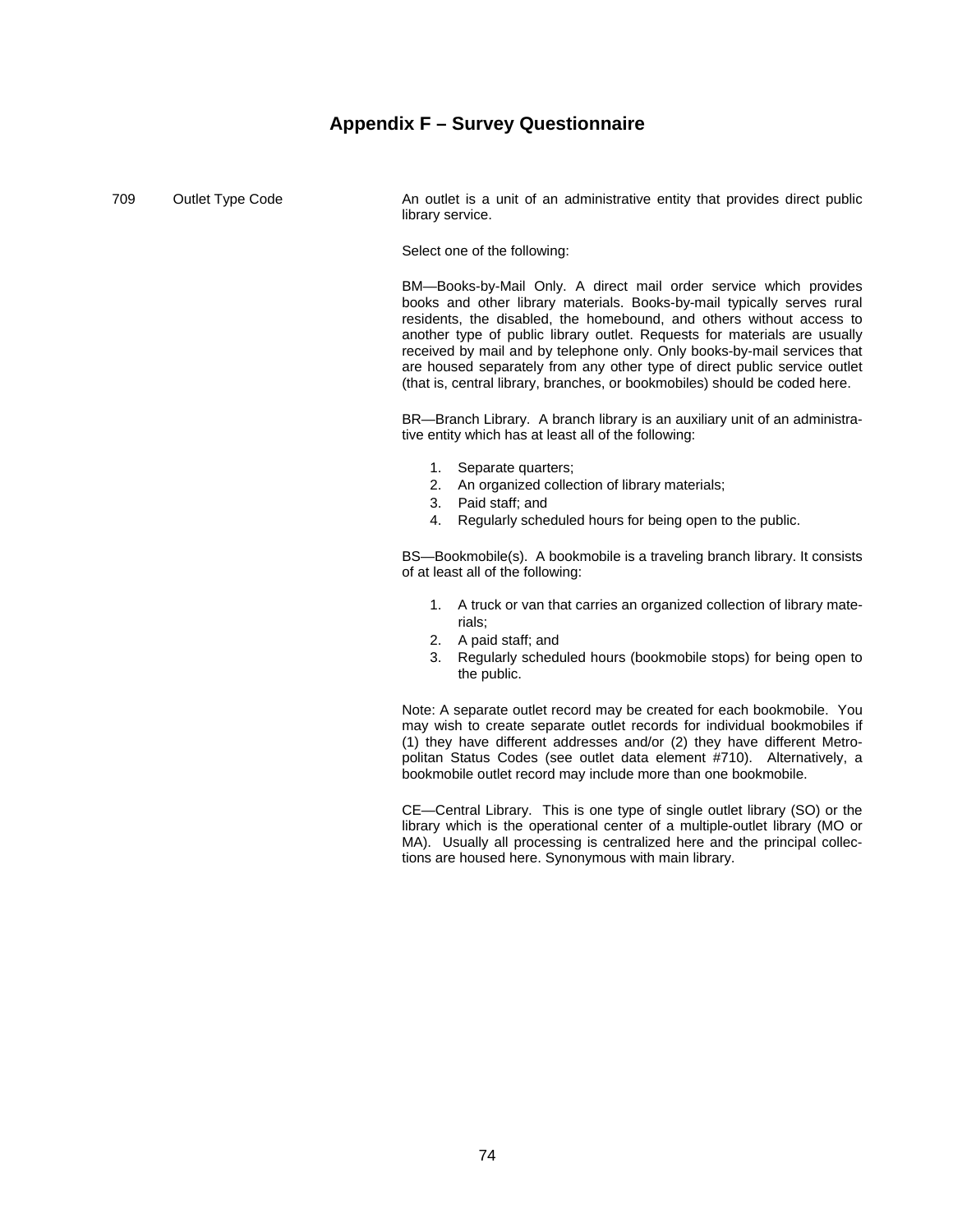|     |                          | Note: Each administrative entity may report either no central library or<br>one central library. No administrative entity may report more than one<br>central library. If you wish to identify a central library in the outlet file,<br>identify the library with the largest collection as the central library, and<br>report all others as branches. Where there are several co-equal outlets<br>and no principal collection, report all such outlets as branches, not central<br>libraries.                                                                                                                                                                                                                                                                                                                                                                                                                                                                                                                                                                                                                                           |
|-----|--------------------------|------------------------------------------------------------------------------------------------------------------------------------------------------------------------------------------------------------------------------------------------------------------------------------------------------------------------------------------------------------------------------------------------------------------------------------------------------------------------------------------------------------------------------------------------------------------------------------------------------------------------------------------------------------------------------------------------------------------------------------------------------------------------------------------------------------------------------------------------------------------------------------------------------------------------------------------------------------------------------------------------------------------------------------------------------------------------------------------------------------------------------------------|
| 710 | Metropolitan Status Code | Select one of the following. Bookmobiles should report the code which<br>best describes their primary service area.                                                                                                                                                                                                                                                                                                                                                                                                                                                                                                                                                                                                                                                                                                                                                                                                                                                                                                                                                                                                                      |
|     |                          | Note: Contact the State Data Center for specific information about Metro-<br>politan Areas in your state.                                                                                                                                                                                                                                                                                                                                                                                                                                                                                                                                                                                                                                                                                                                                                                                                                                                                                                                                                                                                                                |
|     |                          | CC—Central City. The largest central city and, in some cases, up to two<br>additional central cities are included in the title of the Metropolitan Area;<br>there also are central cities that are not included in a Metropolitan Area<br>title. A Metropolitan Area central city does not include any part of that city<br>that extends outside the Metropolitan Area boundary.                                                                                                                                                                                                                                                                                                                                                                                                                                                                                                                                                                                                                                                                                                                                                         |
|     |                          | NC-Metropolitan Area, but Not Within Central City Limits. A large<br>population nucleus, together with adjacent communities that have a high<br>degree of economic and social integration with that nucleus.<br>Some<br>Metropolitan Areas are defined around two or more nuclei. Each Metro-<br>politan Area must contain a place with a minimum population of 50,000 or<br>a Census Bureau-defined urbanized area and a total Metropolitan Area<br>population of at least 100,000 (75,000 in New England). A Metropolitan<br>Area comprises one or more central counties. (Independent cities are<br>considered county equivalents.) A Metropolitan Area may also include<br>one or more outlying counties that have close economic and social rela-<br>tionships with the central county. An outlying county must have a specified<br>level of commuting to the central counties and also must meet certain<br>standards regarding metropolitan character, such as population density,<br>urban population, and population growth. In New England, Metropolitan<br>Areas are composed of cities and towns rather than whole counties. |
|     |                          | NO-Not in a Metropolitan Area.                                                                                                                                                                                                                                                                                                                                                                                                                                                                                                                                                                                                                                                                                                                                                                                                                                                                                                                                                                                                                                                                                                           |
| 711 | Square Footage of Outlet | Provide the area, in square feet, of the public library outlet (central library<br>or branch). Report the total area in square feet for each library outlet<br>(central library or branch) separately. This is the area on all floors<br>enclosed by the outer walls of the library outlet. Include all areas<br>occupied by the library outlet, including those areas off-limits to the public.                                                                                                                                                                                                                                                                                                                                                                                                                                                                                                                                                                                                                                                                                                                                         |

has use of that area.

Include any areas shared with another agency or agencies if the outlet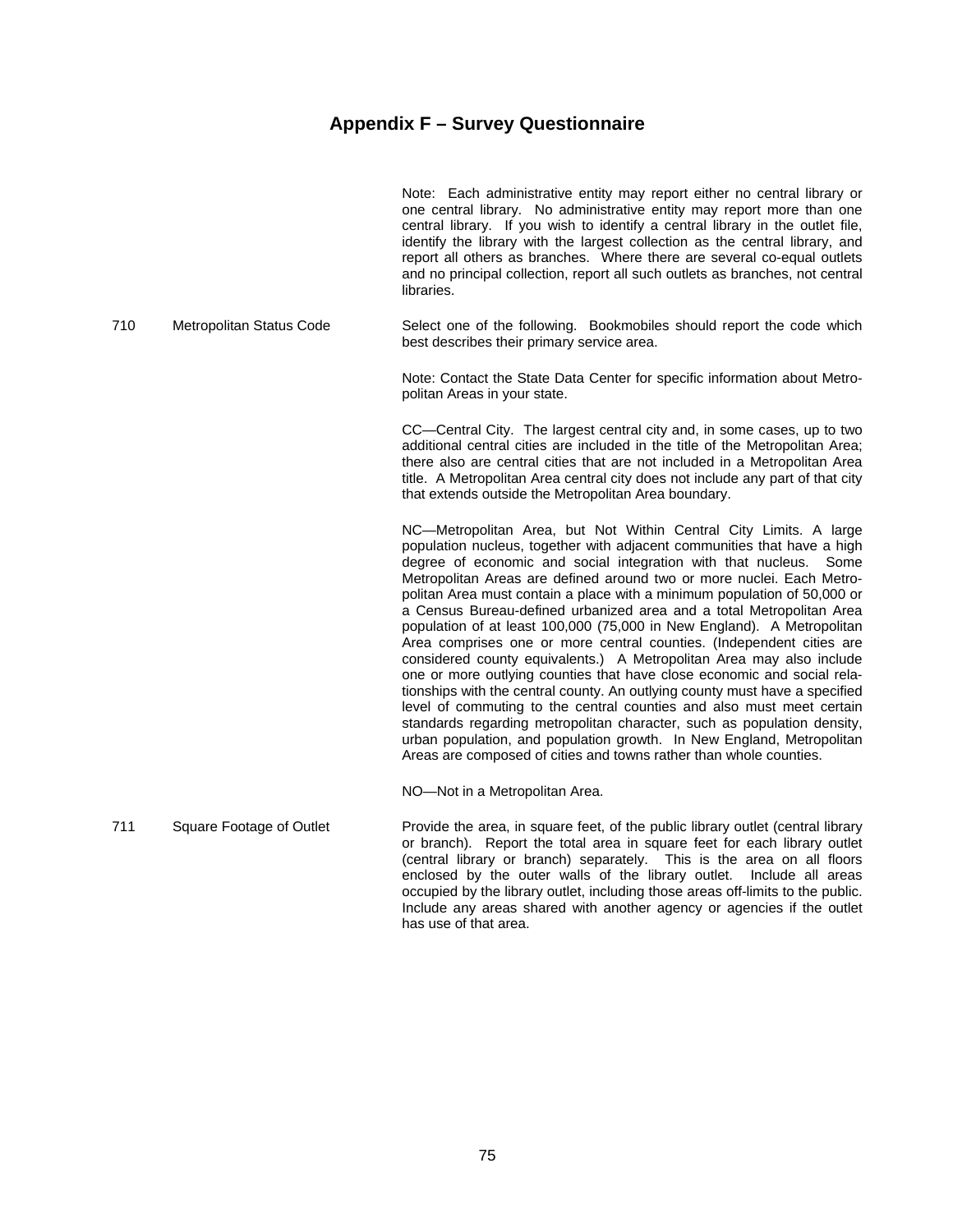712 Number of Bookmobiles in the Bookmobile Outlet Record

The number of bookmobiles in the bookmobile outlet record.

 Note: A bookmobile outlet record may include one or more bookmobiles. Complete this data element only if the outlet record is of the type BS— Bookmobile(s) (see outlet data element #709). A bookmobile is a traveling branch library. It consists of at least all of the following:

- 1. A truck or van that carries an organized collection of library materials;
- 2. A paid staff; and
- 3. Regularly scheduled hours (bookmobile stops) for being open to the public. Count vehicles in use, not the number of stops the vehicle makes.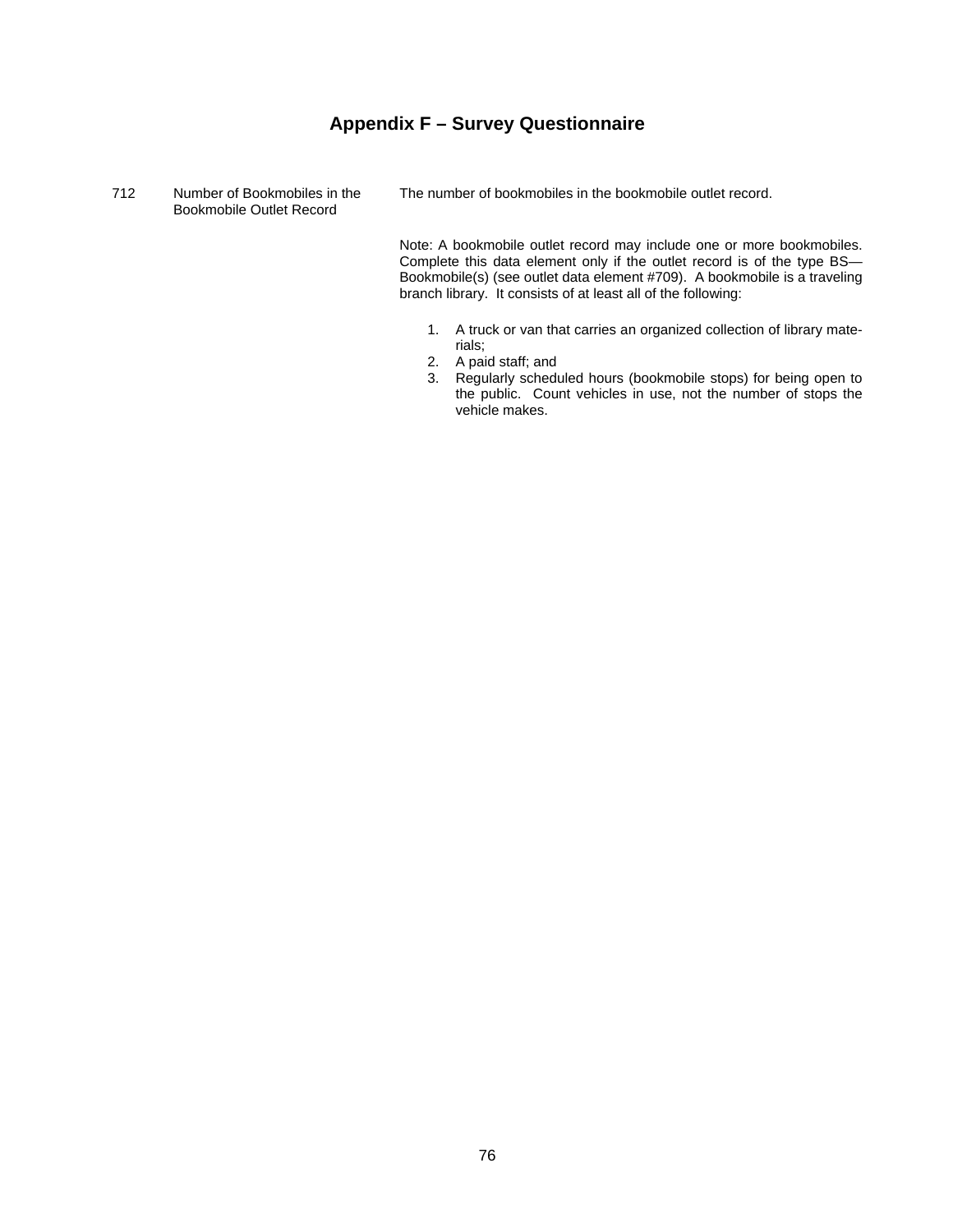## **Appendix G – Imputation Flags and Definitions for Public Library Data File**

- 0 If the variable was not imputed.
- 1 If Method 1 (mean growth rate) was used with 2005 data.
- 2 If Method 1 was used with 2004 data.
- 3 If Method 2 (hot-deck growth rate) was used with 2005 data.
- 4 If Method 2 was used with 2004 data.
- 5 If adjusted cell mean was used (the ratio of population of legal service area to the cell mean population of legal service area was used to adjust the imputed value).
- 6 If unadjusted cell mean was used.
- 7 If, for library visits, there is no prior year data, the ratio of 2006 total library visits to total population of legal service area for the respondents in the imputation cell was multiplied by the nonrespondent's 2006 population value.
- 8 If, for children's program attendance, the ratio of the nonrespondent's 2005 children's program attendance to library visits was multiplied by the nonrespondent's 2006 library visits. Likewise, for children's circulation, the ratio of the nonrespondent's 2004 children's circulation to total circulation was multiplied by the nonrespondent's 2005 total circulation. Likewise for other variables.
- 9 If, for children's program attendance, the ratio of the nonrespondent's 2004 children's program attendance to library visits was multiplied by the nonrespondent's 2006 library visits. Likewise, for children's circulation, the ratio of the nonrespondent's 2004 children's circulation to total circulation was multiplied by the nonrespondent's 2006 total circulation. Likewise for other variables.
- 10 If, for children's program attendance, there is no prior year data, the ratio of 2006 total children's program attendance to total library visits for the respondents in the imputation cell was multiplied by the nonrespondent's 2006 library visits. Likewise, for children's circulation, the ratio of 2006 total children's circulation to total circulation for the respondents in the imputation cell was multiplied by the nonrespondent's 2006 total circulation. Likewise for other variables.
- 11 If, for a derived variable, the variable was imputed through a derivation when checking for consistency.
- 12 If, for library visits, (F\_VISITS [library visits imputation flag] > 0 and F\_KIDATT [children's program attendance imputation flag] = 0) and (children's program attendance  $>$  library visits), the ratio of the nonrespondent's 2005 library visits to children's program attendance was multiplied by the nonrespondent's 2006 children's program attendance. This is tantamount to using the inverse of the ratio used in imputation Flag 8 above. Likewise, for total circulation, the ratio of the nonrespondent's 2005 total circulation to children's circulation was multiplied by the nonrespondent's 2006 children's circulation. Likewise for other variables.
- 13 If, for library visits, (F\_VISITS [library visits imputation flag] > 0 and F\_KIDATT [children's program attendance imputation flag $= 0$ ) and (children's program attendance  $>$  library visits), the ratio of the nonrespondent's 2004 library visits to children's program attendance was multiplied by the nonrespondent's 2006 children's program attendance. This is tantamount to using the inverse of the ratio used in imputation Flag 9 above. Likewise, for total circulation, the ratio of the nonrespondent's 2004 total circulation to children's circulation was multiplied by the nonrespondent's 2006 children's circulation. Likewise for other variables.
- 14 If, for library visits, (F\_VISITS [library visits imputation flag] > 0 and F\_KIDATT [children's program attendance imputation flag] = 0) and (children's program attendance > library visits) and, in addition, there is no prior year data, the ratio of 2006 total library visits to total children's program attendance for the respondents in the imputation cell was multiplied by the nonrespondent's 2006 children's program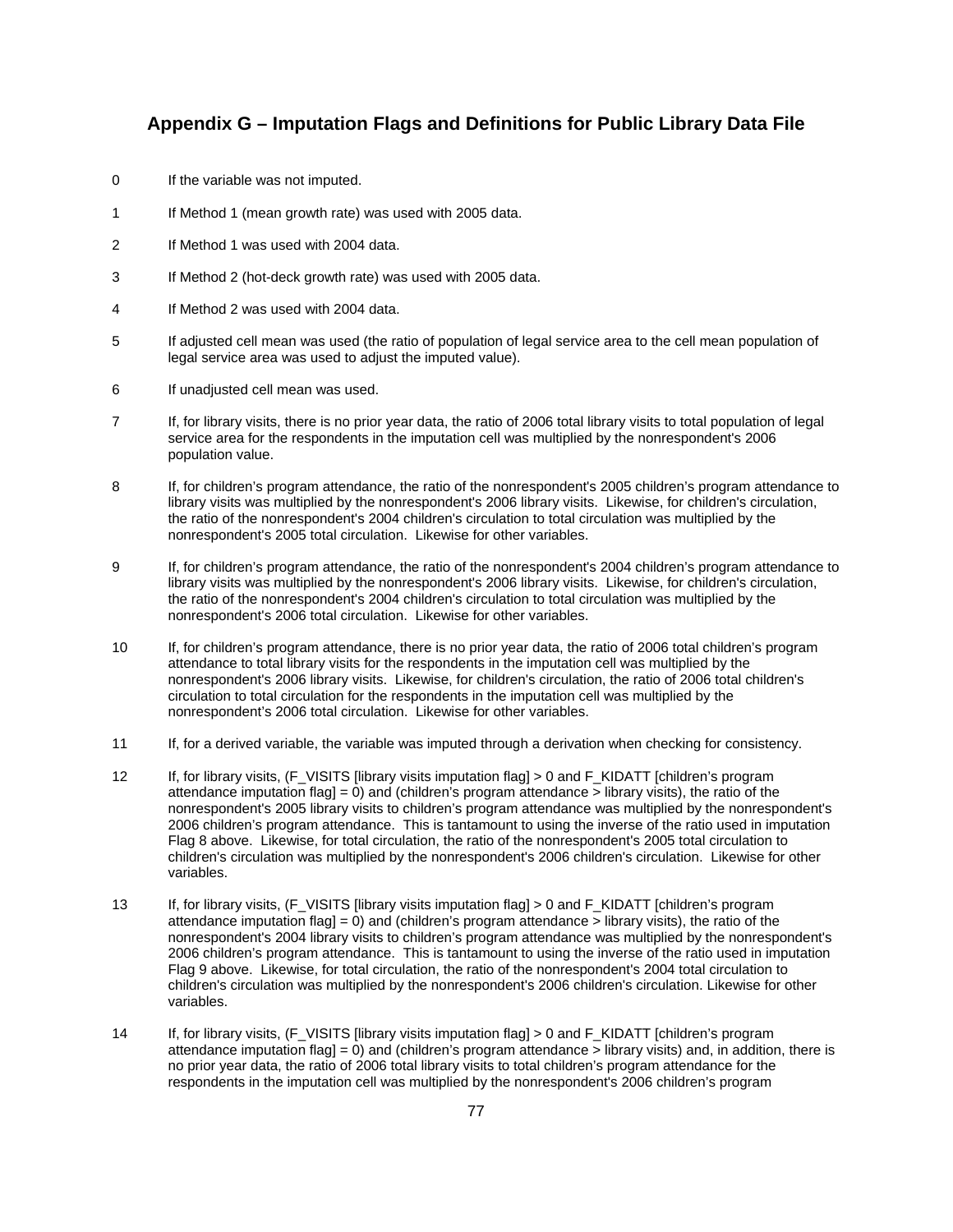## **Appendix G – Imputation Flags and Definitions for Public Library Data File**

attendance. This is tantamount to using the inverse of the ratio used in imputation Flag 10 above. Likewise, for total circulation, the ratio of 2006 total circulation to total children's circulation for the respondents in the imputation cell was multiplied by the respondent's 2006 children's circulation. Likewise for other variables.

- 15 If, for population of legal service area, the 2006 data are missing, a prior year value was used or a value was obtained from IMLS.
- 16 If, for a derived variable, the variable was imputed through a derivation during the imputation process.
- 17 If, for a derived variable, the variable was imputed through a derivation during the post-imputation verification check process.
- 18 If, for detail expenditure/revenue variables, the value was imputed by nonrespondent's 2005 ratio of the detail expenditure/revenue variables to the total expenditure/revenue variable multiplied by the 2006 total expenditure/revenue variable. Likewise for other variables.
- 19 If, for detail expenditure/revenue variables, the value was imputed by nonrespondent's 2004 ratio of the detail expenditure/revenue variables to the total expenditure/revenue variable multiplied by the 2006 total expenditure/revenue variable. Likewise for other variables.
- 20 If there were no reported data, and the missing data were not imputed (used for variables that might be imputed in future years, and for outlying areas that were partial or total nonrespondent's).
- 21 If a detail variable (e.g., salaries, total collection expenditures) was adjusted by the current year respondent mean or median ratio of the detail variable to the total.
- 22 If total staff expenditures was imputed using the nonrespondent's 2005 ratio of total staff expenditures to salaries multiplied by 2006 salaries.
- 23 If salaries was imputed using the nonrespondent's 2005 ratio of salaries to total staff expenditures multiplied by 2006 total staff expenditures.
- 24 If annual public service hours was adjusted by multiplying this year's total outlets by the ratio of 2005 annual public service hours to 2005 total outlets. This method was used when the number of total outlets changed.
- 25 If annual public service hours was adjusted by multiplying this year's total outlets by the ratio of 2004 annual public service hours to 2004 total outlets. This method was used when the number of total outlets changed from the prior year to the current year.
- 26 If loans to or loans from was imputed using the 2005 ratio of loans to/loans from or the 2005 inverse ratio multiplied by the nonrespondent's 2006 loans to or loans from.
- 27 If loans to or loans from was imputed using the 2004 ratio of loans to/loans from or the 2004 inverse ratio multiplied by the nonrespondent's 2006 loans to or loans from.
- 28 If value was obtained from reported data (CAPITAL + TOTOPEXP) for imputation purpose.
- 29 Not used.
- 30 If the same method as imputation Method 1 was used but with 2005 imputed data instead of reported data. This was done only when the imputed data used was based on past reported data.
- 31 If the same method as imputation Method 2 was used but with 2004 imputed data instead of reported data. This was done only when the imputed data used was based on past reported data.
- 32 If adjusted by 2005 response to state total.
- 33 If adjusted cell median was used.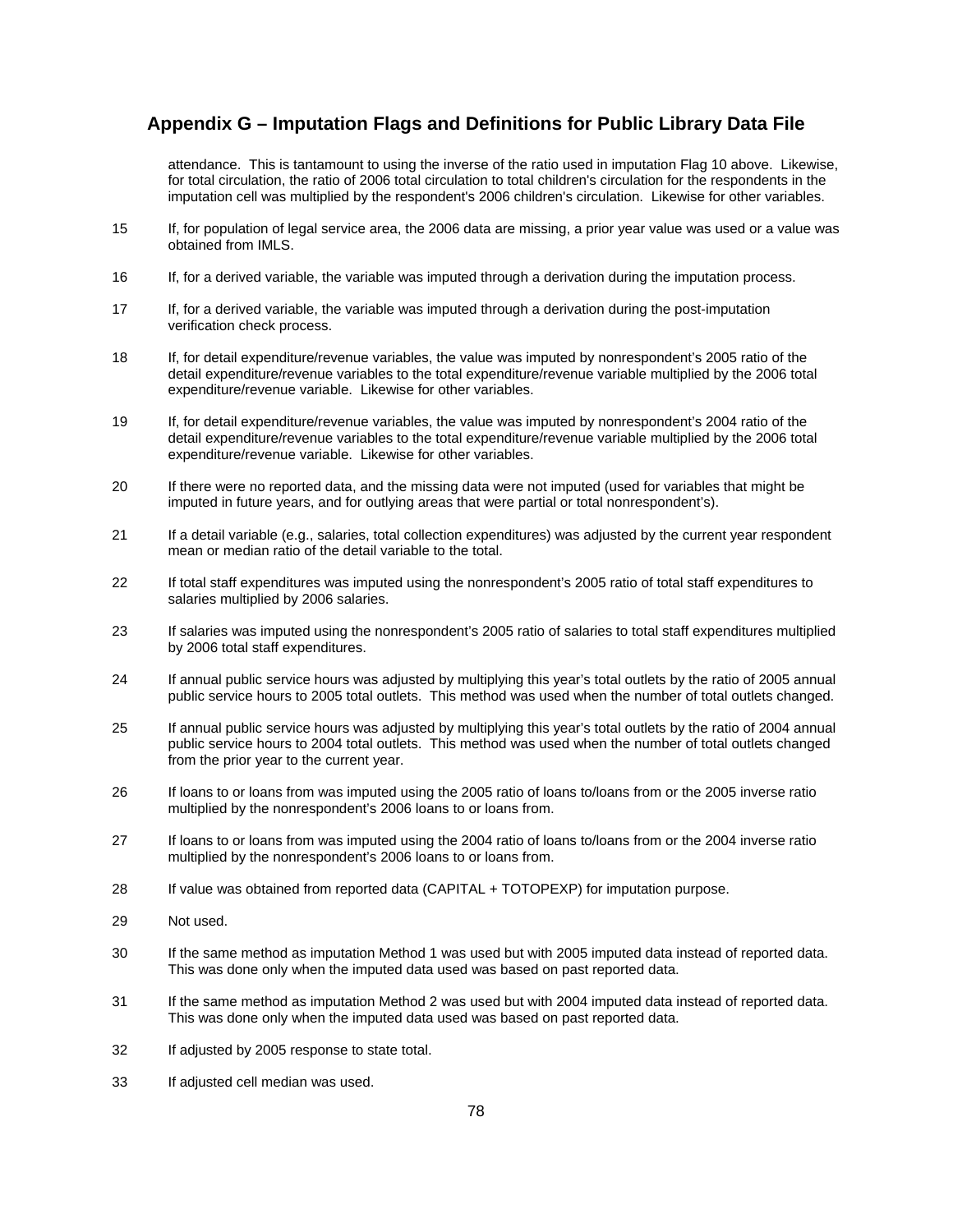## **Appendix G – Imputation Flags and Definitions for Public Library Data File**

- 34 If unadjusted cell median was used.
- 35 If 2005 data were carried forward.
- 36 If 2004 data were carried forward.
- 37 If after IMLS review of imputed file a special imputation procedure was used.
- 38 If electronic users were imputed using the 2006 general public Internet terminals multiplied by the 2005 ratio of electronic users to general public Internet terminals.
- 39 If electronic users were imputed using the 2006 general public Internet terminals multiplied by the 2004 ratio of electronic users to general public Internet terminals.
- 40 If electronic users was imputed using the 2006 general public Internet terminals times the 2006 cell median ratio of electronic users to general public Internet terminals.
- 41 If total staff expenditures was imputed using the nonrespondent's 2005 ratio of total staff expenditures to total staff and multiplied by the 2006 total staff.
- 42 If total staff expenditures was imputed using the nonrespondent's 2004 ratio of total staff expenditures to total staff and multiplied by the 2006 total staff.
- 43 If total staff expenditures was imputed using the mean or median ratio of total staff expenditures to total staff and multiplied by the 2006 total staff.
- 98 Blank (reserved for future use).
- 99 If data were suppressed (to protect confidentiality of respondents) (public-use file only).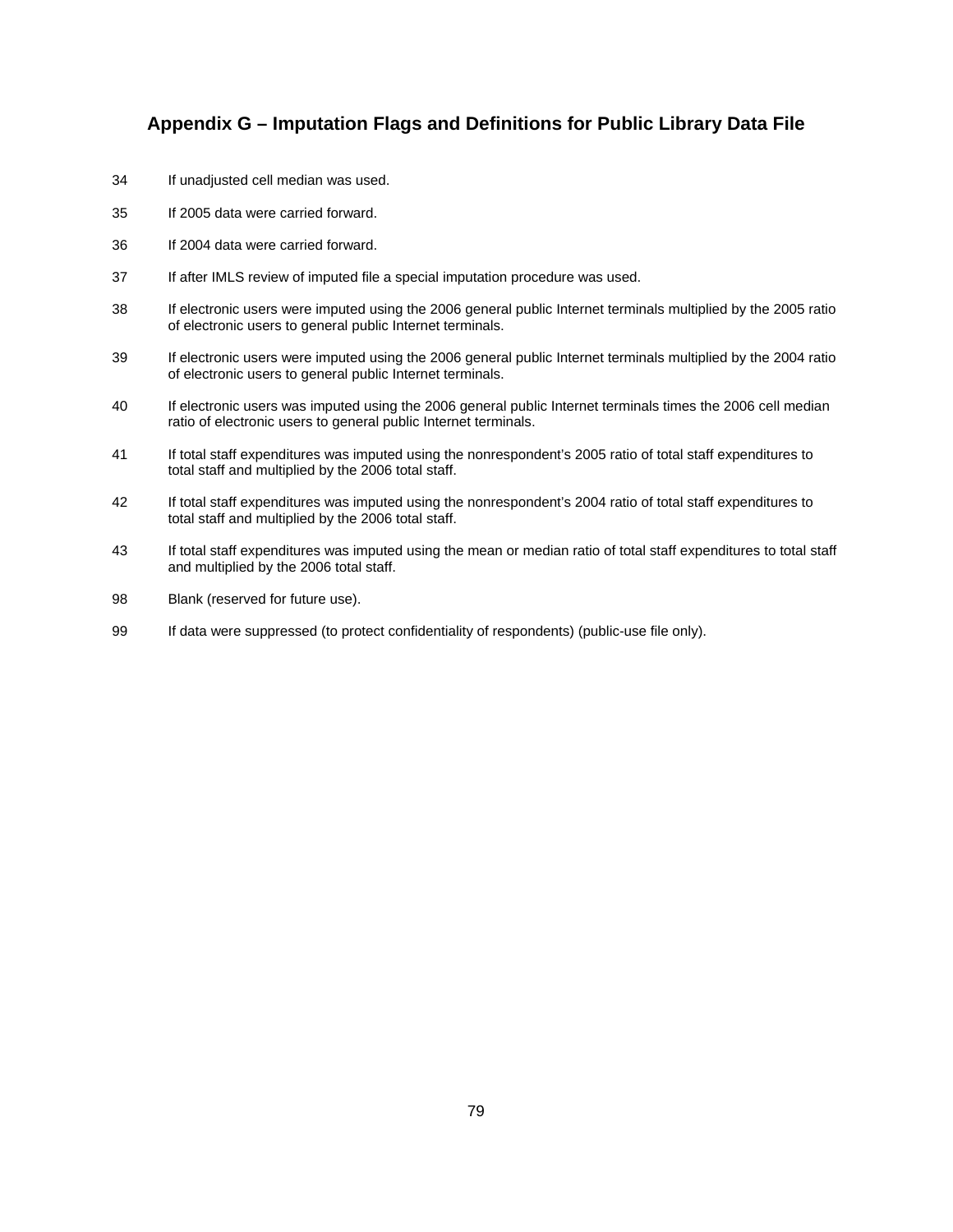## **See Appendix G for the imputation flag definitions and Appendix A for the record layout.**

|          |           | <b>STARTDAT - IMPUTATION FLAG</b> |                         |                       |
|----------|-----------|-----------------------------------|-------------------------|-----------------------|
|          |           |                                   | Cumulative              | Cumulative            |
| F STDAT  | Frequency | Percent                           | Frequency               | Percent               |
| 0        | 9,214     | 99.97                             | 9,214                   | 99.97                 |
| 20       | 3         | 0.03                              | 9,217                   | 100.00                |
|          |           |                                   |                         |                       |
|          |           | <b>ENDDATE - IMPUTATION FLAG</b>  |                         |                       |
|          |           |                                   | Cumulative              | Cumulative            |
| F_ENDDAT | Frequency | Percent                           | Frequency               | Percent               |
| 0        | 9,214     | 99.97                             | 9,214                   | 99.97                 |
| 20       | 3         | 0.03                              | 9,217                   | 100.00                |
|          |           |                                   |                         |                       |
|          |           | POPU_LSA - IMPUTATION FLAG        |                         |                       |
|          |           |                                   | Cumulative              | Cumulative            |
| F POPLSA | Frequency | Percent                           | Frequency               | Percent               |
| 0        | 9,214     | 99.97                             | 9,214                   | 99.97                 |
| 20       | 3         | 0.03                              | 9,217                   | 100.00                |
|          |           |                                   |                         |                       |
|          |           | POPU_UND - IMPUTATION FLAG        |                         | Cumulative            |
| F_POPUND | Frequency | Percent                           | Cumulative<br>Frequency | Percent               |
| 0        | 9,214     | 99.97                             | 9,214                   | 99.97                 |
| 20       | 3         | 0.03                              | 9,217                   | 100.00                |
|          |           |                                   |                         |                       |
|          |           |                                   |                         |                       |
|          |           | <b>CENTLIB - IMPUTATION FLAG</b>  |                         |                       |
| F CENLIB | Frequency | Percent                           | Cumulative<br>Frequency | Cumulative<br>Percent |
| 0        | 9,214     | 99.97                             | 9,214                   | 99.97                 |
| 20       | 3         | 0.03                              | 9,217                   | 100.00                |
|          |           |                                   |                         |                       |
|          |           | <b>BRANLIB - IMPUTATION FLAG</b>  |                         |                       |
|          |           |                                   | Cumulative              | Cumulative            |
| F_BRLIB  | Frequency | Percent                           | Frequency               | Percent               |
| 0        | 9,214     | 99.97                             | 9,214                   | 99.97                 |
| 20       | 3         | 0.03                              | 9,217                   | 100.00                |
|          |           |                                   |                         |                       |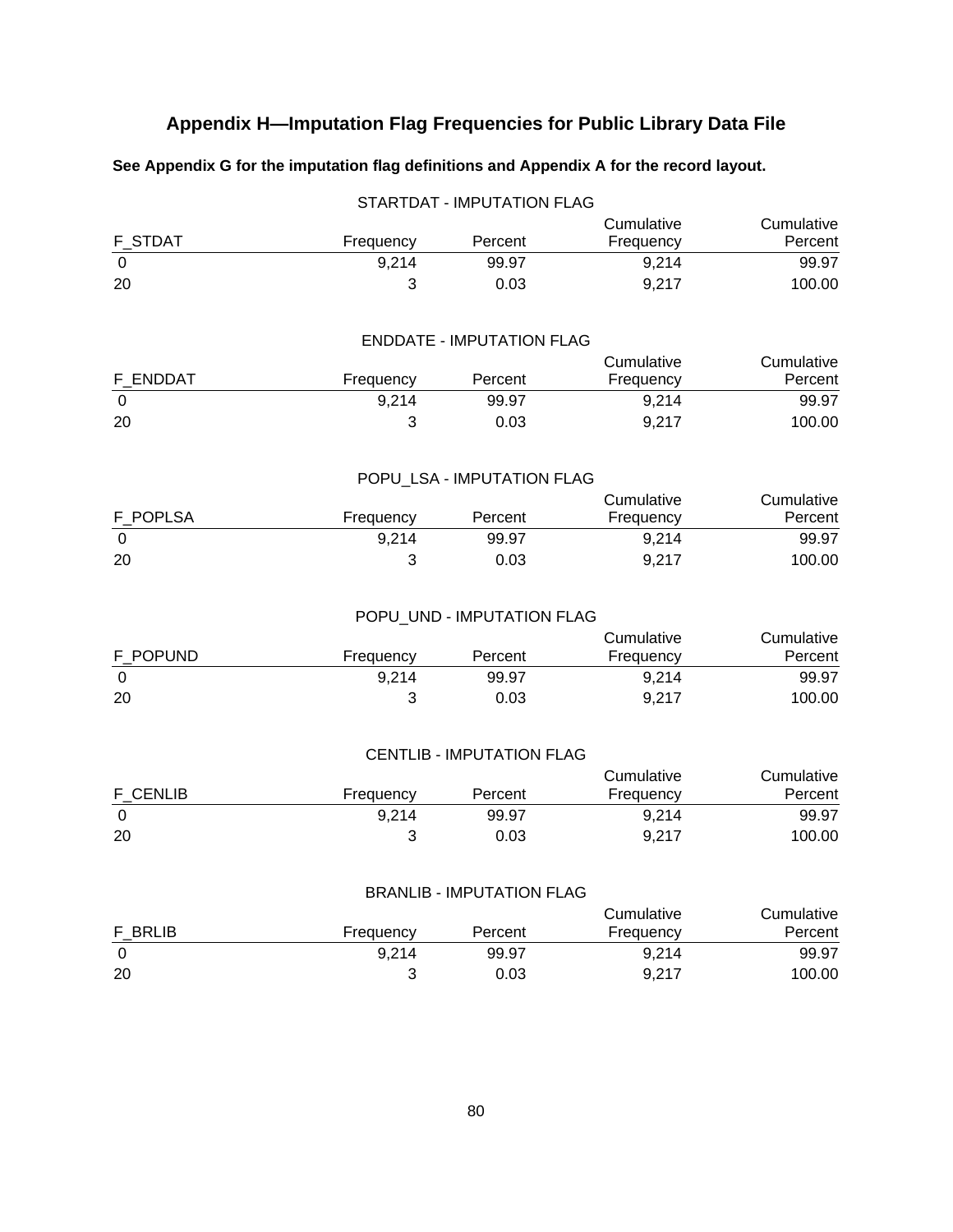| DNIVIUD - IIVIPUTATIUN FLAG |           |         |                         |                       |  |  |
|-----------------------------|-----------|---------|-------------------------|-----------------------|--|--|
| F BKMOB                     | Frequency | Percent | Cumulative<br>Frequency | Cumulative<br>Percent |  |  |
| $\Omega$                    | 9.214     | 99.97   | 9.214                   | 99.97                 |  |  |
| 20                          |           | 0.03    | 9.217                   | 100.00                |  |  |

## BKMOB - IMPUTATION FLAG

#### MASTER - IMPUTATION FLAG

|          |           |         | Cumulative | Cumulative |
|----------|-----------|---------|------------|------------|
| F MASTER | Frequency | Percent | Frequency  | Percent    |
| 0        | 8,954     | 97.15   | 8,954      | 97.15      |
|          | 104       | 1.13    | 9,058      | 98.27      |
| 2        | 1         | 0.01    | 9,059      | 98.29      |
| 5        | 93        | 1.01    | 9,152      | 99.29      |
| 16       | 3         | 0.03    | 9,155      | 99.33      |
| 20       | 3         | 0.03    | 9,158      | 99.36      |
| 30       | 47        | 0.51    | 9,205      | 99.87      |
| 31       | 12        | 0.13    | 9,217      | 100.00     |
|          |           |         |            |            |

#### LIBRARIA - IMPUTATION FLAG

|          |           |         | Cumulative | Cumulative |
|----------|-----------|---------|------------|------------|
| F LIBRAR | Frequency | Percent | Frequency  | Percent    |
| 0        | 8,964     | 97.26   | 8,964      | 97.26      |
|          | 65        | 0.71    | 9,029      | 97.96      |
| 2        |           | 0.01    | 9,030      | 97.97      |
| 5        | 54        | 0.59    | 9,084      | 98.56      |
| 16       | 36        | 0.39    | 9,120      | 98.95      |
| 17       | 2         | 0.02    | 9,122      | 98.97      |
| 20       | 3         | 0.03    | 9,125      | 99.00      |
| 30       | 76        | 0.82    | 9,201      | 99.83      |
| 31       | 16        | 0.17    | 9,217      | 100.00     |
|          |           |         |            |            |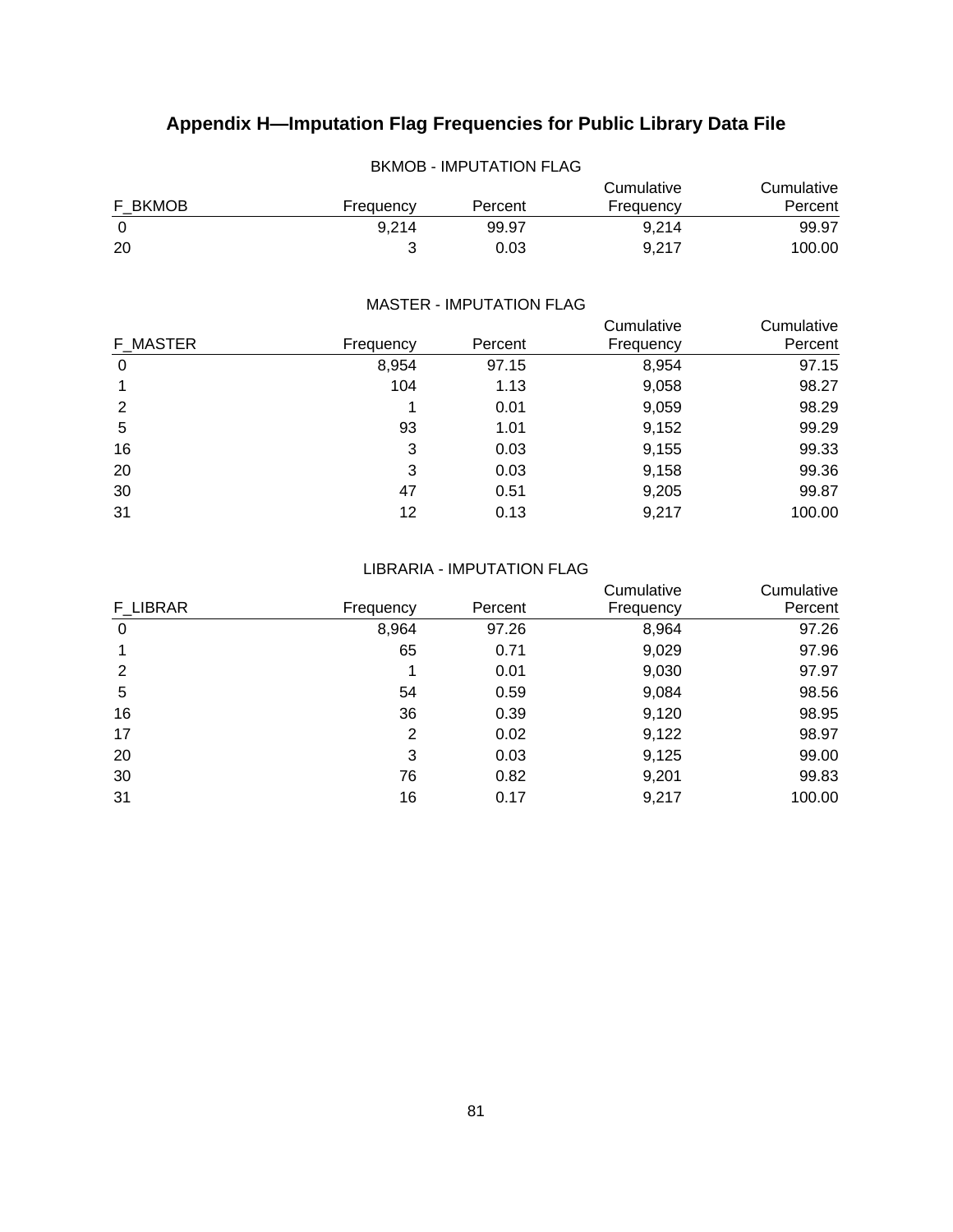| <b>F OTHSTF</b> | Frequency | Percent | Cumulative<br>Frequency | Cumulative<br>Percent |
|-----------------|-----------|---------|-------------------------|-----------------------|
| 0               | 8,964     | 97.26   | 8,964                   | 97.26                 |
|                 | 59        | 0.64    | 9,023                   | 97.90                 |
| 2               | 2         | 0.02    | 9,025                   | 97.92                 |
| 5               | 55        | 0.60    | 9,080                   | 98.51                 |
| 16              | 1         | 0.01    | 9,081                   | 98.52                 |
| 17              | 6         | 0.07    | 9,087                   | 98.59                 |
| 20              | 3         | 0.03    | 9,090                   | 98.62                 |
| 30              | 111       | 1.20    | 9,201                   | 99.83                 |
| 31              | 16        | 0.17    | 9,217                   | 100.00                |

## OTHPAID - IMPUTATION FLAG

#### TOTSTAFF - IMPUTATION FLAG

|          |           |         | Cumulative | Cumulative |
|----------|-----------|---------|------------|------------|
| F TOTSTF | Frequency | Percent | Frequency  | Percent    |
|          | 9,005     | 97.70   | 9.005      | 97.70      |
| 16       | 209       | 2.27    | 9,214      | 99.97      |
| 20       |           | 0.03    | 9.217      | 100.00     |

#### LOCGVT - IMPUTATION FLAG

|          |           |         | Cumulative | Cumulative |
|----------|-----------|---------|------------|------------|
| F LOCGVT | Frequency | Percent | Frequency  | Percent    |
| 0        | 8,964     | 97.26   | 8,964      | 97.26      |
| 3        | 173       | 1.88    | 9,137      | 99.13      |
| 17       |           | 0.01    | 9,138      | 99.14      |
| 18       | 22        | 0.24    | 9,160      | 99.38      |
| 20       | 3         | 0.03    | 9,163      | 99.41      |
| 33       | 54        | 0.59    | 9,217      | 100.00     |

## STGVT - IMPUTATION FLAG

|                |           |         | Cumulative | Cumulative |
|----------------|-----------|---------|------------|------------|
| <b>F STGVT</b> | Frequency | Percent | Frequency  | Percent    |
| 0              | 8,967     | 97.29   | 8,967      | 97.29      |
| 3              | 159       | 1.73    | 9,126      | 99.01      |
| 11             | 22        | 0.24    | 9,148      | 99.25      |
| 18             | 22        | 0.24    | 9,170      | 99.49      |
| 20             | 3         | 0.03    | 9,173      | 99.52      |
| 33             | 44        | 0.48    | 9,217      | 100.00     |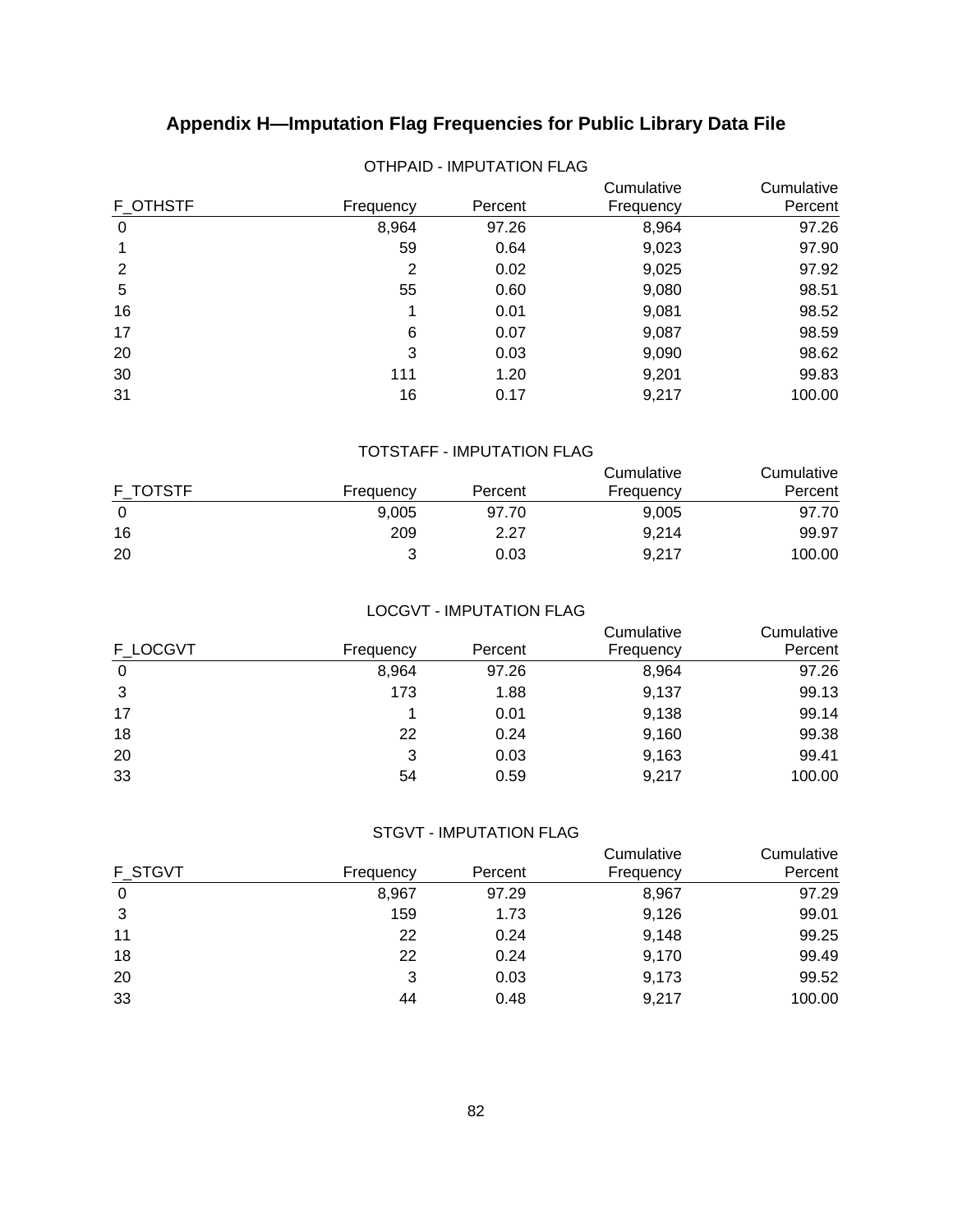|          | .         |         |                         |                       |
|----------|-----------|---------|-------------------------|-----------------------|
| F FEDGVT | Frequency | Percent | Cumulative<br>Frequency | Cumulative<br>Percent |
| 0        | 8,970     | 97.32   | 8,970                   | 97.32                 |
| 3        | 172       | 1.87    | 9,142                   | 99.19                 |
| 18       | 22        | 0.24    | 9,164                   | 99.42                 |
| 20       | 3         | 0.03    | 9,167                   | 99.46                 |
| 33       | 50        | 0.54    | 9,217                   | 100.00                |

## FEDGVT - IMPUTATION FLAG

## OTHINCM - IMPUTATION FLAG

|           |         | Cumulative | Cumulative |
|-----------|---------|------------|------------|
| Frequency | Percent | Frequency  | Percent    |
| 8,962     | 97.23   | 8,962      | 97.23      |
| 166       | 1.80    | 9,128      | 99.03      |
|           | 0.01    | 9,129      | 99.05      |
| 22        | 0.24    | 9,151      | 99.28      |
| 3         | 0.03    | 9,154      | 99.32      |
| 63        | 0.68    | 9,217      | 100.00     |
|           |         |            |            |

#### TOTINCM - IMPUTATION FLAG

| F TOTINC | Frequency | Percent | Cumulative<br>Frequency | Cumulative<br>Percent |
|----------|-----------|---------|-------------------------|-----------------------|
|          |           |         |                         |                       |
|          | 8.974     | 97.36   | 8,974                   | 97.36                 |
| 16       | 240       | 2.60    | 9.214                   | 99.97                 |
| 20       | າ         | 0.03    | 9,217                   | 100.00                |

## SALARIES - IMPUTATION FLAG

| <b>F_SALX</b> | Frequency | Percent | Cumulative<br>Frequency | Cumulative<br>Percent |
|---------------|-----------|---------|-------------------------|-----------------------|
| 0             | 5.724     | 62.10   | 5,724                   | 62.10                 |
| 17            |           | 0.01    | 5,725                   | 62.11                 |
| 20            |           | 0.03    | 5,728                   | 62.15                 |
| 21            | 73        | 0.79    | 5,801                   | 62.94                 |
| 99            | 3.416     | 37.06   | 9,217                   | 100.00                |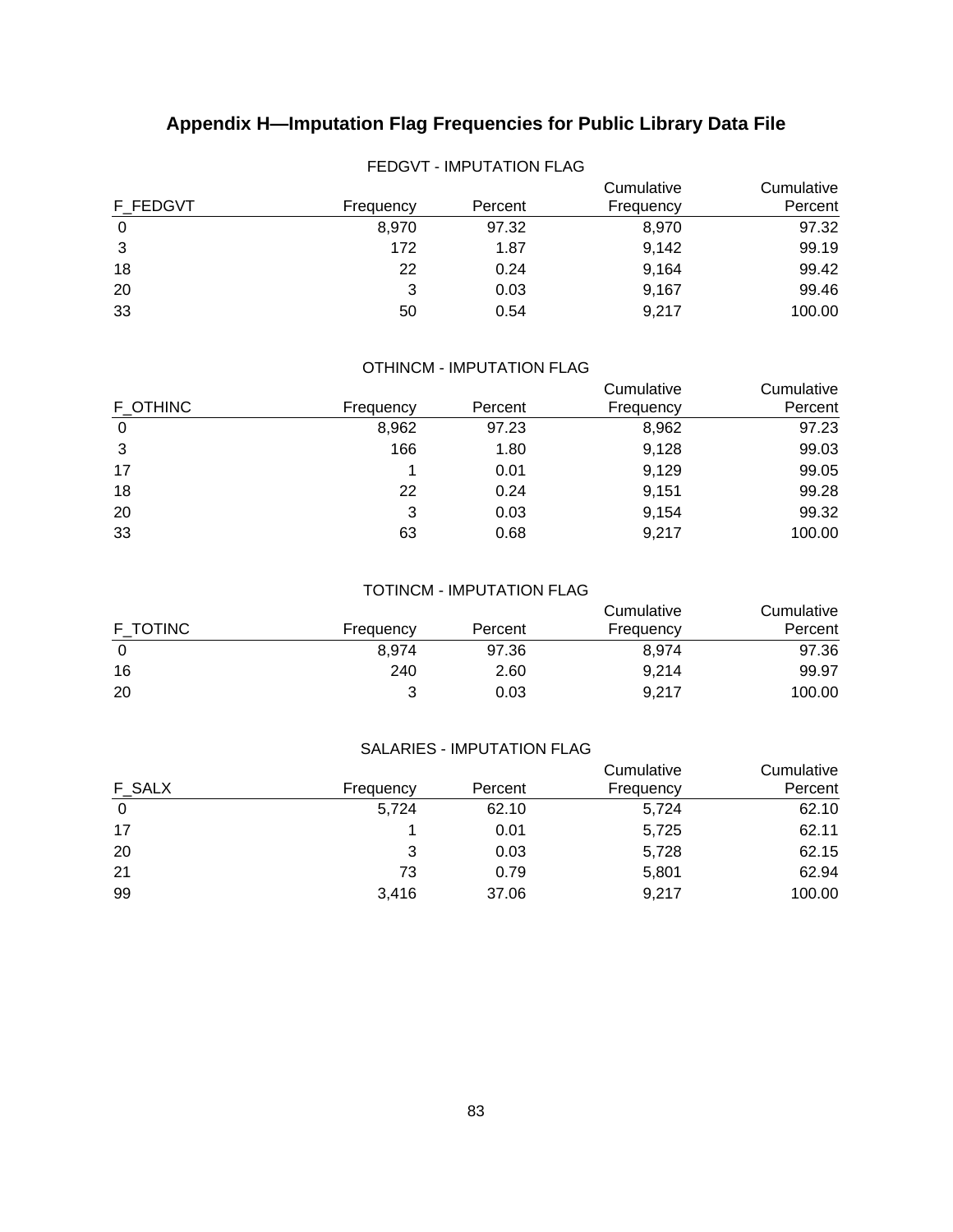|        | -------   |         |                         |                       |  |  |  |
|--------|-----------|---------|-------------------------|-----------------------|--|--|--|
| F BENX | Frequency | Percent | Cumulative<br>Frequency | Cumulative<br>Percent |  |  |  |
| 0      | 5,696     | 61.80   | 5,696                   | 61.80                 |  |  |  |
| 16     | 23        | 0.25    | 5,719                   | 62.05                 |  |  |  |
| 17     | 79        | 0.86    | 5,798                   | 62.91                 |  |  |  |
| 20     | 3         | 0.03    | 5,801                   | 62.94                 |  |  |  |
| 99     | 3.416     | 37.06   | 9,217                   | 100.00                |  |  |  |

## BENEFIT - IMPUTATION FLAG

## STAFFEXP - IMPUTATION FLAG

|           |         | Cumulative | Cumulative |
|-----------|---------|------------|------------|
| Frequency | Percent | Frequency  | Percent    |
| 5,718     | 62.04   | 5,718      | 62.04      |
| 35        | 0.38    | 5,753      | 62.42      |
| 1         | 0.01    | 5,754      | 62.43      |
| 21        | 0.23    | 5,775      | 62.66      |
| 14        | 0.15    | 5,789      | 62.81      |
| 3         | 0.03    | 5,792      | 62.84      |
| 7         | 0.08    | 5,799      | 62.92      |
| 2         | 0.02    | 5,801      | 62.94      |
| 3,416     | 37.06   | 9,217      | 100.00     |
|           |         |            |            |

## PRMATEXP - IMPUTATION FLAG

|                |           |         | Cumulative | Cumulative |
|----------------|-----------|---------|------------|------------|
| F PRMATX       | Frequency | Percent | Frequency  | Percent    |
| 0              | 8,822     | 95.71   | 8,822      | 95.71      |
|                | 77        | 0.84    | 8,899      | 96.55      |
| $\overline{2}$ |           | 0.01    | 8,900      | 96.56      |
| 8              |           | 0.01    | 8,901      | 96.57      |
| 11             | 5         | 0.05    | 8,906      | 96.63      |
| 18             | 126       | 1.37    | 9,032      | 97.99      |
| 19             | 9         | 0.10    | 9,041      | 98.09      |
| 20             | 3         | 0.03    | 9,044      | 98.12      |
| 21             | 8         | 0.09    | 9,052      | 98.21      |
| 30             | 27        | 0.29    | 9,079      | 98.50      |
| 31             | 20        | 0.22    | 9,099      | 98.72      |
| 33             | 3         | 0.03    | 9,102      | 98.75      |
| 35             | 115       | 1.25    | 9,217      | 100.00     |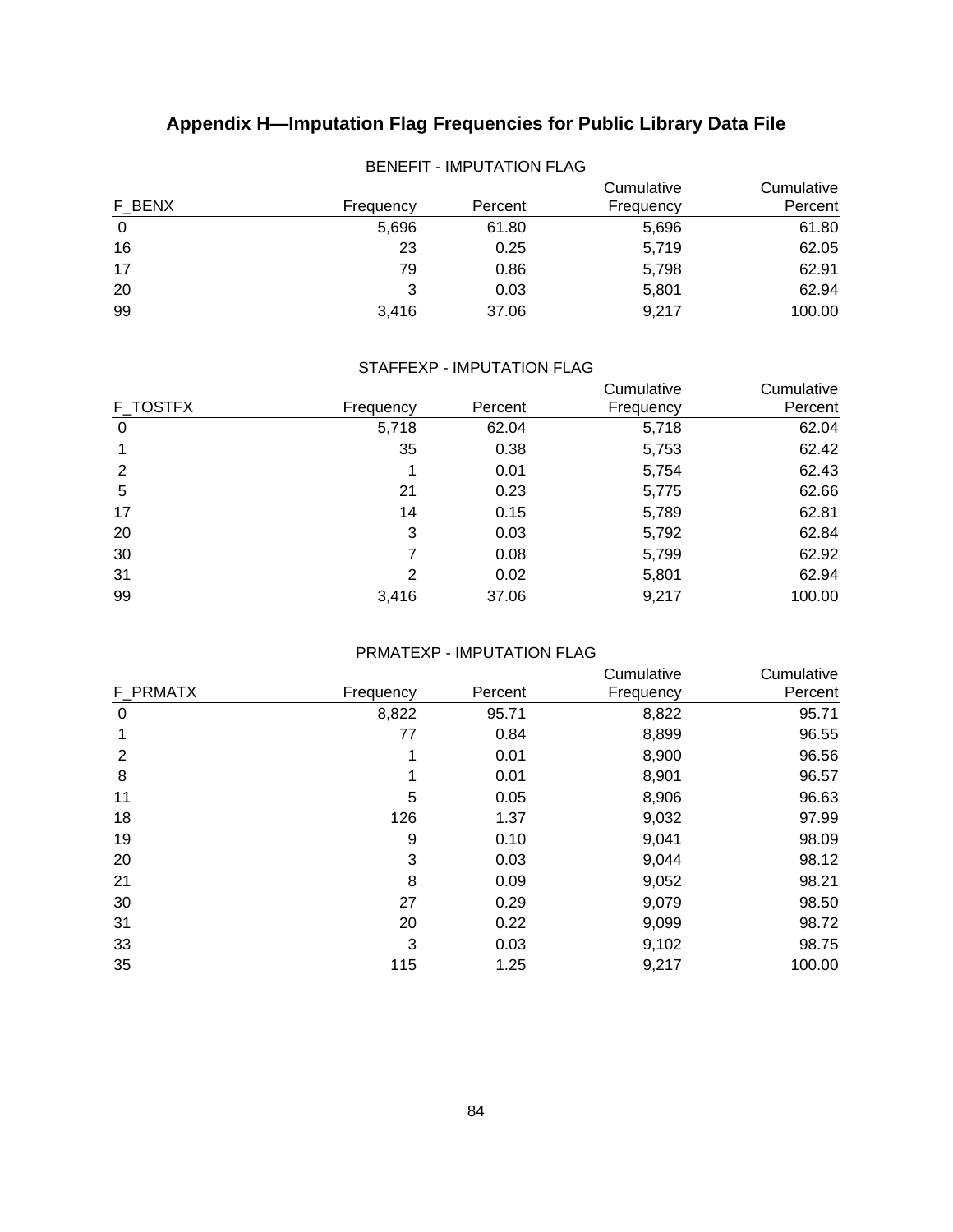| F ELMATX | Frequency | Percent | Cumulative<br>Frequency | Cumulative<br>Percent |
|----------|-----------|---------|-------------------------|-----------------------|
| 0        | 8,875     | 96.29   | 8,875                   | 96.29                 |
|          | 164       | 1.78    | 9,039                   | 98.07                 |
| 5        | 101       | 1.10    | 9,140                   | 99.16                 |
| 8        | 1         | 0.01    | 9,141                   | 99.18                 |
| 20       | 3         | 0.03    | 9,144                   | 99.21                 |
| 21       | 8         | 0.09    | 9,152                   | 99.29                 |
| 30       | 33        | 0.36    | 9,185                   | 99.65                 |
| 31       | 13        | 0.14    | 9,198                   | 99.79                 |
| 33       | 19        | 0.21    | 9,217                   | 100.00                |

## ELMATEXP - IMPUTATION FLAG

## OTHMATEX - IMPUTATION FLAG

|          |           |         | Cumulative | Cumulative |
|----------|-----------|---------|------------|------------|
| F OTMATX | Frequency | Percent | Frequency  | Percent    |
| 0        | 8,817     | 95.66   | 8,817      | 95.66      |
|          | 125       | 1.36    | 8,942      | 97.02      |
| 2        | 9         | 0.10    | 8,951      | 97.11      |
| 11       | 4         | 0.04    | 8,955      | 97.16      |
| 17       | 110       | 1.19    | 9,065      | 98.35      |
| 20       | 3         | 0.03    | 9,068      | 98.38      |
| 30       | 36        | 0.39    | 9,104      | 98.77      |
| 31       | 5         | 0.05    | 9,109      | 98.83      |
| 33       | 3         | 0.03    | 9,112      | 98.86      |
| 35       | 105       | 1.14    | 9,217      | 100.00     |

#### TOTEXPCO - IMPUTATION FLAG

| F TOCOLX | Frequency | Percent | Cumulative<br>Frequency | Cumulative<br>Percent |
|----------|-----------|---------|-------------------------|-----------------------|
|          | 8.924     | 96.82   | 8.924                   | 96.82                 |
| 17       | 290       | 3.15    | 9.214                   | 99.97                 |
| 20       |           | 0.03    | 9.217                   | 100.00                |

#### OTHOPEXP - IMPUTATION FLAG

| F OTHOPX | Frequency | Percent | Cumulative<br>Frequency | Cumulative<br>Percent |
|----------|-----------|---------|-------------------------|-----------------------|
| 0        | 5,750     | 62.38   | 5.750                   | 62.38                 |
| 16       | 48        | 0.52    | 5.798                   | 62.91                 |
| -20      | 3         | 0.03    | 5,801                   | 62.94                 |
| 99       | 3.416     | 37.06   | 9,217                   | 100.00                |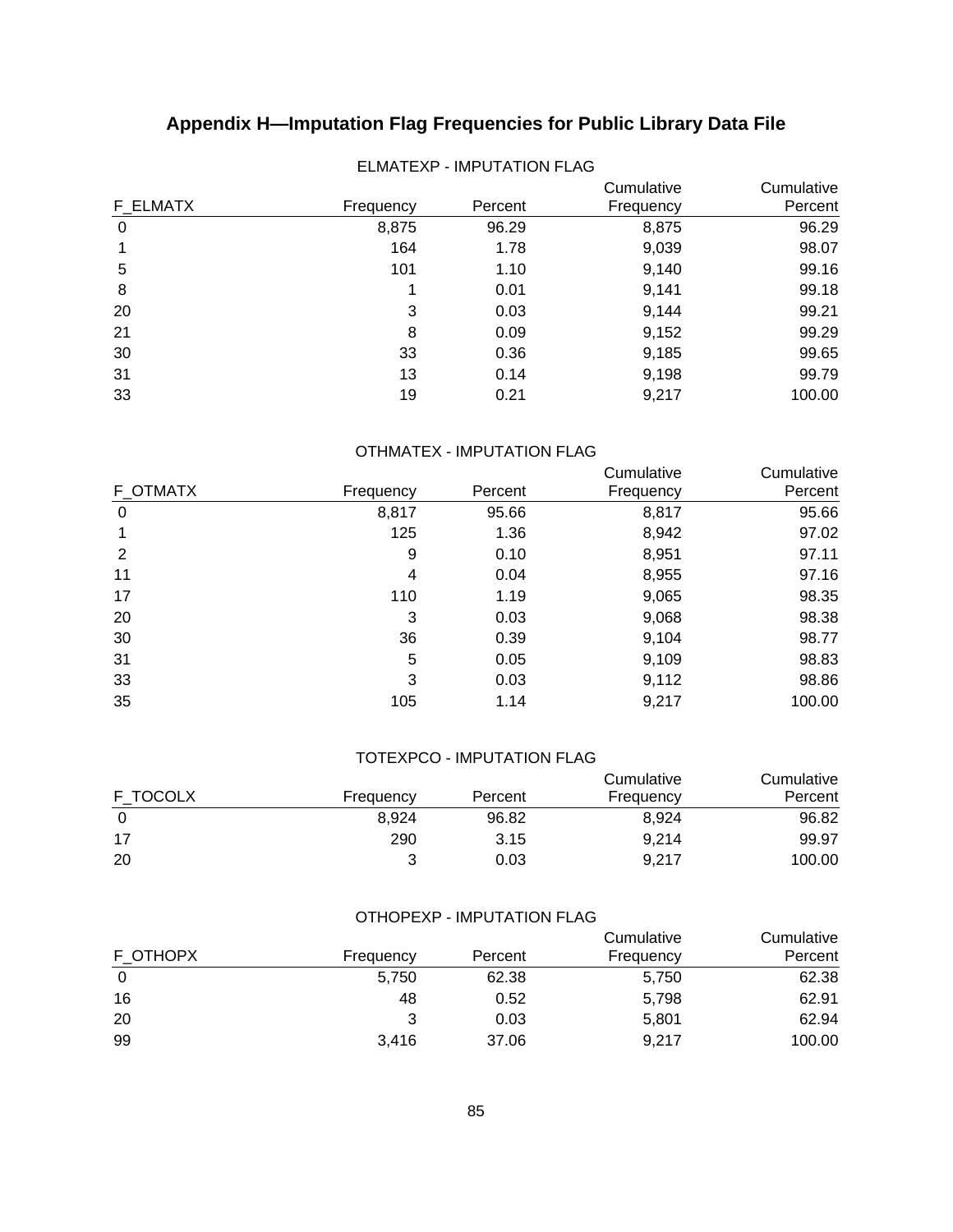| F_TOTOPX | Frequency | Percent | Cumulative<br>Frequency | Cumulative<br>Percent |  |
|----------|-----------|---------|-------------------------|-----------------------|--|
| 0        | 8,910     | 96.67   | 8,910                   | 96.67                 |  |
|          | 52        | 0.56    | 8,962                   | 97.23                 |  |
| 5        | 126       | 1.37    | 9,088                   | 98.60                 |  |
| 16       | 78        | 0.85    | 9,166                   | 99.45                 |  |
| 17       | 30        | 0.33    | 9,196                   | 99.77                 |  |
| 20       | 3         | 0.03    | 9,199                   | 99.80                 |  |
| 30       | 18        | 0.20    | 9,217                   | 100.00                |  |

## TOTOPEXP - IMPUTATION FLAG

#### LCAP\_REV - IMPUTATION FLAG

|          |           |         | Cumulative | Cumulative |
|----------|-----------|---------|------------|------------|
| F LCAPRV | Frequency | Percent | Frequency  | Percent    |
| 0        | 8,948     | 97.08   | 8,948      | 97.08      |
| 17       | 241       | 2.61    | 9,189      | 99.70      |
| 18       | 2         | 0.02    | 9,191      | 99.72      |
| 20       | 3         | 0.03    | 9,194      | 99.75      |
| 21       | 22        | 0.24    | 9,216      | 99.99      |
| 33       |           | 0.01    | 9,217      | 100.00     |

#### SCAP\_REV - IMPUTATION FLAG

|           |         | Cumulative | Cumulative |
|-----------|---------|------------|------------|
| Frequency | Percent | Frequency  | Percent    |
| 8,944     | 97.04   | 8,944      | 97.04      |
| 241       | 2.61    | 9,185      | 99.65      |
| 11        | 0.12    | 9,196      | 99.77      |
|           | 0.01    | 9,197      | 99.78      |
| 3         | 0.03    | 9,200      | 99.82      |
| 17        | 0.18    | 9,217      | 100.00     |
|           |         |            |            |

## FCAP\_REV - IMPUTATION FLAG

| F FCAPRV | Frequency | Percent | Cumulative<br>Frequency | Cumulative<br>Percent |
|----------|-----------|---------|-------------------------|-----------------------|
| 0        | 8.944     | 97.04   | 8,944                   | 97.04                 |
| 17       | 240       | 2.60    | 9,184                   | 99.64                 |
| 18       |           | 0.02    | 9,186                   | 99.66                 |
| 20       | 3         | 0.03    | 9,189                   | 99.70                 |
| 33       | 28        | 0.30    | 9,217                   | 100.00                |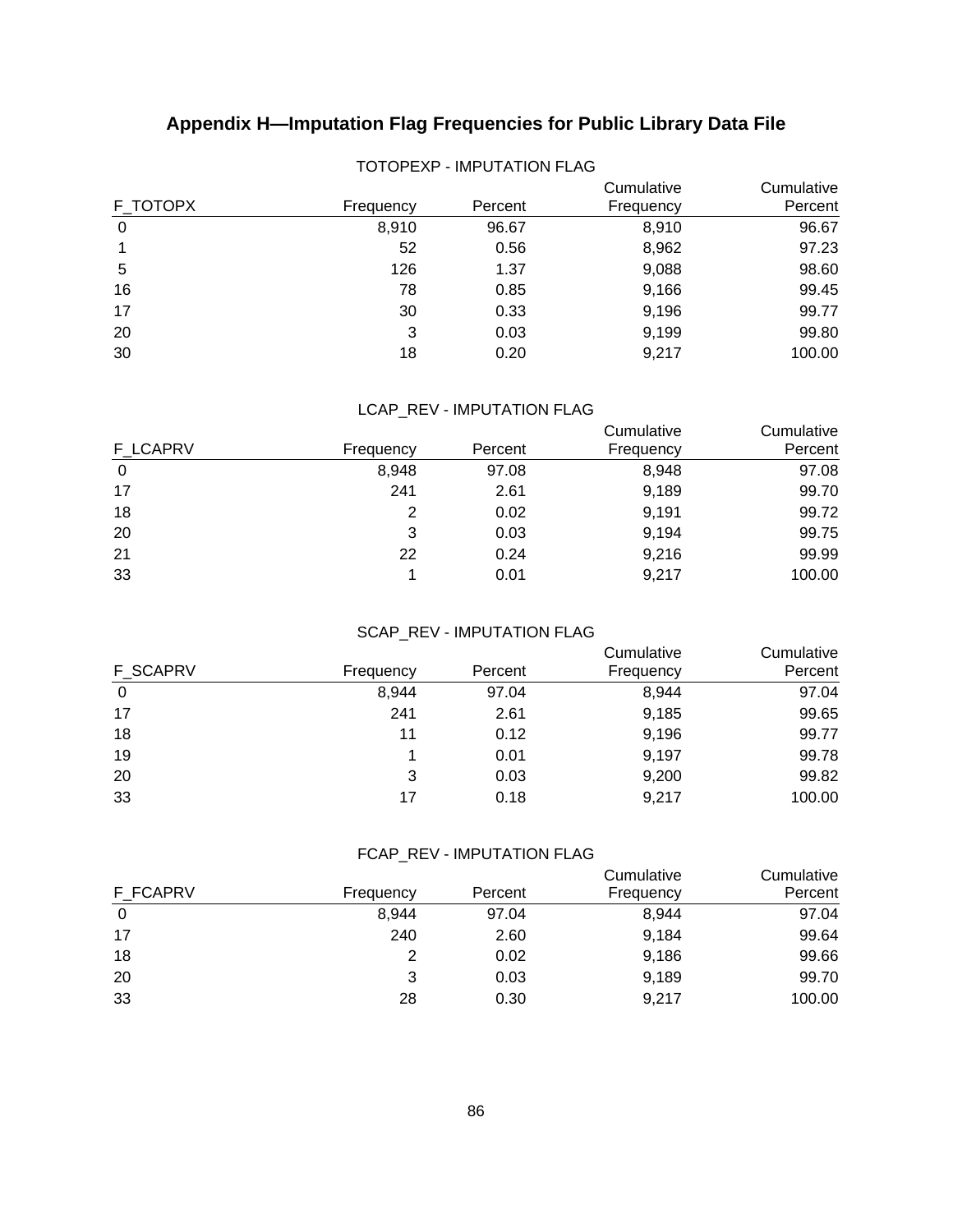| OCAP REV - IMPUTATION FLAG |           |         |                         |                       |  |
|----------------------------|-----------|---------|-------------------------|-----------------------|--|
| F OCAPRV                   | Frequency | Percent | Cumulative<br>Frequency | Cumulative<br>Percent |  |
| 0                          | 8.947     | 97.07   | 8.947                   | 97.07                 |  |
| 17                         | 267       | 2.90    | 9.214                   | 99.97                 |  |
| 20                         | 3         | 0.03    | 9.217                   | 100.00                |  |

#### CAP\_REV - IMPUTATION FLAG

|                 |           |         | Cumulative | Cumulative |
|-----------------|-----------|---------|------------|------------|
| <b>F TCAPRV</b> | Frequency | Percent | Frequency  | Percent    |
| 0               | 8,947     | 97.07   | 8,947      | 97.07      |
|                 | 110       | 1.19    | 9,057      | 98.26      |
| 17              | 6         | 0.07    | 9,063      | 98.33      |
| 20              | 3         | 0.03    | 9,066      | 98.36      |
| 30              | 34        | 0.37    | 9,100      | 98.73      |
| 31              | 26        | 0.28    | 9,126      | 99.01      |
| 33              | 91        | 0.99    | 9,217      | 100.00     |
|                 |           |         |            |            |

#### CAPITAL - IMPUTATION FLAG

| F TCAPX | Frequency | Percent | Cumulative<br>Frequency | Cumulative<br>Percent |
|---------|-----------|---------|-------------------------|-----------------------|
| 0       | 8.970     | 97.32   | 8,970                   | 97.32                 |
| 5       | 159       | 1.73    | 9,129                   | 99.05                 |
| 16      | 85        | 0.92    | 9,214                   | 99.97                 |
| 20      | າ         | 0.03    | 9.217                   | 100.00                |

#### BKVOL - IMPUTATION FLAG

|         |           |         | Cumulative | Cumulative |
|---------|-----------|---------|------------|------------|
| F BKVOL | Frequency | Percent | Frequency  | Percent    |
| 0       | 8,971     | 97.33   | 8,971      | 97.33      |
|         | 86        | 0.93    | 9,057      | 98.26      |
| 5       | 98        | 1.06    | 9,155      | 99.33      |
| 20      | 3         | 0.03    | 9,158      | 99.36      |
| 30      | 40        | 0.43    | 9,198      | 99.79      |
| 31      | 19        | 0.21    | 9,217      | 100.00     |
|         |           |         |            |            |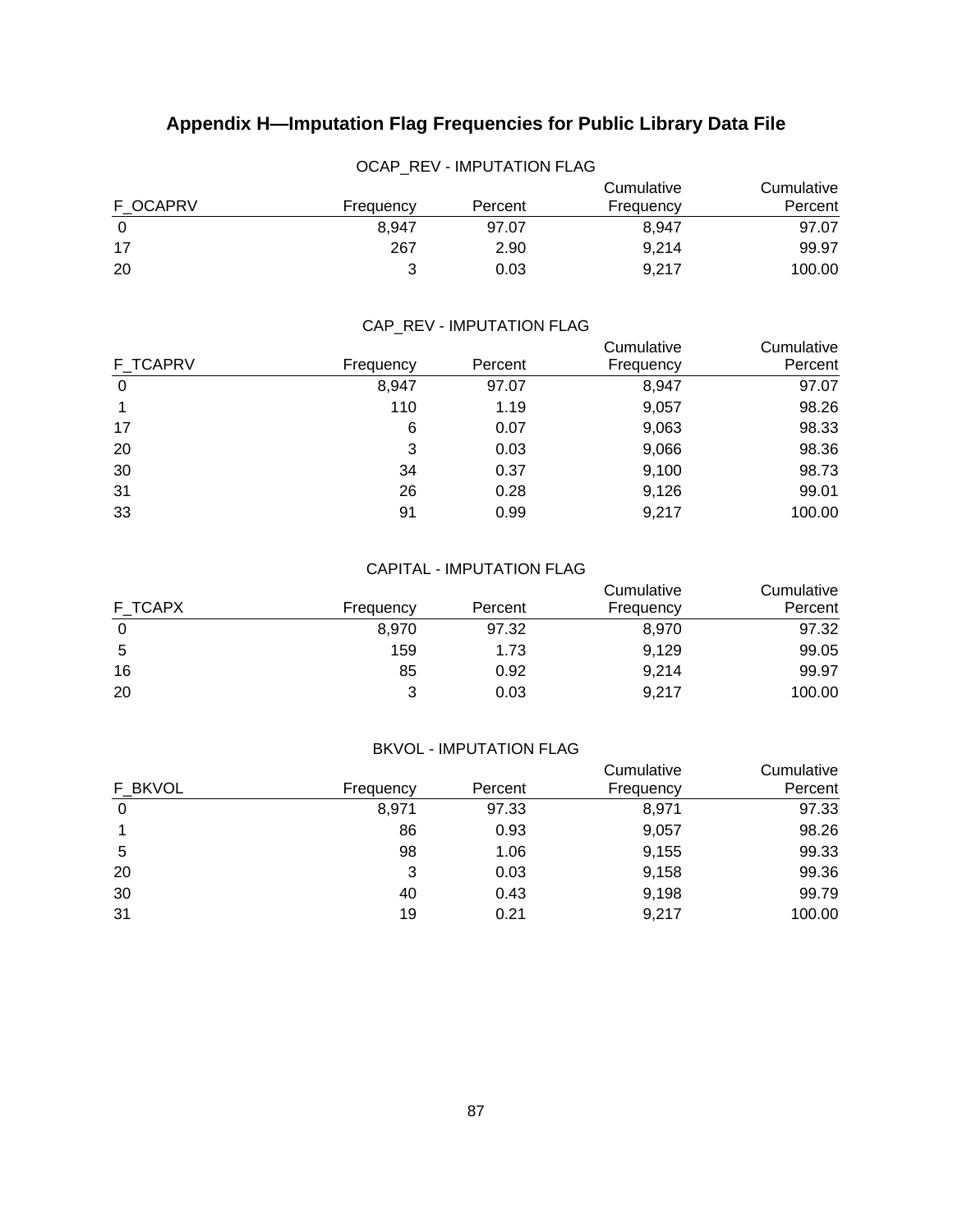| F EBOOK | Frequency | Percent | Cumulative<br>Frequency | Cumulative<br>Percent |
|---------|-----------|---------|-------------------------|-----------------------|
| 0       | 8,794     | 95.41   | 8,794                   | 95.41                 |
|         | 203       | 2.20    | 8,997                   | 97.61                 |
| 20      | 3         | 0.03    | 9,000                   | 97.65                 |
| 30      | 65        | 0.71    | 9,065                   | 98.35                 |
| 31      | 43        | 0.47    | 9,108                   | 98.82                 |
| 33      | 109       | 1.18    | 9,217                   | 100.00                |

## EBOOK - IMPUTATION FLAG

## AUDIO - IMPUTATION FLAG

|         |           |         | Cumulative | Cumulative |
|---------|-----------|---------|------------|------------|
| F AUDIO | Frequency | Percent | Frequency  | Percent    |
| 0       | 8,967     | 97.29   | 8,967      | 97.29      |
|         | 90        | 0.98    | 9,057      | 98.26      |
| 5       | 92        | 1.00    | 9,149      | 99.26      |
| 20      | 3         | 0.03    | 9,152      | 99.29      |
| 30      | 47        | 0.51    | 9,199      | 99.80      |
| 31      | 18        | 0.20    | 9,217      | 100.00     |
|         |           |         |            |            |

#### VIDEO - IMPUTATION FLAG

| F VIDEO | Frequency | Percent | Cumulative<br>Frequency | Cumulative<br>Percent |
|---------|-----------|---------|-------------------------|-----------------------|
| 0       | 8.966     | 97.28   | 8,966                   | 97.28                 |
| 5       | 248       | 2.69    | 9.214                   | 99.97                 |
| 20      | າ         | 0.03    | 9,217                   | 100.00                |

## DB\_LOC - IMPUTATION FLAG

| F DB LOC | Frequency | Percent | Cumulative<br>Frequency | Cumulative<br>Percent |
|----------|-----------|---------|-------------------------|-----------------------|
|          | 8.913     | 96.70   | 8.913                   | 96.70                 |
| 20       | 304       | 3.30    | 9,217                   | 100.00                |

## DB\_ST - IMPUTATION FLAG

|         |           |         | Cumulative | Cumulative |
|---------|-----------|---------|------------|------------|
| F DB ST | Frequency | Percent | Frequency  | Percent    |
|         | 8.913     | 96.70   | 8.913      | 96.70      |
| 20      | 304       | 3.30    | 9.217      | 100.00     |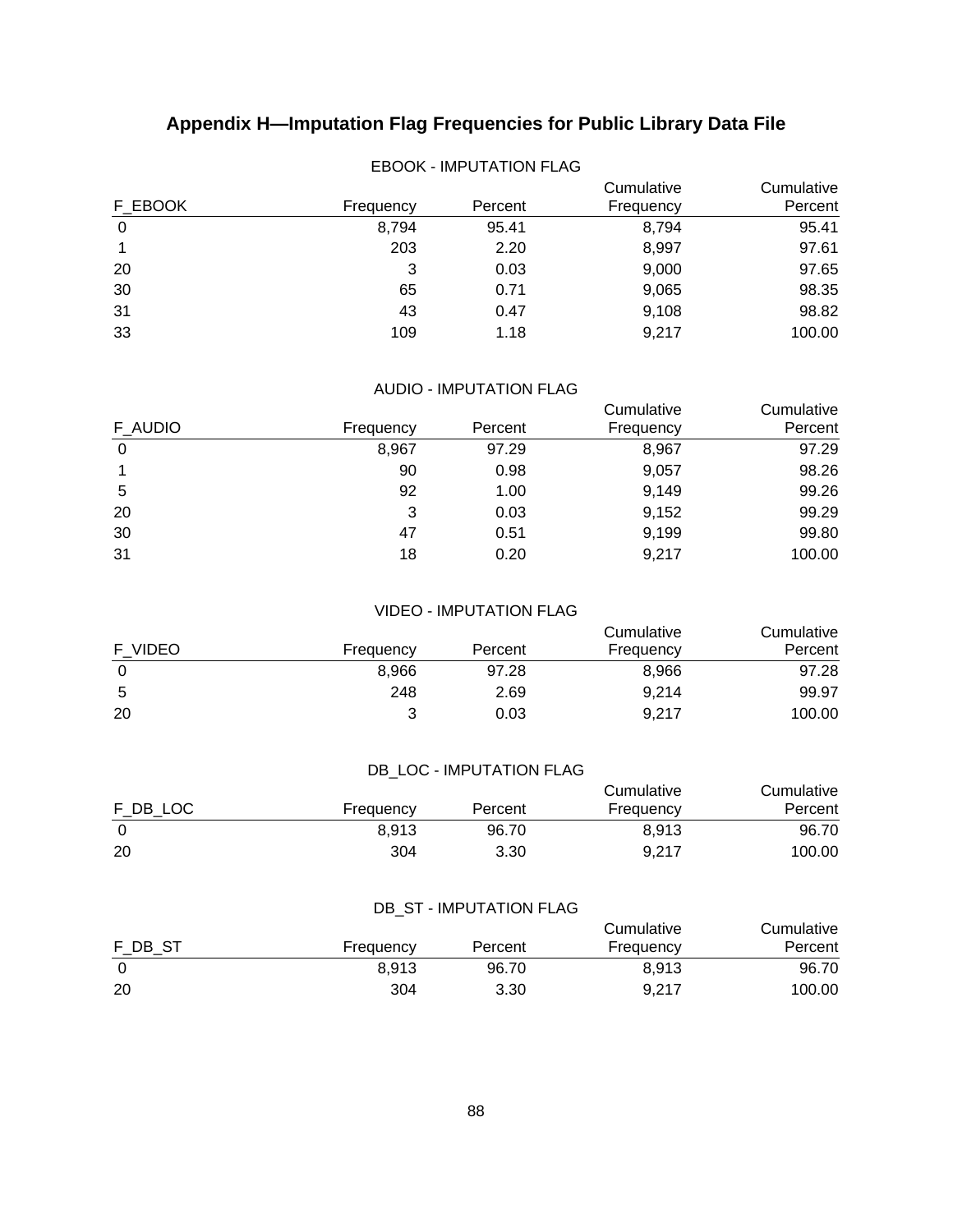| DB OTH - IMPUTATION FLAG |           |         |                         |                       |  |
|--------------------------|-----------|---------|-------------------------|-----------------------|--|
| F DB OTH                 | Frequency | Percent | Cumulative<br>Frequency | Cumulative<br>Percent |  |
| $\Omega$                 | 8.887     | 96.42   | 8,887                   | 96.42                 |  |
| 11                       |           | 0.01    | 8,888                   | 96.43                 |  |
| 20                       | 329       | 3.57    | 9.217                   | 100.00                |  |

#### DATABASE - IMPUTATION FLAG

|         |           |         | Cumulative | Cumulative |
|---------|-----------|---------|------------|------------|
| F DBASE | Frequency | Percent | Frequency  | Percent    |
| 0       | 8,913     | 96.70   | 8,913      | 96.70      |
|         | 142       | 1.54    | 9,055      | 98.24      |
| 11      | 3         | 0.03    | 9,058      | 98.27      |
| 20      | 3         | 0.03    | 9,061      | 98.31      |
| 30      | 40        | 0.43    | 9,101      | 98.74      |
| 31      | 31        | 0.34    | 9,132      | 99.08      |
| 33      | 85        | 0.92    | 9,217      | 100.00     |

#### SUBSCRIP - IMPUTATION FLAG

|         |           |         | Cumulative | Cumulative |
|---------|-----------|---------|------------|------------|
| F PRSUB | Frequency | Percent | Frequency  | Percent    |
| 0       | 8,963     | 97.24   | 8,963      | 97.24      |
|         | 84        | 0.91    | 9,047      | 98.16      |
| 5       | 98        | 1.06    | 9,145      | 99.22      |
| 20      | 3         | 0.03    | 9,148      | 99.25      |
| 30      | 49        | 0.53    | 9,197      | 99.78      |
| 31      | 20        | 0.22    | 9,217      | 100.00     |

#### ESUBSCRP - IMPUTATION FLAG

|        |           |         | Cumulative | Cumulative |
|--------|-----------|---------|------------|------------|
| F ESUB | Frequency | Percent | Frequency  | Percent    |
| 0      | 8,852     | 96.04   | 8,852      | 96.04      |
|        | 104       | 1.13    | 8,956      | 97.17      |
| 5      | 108       | 1.17    | 9,064      | 98.34      |
| 20     | 3         | 0.03    | 9,067      | 98.37      |
| 30     | 65        | 0.71    | 9,132      | 99.08      |
| 31     | 85        | 0.92    | 9,217      | 100.00     |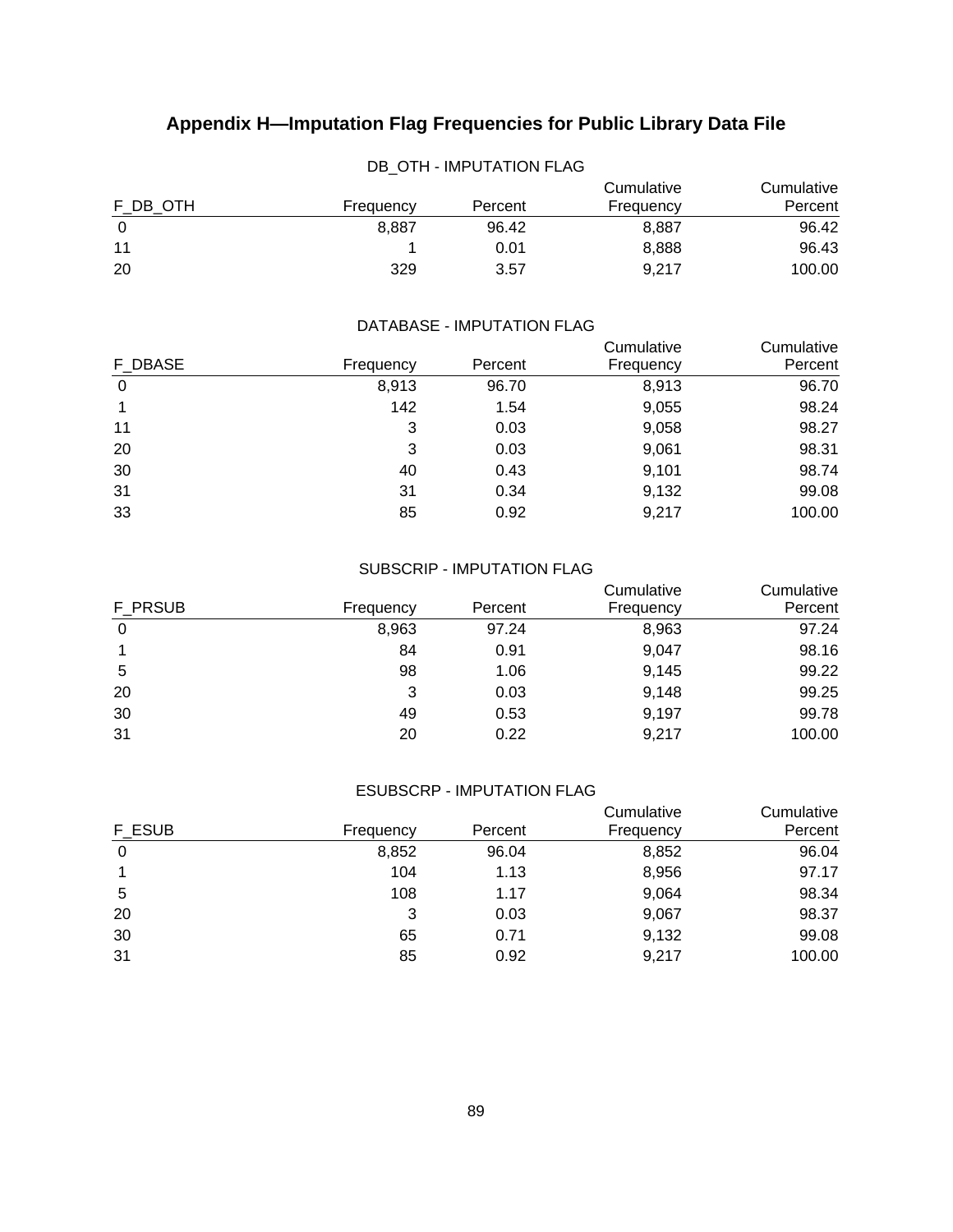| F HRS OP | Frequency | Percent | Cumulative<br>Frequency | Cumulative<br>Percent |
|----------|-----------|---------|-------------------------|-----------------------|
| 0        | 9,081     | 98.52   | 9,081                   | 98.52                 |
|          | 56        | 0.61    | 9,137                   | 99.13                 |
| 6        | 75        | 0.81    | 9,212                   | 99.95                 |
| 20       | 3         | 0.03    | 9,215                   | 99.98                 |
| 24       |           | 0.02    | 9,217                   | 100.00                |

## HRS\_OPEN - IMPUTATION FLAG

## VISITS - IMPUTATION FLAG

|          |           |         | Cumulative | Cumulative |
|----------|-----------|---------|------------|------------|
| F VISITS | Frequency | Percent | Frequency  | Percent    |
| 0        | 8,583     | 93.12   | 8,583      | 93.12      |
|          | 145       | 1.57    | 8,728      | 94.69      |
|          | 370       | 4.01    | 9,098      | 98.71      |
| 14       |           | 0.01    | 9,099      | 98.72      |
| 20       | 3         | 0.03    | 9,102      | 98.75      |
| 30       | 74        | 0.80    | 9,176      | 99.56      |
| 31       | 41        | 0.44    | 9,217      | 100.00     |

#### REFERENC - IMPUTATION FLAG

|           |         | Cumulative | Cumulative |
|-----------|---------|------------|------------|
| Frequency | Percent | Frequency  | Percent    |
| 8,478     | 91.98   | 8,478      | 91.98      |
| 150       | 1.63    | 8,628      | 93.61      |
| 3         | 0.03    | 8,631      | 93.64      |
| 91        | 0.99    | 8,722      | 94.63      |
| 54        | 0.59    | 8,776      | 95.22      |
| 441       | 4.78    | 9,217      | 100.00     |
|           |         |            |            |

## REGBOR - IMPUTATION FLAG

| F REGBOR | Frequency | Percent | Cumulative<br>Frequency | Cumulative<br>Percent |
|----------|-----------|---------|-------------------------|-----------------------|
|          | 8.700     | 94.39   | 8.700                   | 94.39                 |
| 20       | 517       | 5.61    | 9.217                   | 100.00                |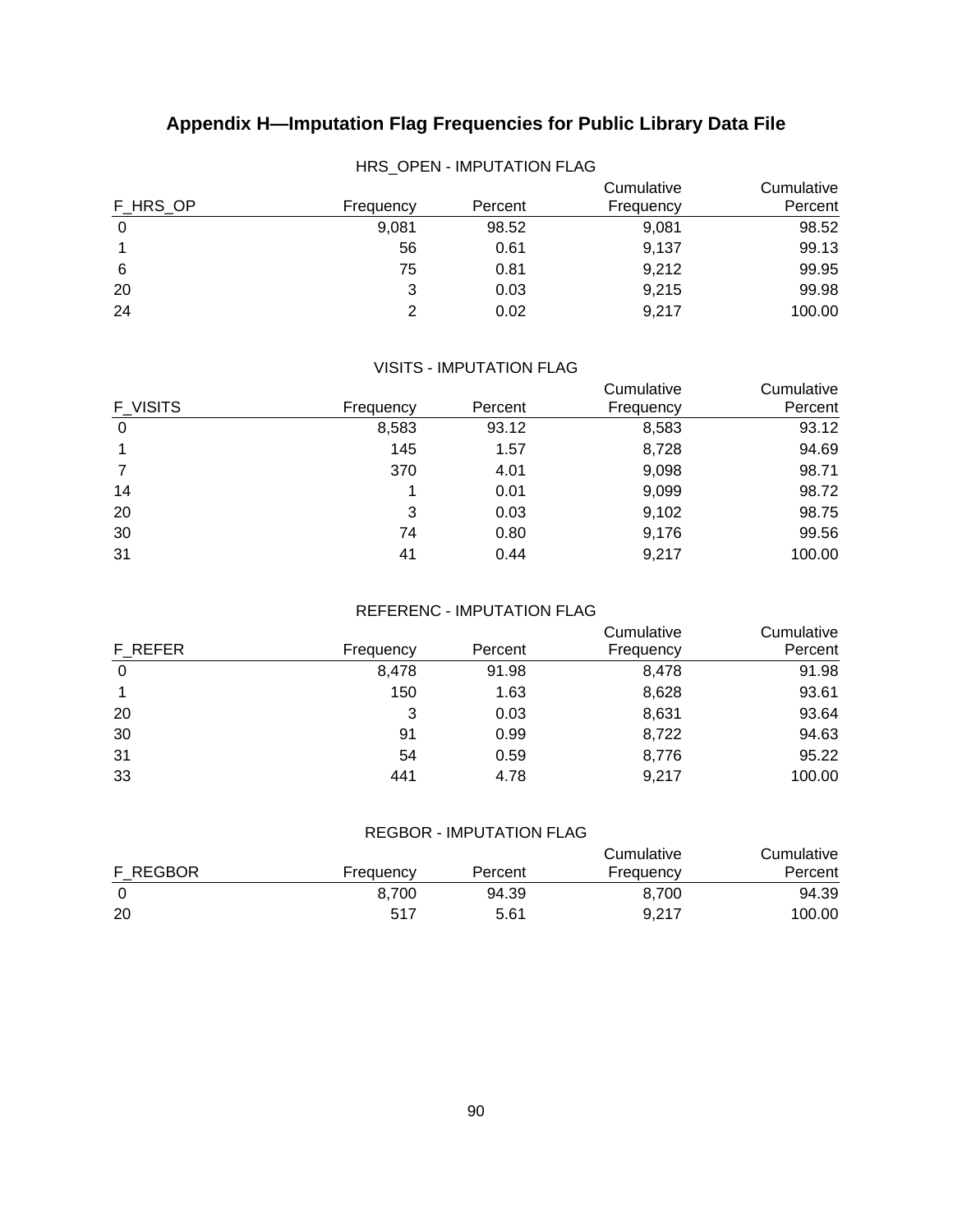| F TOTCIR | Frequency | Percent | Cumulative<br>Frequency | Cumulative<br>Percent |
|----------|-----------|---------|-------------------------|-----------------------|
| 0        | 8,963     | 97.24   | 8,963                   | 97.24                 |
|          | 80        | 0.87    | 9,043                   | 98.11                 |
| 20       | 3         | 0.03    | 9,046                   | 98.14                 |
| 30       | 41        | 0.44    | 9,087                   | 98.59                 |
| 31       | 13        | 0.14    | 9,100                   | 98.73                 |
| 33       | 117       | 1.27    | 9,217                   | 100.00                |

## TOTCIR - IMPUTATION FLAG

## KIDCIRCL - IMPUTATION FLAG

|                 |           |         | Cumulative | Cumulative |
|-----------------|-----------|---------|------------|------------|
| <b>F KIDCIR</b> | Frequency | Percent | Frequency  | Percent    |
| 0               | 8,731     | 94.73   | 8,731      | 94.73      |
| 8               | 101       | 1.10    | 8,832      | 95.82      |
| 9               | 60        | 0.65    | 8,892      | 96.47      |
| 10              | 322       | 3.49    | 9,214      | 99.97      |
| 20              | 3         | 0.03    | 9,217      | 100.00     |

#### LOANTO - IMPUTATION FLAG

| F LOANTO | Frequency | Percent | Cumulative<br>Frequency | Cumulative<br>Percent |
|----------|-----------|---------|-------------------------|-----------------------|
| 0        | 8,882     | 96.37   | 8,882                   | 96.37                 |
| 20       |           | 0.03    | 8,885                   | 96.40                 |
| 26       | 32        | 0.35    | 8,917                   | 96.75                 |
| 33       | 300       | 3.25    | 9,217                   | 100.00                |

#### LOANFM - IMPUTATION FLAG

| F LOANFM | Frequency | Percent | Cumulative<br>Frequency | Cumulative<br>Percent |
|----------|-----------|---------|-------------------------|-----------------------|
| 0        | 8.919     | 96.77   | 8,919                   | 96.77                 |
| 20       |           | 0.03    | 8,922                   | 96.80                 |
| 26       | 9         | 0.10    | 8,931                   | 96.90                 |
| 33       | 286       | 3.10    | 9,217                   | 100.00                |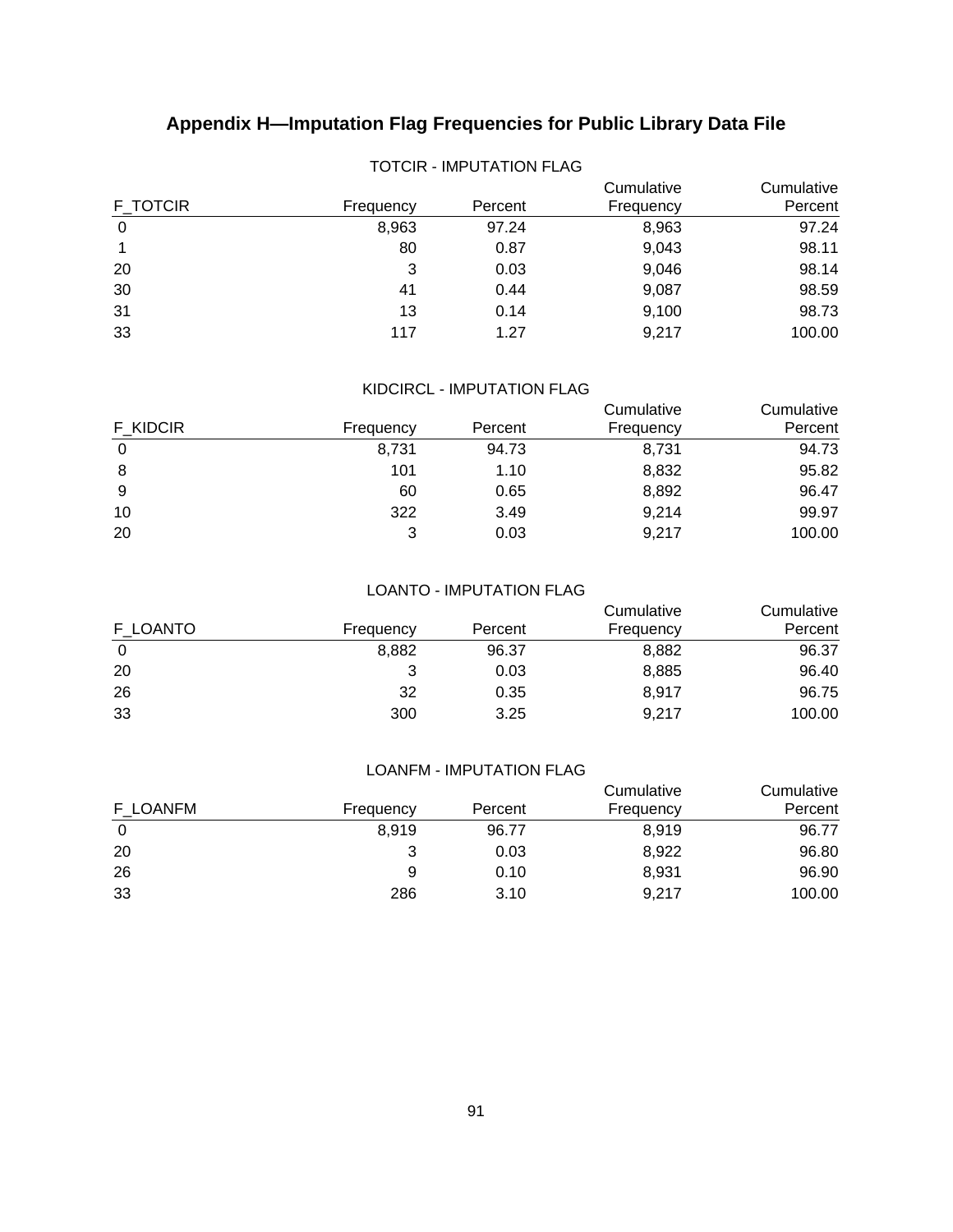| F_TOTPRO | Frequency | Percent | Cumulative<br>Frequency | Cumulative<br>Percent |
|----------|-----------|---------|-------------------------|-----------------------|
| 0        | 8,947     | 97.07   | 8,947                   | 97.07                 |
|          | 86        | 0.93    | 9,033                   | 98.00                 |
| 8        | 21        | 0.23    | 9,054                   | 98.23                 |
| 20       | 3         | 0.03    | 9,057                   | 98.26                 |
| 21       | 95        | 1.03    | 9,152                   | 99.29                 |
| 30       | 65        | 0.71    | 9,217                   | 100.00                |

## TOTPRO - IMPUTATION FLAG

#### KIDPRO - IMPUTATION FLAG

|          |           |         | Cumulative | Cumulative |
|----------|-----------|---------|------------|------------|
| F KIDPRO | Frequency | Percent | Frequency  | Percent    |
| 0        | 8,943     | 97.03   | 8,943      | 97.03      |
|          | 2         | 0.02    | 8,945      | 97.05      |
| 8        | 224       | 2.43    | 9,169      | 99.48      |
| 11       |           | 0.01    | 9,170      | 99.49      |
| 17       | 37        | 0.40    | 9,207      | 99.89      |
| 20       | 3         | 0.03    | 9,210      | 99.92      |
| 33       |           | 0.08    | 9,217      | 100.00     |
|          |           |         |            |            |

#### TOTATTEN - IMPUTATION FLAG

| F TOTATT<br>Percent<br>Frequency<br>Frequency<br>8,927<br>96.85<br>8,927<br>0<br>8,928<br>0.01<br>9,078<br>150<br>8<br>1.63<br>10<br>9,080<br>0.02<br>2<br>17<br>9,121<br>41<br>0.44<br>20<br>9,124<br>3<br>0.03<br>21<br>9,217<br>93<br>1.01 |  | Cumulative | Cumulative |
|-----------------------------------------------------------------------------------------------------------------------------------------------------------------------------------------------------------------------------------------------|--|------------|------------|
|                                                                                                                                                                                                                                               |  |            | Percent    |
|                                                                                                                                                                                                                                               |  |            | 96.85      |
|                                                                                                                                                                                                                                               |  |            | 96.86      |
|                                                                                                                                                                                                                                               |  |            | 98.49      |
|                                                                                                                                                                                                                                               |  |            | 98.51      |
|                                                                                                                                                                                                                                               |  |            | 98.96      |
|                                                                                                                                                                                                                                               |  |            | 98.99      |
|                                                                                                                                                                                                                                               |  |            | 100.00     |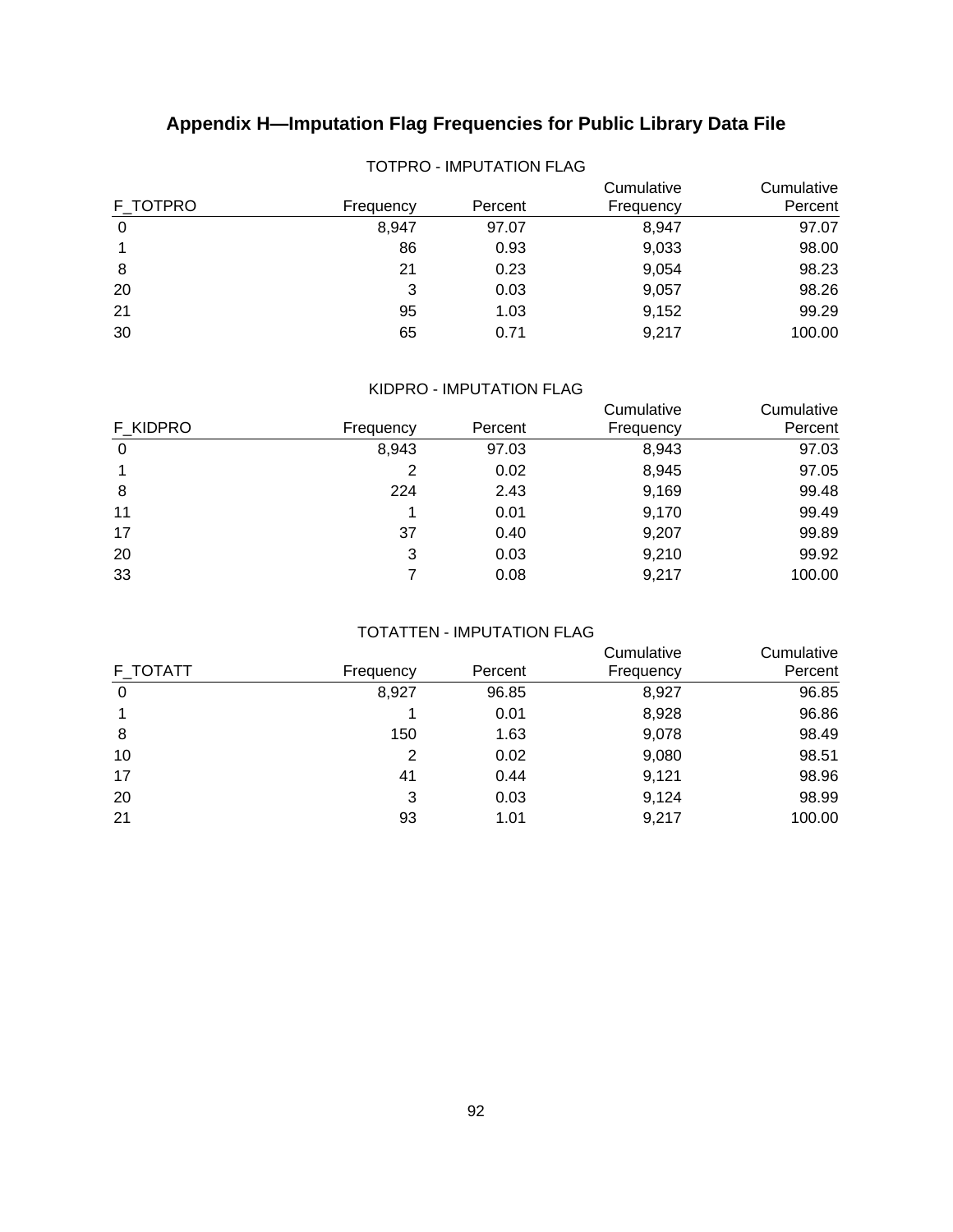| F KIDATT | Frequency | Percent | Cumulative<br>Frequency | Cumulative<br>Percent |
|----------|-----------|---------|-------------------------|-----------------------|
| 0        | 8,940     | 96.99   | 8,940                   | 96.99                 |
| 8        | 88        | 0.95    | 9,028                   | 97.95                 |
| 9        | 10        | 0.11    | 9,038                   | 98.06                 |
| 10       | 138       | 1.50    | 9,176                   | 99.56                 |
| 11       |           | 0.01    | 9,177                   | 99.57                 |
| 17       | 37        | 0.40    | 9,214                   | 99.97                 |
| 20       | 3         | 0.03    | 9,217                   | 100.00                |

## KIDATTEN - IMPUTATION FLAG

## GPTERMS - IMPUTATION FLAG

| F GPTERM | Frequency | Percent | Cumulative<br>Frequency | Cumulative<br>Percent |
|----------|-----------|---------|-------------------------|-----------------------|
| 0        | 8.971     | 97.33   | 8,971                   | 97.33                 |
| 20       | 3         | 0.03    | 8.974                   | 97.36                 |
| 34       | 3         | 0.03    | 8.977                   | 97.40                 |
| 35       | 240       | 2.60    | 9,217                   | 100.00                |

#### PITUSR - IMPUTATION FLAG

| F PITUSR |           | Cumulative | Cumulative |         |
|----------|-----------|------------|------------|---------|
|          | Frequency | Percent    | Frequency  | Percent |
| 0        | 8,668     | 94.04      | 8,668      | 94.04   |
| 16       | 98        | 1.06       | 8,766      | 95.11   |
| 20       | 3         | 0.03       | 8,769      | 95.14   |
| 38       | 440       | 4.77       | 9,209      | 99.91   |
| 40       | 8         | 0.09       | 9,217      | 100.00  |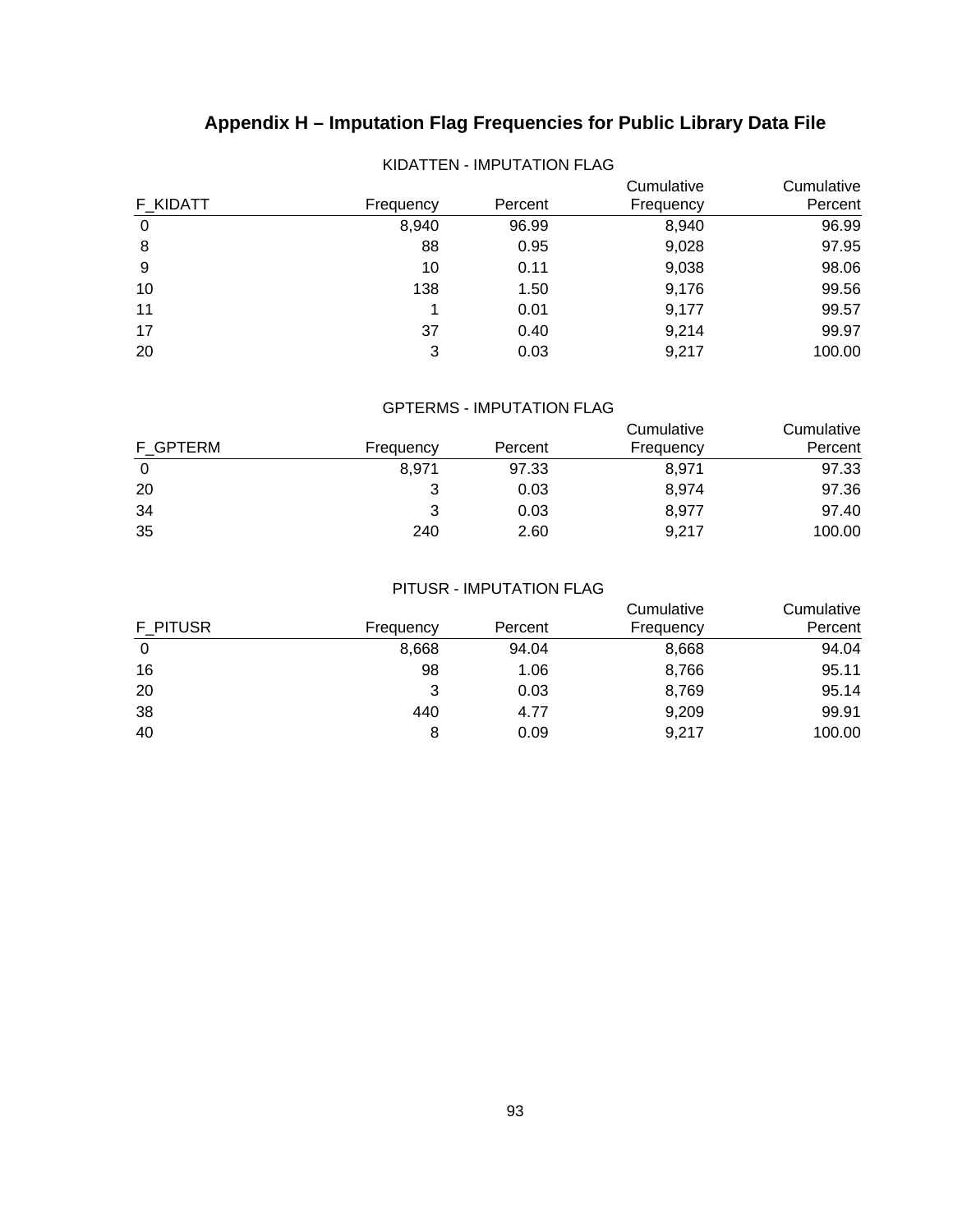#### **The imputation flags and definitions are listed below, followed by the frequencies. See Appendix B for the record layout.**

- 0 All detail comprising total is reported data.
- 1 Some detail comprising total is imputed data.<br>2 All detail comprising total is imputed data.
- 2 All detail comprising total is imputed data.<br>3 Nonrespondent, not imputed (outlying area
- Nonrespondent, not imputed (outlying areas only).
- 98 Blank (reserved for future use).<br>99 Total is suppressed (public-use
- Total is suppressed (public-use file only).

#### POPU LSA - IMPUTATION FLAG

|          |           |         | Cumulative | Cumulative |  |
|----------|-----------|---------|------------|------------|--|
| F POPLSA | Frequency | Percent | Frequency  | Percent    |  |
|          | 51        | 94.44   |            | 94.44      |  |
| っ        |           | 5.56    | 54         | 100.00     |  |

#### POPU\_UND - IMPUTATION FLAG

| F POPUND | Frequency | Percent | Cumulative<br>Frequency | Cumulative<br>Percent |
|----------|-----------|---------|-------------------------|-----------------------|
|          | 51        | 94.44   | 51                      | 94.44                 |
| 3        |           | 5.56    | 54                      | 100.00                |

#### POPU\_ST - IMPUTATION FLAG

| F POPST |           |         | Cumulative | Cumulative |
|---------|-----------|---------|------------|------------|
|         | Frequency | Percent | Frequency  | Percent    |
|         | 51        | 94.44   | 51         | 94.44      |
|         |           | 5.56    | 54         | 100.00     |

## CENTLIB - IMPUTATION FLAG

|                 |           |         | Cumulative | Cumulative |  |
|-----------------|-----------|---------|------------|------------|--|
| <b>F CENLIB</b> | Frequency | Percent | Frequency  | Percent    |  |
|                 | 51        | 94.44   | 51         | 94.44      |  |
|                 |           | 5.56    | 54         | 100.00     |  |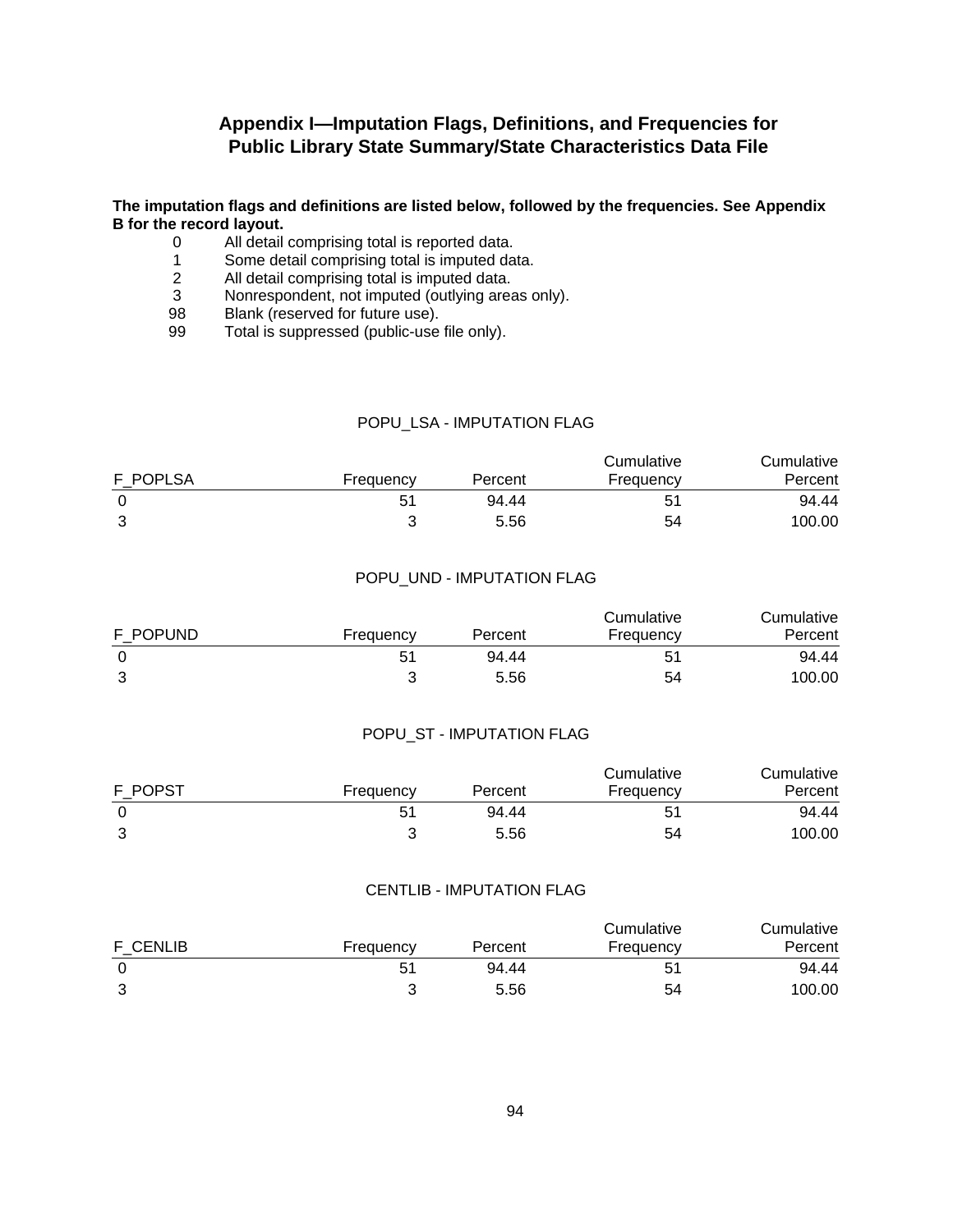## BRANLIB - IMPUTATION FLAG

|         |           |         | Cumulative | Cumulative |
|---------|-----------|---------|------------|------------|
| F BRLIB | Frequency | Percent | Frequency  | Percent    |
|         | 51        | 94.44   | 51         | 94.44      |
| າ       |           | 5.56    | 54         | 100.00     |

### BKMOB - IMPUTATION FLAG

|         |           |         | Cumulative | Cumulative |
|---------|-----------|---------|------------|------------|
| F BKMOB | Frequency | Percent | Frequency  | Percent    |
|         | 51        | 94.44   |            | 94.44      |
|         |           | 5.56    | 54         | 100.00     |

#### MASTER - IMPUTATION FLAG

| F MASTER | Frequency | Percent | Cumulative<br>Frequency | Cumulative<br>Percent |
|----------|-----------|---------|-------------------------|-----------------------|
|          | 26        | 48.15   | 26                      | 48.15                 |
|          | 25        | 46.30   | 51                      | 94.44                 |
|          | ?         | 5.56    | 54                      | 100.00                |

## LIBRARIA - IMPUTATION FLAG

| F LIBRAR | Frequency | Percent | Cumulative<br>Frequency | Cumulative<br>Percent |
|----------|-----------|---------|-------------------------|-----------------------|
|          | 28        | 51.85   | 28                      | 51.85                 |
|          | 23        | 42.59   | 51                      | 94.44                 |
|          |           | 5.56    | 54                      | 100.00                |

#### OTHPAID - IMPUTATION FLAG

| F OTHSTF | Frequency | Percent | Cumulative<br>Frequency | Cumulative<br>Percent |
|----------|-----------|---------|-------------------------|-----------------------|
|          | 29        | 53.70   | 29                      | 53.70                 |
|          | 22        | 40.74   | 51                      | 94.44                 |
|          |           | 5.56    | 54                      | 100.00                |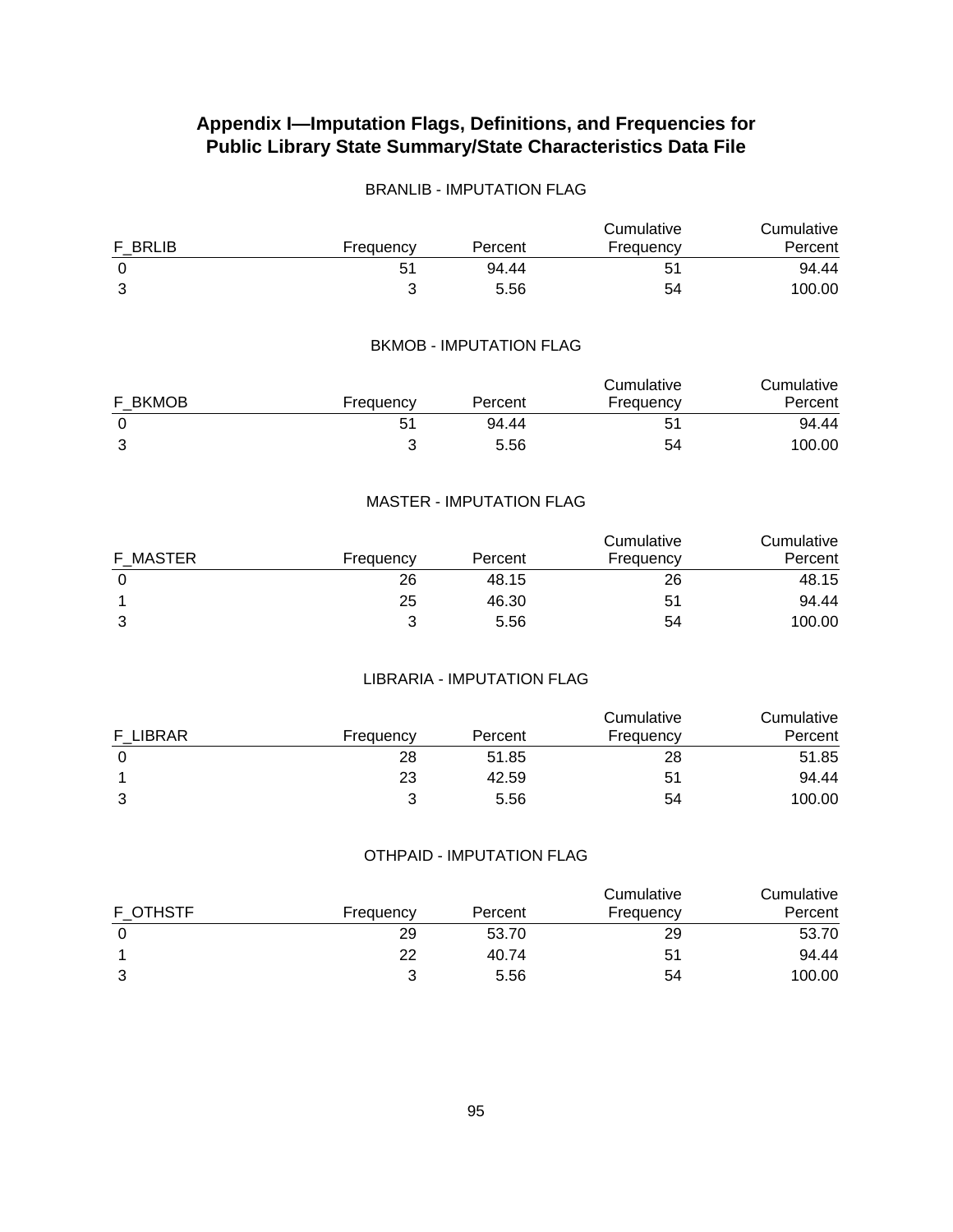## TOTSTAFF - IMPUTATION FLAG

| F TOTSTF | Frequency | Percent | Cumulative<br>Frequency | Cumulative<br>Percent |
|----------|-----------|---------|-------------------------|-----------------------|
|          | 28        | 51.85   | 28                      | 51.85                 |
|          | 23        | 42.59   | 51                      | 94.44                 |
| 3        |           | 5.56    | 54                      | 100.00                |

#### LOCGVT - IMPUTATION FLAG

|          |           |         | Cumulative | Cumulative |
|----------|-----------|---------|------------|------------|
| F LOCGVT | Frequency | Percent | Frequency  | Percent    |
|          | 30        | 55.56   | 30         | 55.56      |
|          | 21        | 38.89   | 51         | 94.44      |
| 3        | ≏         | 5.56    | 54         | 100.00     |

#### STGVT - IMPUTATION FLAG

| F STGVT | Frequency | Percent | Cumulative<br>Frequency | Cumulative<br>Percent |
|---------|-----------|---------|-------------------------|-----------------------|
|         | 29        | 53.70   | 29                      | 53.70                 |
|         | 22        | 40.74   | 51                      | 94.44                 |
| 3       | ◠         | 5.56    | 54                      | 100.00                |

### FEDGVT - IMPUTATION FLAG

| F FEDGVT | Frequency | Percent | Cumulative<br>Frequency | Cumulative<br>Percent |
|----------|-----------|---------|-------------------------|-----------------------|
|          | 29        | 53.70   | 29                      | 53.70                 |
|          | 22        | 40.74   | 51                      | 94.44                 |
|          |           | 5.56    | 54                      | 100.00                |

#### OTHINCM - IMPUTATION FLAG

|          |           |         | Cumulative | Cumulative |
|----------|-----------|---------|------------|------------|
| F OTHINC | Frequency | Percent | Frequency  | Percent    |
|          | -27       | 50.00   | 27         | 50.00      |
|          | 24        | 44.44   | 51         | 94.44      |
|          |           | 5.56    | 54         | 100.00     |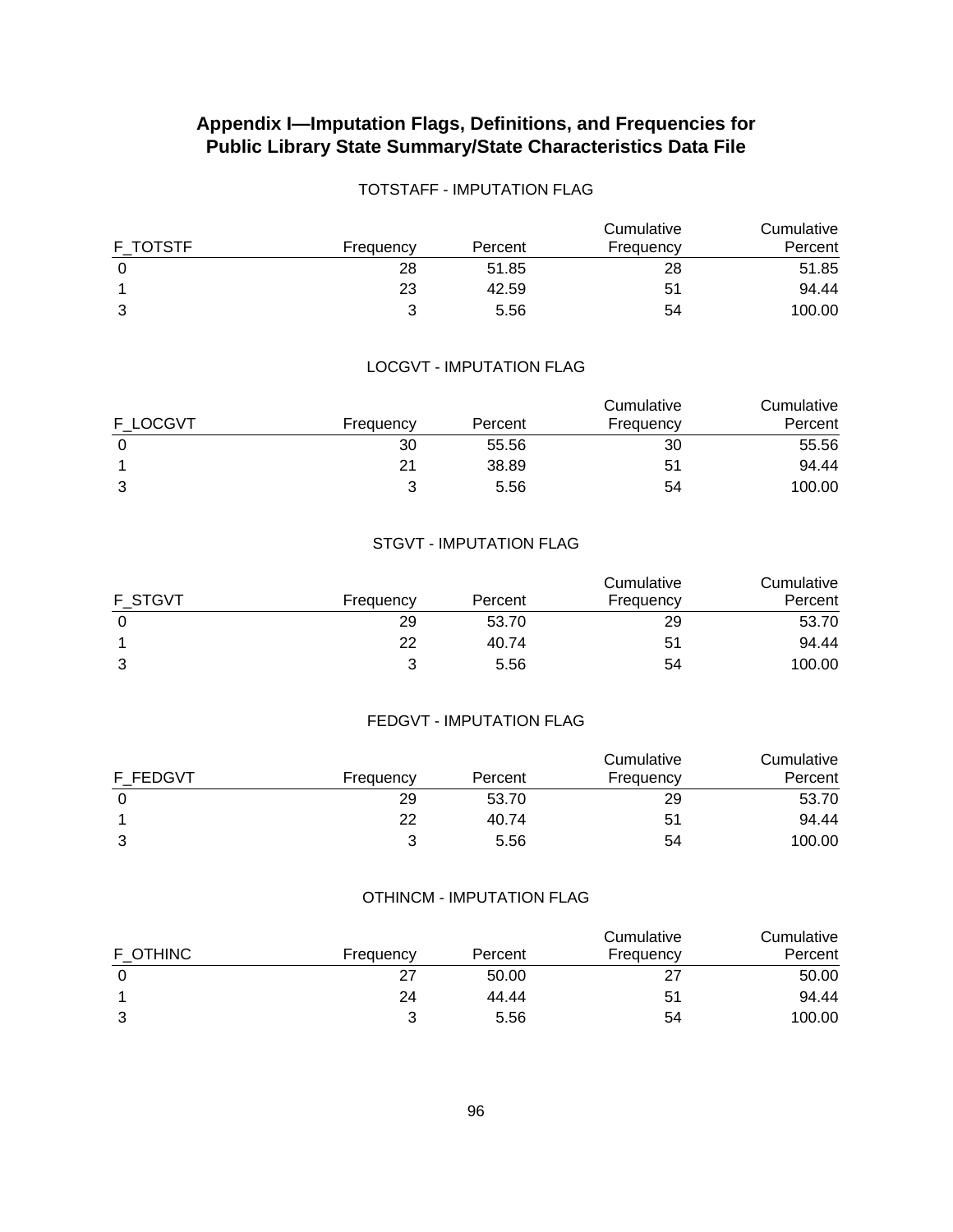## TOTINCM - IMPUTATION FLAG

| F TOTINC | Frequency | Percent | Cumulative<br>Frequency | Cumulative<br>Percent |
|----------|-----------|---------|-------------------------|-----------------------|
|          | 27        | 50.00   |                         | 50.00                 |
|          | 24        | 44.44   | 51                      | 94.44                 |
| 3        |           | 5.56    | 54                      | 100.00                |

#### SALARIES - IMPUTATION FLAG

| F SALX |           |         | Cumulative | Cumulative |
|--------|-----------|---------|------------|------------|
|        | Frequency | Percent | Frequency  | Percent    |
|        | 25        | 46.30   | 25         | 46.30      |
|        | 26        | 48.15   | 51         | 94.44      |
| 3      |           | 5.56    | 54         | 100.00     |

#### BENEFIT - IMPUTATION FLAG

| F BENX | Frequency | Percent | Cumulative<br>Frequency | Cumulative<br>Percent |
|--------|-----------|---------|-------------------------|-----------------------|
|        | 24        | 44.44   | 24                      | 44.44                 |
|        | 27        | 50.00   | 51                      | 94.44                 |
| 3      | າ         | 5.56    | 54                      | 100.00                |

## STAFFEXP - IMPUTATION FLAG

| F TOSTFX | Frequency | Percent | Cumulative<br>Frequency | Cumulative<br>Percent |
|----------|-----------|---------|-------------------------|-----------------------|
|          | 24        | 44.44   | 24                      | 44.44                 |
|          | 27        | 50.00   | 51                      | 94.44                 |
|          |           | 5.56    | 54                      | 100.00                |

#### PRMATEXP - IMPUTATION FLAG

| F PRMATX | Frequency | Percent | Cumulative<br>Frequency | Cumulative<br>Percent |
|----------|-----------|---------|-------------------------|-----------------------|
|          | 25        | 46.30   | 25                      | 46.30                 |
|          | 26        | 48.15   | 51                      | 94.44                 |
|          |           | 5.56    | 54                      | 100.00                |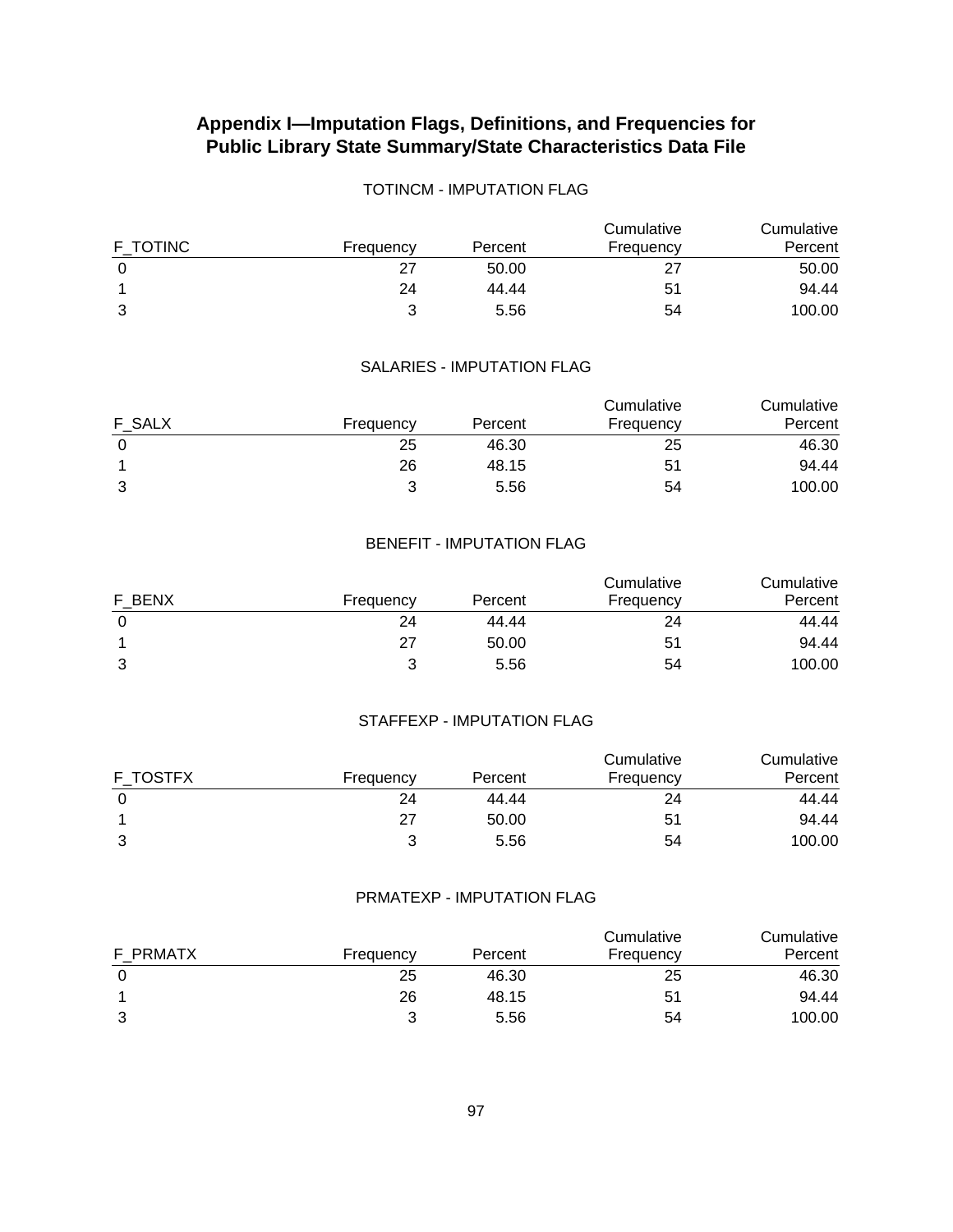## ELMATEXP - IMPUTATION FLAG

| F ELMATX |           |         | Cumulative | Cumulative |  |
|----------|-----------|---------|------------|------------|--|
|          | Frequency | Percent | Frequency  | Percent    |  |
|          | 27        | 50.00   |            | 50.00      |  |
|          | 24        | 44.44   | 51         | 94.44      |  |
| 3        |           | 5.56    | 54         | 100.00     |  |

#### OTHMATEX - IMPUTATION FLAG

| F OTMATX |           |         | Cumulative | Cumulative |
|----------|-----------|---------|------------|------------|
|          | Frequency | Percent | Frequency  | Percent    |
|          | 25        | 46.30   | 25         | 46.30      |
|          | 26        | 48.15   | 51         | 94.44      |
| 3        |           | 5.56    | 54         | 100.00     |

#### TOTEXPCO - IMPUTATION FLAG

| F TOCOLX | Frequency | Percent | Cumulative<br>Frequency | Cumulative<br>Percent |
|----------|-----------|---------|-------------------------|-----------------------|
|          | 28        | 51.85   | 28                      | 51.85                 |
|          | 23        | 42.59   | 51                      | 94.44                 |
| 3        |           | 5.56    | 54                      | 100.00                |

## OTHOPEXP - IMPUTATION FLAG

| F OTHOPX | Frequency | Percent | Cumulative<br>Frequency | Cumulative<br>Percent |
|----------|-----------|---------|-------------------------|-----------------------|
|          | 30        | 55.56   | 30                      | 55.56                 |
|          | 21        | 38.89   | 51                      | 94.44                 |
|          |           | 5.56    | 54                      | 100.00                |

#### TOTOPEXP - IMPUTATION FLAG

| F TOTOPX | Frequency | Percent | Cumulative<br>Frequency | Cumulative<br>Percent |
|----------|-----------|---------|-------------------------|-----------------------|
|          | 22        | 40.74   | 22                      | 40.74                 |
|          | 29        | 53.70   | 51                      | 94.44                 |
|          |           | 5.56    | 54                      | 100.00                |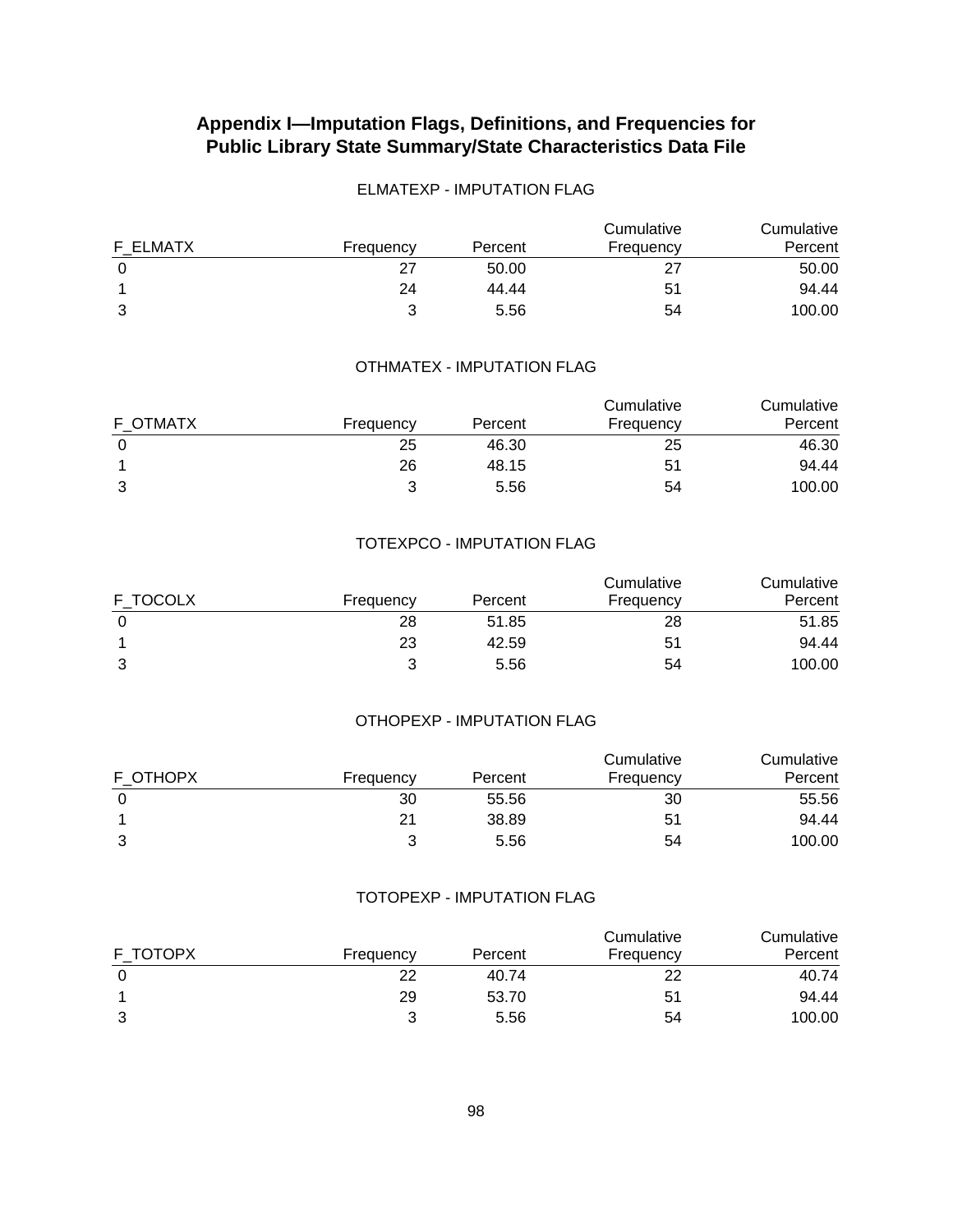## LCAP\_REV - IMPUTATION FLAG

| F LCAPRV | Frequency | Percent | Cumulative<br>Frequency | Cumulative<br>Percent |
|----------|-----------|---------|-------------------------|-----------------------|
|          | 26        | 48.15   | 26                      | 48.15                 |
|          | 25        | 46.30   | 51                      | 94.44                 |
| 3        | າ         | 5.56    | 54                      | 100.00                |

#### SCAP\_REV - IMPUTATION FLAG

|                 |           |         | Cumulative | Cumulative |
|-----------------|-----------|---------|------------|------------|
| <b>F SCAPRV</b> | Frequency | Percent | Frequency  | Percent    |
|                 | 26        | 48.15   | 26         | 48.15      |
|                 | 25        | 46.30   | 51         | 94.44      |
| 3               |           | 5.56    | 54         | 100.00     |

#### FCAP\_REV - IMPUTATION FLAG

| F FCAPRV | Frequency | Percent | Cumulative<br>Frequency | Cumulative<br>Percent |
|----------|-----------|---------|-------------------------|-----------------------|
|          | 26        | 48.15   | 26                      | 48.15                 |
|          | 25        | 46.30   | 51                      | 94.44                 |
| 3        | າ         | 5.56    | 54                      | 100.00                |

## OCAP\_REV - IMPUTATION FLAG

| F OCAPRV | Frequency | Percent | Cumulative<br>Frequency | Cumulative<br>Percent |
|----------|-----------|---------|-------------------------|-----------------------|
|          | 26        | 48.15   | 26                      | 48.15                 |
|          | 25        | 46.30   | 51                      | 94.44                 |
|          |           | 5.56    | 54                      | 100.00                |

#### CAP\_REV - IMPUTATION FLAG

|                 |           |         | Cumulative | Cumulative |
|-----------------|-----------|---------|------------|------------|
| <b>F TCAPRV</b> | Frequency | Percent | Frequency  | Percent    |
|                 | -27       | 50.00   | 27         | 50.00      |
|                 | 24        | 44.44   | 51         | 94.44      |
|                 |           | 5.56    | 54         | 100.00     |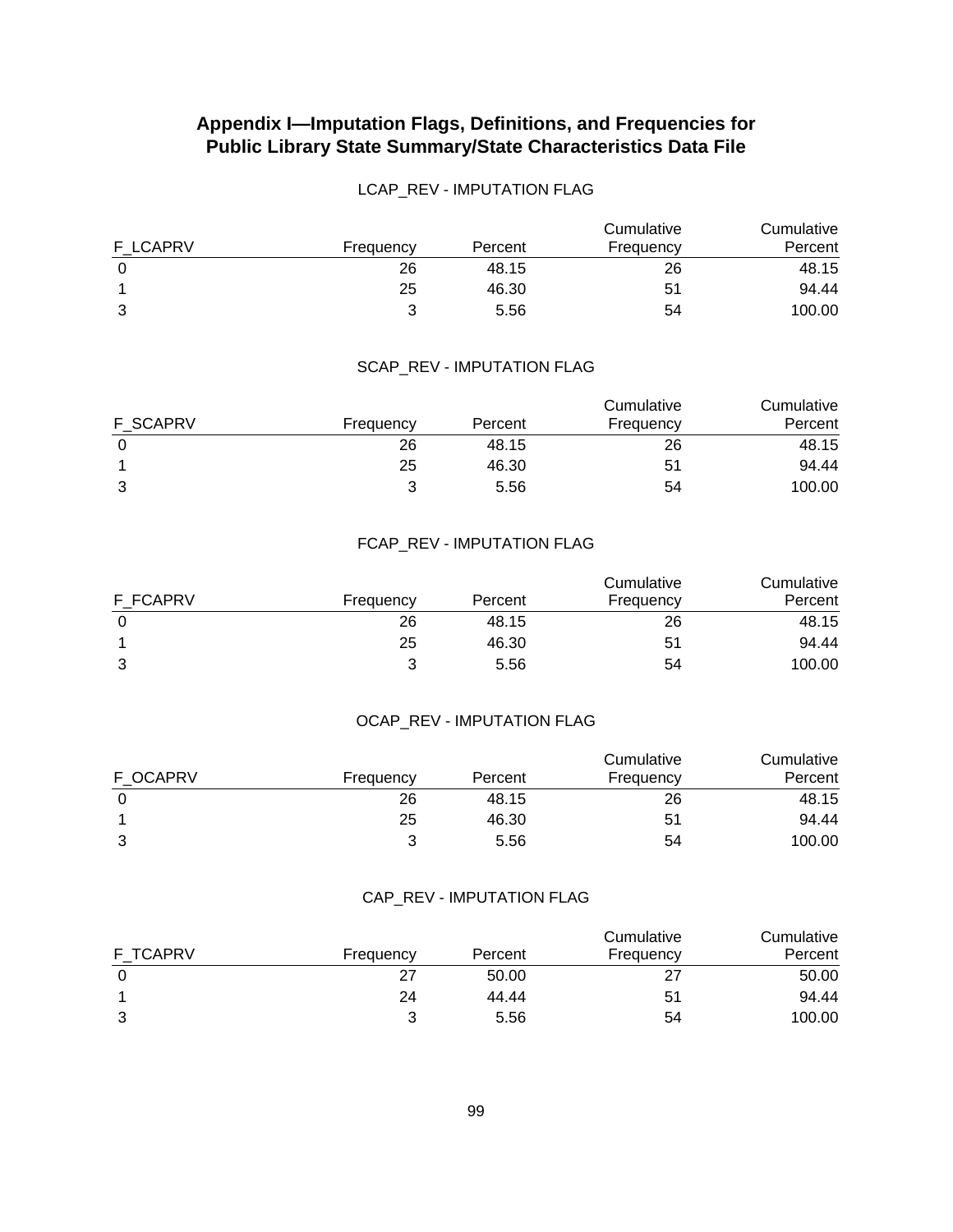## CAPITAL - IMPUTATION FLAG

| F TCAPX |           |         | Cumulative | Cumulative |
|---------|-----------|---------|------------|------------|
|         | Frequency | Percent | Frequency  | Percent    |
|         | 29        | 53.70   | 29         | 53.70      |
|         | 22        | 40.74   | 51         | 94.44      |
| 3       | ?         | 5.56    | 54         | 100.00     |

#### BKVOL - IMPUTATION FLAG

| F BKVOL | Frequency | Percent | Cumulative<br>Frequency | Cumulative<br>Percent |
|---------|-----------|---------|-------------------------|-----------------------|
|         | 28        | 51.85   | 28                      | 51.85                 |
|         | 22        | 40.74   | 50                      | 92.59                 |
| 2       |           | 1.85    | 51                      | 94.44                 |
| 3       | ີ         | 5.56    | 54                      | 100.00                |

### EBOOK - IMPUTATION FLAG

| F EBOOK | Frequency | Percent | Cumulative<br>Frequency | Cumulative<br>Percent |
|---------|-----------|---------|-------------------------|-----------------------|
| 0       | 17        | 31.48   |                         | 31.48                 |
|         | 32        | 59.26   | 49                      | 90.74                 |
|         |           | 3.70    | 51                      | 94.44                 |
| 3       |           | 5.56    | 54                      | 100.00                |

#### AUDIO - IMPUTATION FLAG

| F AUDIO | Frequency | Percent | Cumulative<br>Frequency | Cumulative<br>Percent |
|---------|-----------|---------|-------------------------|-----------------------|
|         | 27        | 50.00   | 27                      | 50.00                 |
|         | 23        | 42.59   | 50                      | 92.59                 |
|         |           | 1.85    | 51                      | 94.44                 |
|         | າ         | 5.56    | 54                      | 100.00                |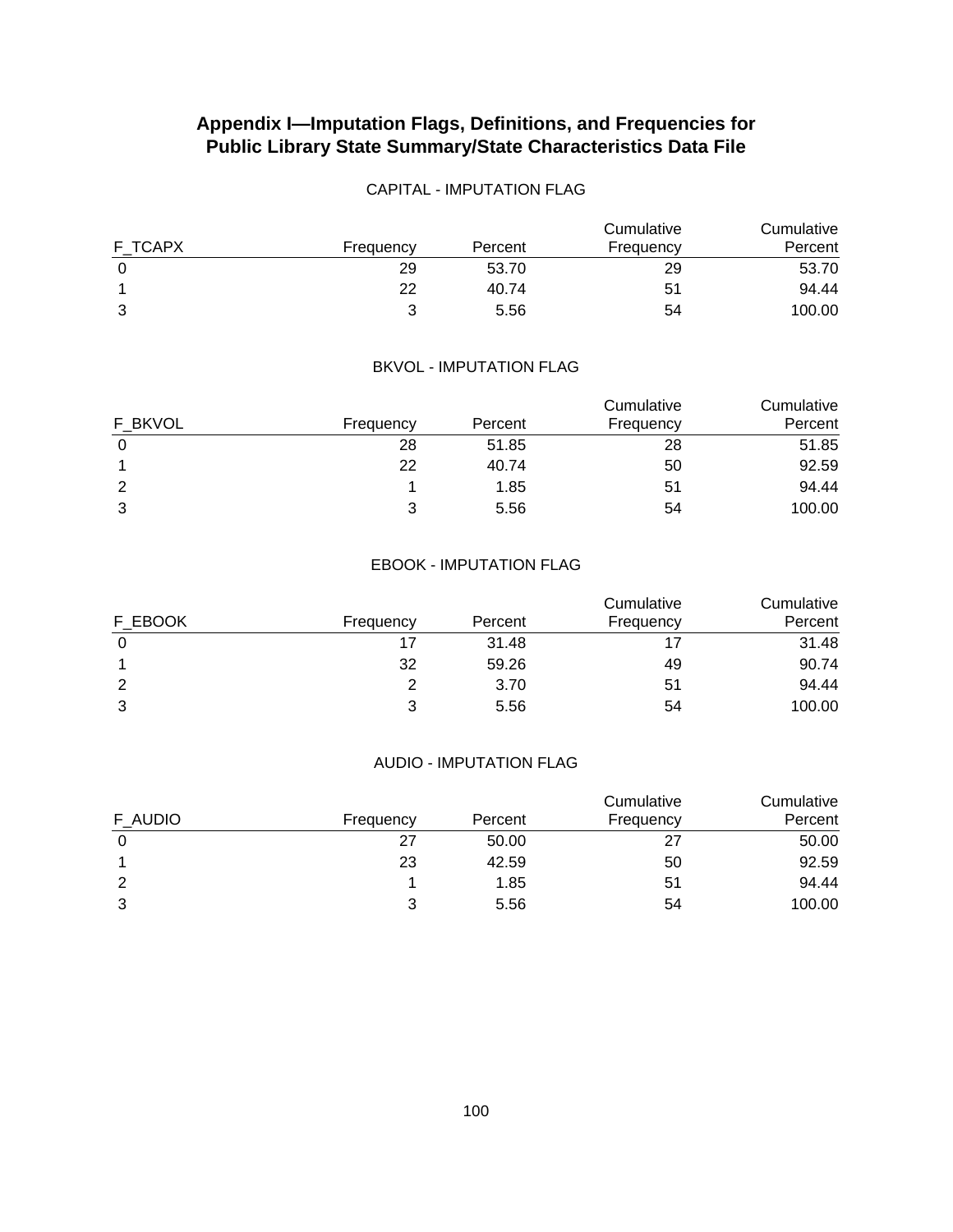## VIDEO - IMPUTATION FLAG

| F VIDEO | Frequency | Percent | Cumulative<br>Frequency | Cumulative<br>Percent |
|---------|-----------|---------|-------------------------|-----------------------|
|         | 26        | 48.15   | 26                      | 48.15                 |
|         | 24        | 44.44   | 50                      | 92.59                 |
| 2       |           | 1.85    | 51                      | 94.44                 |
| 3       |           | 5.56    | 54                      | 100.00                |

### DB\_LOC - IMPUTATION FLAG

| F DB LOC | Frequency | Percent | Cumulative<br>Frequency | Cumulative<br>Percent |
|----------|-----------|---------|-------------------------|-----------------------|
|          | 31        | 57.41   | 31                      | 57.41                 |
|          | 18        | 33.33   | 49                      | 90.74                 |
| 2        | ႒         | 3.70    | 51                      | 94.44                 |
| 3        | າ         | 5.56    | 54                      | 100.00                |

## DB\_ST - IMPUTATION FLAG

| F_DB_ST | Frequency | Percent | Cumulative<br>Frequency | Cumulative<br>Percent |
|---------|-----------|---------|-------------------------|-----------------------|
| 0       | 29        | 53.70   | 29                      | 53.70                 |
|         | 20        | 37.04   | 49                      | 90.74                 |
| 2       | ႒         | 3.70    | 51                      | 94.44                 |
| 3       | 2         | 5.56    | 54                      | 100.00                |

## DB\_OTH - IMPUTATION FLAG

| F DB OTH | Frequency | Percent | Cumulative<br>Frequency | Cumulative<br>Percent |
|----------|-----------|---------|-------------------------|-----------------------|
|          | 28        | 51.85   | 28                      | 51.85                 |
|          | 21        | 38.89   | 49                      | 90.74                 |
| 2        |           | 3.70    | 51                      | 94.44                 |
| 3        |           | 5.56    | 54                      | 100.00                |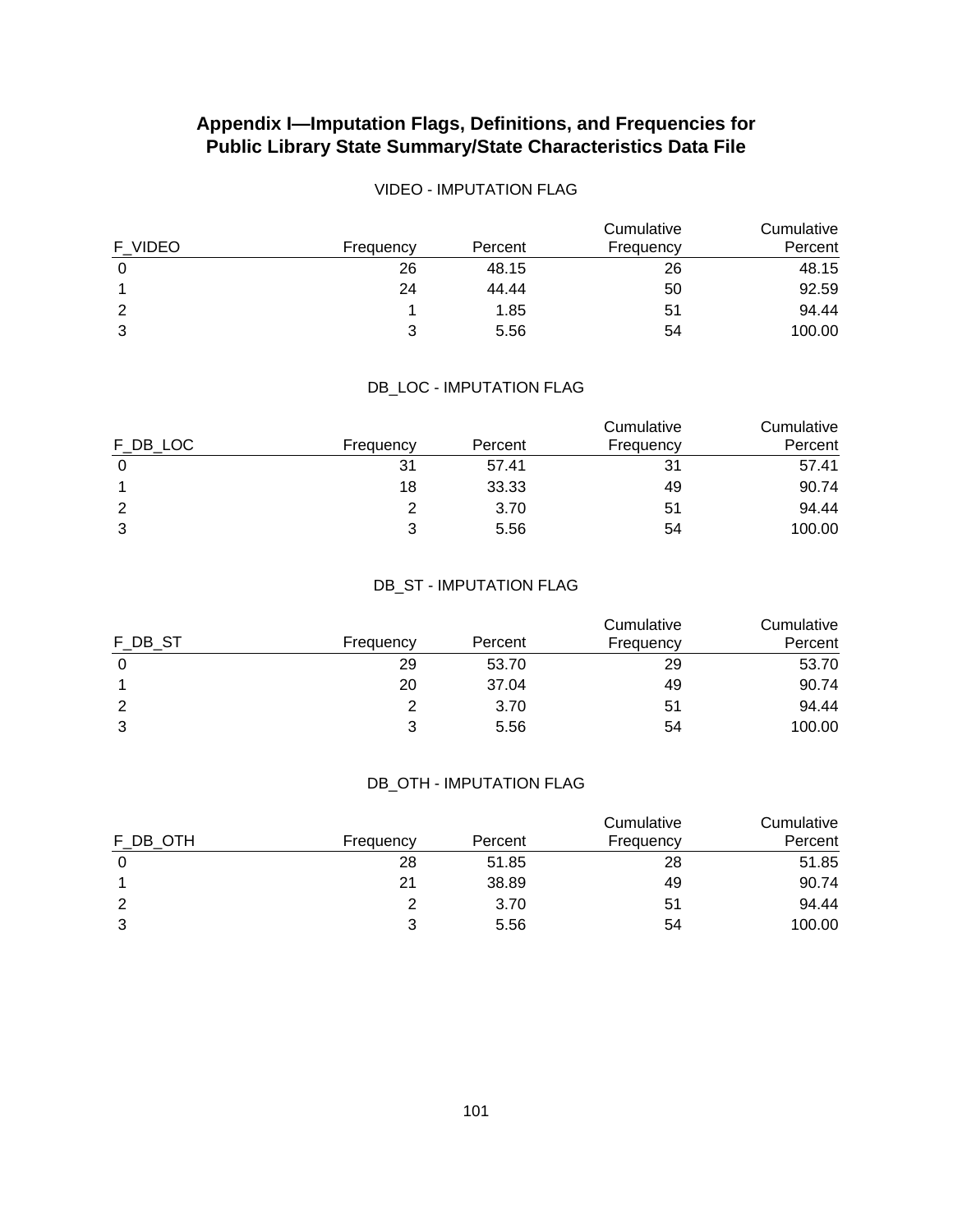## DATABASE - IMPUTATION FLAG

| F DBASE | Frequency | Percent | Cumulative<br>Frequency | Cumulative<br>Percent |
|---------|-----------|---------|-------------------------|-----------------------|
| 0       | 29        | 53.70   | 29                      | 53.70                 |
|         | 20        | 37.04   | 49                      | 90.74                 |
| 2       | ႒         | 3.70    | 51                      | 94.44                 |
| 3       | າ         | 5.56    | 54                      | 100.00                |

## SUBSCRIP - IMPUTATION FLAG

|         |           |         | Cumulative | Cumulative |
|---------|-----------|---------|------------|------------|
| F PRSUB | Frequency | Percent | Frequency  | Percent    |
|         | 25        | 46.30   | 25         | 46.30      |
|         | 26        | 48.15   | 51         | 94.44      |
| 3       | ລ         | 5.56    | 54         | 100.00     |

### ESUBSCRP - IMPUTATION FLAG

| F ESUB | Frequency | Percent | Cumulative<br>Frequency | Cumulative<br>Percent |
|--------|-----------|---------|-------------------------|-----------------------|
|        | 20        | 37.04   | 20                      | 37.04                 |
|        | 29        | 53.70   | 49                      | 90.74                 |
| 2      |           | 3.70    | 51                      | 94.44                 |
| 3      |           | 5.56    | 54                      | 100.00                |

#### HRS\_OPEN - IMPUTATION FLAG

| F HRS OP | Frequency | Percent | Cumulative<br>Frequency | Cumulative<br>Percent |
|----------|-----------|---------|-------------------------|-----------------------|
|          | 31        | 57.41   | 31                      | 57.41                 |
|          | 20        | 37.04   | 51                      | 94.44                 |
|          |           | 5.56    | 54                      | 100.00                |

#### VISITS - IMPUTATION FLAG

| F VISITS | Frequency | Percent | Cumulative<br>Frequency | Cumulative<br>Percent |
|----------|-----------|---------|-------------------------|-----------------------|
|          | 15        | 27.78   | 15                      | 27.78                 |
|          | 36        | 66.67   | 51                      | 94.44                 |
|          |           | 5.56    | 54                      | 100.00                |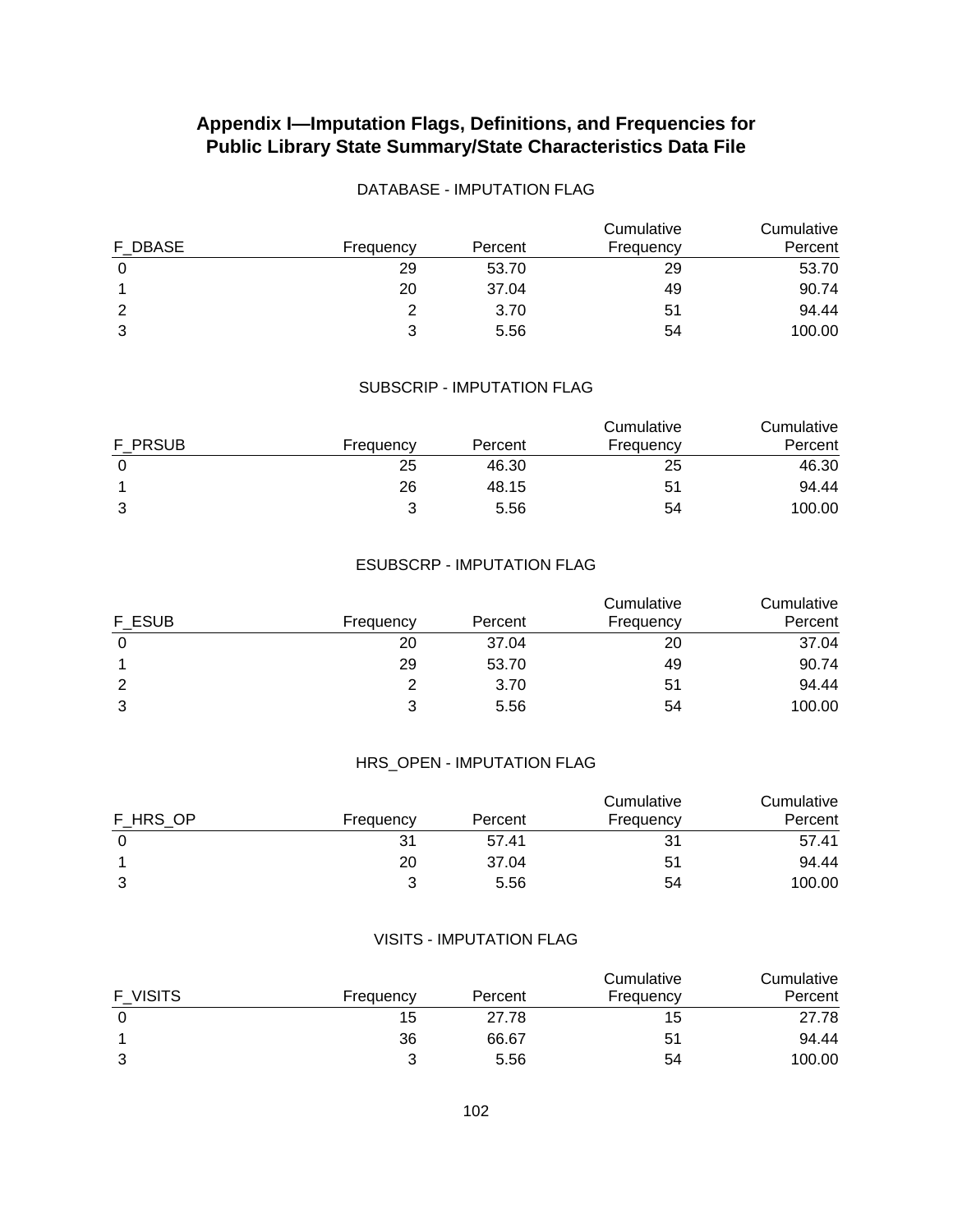### REFERENC - IMPUTATION FLAG

| F REFER | Frequency | Percent | Cumulative<br>Frequency | Cumulative<br>Percent |
|---------|-----------|---------|-------------------------|-----------------------|
|         | 13        | 24.07   | 13                      | 24.07                 |
|         | 37        | 68.52   | 50                      | 92.59                 |
| 2       |           | 1.85    | 51                      | 94.44                 |
| 3       | າ         | 5.56    | 54                      | 100.00                |

## REGBOR - IMPUTATION FLAG

| F REGBOR | Frequency | Percent | Cumulative<br>Frequency | Cumulative<br>Percent |
|----------|-----------|---------|-------------------------|-----------------------|
|          | 17        | 31.48   |                         | 31.48                 |
|          | 33        | 61.11   | 50                      | 92.59                 |
|          |           | 1.85    | 51                      | 94.44                 |
| າ        | າ         | 5.56    | 54                      | 100.00                |

### TOTCIR - IMPUTATION FLAG

| F TOTCIR |           |         | Cumulative<br>Frequency | Cumulative<br>Percent |
|----------|-----------|---------|-------------------------|-----------------------|
|          | Frequency | Percent |                         |                       |
|          | 26        | 48.15   | 26                      | 48.15                 |
|          | 25        | 46.30   | 51                      | 94.44                 |
| 3        |           | 5.56    | 54                      | 100.00                |

## KIDCIRCL - IMPUTATION FLAG

| F KIDCIR | Frequency | Percent | Cumulative<br>Frequency | Cumulative<br>Percent |
|----------|-----------|---------|-------------------------|-----------------------|
|          | 16        | 29.63   | 16                      | 29.63                 |
|          | 34        | 62.96   | 50                      | 92.59                 |
| 2        |           | 1.85    | 51                      | 94.44                 |
| 3        |           | 5.56    | 54                      | 100.00                |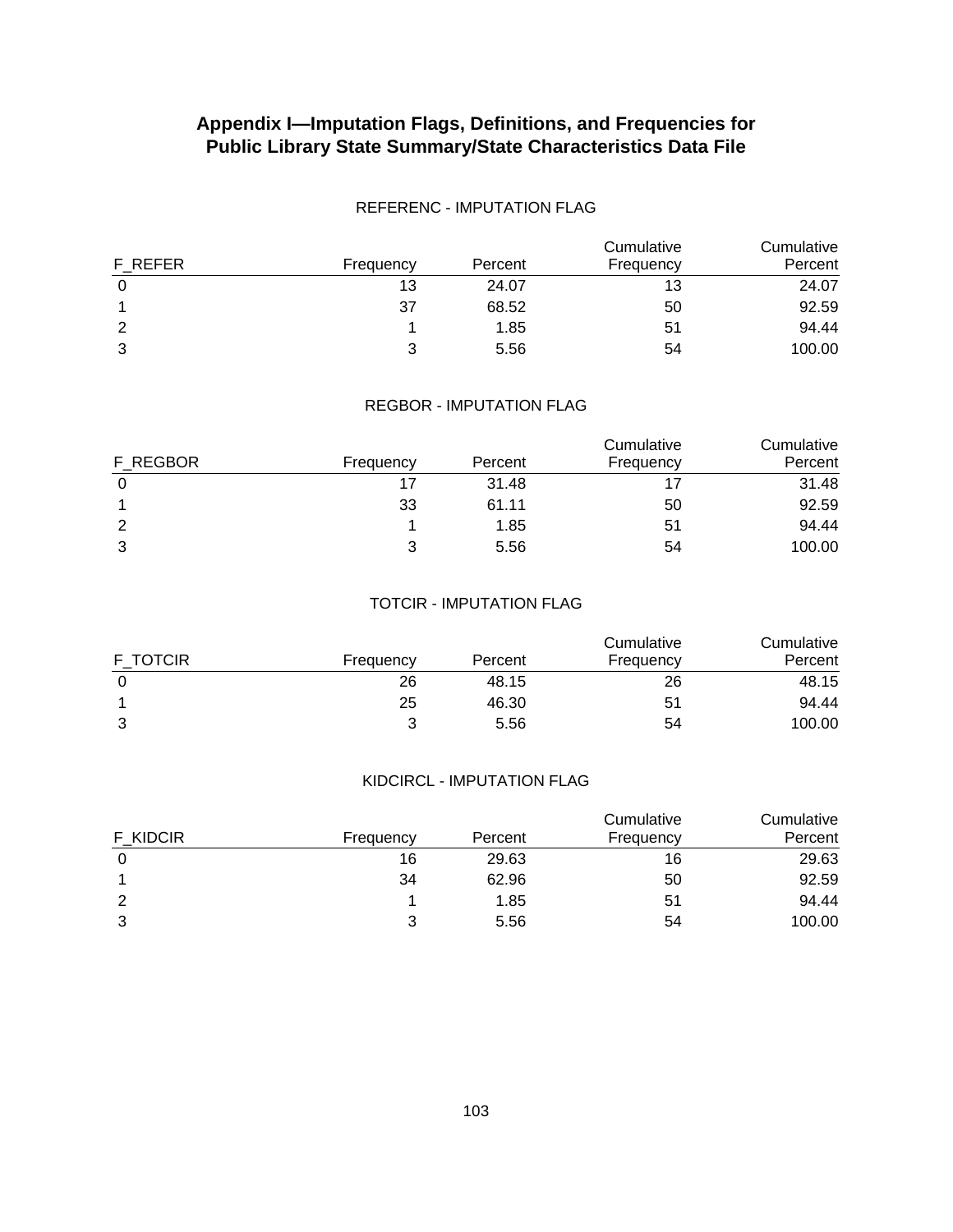## LOANTO - IMPUTATION FLAG

| F LOANTO | Frequency | Percent | Cumulative<br>Frequency | Cumulative<br>Percent |
|----------|-----------|---------|-------------------------|-----------------------|
|          | 18        | 33.33   | 18                      | 33.33                 |
|          | 33        | 61.11   | 51                      | 94.44                 |
| 3        |           | 5.56    | 54                      | 100.00                |

#### LOANFM - IMPUTATION FLAG

| F LOANFM |           |         | Cumulative<br>Frequency | Cumulative<br>Percent |
|----------|-----------|---------|-------------------------|-----------------------|
|          | Frequency | Percent |                         |                       |
|          | 22        | 40.74   |                         | 40.74                 |
|          | 29        | 53.70   | 51                      | 94.44                 |
| ર<br>J   | ົ         | 5.56    | 54                      | 100.00                |

#### TOTPRO - IMPUTATION FLAG

| F TOTPRO | Frequency | Percent | Cumulative<br>Frequency | Cumulative<br>Percent |
|----------|-----------|---------|-------------------------|-----------------------|
|          | 24        | 44.44   | 24                      | 44.44                 |
|          | 27        | 50.00   | 51                      | 94.44                 |
| 3        | າ         | 5.56    | 54                      | 100.00                |

## KIDPRO - IMPUTATION FLAG

| F KIDPRO | Frequency | Percent | Cumulative<br>Frequency | Cumulative<br>Percent |
|----------|-----------|---------|-------------------------|-----------------------|
|          | 21        | 38.89   |                         | 38.89                 |
|          | 30        | 55.56   | 51                      | 94.44                 |
|          |           | 5.56    | 54                      | 100.00                |

#### TOTATTEN - IMPUTATION FLAG

| F TOTATT | Frequency | Percent | Cumulative<br>Frequency | Cumulative<br>Percent |
|----------|-----------|---------|-------------------------|-----------------------|
|          | 21        | 38.89   |                         | 38.89                 |
|          | 30        | 55.56   | 51                      | 94.44                 |
|          |           | 5.56    | 54                      | 100.00                |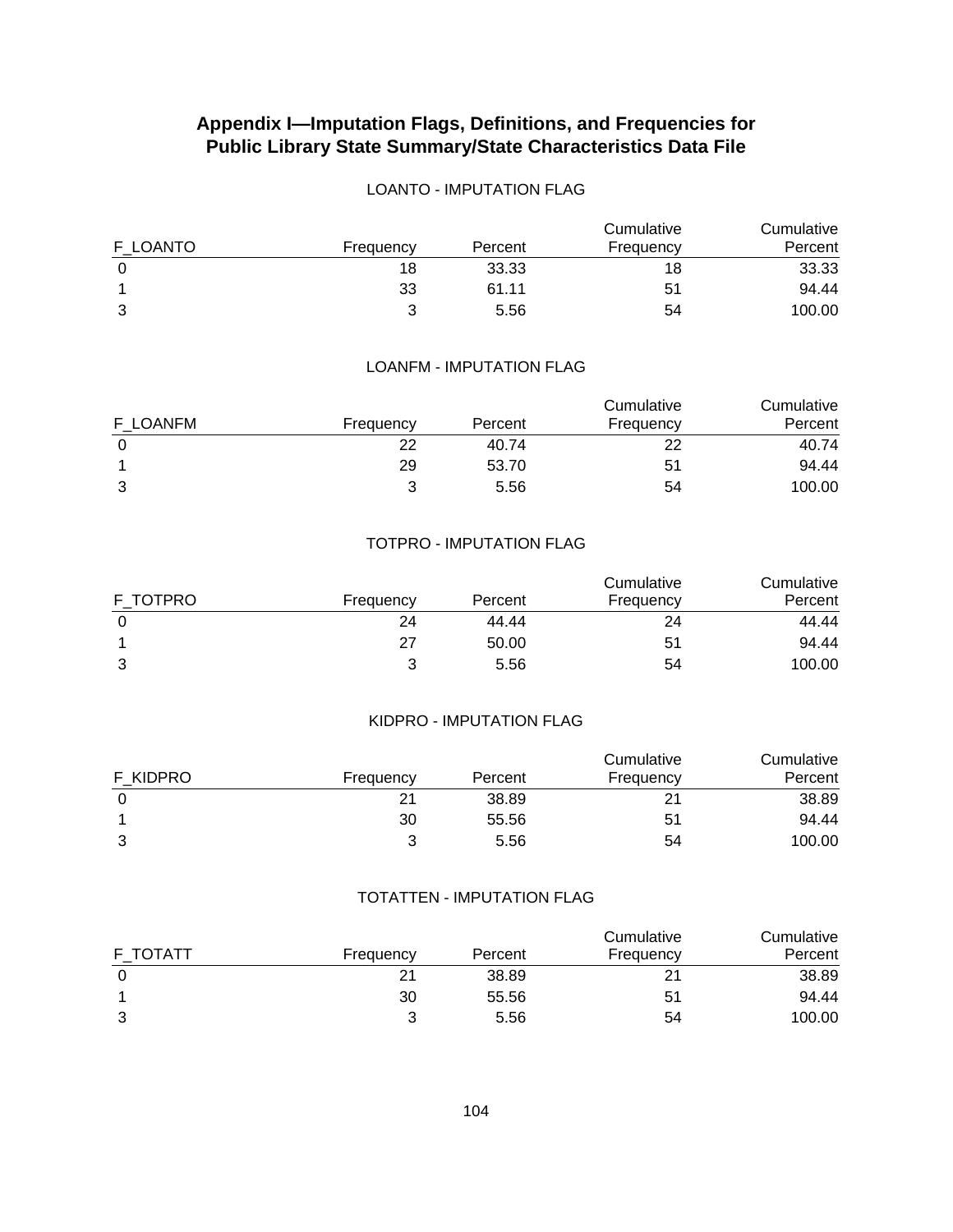# **Appendix I—Imputation Flags, Definitions, and Frequencies for Public Library State Summary/State Characteristics Data File**

### KIDATTEN - IMPUTATION FLAG

| F KIDATT | Frequency | Percent | Cumulative<br>Frequency | Cumulative<br>Percent |
|----------|-----------|---------|-------------------------|-----------------------|
|          | 23        | 42.59   | 23                      | 42.59                 |
|          | 28        | 51.85   | 51                      | 94.44                 |
| 3        |           | 5.56    | 54                      | 100.00                |

#### GPTERMS - IMPUTATION FLAG

| F GPTERM |           |         | Cumulative | Cumulative |  |
|----------|-----------|---------|------------|------------|--|
|          | Frequency | Percent | Frequency  | Percent    |  |
|          | 26        | 48.15   | 26         | 48.15      |  |
|          | 25        | 46.30   | 51         | 94.44      |  |
| 3        | っ         | 5.56    | 54         | 100.00     |  |

#### PITUSR - IMPUTATION FLAG

| F PITUSR | Frequency | Percent | Cumulative<br>Frequency | Cumulative<br>Percent |
|----------|-----------|---------|-------------------------|-----------------------|
|          | 13        | 24.07   | 13                      | 24.07                 |
|          | 38        | 70.37   | 51                      | 94.44                 |
| 3        |           | 5.56    | 54                      | 100.00                |

### STARTDAT - IMPUTATION FLAG

| F STDAT |           | Percent | Cumulative | Cumulative<br>Percent |
|---------|-----------|---------|------------|-----------------------|
|         | Frequency |         | Frequency  |                       |
|         | 51        | 94.44   | 51         | 94.44                 |
|         |           | 5.56    | 54         | 100.00                |

### ENDDATE - IMPUTATION FLAG

| F ENDDAT | Frequency | Percent | Cumulative<br>Frequency | Cumulative<br>Percent |
|----------|-----------|---------|-------------------------|-----------------------|
|          | 51        | 94.44   | 51                      | 94.44                 |
|          |           | 5.56    | 54                      | 100.00                |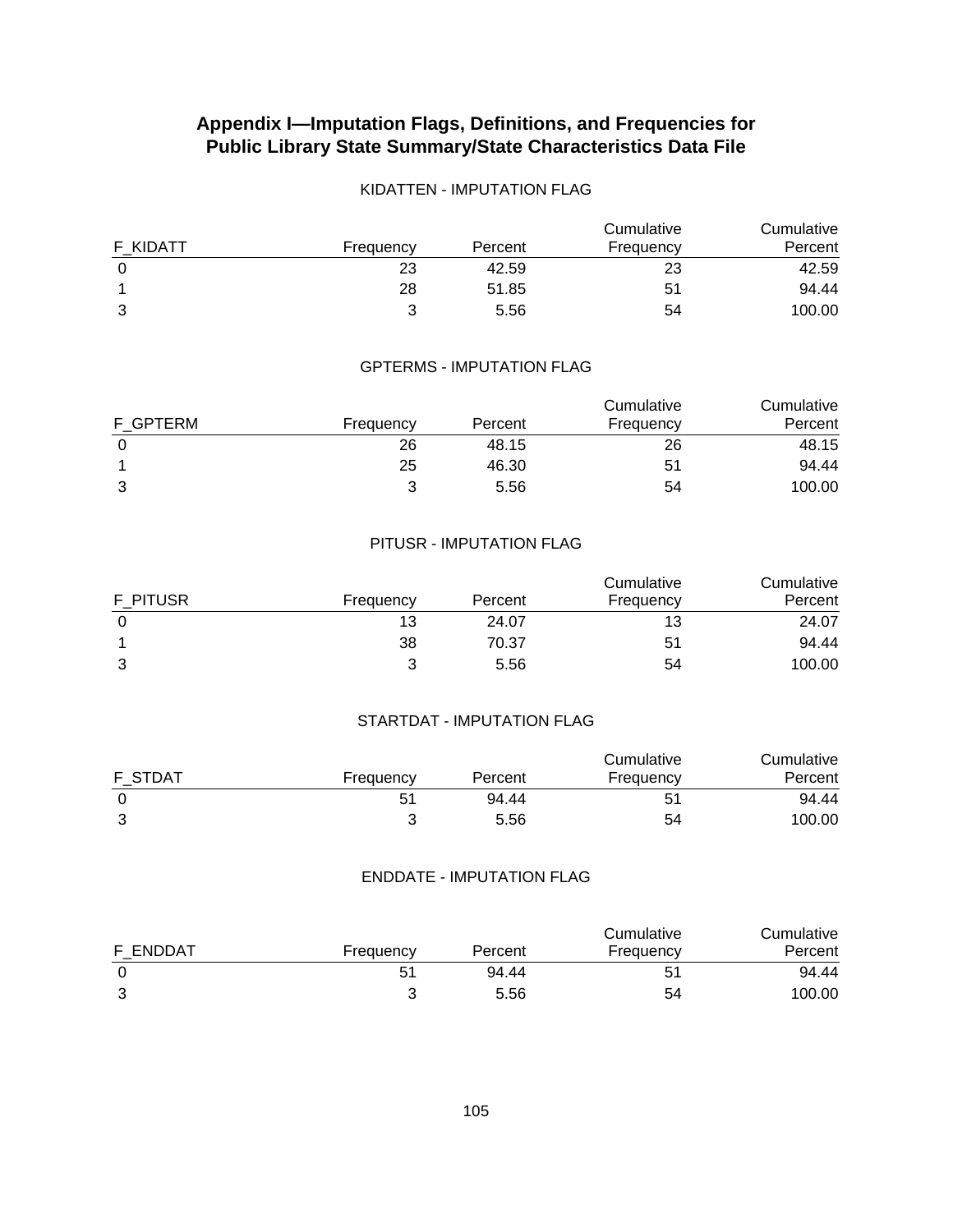## **Appendix J—Imputation Flags, Definitions, and Frequencies for Public Library Outlet Data File**

**The imputation flags and definitions are listed below, followed by the frequencies. See Appendix C for the record layout.** 

 0–Reported 20–Nonrespondent, not imputed 35–Nonrespondent, prior-year data carried forward

### SQ\_FEET - IMPUTATION FLAG

| F SQ FT |           |         | Cumulative | Cumulative |  |
|---------|-----------|---------|------------|------------|--|
|         | Frequency | Percent | Frequency  | Percent    |  |
|         | 16.900    | 97.43   | 16.900     | 97.43      |  |
| 20      | 416       | 2.40    | 17,316     | 99.83      |  |
| 35      | 30        | 0.17    | 17,346     | 100.00     |  |

### L\_NUM\_BM - IMPUTATION FLAG

| F BKMOB | Frequency | Percent | Cumulative<br>Frequency | Cumulative<br>Percent |
|---------|-----------|---------|-------------------------|-----------------------|
| 0       | 17,331    | 99.91   | 17.331                  | 99.91                 |
| 35      | 15        | 0.09    | 17.346                  | 100.00                |
| F BKMOB | Frequency | Percent | Cumulative<br>Frequency | Cumulative<br>Percent |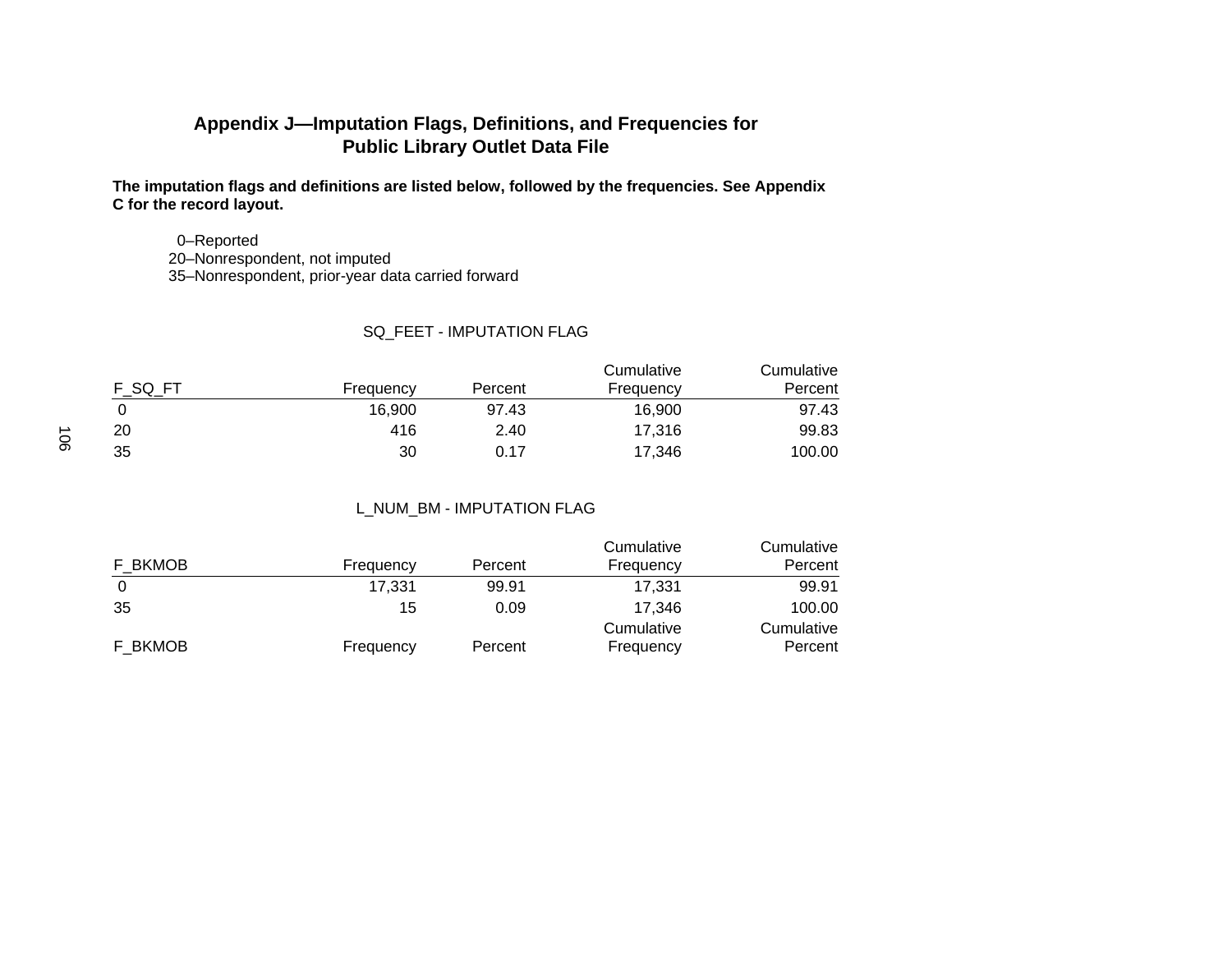### **Frequencies of Categorical Variables**

#### INTERLIBRARY RELATIONSHIP

| C RELATN  | Frequency | Percent | Cumulative<br>Frequency | Cumulative<br>Percent |
|-----------|-----------|---------|-------------------------|-----------------------|
| HQ        | 111       | 1.20    | 111                     | 1.20                  |
| ME        | 6.945     | 75.35   | 7.056                   | 76.55                 |
| <b>NO</b> | 2,161     | 23.45   | 9.217                   | 100.00                |

HQ–Headquarters of a federation or cooperative

ME–Member of a federation or cooperative

NO–Not a member of a federation or cooperative

M–Missing (unknown, not reported)

#### LEGAL BASIS

|           |           |         | Cumulative | Cumulative |
|-----------|-----------|---------|------------|------------|
| C_LEGBAS  | Frequency | Percent | Frequency  | Percent    |
| cc        | 109       | 1.18    | 109        | 1.18       |
| CI        | 4,863     | 52.76   | 4,972      | 53.94      |
| CO        | 908       | 9.85    | 5,880      | 63.80      |
| LD        | 1,337     | 14.51   | 7,217      | 78.30      |
| MJ        | 313       | 3.40    | 7,530      | 81.70      |
| <b>NL</b> | 45        | 0.49    | 7,575      | 82.19      |
| <b>NP</b> | 1,367     | 14.83   | 8,942      | 97.02      |
| <b>OT</b> | 92        | 1.00    | 9,034      | 98.01      |
| <b>SD</b> | 183       | 1.99    | 9,217      | 100.00     |

CC–City/County

CI–Municipal Government (city, town, or village)

CO–County/Parish

LD–Library District

MJ–Multi-jurisdictional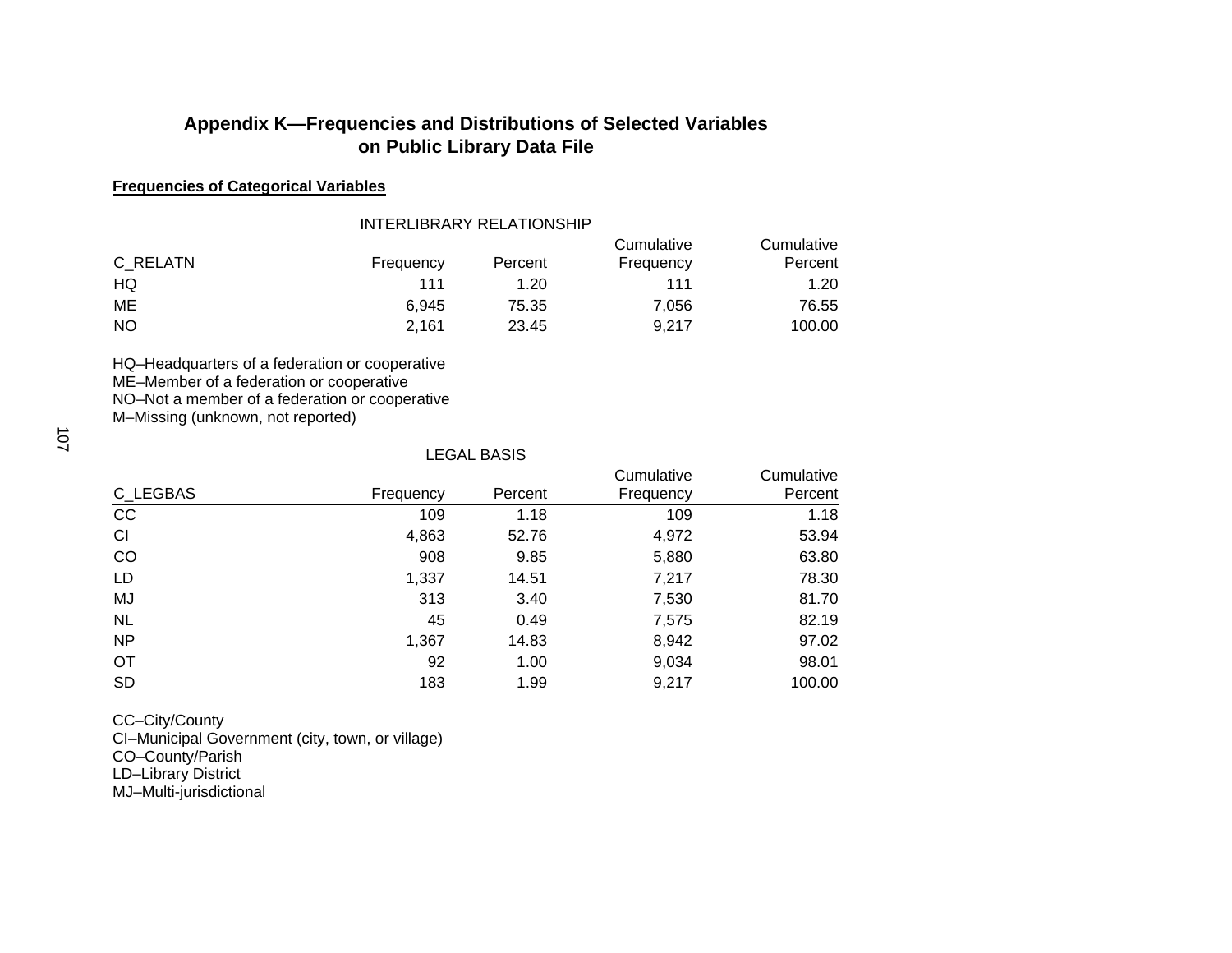NL–Native American Tribal Government NP–Non-profit Association or Agency SD–School District OT–Other M–Missing (unknown, not reported)

#### ADMINISTRATIVE STRUCTURE

| C ADMIN   | Frequency | Percent | Cumulative<br>Frequency | Cumulative<br>Percent |
|-----------|-----------|---------|-------------------------|-----------------------|
| МA        | 126       | 1.37    | 126                     | 1.37                  |
| MO        | 1.629     | 17.67   | 1.755                   | 19.04                 |
| <b>SO</b> | 7,462     | 80.96   | 9,217                   | 100.00                |

MA–Administrative Entity with multiple direct service outlets where administrative offices are separate MO–Administrative Entity with multiple direct service outlets where administrative offices are not separate SO–Single Outlet Administrative Entity

M–Missing (unknown, not reported)

108

#### FSCS PUBLIC LIBRARY

| C FSCS       |           |         | Cumulative | Cumulative |
|--------------|-----------|---------|------------|------------|
|              | Frequency | Percent | Frequency  | Percent    |
| N            | 293       | 3.18    | 293        | 3.18       |
| $\checkmark$ | 8.924     | 96.82   | 9.217      | 100.00     |

Y–Yes N–No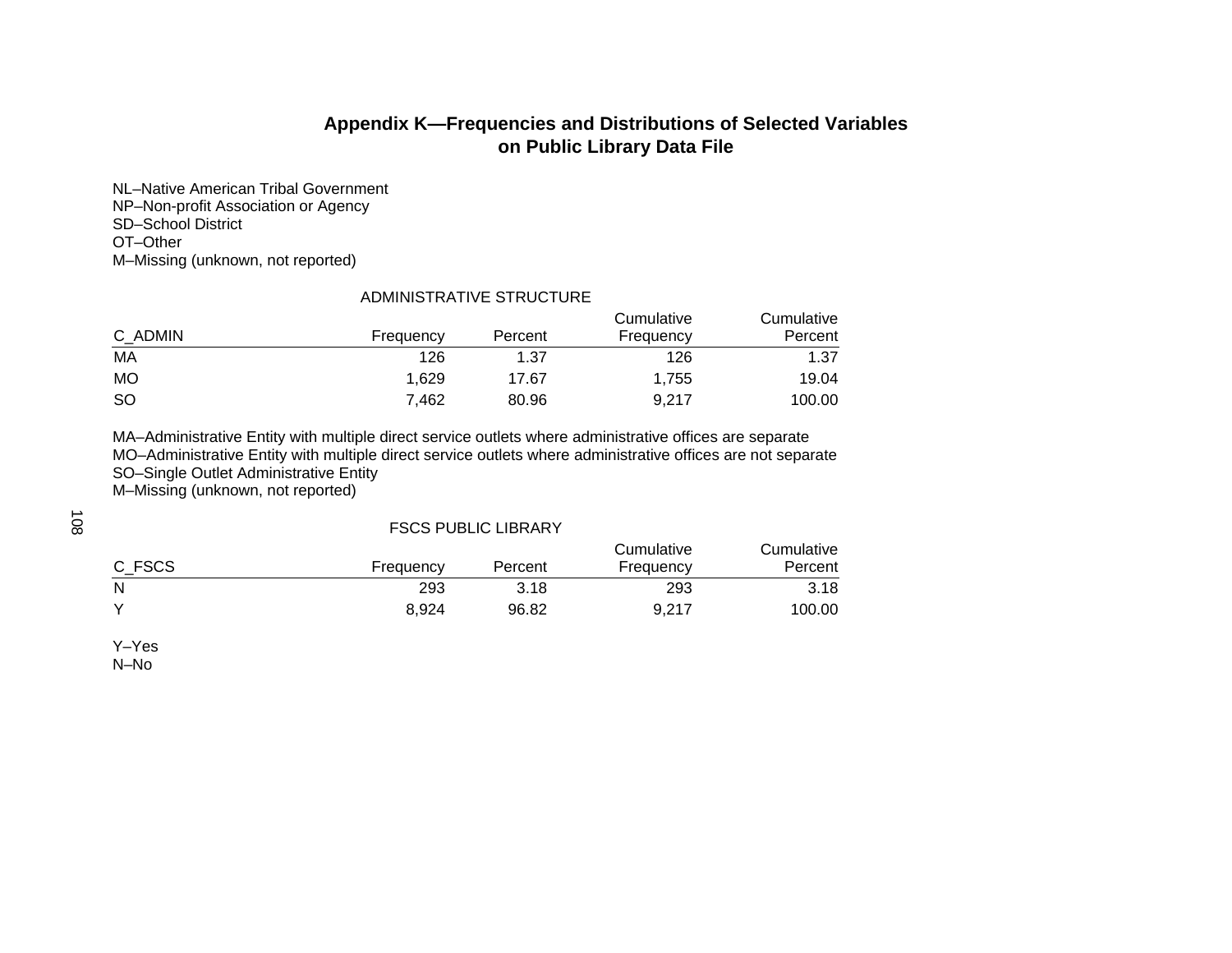| <b>GEOGRAPHIC CODE</b> |           |         |                         |                       |  |
|------------------------|-----------|---------|-------------------------|-----------------------|--|
| <b>GEOCODE</b>         | Frequency | Percent | Cumulative<br>Frequency | Cumulative<br>Percent |  |
| CI1                    | 3,158     | 34.26   | 3,158                   | 34.26                 |  |
| CI <sub>2</sub>        | 1,480     | 16.06   | 4,638                   | 50.32                 |  |
| CO1                    | 1,120     | 12.15   | 5,758                   | 62.47                 |  |
| CO2                    | 501       | 5.44    | 6,259                   | 67.91                 |  |
| MA1                    | 10        | 0.11    | 6,269                   | 68.02                 |  |
| MA2                    | 30        | 0.33    | 6,299                   | 68.34                 |  |
| MC1                    | 131       | 1.42    | 6,430                   | 69.76                 |  |
| MC <sub>2</sub>        | 39        | 0.42    | 6,469                   | 70.19                 |  |
| ОТН                    | 2,260     | 24.52   | 8,729                   | 94.71                 |  |
| SD1                    | 437       | 4.74    | 9,166                   | 99.45                 |  |
| SD2                    | 51        | 0.55    | 9,217                   | 100.00                |  |

CI1–Municipal Government (city, town, or village) (exactly)

CI2–Municipal Government (city, town, or village) (most nearly)

CO1–County/Parish (exactly)

CO2–County/Parish (most nearly)

MA1–Metropolitan Area (exactly)

MA2–Metropolitan Area (most nearly)

MC1–Multi-County (exactly)

MC2–Multi-County (most nearly)

SD1–School District (exactly)

SD2–School District (most nearly)

OTH–Other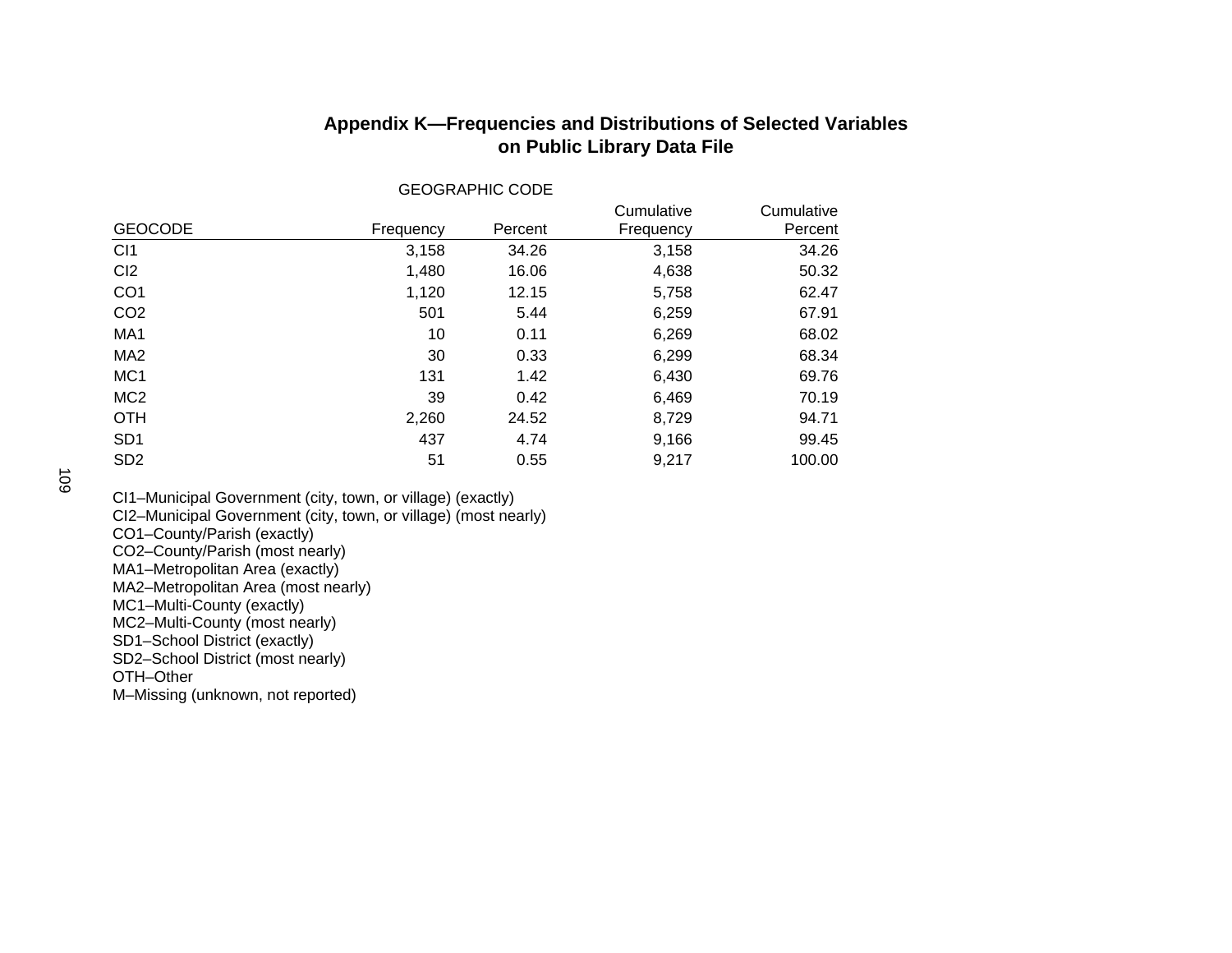| <b>LSA BOUNDARY CHANGE FROM PY</b> |           |         |                         |                       |  |  |
|------------------------------------|-----------|---------|-------------------------|-----------------------|--|--|
| <b>LSABOUND</b>                    | Frequency | Percent | Cumulative<br>Frequency | Cumulative<br>Percent |  |  |
| N                                  | 9.106     | 98.80   | 9.106                   | 98.80                 |  |  |
| $\checkmark$                       | 111       | 1.20    | 9.217                   | 100.00                |  |  |

Y–Yes N–No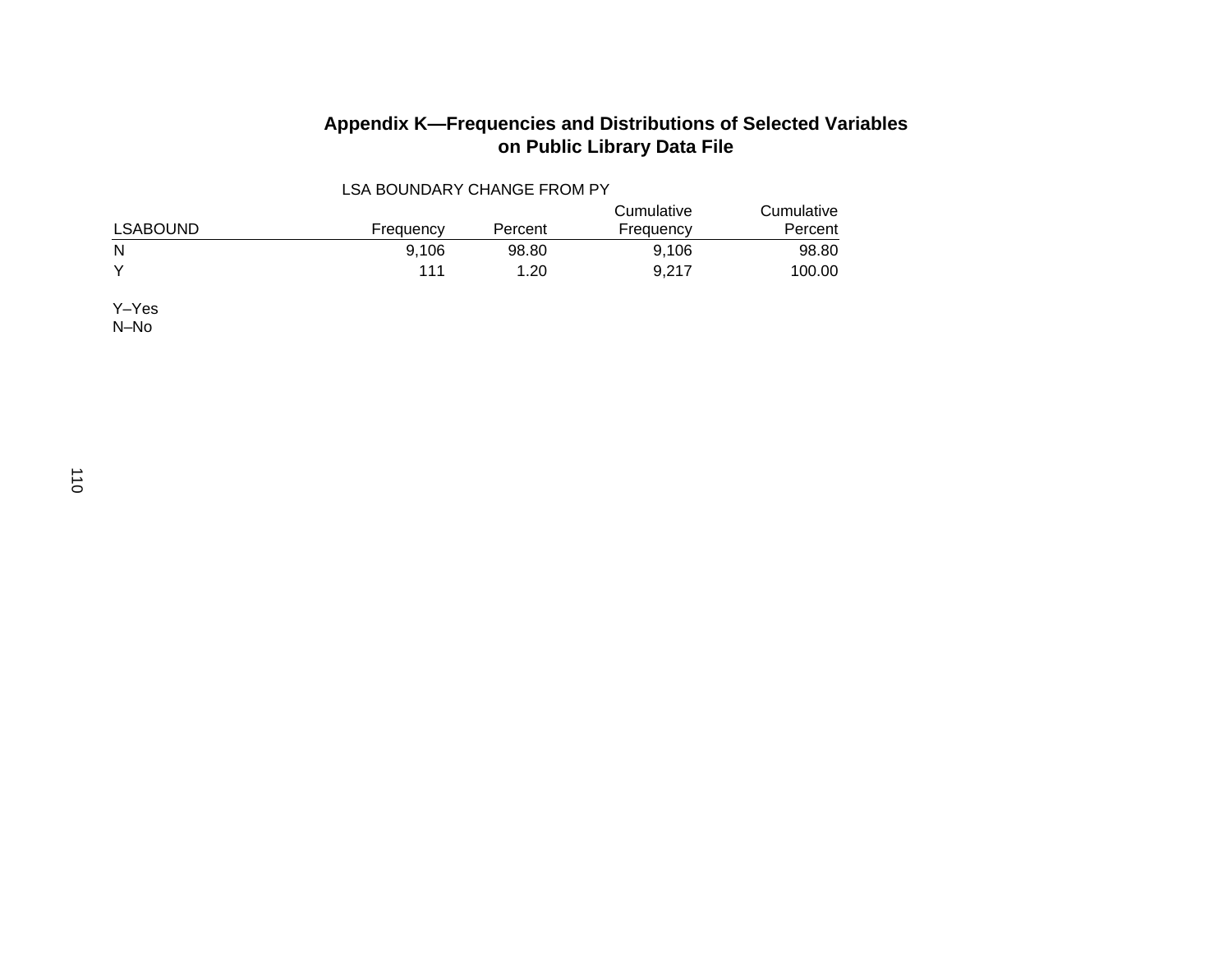|                 |           |         | Cumulative | Cumulative |
|-----------------|-----------|---------|------------|------------|
| <b>STARTDAT</b> | Frequency | Percent | Frequency  | Percent    |
| 01/01/2006      | 289       | 3.14    | 289        | 3.14       |
| 01/01/2007      | 3,689     | 40.02   | 3,978      | 43.16      |
| 02/01/2006      | 1         | 0.01    | 3,979      | 43.17      |
| 03/01/2006      | 14        | 0.15    | 3,993      | 43.32      |
| 04/01/2006      | 127       | 1.38    | 4,120      | 44.70      |
| 04/16/2006      | 1         | 0.01    | 4,121      | 44.71      |
| 05/01/2006      | 209       | 2.27    | 4,330      | 46.98      |
| 05/31/2006      | 1         | 0.01    | 4,331      | 46.99      |
| 06/01/2006      | 48        | 0.52    | 4,379      | 47.51      |
| 07/01/2006      | 3,671     | 39.83   | 8,050      | 87.34      |
| 07/02/2006      | 1         | 0.01    | 8,051      | 87.35      |
| 08/01/2006      | 12        | 0.13    | 8,063      | 87.48      |
| 09/01/2006      | 37        | 0.40    | 8,100      | 87.88      |
| 10/01/2005      | 12        | 0.13    | 8,112      | 88.01      |
| 10/01/2006      | 1,088     | 11.80   | 9,200      | 99.82      |
| 11/01/2005      | 1         | 0.01    | 9,201      | 99.83      |
| 11/01/2006      | 5         | 0.05    | 9,206      | 99.88      |
| 12/01/2005      | 8         | 0.09    | 9,214      | 99.97      |
| M               | 3         | 0.03    | 9,217      | 100.00     |

REPORTING PERIOD START DATE

# **Appendix K—Frequencies and Distributions of Selected Variables on Public Library Data File**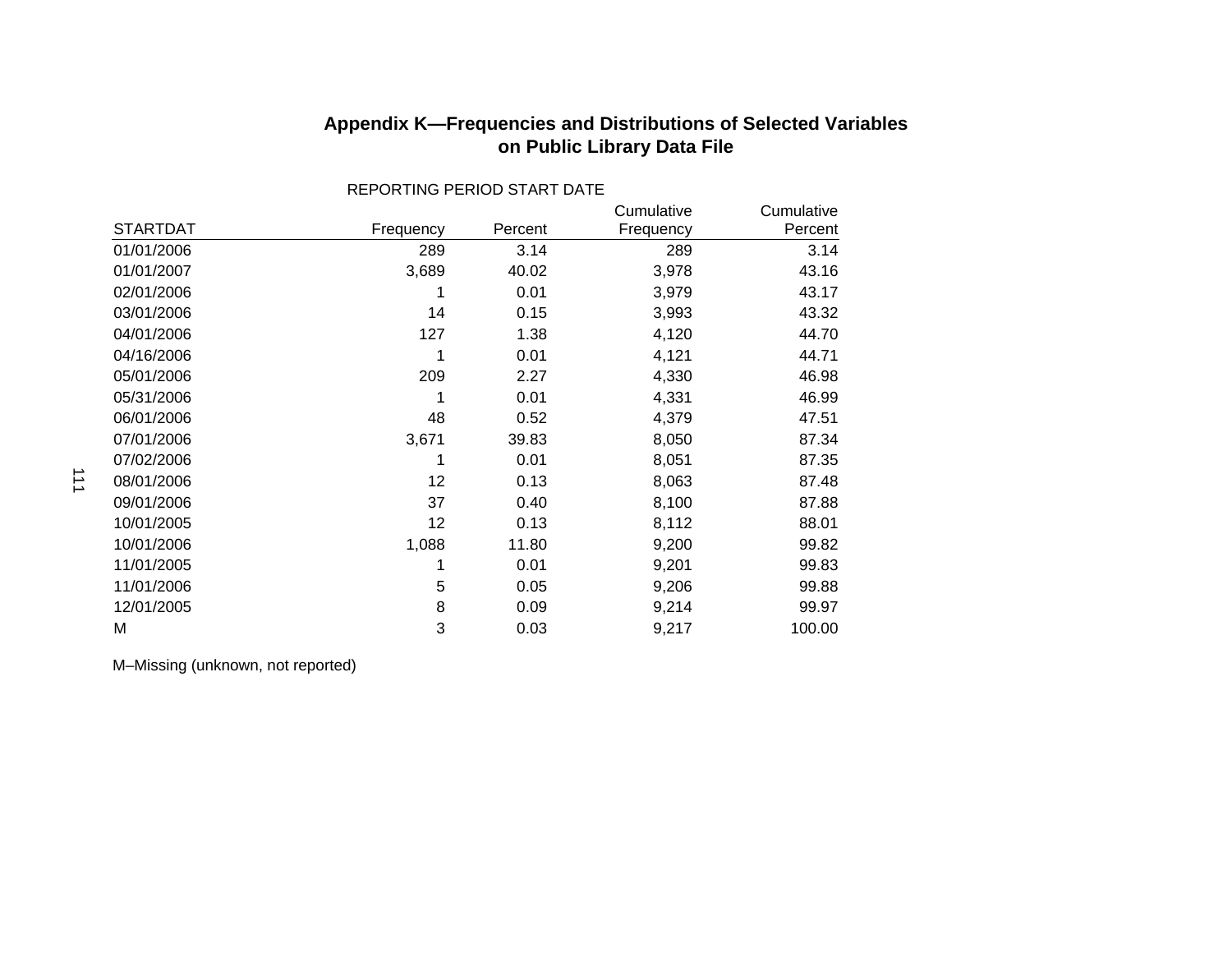| Appendix K—Frequencies and Distributions of Selected Variables |                             |  |
|----------------------------------------------------------------|-----------------------------|--|
|                                                                | on Public Library Data File |  |

|                |           |         | Cumulative | Cumulative |
|----------------|-----------|---------|------------|------------|
| <b>ENDDATE</b> | Frequency | Percent | Frequency  | Percent    |
| 01/31/2007     |           | 0.01    |            | 0.01       |
| 02/28/2007     | 14        | 0.15    | 15         | 0.16       |
| 03/31/2007     | 125       | 1.36    | 140        | 1.52       |
| 04/15/2007     | 1         | 0.01    | 141        | 1.53       |
| 04/30/2007     | 208       | 2.26    | 349        | 3.79       |
| 05/30/2007     | 1         | 0.01    | 350        | 3.80       |
| 05/31/2007     | 48        | 0.52    | 398        | 4.32       |
| 06/30/2007     | 3,671     | 39.83   | 4,069      | 44.15      |
| 07/01/2007     |           | 0.01    | 4,070      | 44.16      |
| 07/31/2007     | 12        | 0.13    | 4,082      | 44.29      |
| 08/31/2007     | 37        | 0.40    | 4,119      | 44.69      |
| 09/30/2006     | 12        | 0.13    | 4,131      | 44.82      |
| 09/30/2007     | 1,088     | 11.80   | 5,219      | 56.62      |
| 10/31/2006     |           | 0.01    | 5,220      | 56.63      |
| 10/31/2007     | 5         | 0.05    | 5,225      | 56.69      |
| 11/30/2006     | 9         | 0.10    | 5,234      | 56.79      |
| 12/31/2006     | 291       | 3.16    | 5,525      | 59.94      |
| 12/31/2007     | 3,689     | 40.02   | 9,214      | 99.97      |
| M              | 3         | 0.03    | 9,217      | 100.00     |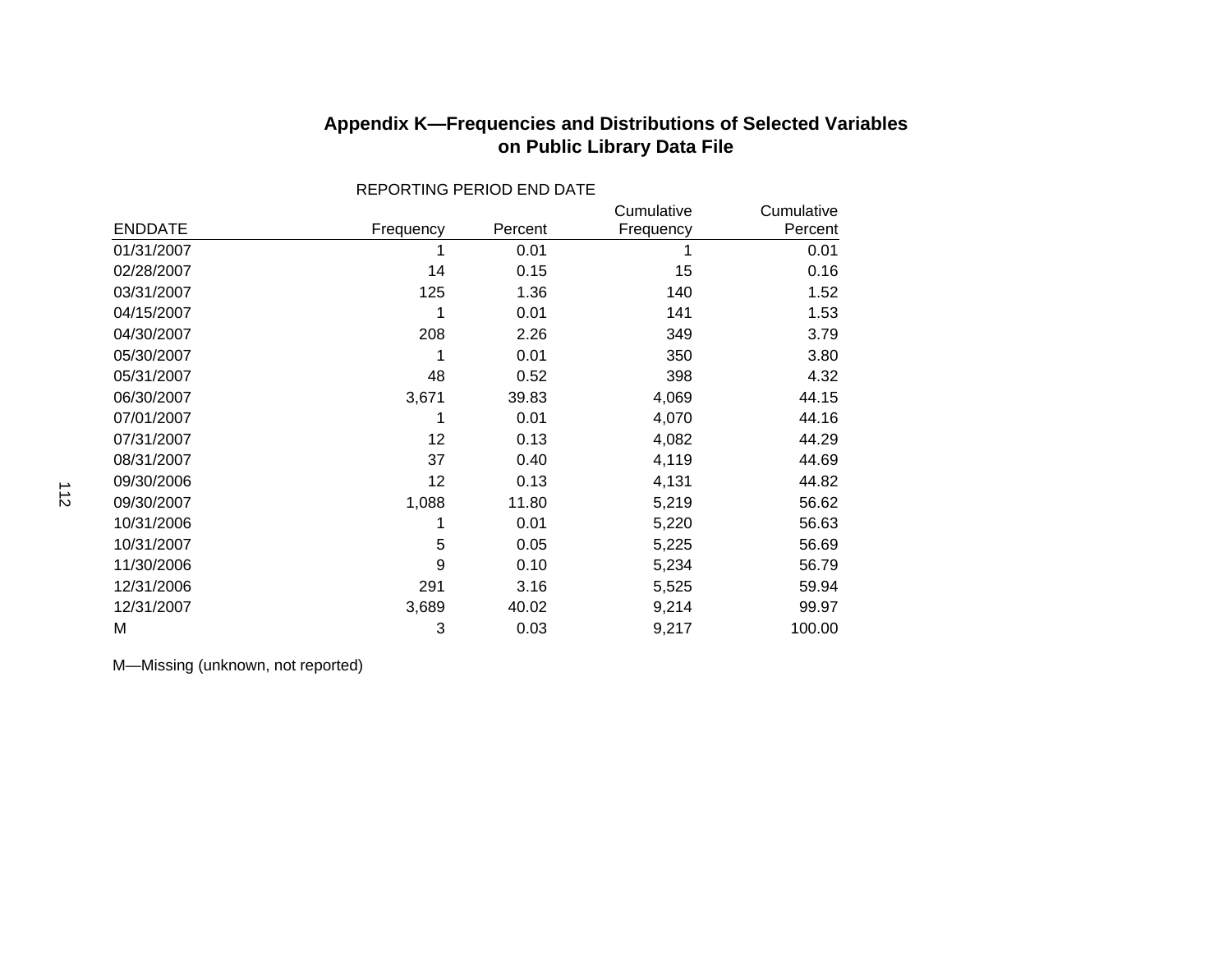|               |           |         | Cumulative | Cumulative |
|---------------|-----------|---------|------------|------------|
| <b>OBEREG</b> | Frequency | Percent | Frequency  | Percent    |
| 01            | 1,299     | 14.09   | 1,299      | 14.09      |
| 02            | 1,559     | 16.91   | 2,858      | 31.01      |
| 03            | 1,881     | 20.41   | 4,739      | 51.42      |
| 04            | 1,630     | 17.68   | 6,369      | 69.10      |
| 05            | 1,119     | 12.14   | 7,488      | 81.24      |
| 06            | 849       | 9.21    | 8,337      | 90.45      |
| 07            | 392       | 4.25    | 8,729      | 94.71      |
| 08            | 485       | 5.26    | 9,214      | 99.97      |
| 09            | 3         | 0.03    | 9,217      | 100.00     |

OBE REGION CODE

## **Appendix K—Frequencies and Distributions of Selected Variables on Public Library Data File**

00–U.S. Service Schools 01–New England (CT ME MA NH RI VT) 02–Mid East (DE DC MD NJ NY PA) 03–Great Lakes (IL IN MI OH WI) 04–Plains (IA KS MN MO NE ND SD) 05–Southeast (AL AR FL GA KY LA MS NC SC TN VA WV) 06–Southwest (AZ NM OK TX) 07–Rocky Mountains (CO ID MT UT WY) 08–Far West (AK CA HI NV OR WA) 09–Outlying Areas (AS GU MP PR VI)

### RESPONDENT STATUS

| <b>RSTATUS</b> |           |         | Cumulative | Cumulative |
|----------------|-----------|---------|------------|------------|
|                | Frequency | Percent | Frequency  | Percent    |
|                | 7.102     | 77.05   | 7.102      | 77.05      |
| 2              | 1,892     | 20.53   | 8.994      | 97.58      |
| 3              |           | 0.03    | 8.997      | 97.61      |
| 4              | 220       | 2.39    | 9.217      | 100.00     |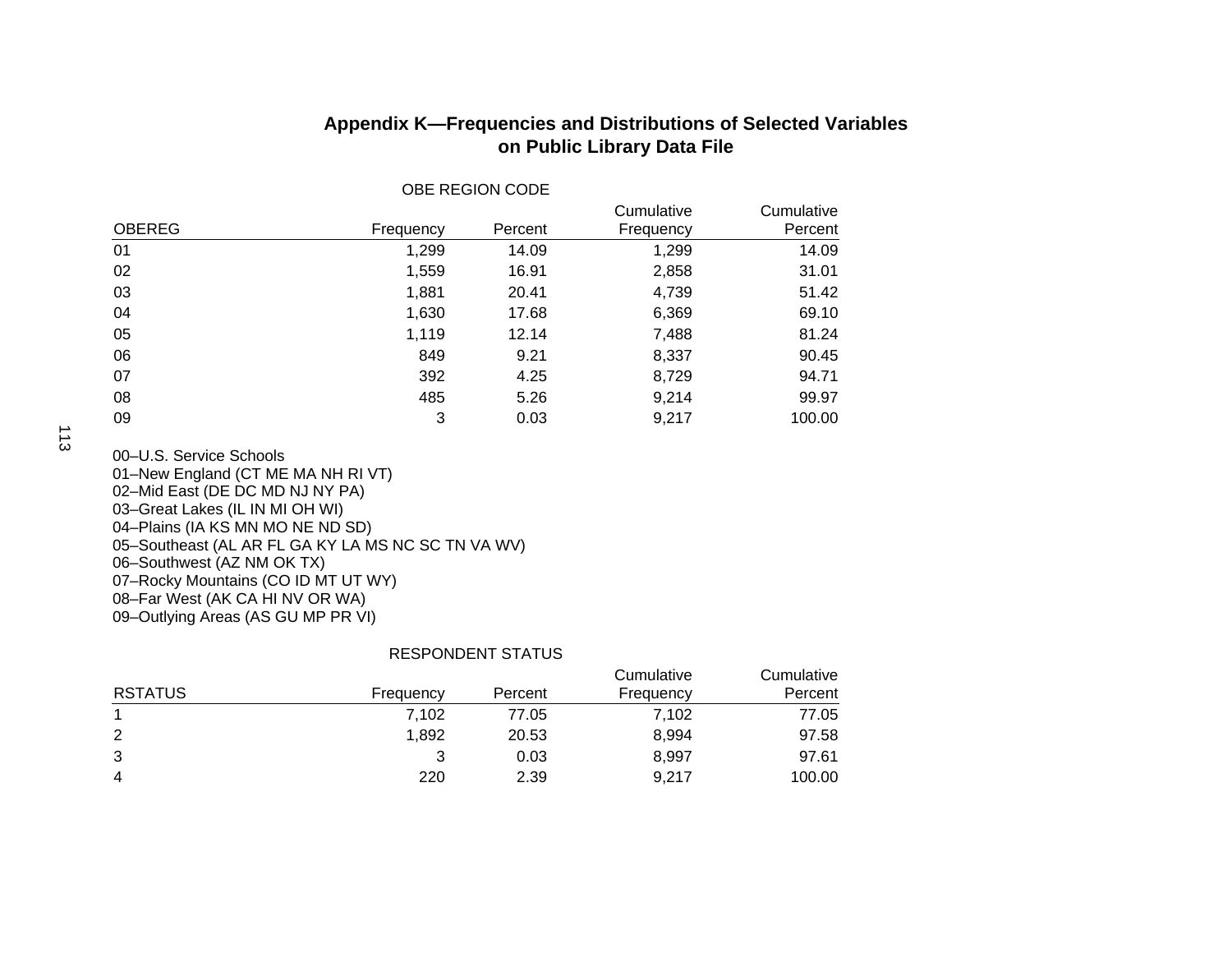1–Respondent, with no imputed data

2–Respondent, with both reported and imputed data

3–Nonrespondent, not imputed

4–Nonrespondent with imputed data

#### STRUCTURE CHANGE CODE

|                 |           |         | Cumulative | Cumulative |
|-----------------|-----------|---------|------------|------------|
| <b>STATSTRU</b> | Frequency | Percent | Frequency  | Percent    |
| 00              | 9,178     | 99.58   | 9,178      | 99.58      |
| 01              | 2         | 0.02    | 9,180      | 99.60      |
| 02              | 19        | 0.21    | 9,199      | 99.80      |
| 04              | 2         | 0.02    | 9,201      | 99.83      |
| 08              | 11        | 0.12    | 9,212      | 99.95      |
| 09              | 4         | 0.04    | 9,216      | 99.99      |
| 13              |           | 0.01    | 9,217      | 100.00     |

114

00–No change from last year

01–Existing Administrative Entity or Outlet absorbs another Administrative Entity or Outlet

02–Newly created Administrative Entity or Outlet

03–(reserved)

04–Move Outlet to a newly created Administrative Entity

05–Merge two or more Administrative Entities or Outlets to form a new Administrative Entity or Outlet

06–(reserved)

07–(reserved)

08–Restored a closed Administrative Entity or Outlet record

09–Restored an incorrectly deleted Administrative Entity or Outlet

10–(reserved)

11–Outlet moved to a different previously existing Administrative Entity

12–(reserved)

13–Add an existing Administrative Entity or Outlet not previously reported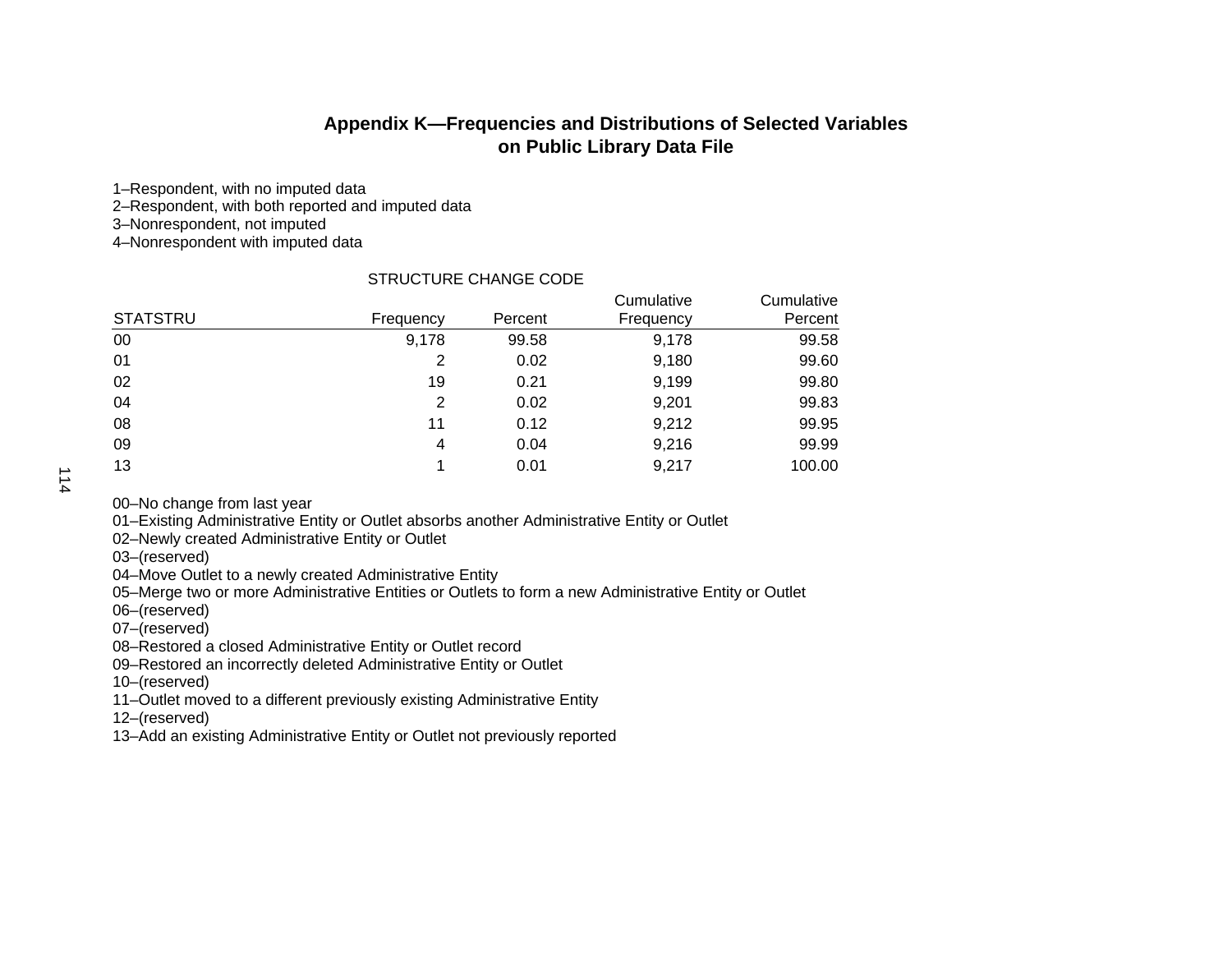| NAME CHANGE CODE |           |         |                         |                       |  |  |
|------------------|-----------|---------|-------------------------|-----------------------|--|--|
| <b>STATNAME</b>  | Frequency | Percent | Cumulative<br>Frequency | Cumulative<br>Percent |  |  |
| 00               | 9.076     | 98.47   | 9.076                   | 98.47                 |  |  |
| 06               | 76        | 0.82    | 9.152                   | 99.29                 |  |  |
| 14               | 65        | 0.71    | 9.217                   | 100.00                |  |  |

00–No change from last year 06–Official name change 14–Minor name change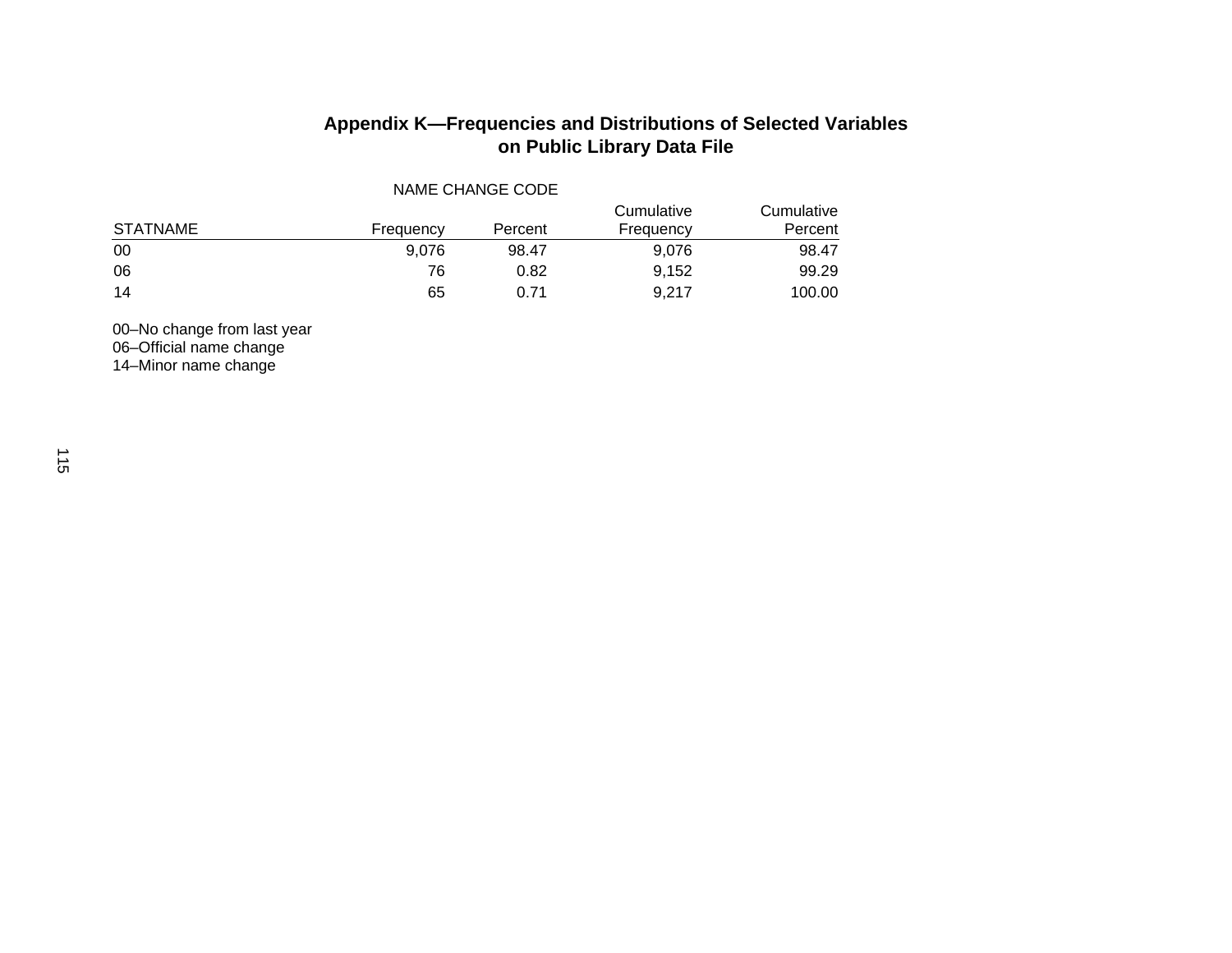ADDRESS CHANGE CODE

| <b>STATADDR</b> | Frequency | Percent | Cumulative<br>Frequency | Cumulative<br>Percent |
|-----------------|-----------|---------|-------------------------|-----------------------|
| 00              | 8.832     | 95.82   | 8.832                   | 95.82                 |
| 07              | 121       | 1.31    | 8,953                   | 97.14                 |
| 15              | 264       | 2.86    | 9.217                   | 100.00                |

00–No change from last year 07–Moved to a new location 15–Minor address change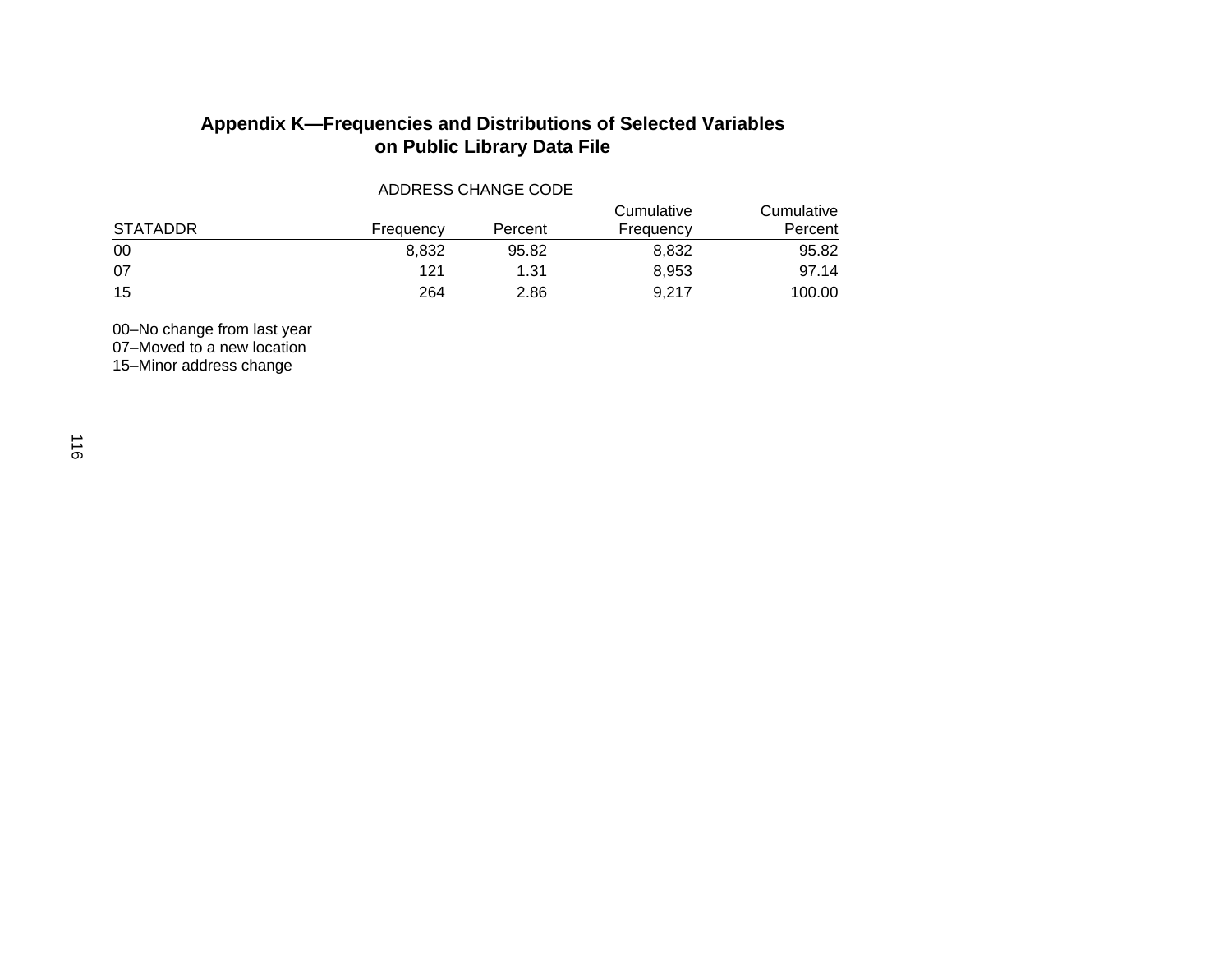## **Distributions of Continuous Variables**

| Variable        | Label                           | N     | Mean         |              | Std Dev Minimum | Maximum        |
|-----------------|---------------------------------|-------|--------------|--------------|-----------------|----------------|
| POPU_LSA        | POPULATION OF LSA               | 9,214 | 32,075.00    | 126,933.90   | 17.00           | 4,018,080.00   |
| POPU_UND        | UNDUPLICATED POP OF LSA         | 9,214 | 31,694.11    | 126,414.54   | 17.00           | 4,018,080.00   |
| <b>CENTLIB</b>  | # OF CENTRAL LIBRARIES          | 9,214 | 0.98         | 0.14         | 0.00            | 1.00           |
| <b>BRANLIB</b>  | # OF BRANCH LIBRARIES           | 9,214 | 0.82         | 3.49         | 0.00            | 89.00          |
| <b>BKMOB</b>    | # OF BOOKMOBILES                | 9,214 | 0.09         | 0.36         | 0.00            | 10.00          |
| <b>MASTER</b>   | <b>ALA-MLS</b>                  | 9,214 | 3.49         | 15.50        | 0.00            | 607.08         |
| <b>LIBRARIA</b> | <b>TOTAL LIBRARIANS</b>         | 9,214 | 5.12         | 16.87        | 0.00            | 607.08         |
| <b>OTHPAID</b>  | ALL OTHER PAID STAFF            | 9,214 | 10.58        | 45.26        | 0.00            | 1,944.50       |
| <b>TOTSTAFF</b> | TOTAL PAID EMPLOYEES            | 9,214 | 15.70        | 61.00        | 0.00            | 2,551.58       |
| <b>LOCGVT</b>   | <b>LOCAL GOVERNMENT REVENUE</b> | 9,214 | 976,439.19   | 4,317,244.05 | 0.00            | 134,384,404.00 |
| <b>STGVT</b>    | STATE GOVERNMENT REVENUE        | 9,214 | 107,506.63   | 925,164.54   | 0.00            | 48,307,419.00  |
| <b>FEDGVT</b>   | FEDERAL GOVERNMENT REVENUE      | 9,214 | 5,168.93     | 54,120.23    | 0.00            | 3,515,012.00   |
| <b>OTHINCM</b>  | OTHER OPERATING REVENUE         | 9,214 | 104,431.51   | 1,071,418.44 | 0.00            | 91,341,519.00  |
| <b>TOTINCM</b>  | <b>TOTAL OPERATING REVENUE</b>  | 9,214 | 1,193,546.26 | 5,444,070.24 | 0.00            | 249,713,207.00 |
| <b>SALARIES</b> | <b>SALARIES &amp; WAGES EXP</b> | 5,798 | 867,577.70   | 3,122,236.01 | 570.00          | 116,430,662.00 |
| <b>BENEFIT</b>  | <b>EMPLOYEE BENEFITS</b>        | 5,798 | 271,361.06   | 1,088,932.75 | 0.00            | 42,538,993.00  |
| <b>STAFFEXP</b> | <b>TOTAL STAFF EXP</b>          | 5,798 | 1,138,938.76 | 4,160,705.37 | 635.00          | 158,969,655.00 |
| <b>PRMATEXP</b> | OP EXP FOR PRINT MAT            | 9,214 | 101,378.43   | 488,124.23   | 0.00            | 27,762,839.00  |
| <b>ELMATEXP</b> | OP EXP FOR ELECTRONIC MAT       | 9,214 | 15,579.93    | 84,401.81    | 0.00            | 2,397,982.00   |
| <b>OTHMATEX</b> | OP EXP FOR OTHER MAT            | 9,214 | 28,542.71    | 149,885.03   | 0.00            | 5,931,407.00   |
| <b>TOTEXPCO</b> | TOTAL COLLLECTION EXP           | 9,214 | 145,501.06   | 657,781.79   | 0.00            | 27,811,653.00  |
| <b>OTHOPEXP</b> | OTHER OPERATING EXP             | 5,798 | 365,223.84   | 1,426,017.08 | 0.00            | 56,133,282.00  |
| <b>TOTOPEXP</b> | <b>TOTAL OPERATING EXP</b>      | 9,214 | 1,107,618.60 | 5,073,530.42 | 0.00            | 242,914,590.00 |
| LCAP_REV        | LOCAL GOVT CAPITAL REVENUE      | 9,214 | 89,612.73    | 902,933.40   | 0.00            | 52,151,000.00  |
| SCAP_REV        | STATE GOVT CAPITAL REVENUE      | 9,214 | 9,534.28     | 156,428.16   | 0.00            | 9,468,091.00   |
| FCAP_REV        | FEDERAL GOVT CAPITAL REVENUE    | 9,214 | 1,878.72     | 51,877.32    | 0.00            | 3,253,139.00   |
| <b>OCAP REV</b> | OTHER CAPITAL REVENUE           | 9,214 | 23,871.76    | 477,769.41   | 0.00            | 41,349,554.00  |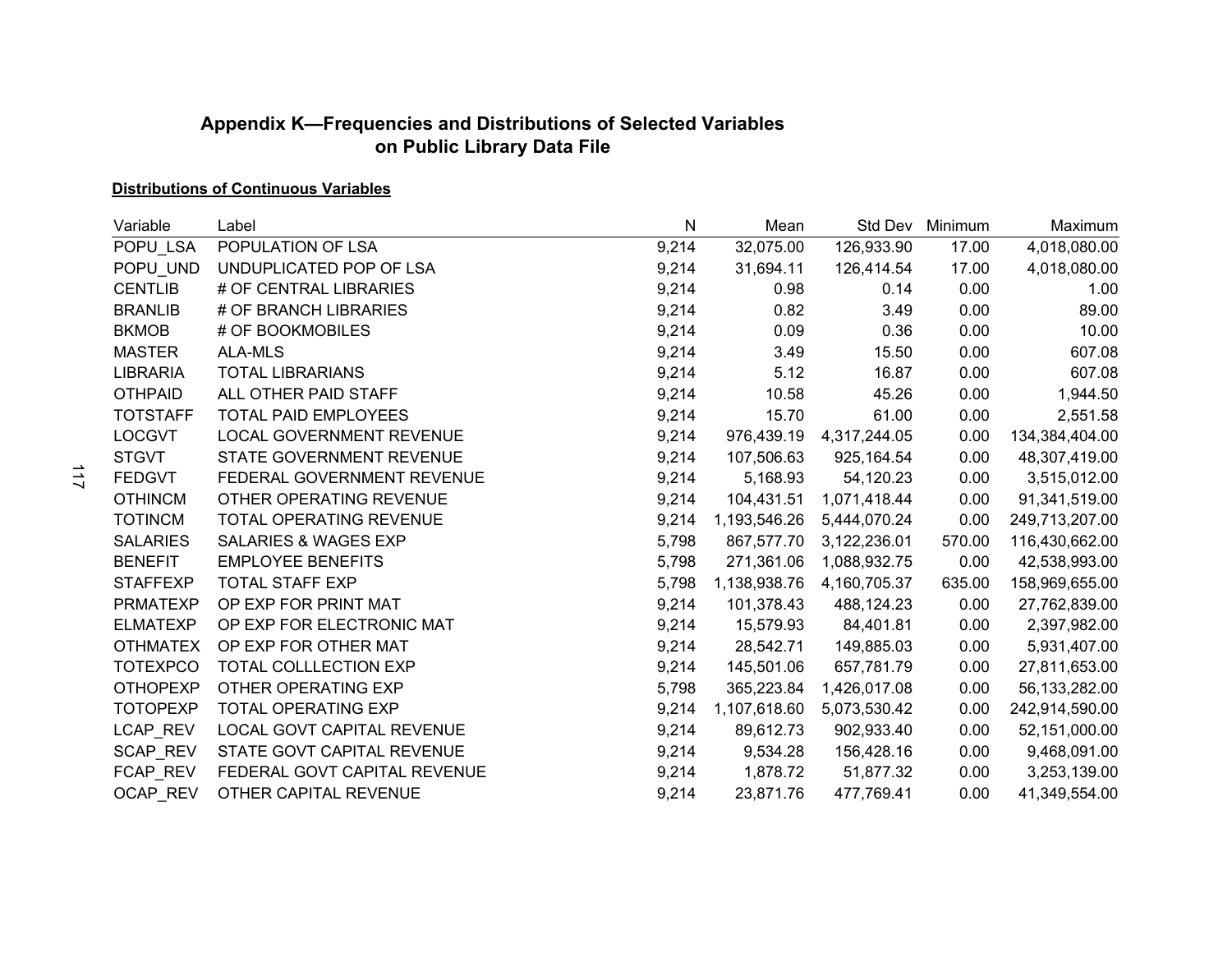| Variable        | Label                                          | Ν     | Mean        | Std Dev      | Minimum | Maximum       |
|-----------------|------------------------------------------------|-------|-------------|--------------|---------|---------------|
| CAP_REV         | TOTAL CAPITAL REVENUE                          | 9,214 | 124,897.48  | 1,050,671.90 | 0.00    | 52,151,000.00 |
| <b>CAPITAL</b>  | TOTAL CAPITAL EXPENDITURES                     | 9,214 | 133,668.18  | 978,622.86   | 0.00    | 48,966,105.00 |
| <b>BKVOL</b>    | PRINT MATERIALS                                | 9,214 | 88,179.24   | 362,153.58   | 0.00    | 21,095,163.00 |
| <b>EBOOK</b>    | <b>ELECTRONIC BOOKS</b>                        | 9,214 | 1,428.05    | 5,469.39     | 0.00    | 202,947.00    |
| <b>AUDIO</b>    | <b>AUDIO</b>                                   | 9,214 | 4,981.95    | 28,455.32    | 0.00    | 1,987,844.00  |
| <b>VIDEO</b>    | <b>VIDEO</b>                                   | 9,214 | 5,028.92    | 18,855.52    | 0.00    | 634,008.00    |
| DB_LOC          | <b>LOCAL LICENSED DATABASES</b>                | 8,913 | 4.88        | 23.12        | 0.00    | 1,317.00      |
| DB_ST           | STATE LICENSED DATABASES                       | 8,913 | 34.05       | 53.77        | 0.00    | 329.00        |
| DB_OTH          | OTHER LICENSED DATABASES                       | 8,888 | 3.67        | 12.55        | 0.00    | 613.00        |
| <b>DATABASE</b> | <b>TOTAL LICENSED DATABASES</b>                | 9,214 | 41.97       | 60.07        | 0.00    | 1,331.00      |
| <b>SUBSCRIP</b> | <b>CURRENT PRINT SERIAL SUBSCRIPTIONS</b>      | 9,214 | 199.18      | 997.56       | 0.00    | 68,565.00     |
| <b>ESUBSCRP</b> | <b>CURRENT ELECTRONIC SERIAL SUBSCRIPTIONS</b> | 9,214 | 17.00       | 412.44       | 0.00    | 23,969.00     |
| HRS_OPEN        | PUBLIC SERV HRS/YR                             | 9,214 | 4,010.00    | 8,561.61     | 5.00    | 250,380.00    |
| <b>VISITS</b>   | <b>LIBRARY VISITS</b>                          | 9,214 | 155,603.91  | 599,019.77   | 0.00    | 16,343,209.00 |
| <b>REFERENC</b> | <b>REFERENCE TRANS</b>                         | 9,214 | 31,743.06   | 195,885.08   | 0.00    | 8,473,460.00  |
| <b>REGBOR</b>   | <b>REGISTERED BORROWERS</b>                    | 8,700 | 18,464.39   | 73,178.14    | 0.00    | 2,807,815.00  |
| <b>TOTCIR</b>   | <b>TOTAL CIRCULATION</b>                       | 9,214 | 235, 162.52 | 946,807.41   | 14.00   | 21,533,649.00 |
| <b>KIDCIRCL</b> | <b>CIRCULATION OF KIDS MATERIALS</b>           | 9,214 | 80,282.81   | 315,075.13   | 0.00    | 6,999,579.00  |
| <b>LOANTO</b>   | <b>LOAN TO</b>                                 | 9,214 | 5,418.88    | 21,228.46    | 0.00    | 741,822.00    |
| <b>LOANFM</b>   | <b>LOAN FROM</b>                               | 9,214 | 5,423.19    | 21,548.46    | 0.00    | 808,611.00    |
| <b>TOTPRO</b>   | <b>TOTAL LIBRARY PROGRAMS</b>                  | 9,214 | 357.72      | 1,267.36     | 0.00    | 39,278.00     |
| <b>KIDPRO</b>   | <b>TOTAL KIDS PROGRAMS</b>                     | 9,214 | 246.86      | 832.52       | 0.00    | 24,000.00     |
| <b>TOTATTEN</b> | TOTAL PROGRAM ATTENDANCE                       | 9,214 | 8,557.96    | 29,240.45    | 0.00    | 733,897.00    |
| <b>KIDATTEN</b> | KIDS PROGRAM ATTENDANCE                        | 9,214 | 6,398.30    | 21,490.43    | 0.00    | 616,743.00    |
| <b>GPTERMS</b>  | INTERNET COMPUTERS USED BY GEN PUBLIC          | 9,214 | 22.53       | 75.85        | 0.00    | 2,583.00      |
| <b>PITUSR</b>   | PUBLIC INTERNET COMPUTER USERS PER YEAR        | 9,214 | 38,746.82   | 227,947.47   | 0.00    | 16,476,655.00 |

Note: Fields coded with -1 (nonresponse) and fields with suppressed data were excluded from the distributions.

118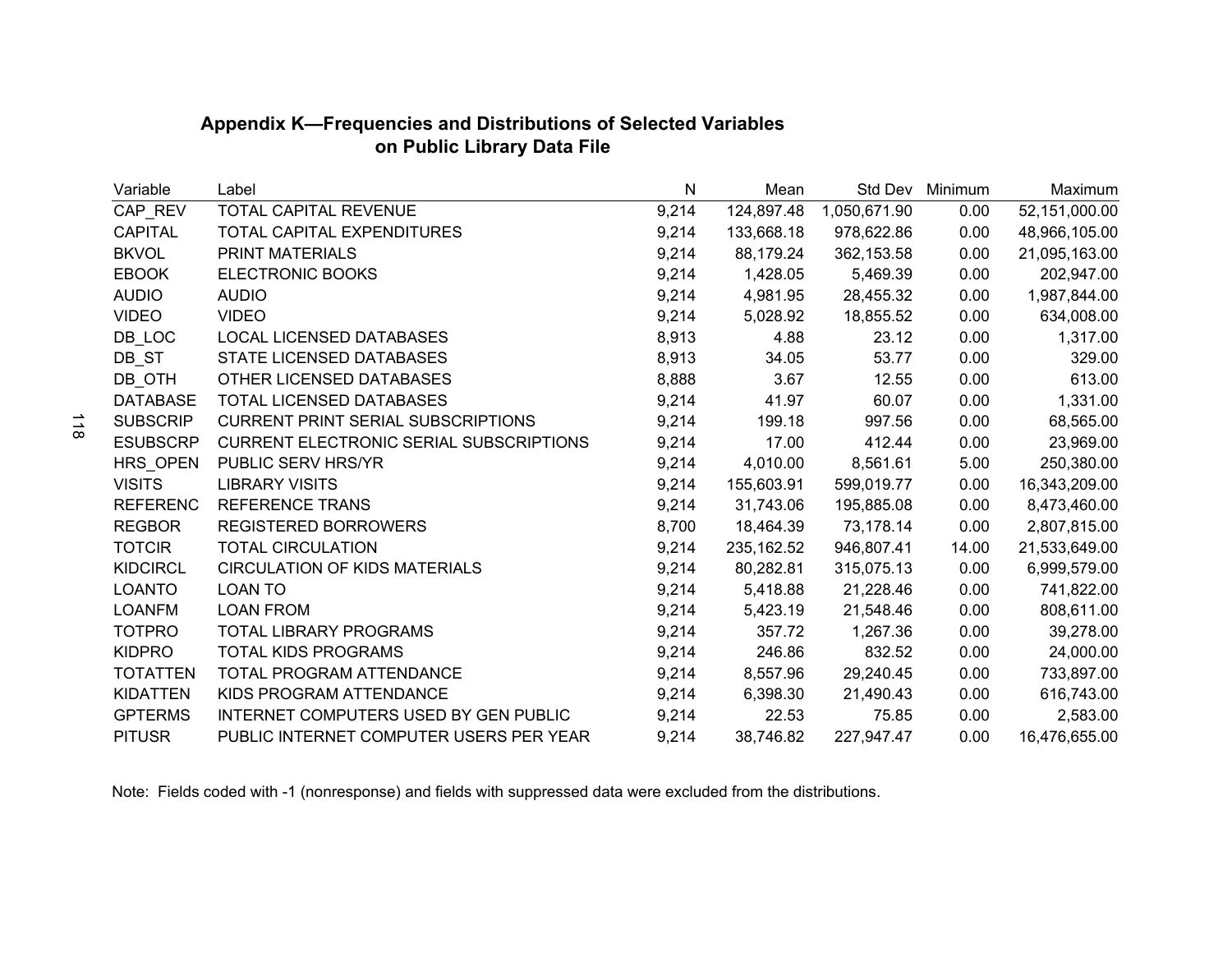## **Appendix L—Frequencies of Selected Variables on State Summary/State Characteristics Data File**

| <b>STARTDAT</b> | Frequency | Percent | Cumulative<br>Frequency | Cumulative<br>Percent |
|-----------------|-----------|---------|-------------------------|-----------------------|
| 01/2006         | 3         | 5.56    | 3                       | 5.56                  |
| 01/2007         | 12        | 22.22   | 15                      | 27.78                 |
| 02/2006         |           | 1.85    | 16                      | 29.63                 |
| 03/2006         | 1         | 1.85    | 17                      | 31.48                 |
| 04/2006         | 1         | 1.85    | 18                      | 33.33                 |
| 07/2006         | 25        | 46.30   | 43                      | 79.63                 |
| 10/2005         | 2         | 3.70    | 45                      | 83.33                 |
| 10/2006         | 5         | 9.26    | 50                      | 92.59                 |
| 12/2005         | 1         | 1.85    | 51                      | 94.44                 |
| M               | 3         | 5.56    | 54                      | 100.00                |

#### REPORTING PERIOD START DATE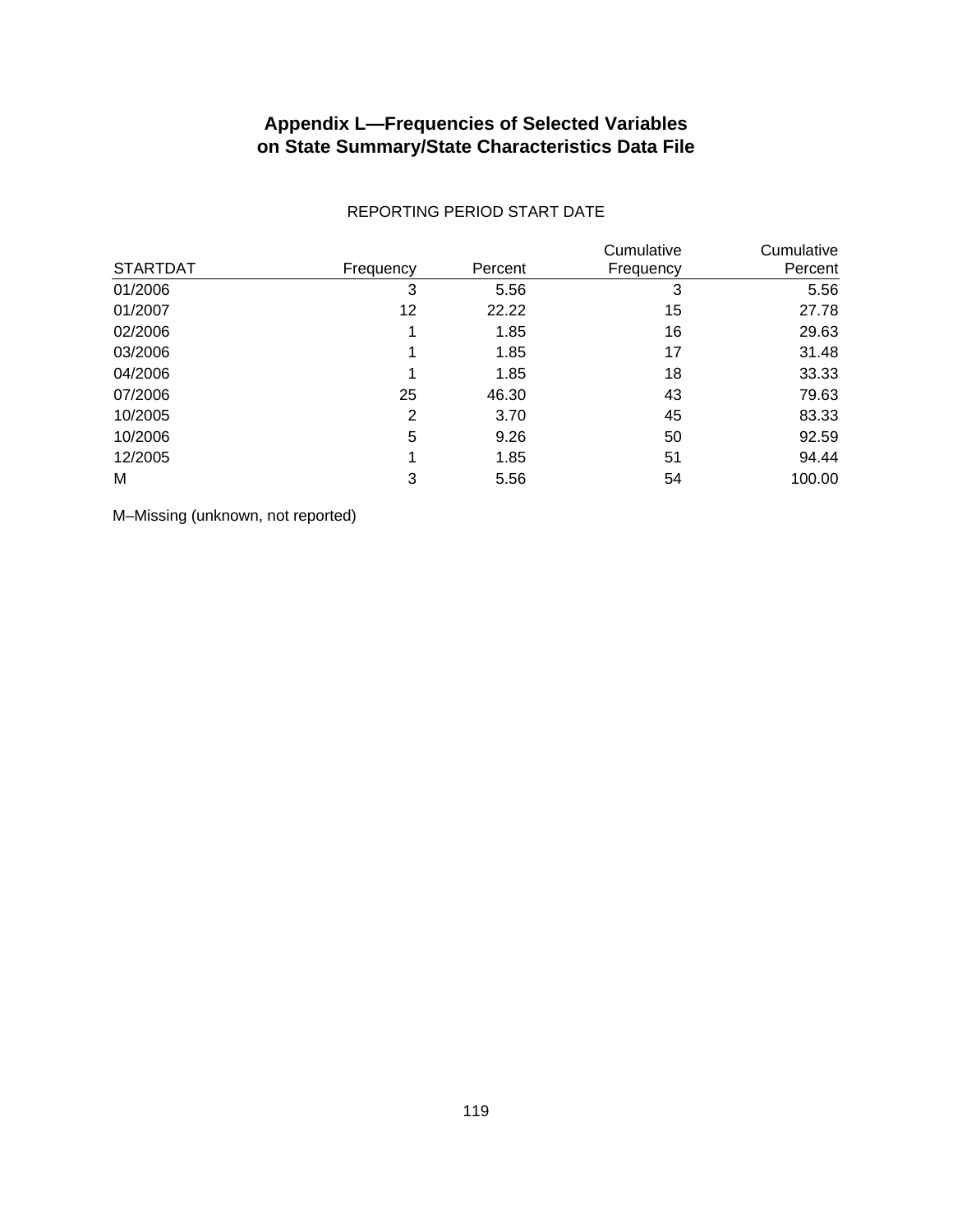## **Appendix L—Frequencies of Selected Variables on State Summary/State Characteristics Data File**

#### REPORTING PERIOD END DATE

| <b>ENDDATE</b> | Frequency | Percent | Cumulative<br>Frequency | Cumulative<br>Percent |
|----------------|-----------|---------|-------------------------|-----------------------|
| 06/2007        | 24        | 44.44   | 24                      | 44.44                 |
| 09/2007        |           | 12.96   | 31                      | 57.41                 |
| 12/2007        | 20        | 37.04   | 51                      | 94.44                 |
| M              | 3         | 5.56    | 54                      | 100.00                |

M–Missing (unknown, not reported)

OBE REGION CODE

|               |           |         | Cumulative | Cumulative |  |
|---------------|-----------|---------|------------|------------|--|
| <b>OBEREG</b> | Frequency | Percent | Frequency  | Percent    |  |
| 01            | 6         | 11.11   | 6          | 11.11      |  |
| 02            | 6         | 11.11   | 12         | 22.22      |  |
| 03            | 5         | 9.26    | 17         | 31.48      |  |
| 04            | 7         | 12.96   | 24         | 44.44      |  |
| 05            | 12        | 22.22   | 36         | 66.67      |  |
| 06            | 4         | 7.41    | 40         | 74.07      |  |
| 07            | 5         | 9.26    | 45         | 83.33      |  |
| 08            | 6         | 11.11   | 51         | 94.44      |  |
| 09            | 3         | 5.56    | 54         | 100.00     |  |

01–New England (CT ME MA NH RI VT)

02–Mid East (DE DC MD NJ NY PA)

03–Great Lakes (IL IN MI OH WI)

04–Plains (IA KS MN MO NE ND SC)

05–Southeast (AL AR FL GA KY LA MS NC SC TN VA WV)

06–Southwest (AZ NM OK TX)

07–Rocky Mountains (CO ID MT UT WY)

08–Far West (AK CA HI NV OR WA)

09–Outlying Areas (AS GU MP PR VI)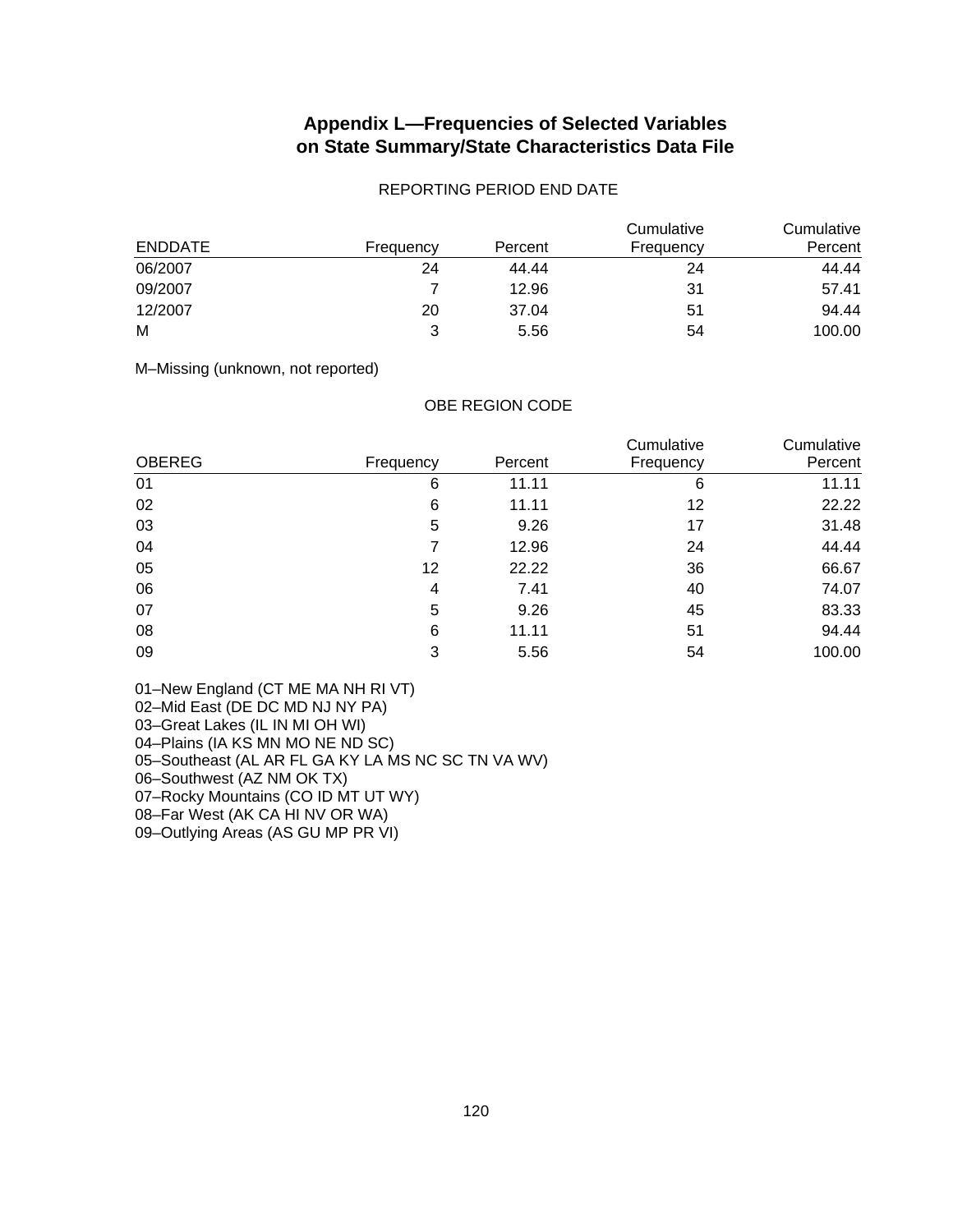#### **Frequencies of Categorical Variables**

# OUTLET TYPE

| C OUT TY | Frequency | Percent | Cumulative<br>Frequency | Cumulative<br>Percent |
|----------|-----------|---------|-------------------------|-----------------------|
| BM       |           | 0.01    |                         | 0.01                  |
| BR       | 7.575     | 43.67   | 7,577                   | 43.68                 |
| BS       | 727       | 4.19    | 8,304                   | 47.87                 |
| CЕ       | 9.042     | 52.13   | 17.346                  | 100.00                |

CE–Central Library BR–Branch Library BS–Bookmobile(s)

BM–Books-by-Mail Only

121

#### METROPOLITAN STATUS

|           |           |         | Cumulative | Cumulative |
|-----------|-----------|---------|------------|------------|
| C_MSA     | Frequency | Percent | Frequency  | Percent    |
| CC        | 3,053     | 17.60   | 3,053      | 17.60      |
| M         |           | 0.04    | 3,060      | 17.64      |
| <b>NC</b> | 5,939     | 34.24   | 8,999      | 51.88      |
| <b>NO</b> | 8,347     | 48.12   | 17,346     | 100.00     |

CC–Central City

NC–Metropolitan Area, but not within central city limits

NO–Not in a Metropolitan Area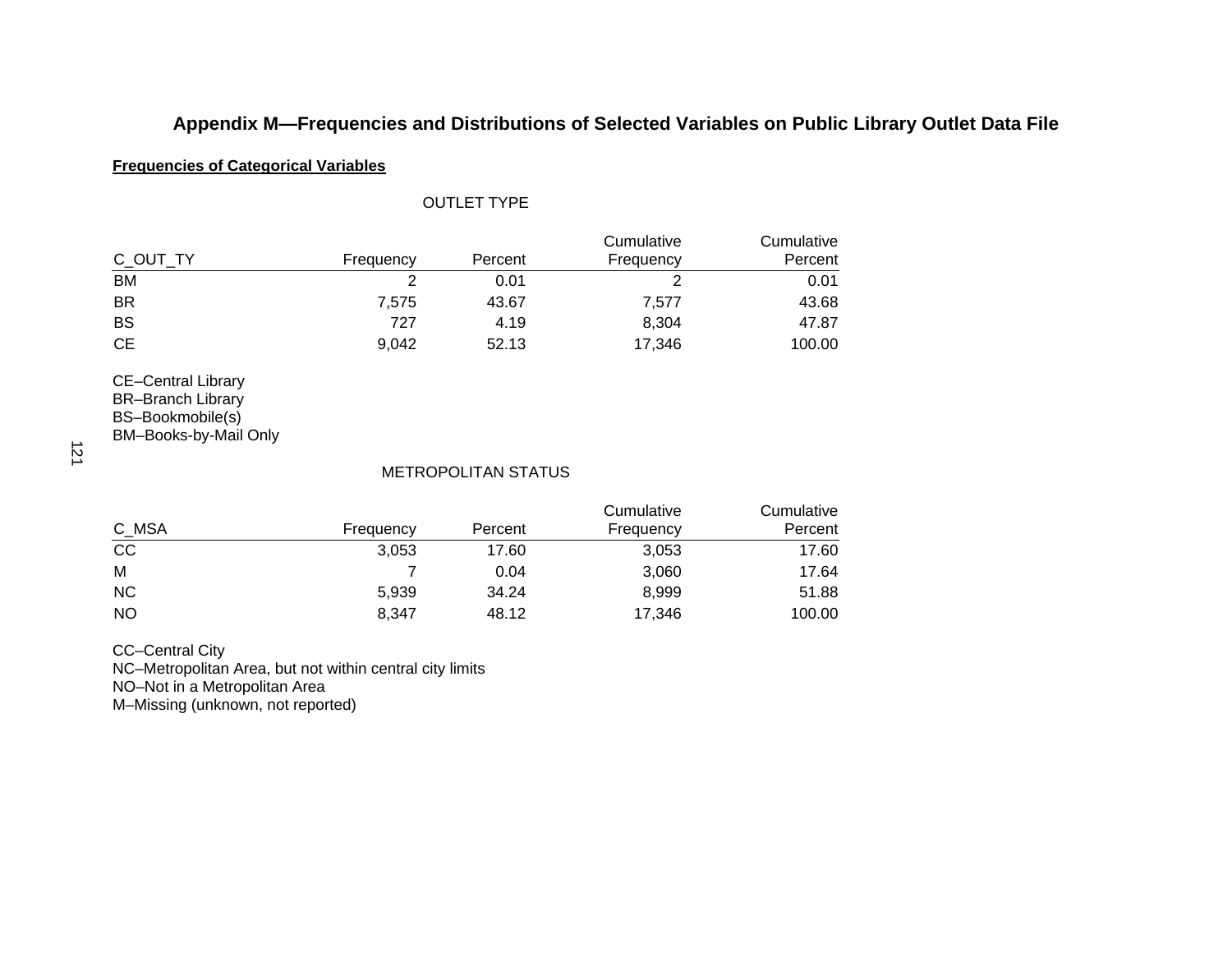|                 |           |         | Cumulative | Cumulative |
|-----------------|-----------|---------|------------|------------|
| <b>STATSTRU</b> | Frequency | Percent | Frequency  | Percent    |
| 00              | 17,162    | 98.94   | 17,162     | 98.94      |
| 02              | 112       | 0.65    | 17,274     | 99.58      |
| 04              | 6         | 0.03    | 17,280     | 99.62      |
| 05              | 1         | 0.01    | 17,281     | 99.63      |
| 08              | 24        | 0.14    | 17,305     | 99.76      |
| 09              | 4         | 0.02    | 17,309     | 99.79      |
| 11              | 27        | 0.16    | 17,336     | 99.94      |
| 13              | 10        | 0.06    | 17,346     | 100.00     |

### STRUCTURE CHANGE CODE

00–No change from last year

01–Existing Administrative Entity or Outlet absorbs another Administrative Entity or Outlet

02–Newly created Administrative Entity or Outlet

03–(reserved)

122

04–Move Outlet to a newly created Administrative Entity

05–Merge two or more Administrative Entities or Outlets to form a new Administrative Entity or Outlet

06–(reserved)

07–(reserved)

08–Restored a closed Administrative Entity or Outlet record

09–Restored an incorrectly deleted Administrative Entity or Outlet

10–(reserved)

11–Outlet moved to different previously existing Administrative Entity

12–(reserved)

13–Add an existing Administrative Entity or Outlet not previously reported